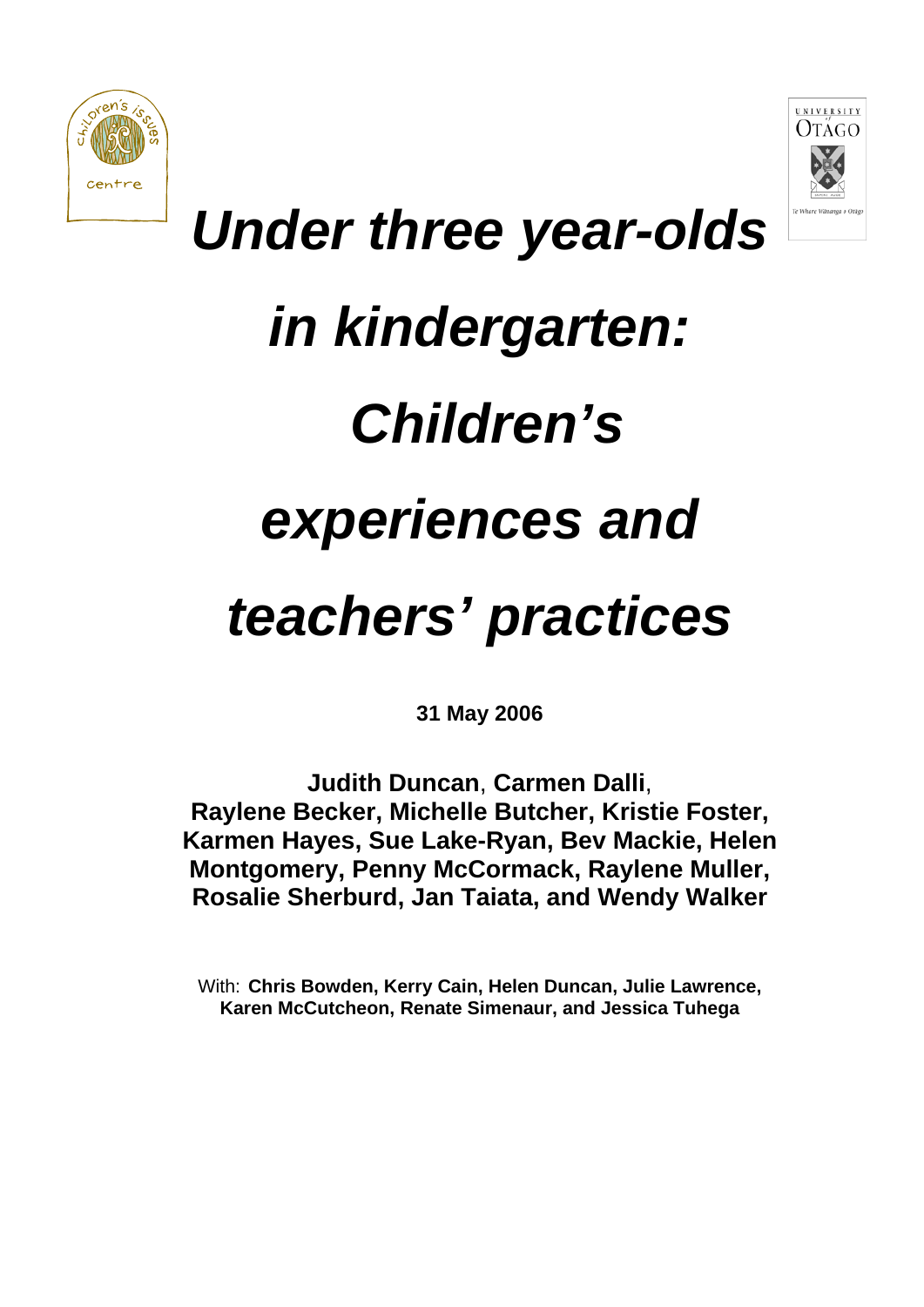### VICTORIA UNIVERSITY OF WELLINGTON Te Whare Wananga o te Upoko o te Ika a Maui



# **Table of Contents**

# Chapter 2: Aims and Objectives of the Research ........... 13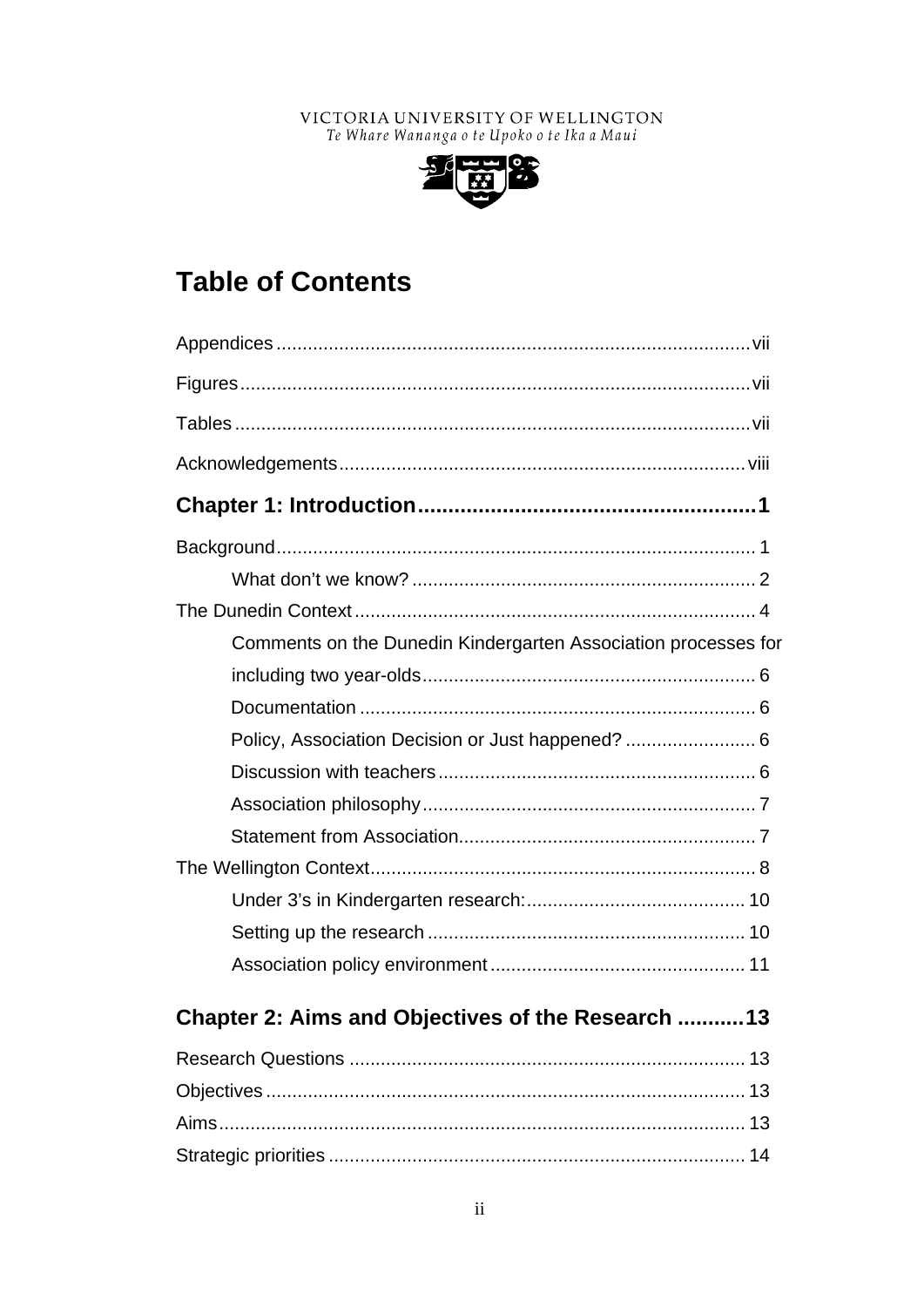| Understanding the processes of teaching and learning 14 |  |
|---------------------------------------------------------|--|
|                                                         |  |
|                                                         |  |
|                                                         |  |
| Identifying and addressing gaps in our knowledge 16     |  |
|                                                         |  |
|                                                         |  |
| Chapter 3: Research Design and Methods 19               |  |
|                                                         |  |
|                                                         |  |
|                                                         |  |
|                                                         |  |
|                                                         |  |
|                                                         |  |
|                                                         |  |
|                                                         |  |
|                                                         |  |
|                                                         |  |
|                                                         |  |
|                                                         |  |
|                                                         |  |
|                                                         |  |
|                                                         |  |
|                                                         |  |
|                                                         |  |
|                                                         |  |
|                                                         |  |
|                                                         |  |
|                                                         |  |
| Professional Development Cluster Groups  35             |  |
|                                                         |  |
|                                                         |  |
| 111                                                     |  |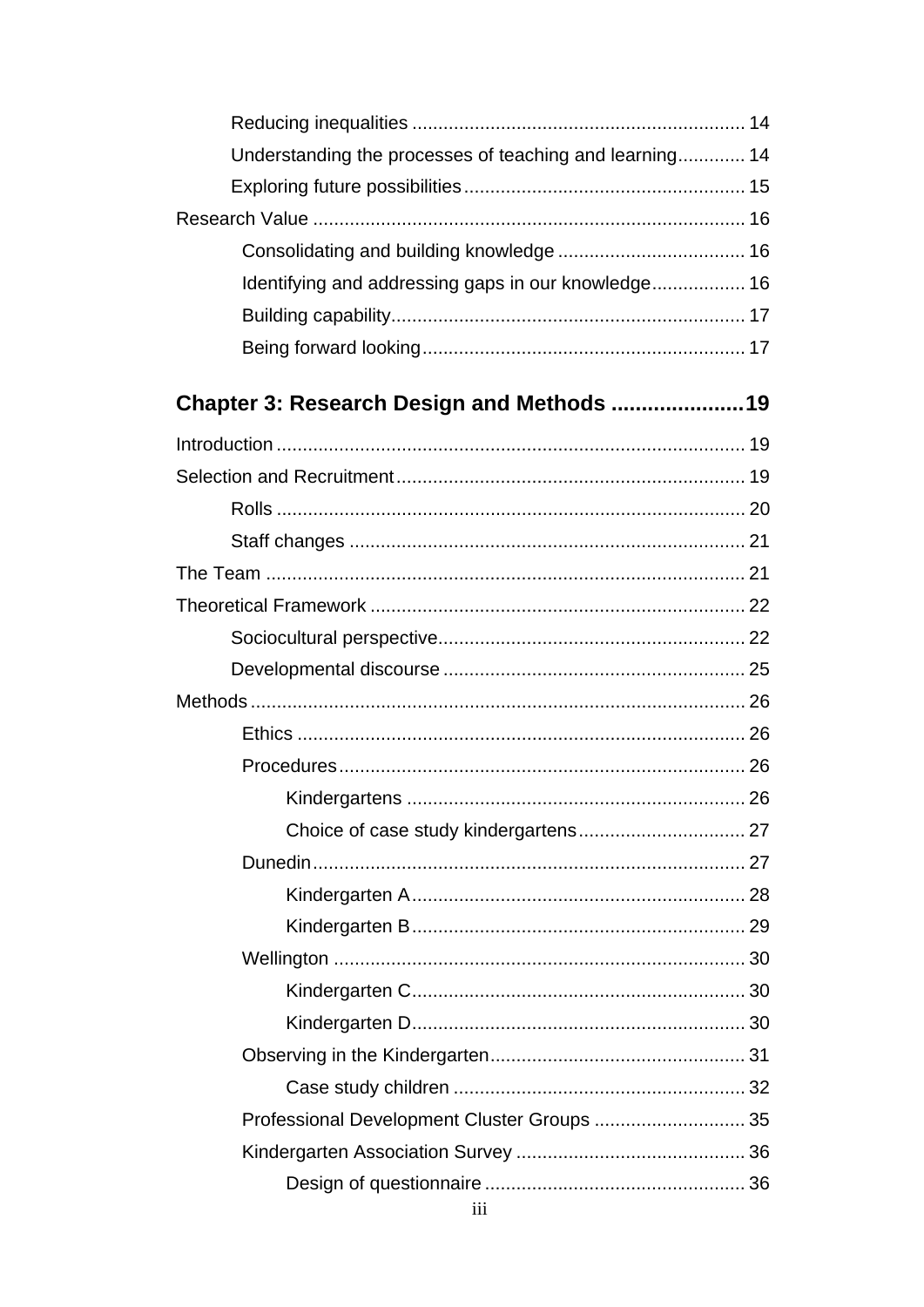| Chapter 4: How the project contributed to building                         |
|----------------------------------------------------------------------------|
|                                                                            |
| Early Childhood teachers' reflections on being involved in this project as |
|                                                                            |
|                                                                            |
| Level One: The learner engaged with the learning environment 50            |
|                                                                            |
|                                                                            |
| Difficulties and challenge of the physical environment 51                  |
|                                                                            |
|                                                                            |
|                                                                            |
|                                                                            |
|                                                                            |
|                                                                            |
|                                                                            |
| Watch out because I can't always tell you 56                               |
|                                                                            |
|                                                                            |
|                                                                            |
|                                                                            |
|                                                                            |
|                                                                            |
| Level Two: The immediate learning environments and relationships           |
|                                                                            |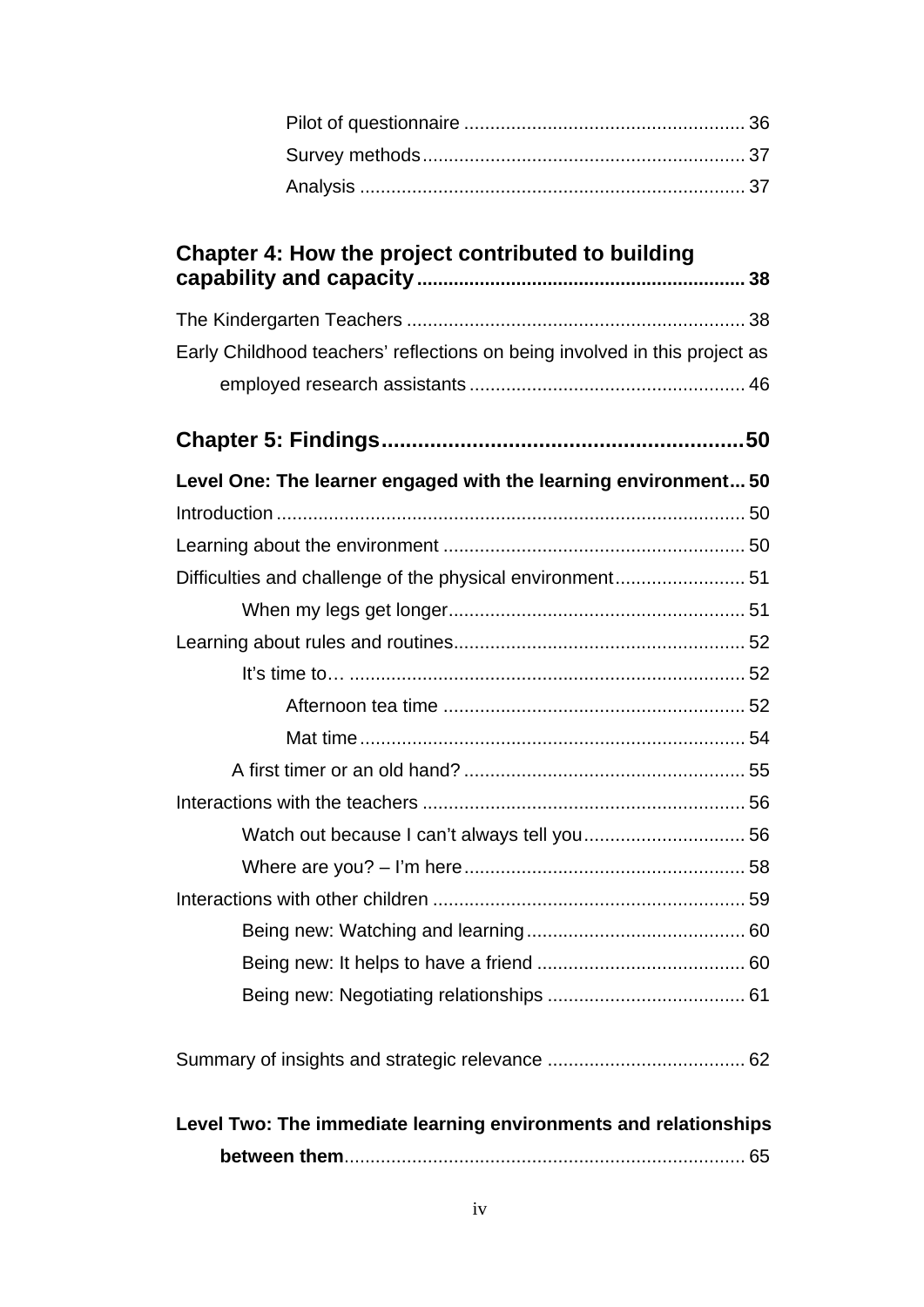| Teachers' perspectives of what helped support positive experiences 65 |  |
|-----------------------------------------------------------------------|--|
|                                                                       |  |
| Age appropriate equipment:"down at their level"  67                   |  |
| Not allowing the programme to take over the teaching 71               |  |
|                                                                       |  |
|                                                                       |  |
|                                                                       |  |
|                                                                       |  |
|                                                                       |  |
| Relationships between children, family/whänau and                     |  |
|                                                                       |  |
| Relationships with the wider community of the kindergarten            |  |
|                                                                       |  |
|                                                                       |  |
|                                                                       |  |
| Level Three: The adults' environment as it influences their capacity  |  |
|                                                                       |  |
|                                                                       |  |
|                                                                       |  |
|                                                                       |  |
|                                                                       |  |
| It is really nice to be part of their life for that long 87           |  |
| Seeing them achieve something: 'I told you I could do it' 87          |  |
|                                                                       |  |
| If you think they can do it - then they can 89                        |  |
|                                                                       |  |
|                                                                       |  |
|                                                                       |  |
| Caring routines versus learning opportunities 95                      |  |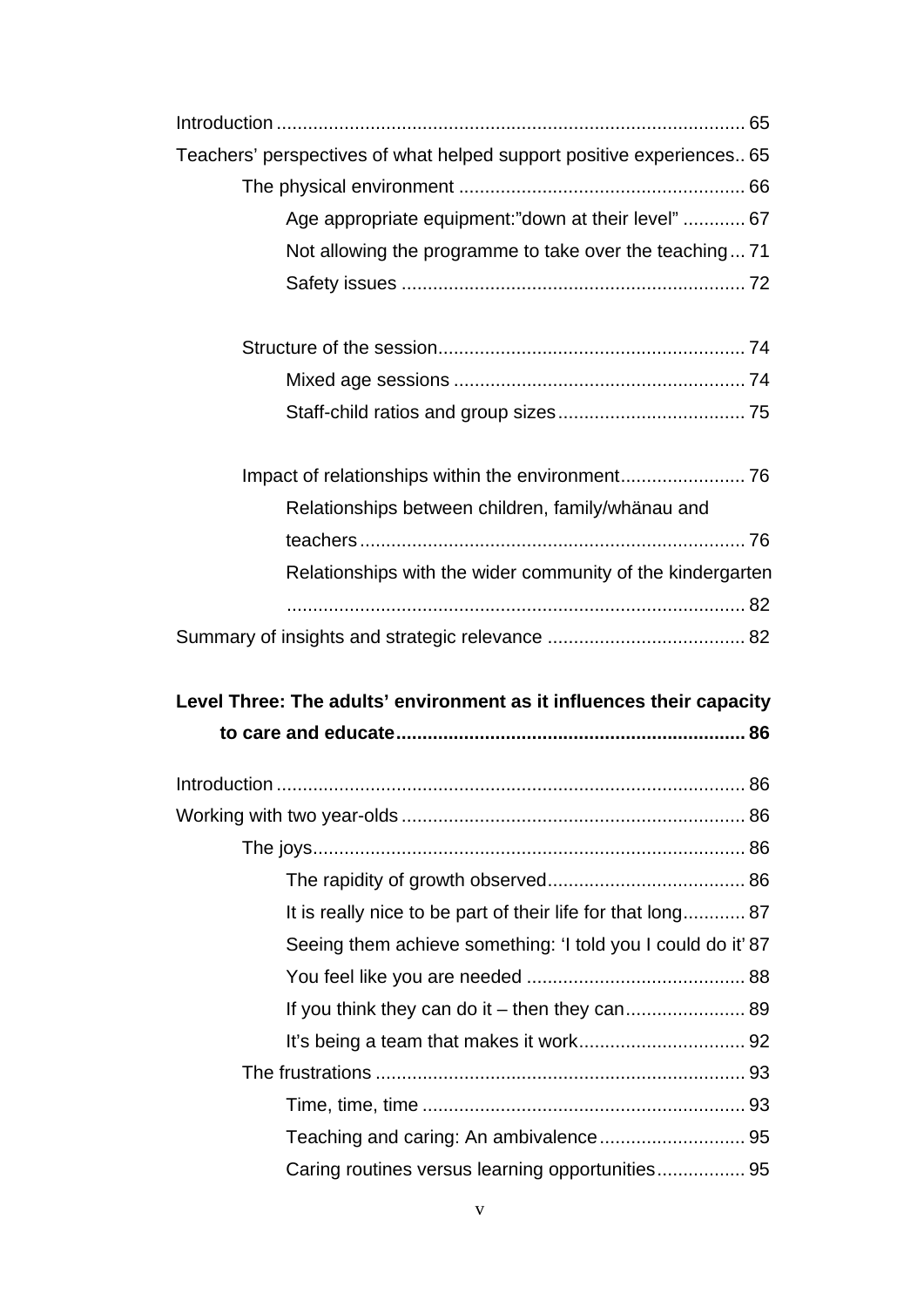## **Level Four: The nation's beliefs and values about children and early childhood care and education** ............................................... 100

| The introduction of two year-olds into kindergartens 102       |  |
|----------------------------------------------------------------|--|
|                                                                |  |
| Policies about two year-olds in kindergartens: Survey data 109 |  |
| Current issues for two year-olds in kindergartens 110          |  |
| Teacher: child ratio and group sizes in kindergartens for the  |  |
|                                                                |  |
| Session hours and times for two year-olds 112                  |  |
|                                                                |  |
|                                                                |  |
|                                                                |  |
|                                                                |  |
| Understanding the processes of teaching and learning 117       |  |
|                                                                |  |
|                                                                |  |
| Emphasis on routines and the learning environment 120          |  |
|                                                                |  |
|                                                                |  |
|                                                                |  |
|                                                                |  |
| Recommendations for future research and consideration 125      |  |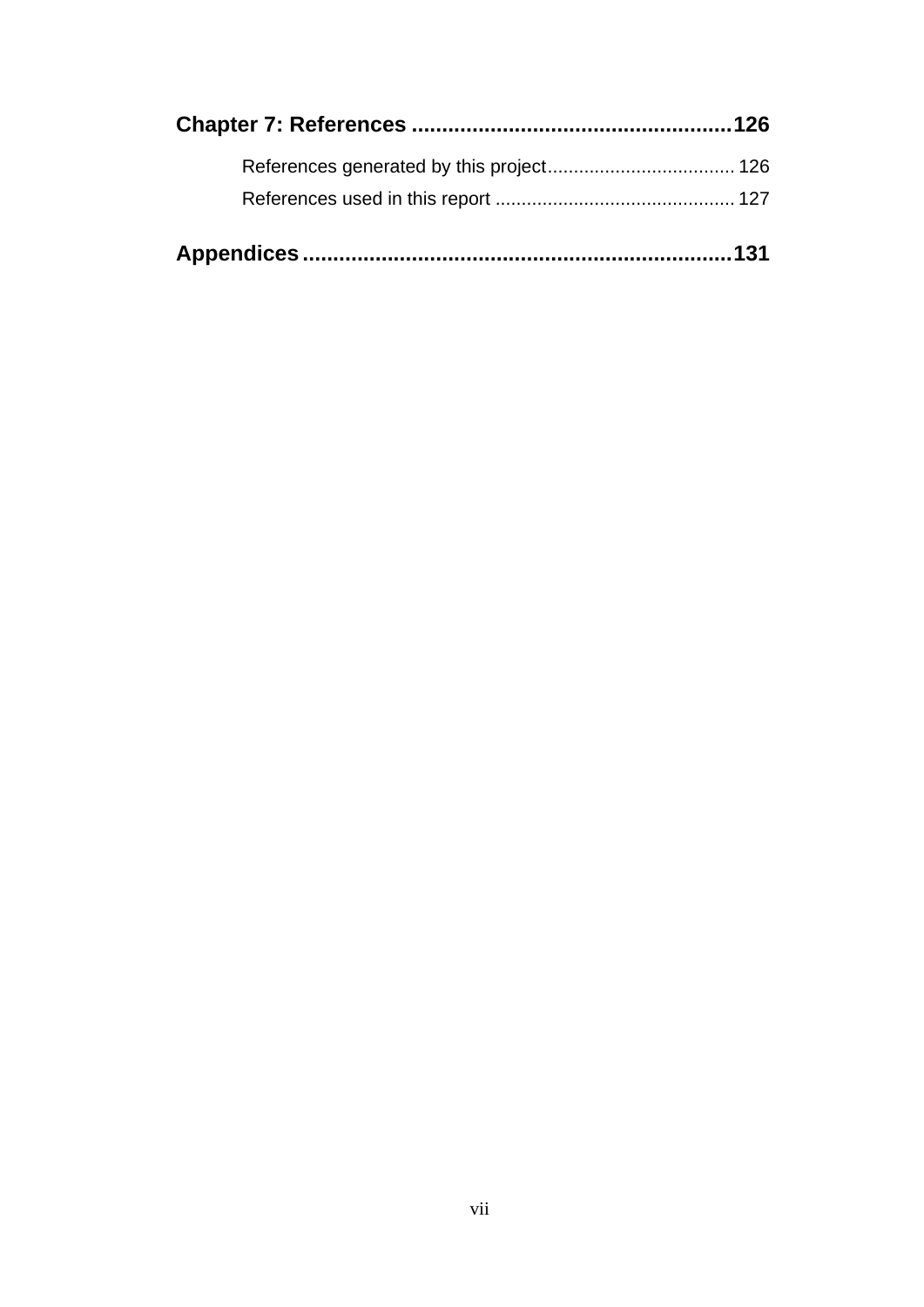# **Appendices**

| Appendix E: Guidelines for Reflective Professional Journal (2004)  160 |
|------------------------------------------------------------------------|
| Appendix F: Homework and Readings for Cluster Groups Sessions. 162     |
|                                                                        |
| Appendix H: National kindergarten association questionnaire  175       |
| Appendix I: Report on findings from national kindergarten association  |
|                                                                        |

# **Tables**

| Table 1: Number of under-three year-olds enrolled in        |  |
|-------------------------------------------------------------|--|
| Table 2: Numbers of under-three year-olds enrolled in       |  |
|                                                             |  |
|                                                             |  |
| Table 5: Current issues within the associations in relation |  |

# **Figures**

| Figure 2: Factors contributing to the enrolment of |  |
|----------------------------------------------------|--|
|                                                    |  |

## **Photos**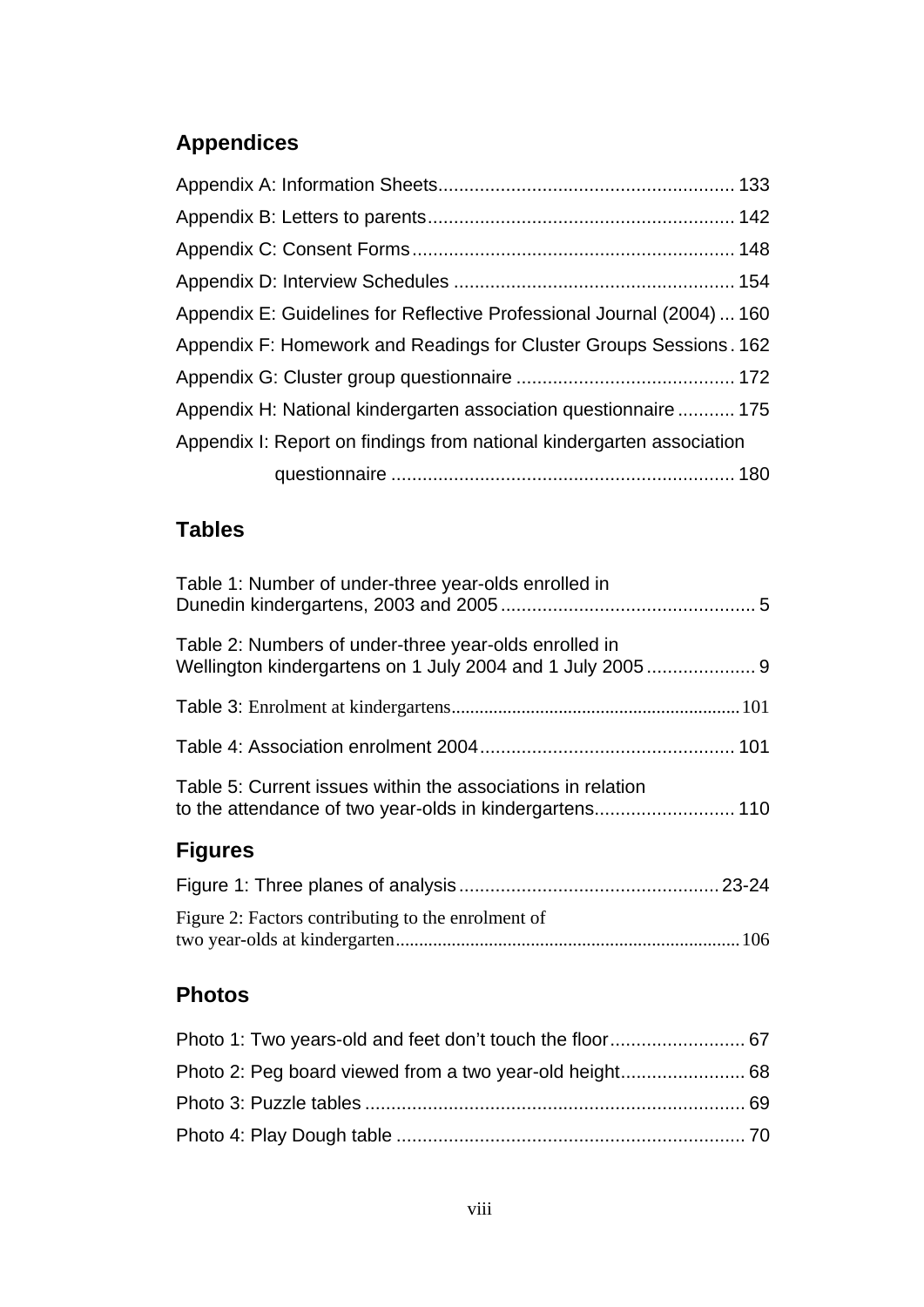### **Acknowledgements**

We would like to thank the Teaching, Learning and Research Initiative, New Zealand Council for Educational Research, and particularly Linda Mitchell (our NZCER liaison person) for the funding and support which has enabled this project to be completed. We wish to acknowledge and thank our research partners for their two year commitment (kindergarten teachers in Dunedin), and one year each involvement (Wellington teachers) to this project and for their shared vision of best practices and environments for two year-olds.

We are extremely grateful to all the participants in the different aspects of this study - particularly the families who shared their child's kindergarten experiences and their home lives with us. Without their shared interest in the study and their desire for the best possible early childhood experiences for their two-year-olds, this research would not have be possible. Thanks to all the kindergarten teachers who prepared for, and shared in, the cluster group sessions in Dunedin and Wellington. Thanks also to the kindergarten associations throughout New Zealand who filled out our questionnaire with very little advance notice.

We also acknowledge the support that we received from our colleagues in our organisations: the Children's Issues Centre and the Institute for Early Childhood Studies. We received endless encouragement and interest in our research, and support with both administration resources and, most importantly, critical questions at key cornerstones of the journey. Thanks also to Harbourside Transcription Services (Maggie Burgess) and to Andrea Godfree for fast, efficient and reliable transcripts - appreciated by all the team.

We also acknowledge the interest from teachers, kindergarten associations, colleges of education, and other academics who, both locally and internationally, have indicated their interest in this study. This community of interest has enriched the project and we hope that our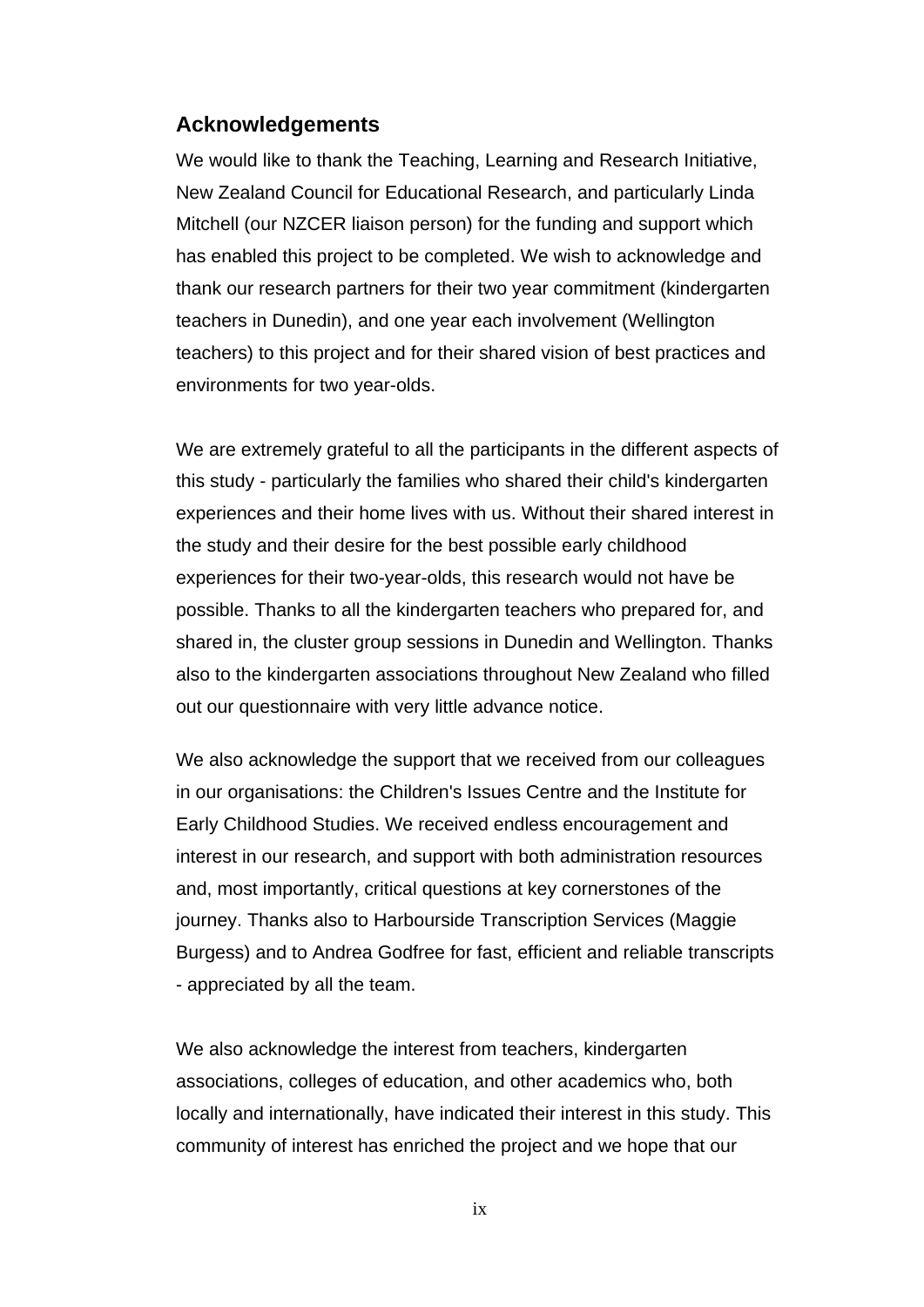findings will be of interest to this wider circle of educational environments; we thank you for this.

## **1. Introduction**

### **Background**

Historically, kindergartens have provided early childhood environments for over three year-olds. Recent demographic changes have seen a fall in enrolments and in the numbers of children on waiting lists. The pressure to keep kindergartens on full rolls so that they can benefit from higher funding has meant that many kindergartens have enrolled a significant number of under-three year-olds in their centres. This has proven to be a challenge for teachers in terms of their teaching practices, programming and curriculum goals. Factors in the teaching environment, such as a physical environment structured primarily for the older-age child, and the large group setting of 30 to 45 children per session impact on the experiences of all the children but particularly on the very young child.

The history, philosophy and current context of the New Zealand Free Kindergarten Associations kindergartens have been shaped by the beliefs and practices of the participants in the service – teachers, trainers, management bodies, and the families whose children participate in the service. A body of literature has now built around this that also identifies the pedagogical practices which have arisen in kindergartens (Dempster, 1986; Duncan, 2001a; Dunedin Kindergarten Association, 1989; Levitt, 1979; Lockhart, 1975; May, 1997, 2001). That the majority of children attending kindergartens have largely been aged three years and over is therefore a matter of record and remains the case in kindergartens in areas whose demographics support waiting lists and high enrolments. Examples of such areas are Christchurch and most of Auckland.

There is also, however, considerable variation in New Zealand over the starting age of children at kindergarten, and in many areas there are significant numbers of two year-olds attending kindergarten. As early as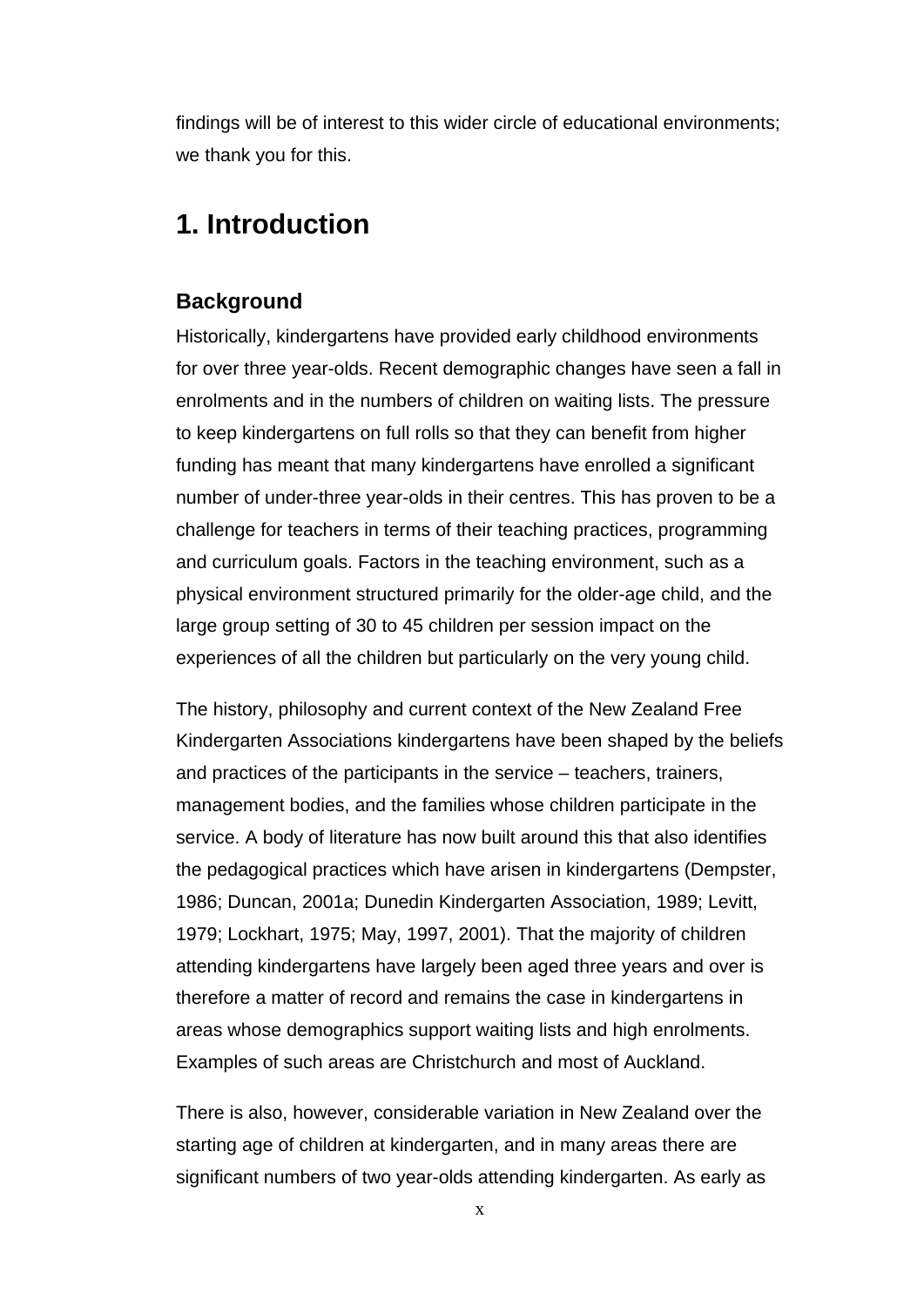1994 teachers in South Island kindergarten associations were identifying that they had younger children (under-three years-old) starting in the afternoon session, and they discussed the impact that this had on their traditional programme:

LAURA (Interview 1994): Oh that pressure [to keep rolls full] is absolutely awful (pause). Absolutely dreadful. I mean every kindergarten teacher that I know will be doing their utmost to get their rolls full (pause). They are really trying. People are not being slack. Like I mean I'm taking children at two [years] eleven [months]. In the afternoon I am offering a care programme (pause). It's absolute survival (pause). I tried to think of innovative ideas. I don't know what to do (pause). We may have permanent playgroup Monday, Tuesday, Thursday<sup>[1](#page-10-0)</sup>, I don't know (pause). The age group is so wide now that I don't want to bring any morning children back in the afternoon because their age group is too wide. It's not family grouping. It's nothing. It's just yuck (pause). (Duncan, 2001b, p. 112)

A 1997 policy document in the Dunedin Kindergarten Association also discussed the necessity for under-three year-olds (Dunedin Kindergarten Association, 1997). By 2003 the age of children attending in Dunedin kindergartens had lowered further with children starting as young as on their second birthday. Additionally, the number of these very young children had increased in the sessions also. For example, in 2003, two Dunedin kindergartens had 50% of their afternoon-session children aged less than three-years, in three kindergartens, over 30% were under three, and in one kindergarten 26% of their entire enrolment was under three years. Within the full Association, of the 22 kindergartens, half had more than one-third of their afternoon session enrolments filled with underthree year-olds.

### *What Don't We Know?*

<span id="page-10-0"></span>The changing context for kindergartens raises questions about its impact on the experiences of children and teachers. Earlier research by one of the investigators in this study (Duncan, 2001a; Duncan, Bowden, Smith, 2005), resulted in many questions about what good teaching practices and positive learning experiences for children would 'look like' in this new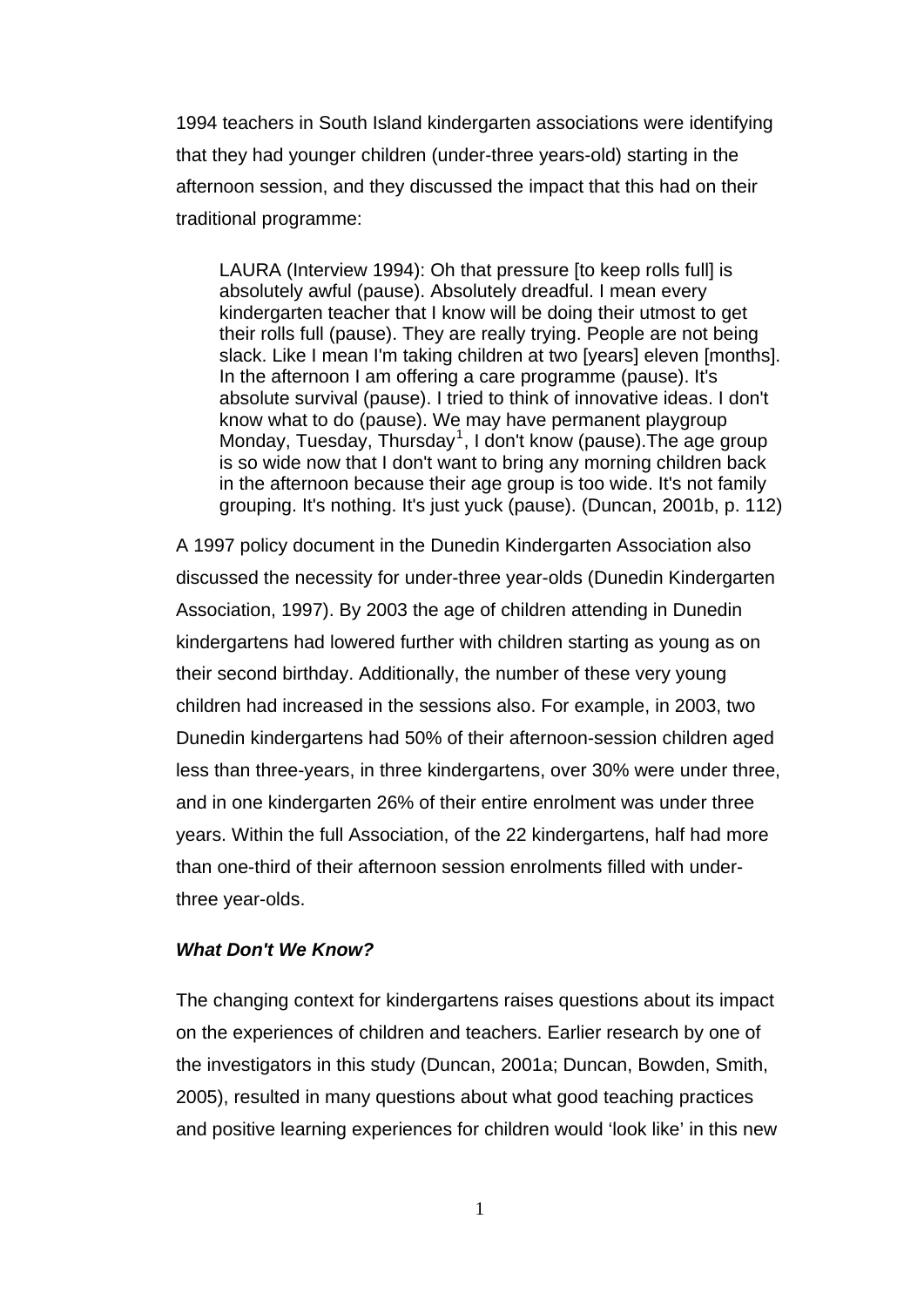environment. For example: some teachers had been able to see this change as having many positive features, while others had been struggling with the increased physical demands of toileting children who were not yet fully toilet-trained, and with concerns about physical safety.

Academic and research literature on two year-olds in early childhood settings in New Zealand is limited; our literature search for this study made it clear that two year-olds often fall into a 'black hole' between being an infant and toddler (0-2 years) and being a young child or preschooler (3-5 years). This means that information pertaining to just two year-olds, or directed at working with two year-olds, is likewise very limited. It is important to question why this is so: Is it because researchers and academics have moved away from an age-related developmental discourse? Or is it because two year-olds have been subsumed into being either a toddler or a young child? Or could it be that the current New Zealand age groupings in early childhood education and care centres reinforce the invisibility of two year-olds? What does becoming a 'kindy kid' at two years-old now mean?

Our study has been framed with these questions in mind, mindful also that the kindergarten associations were framing similar questions when planning the future of their service (Stoke-Campbell, 2003, personal communication). [General manager of Dunedin Kindergarten Association, 2003].

As we began the study, additional areas of interest came to our attention as conversations around the project were generated in different kindergarten gatherings in New Zealand. Our interest in the national picture of kindergarten services was increased when in March 2005, at the beginning of the second year of this project, Judith Duncan presented preliminary findings to a Kindergarten Senior Teacher Hui in Wellington. The comments and concerns raised by Senior Teachers from each of the different associations were remarkably similar to the concerns raised by

 $\frac{1}{1}$ <sup>1</sup>These were the usual afternoons for kindergarten sessions for the younger age group.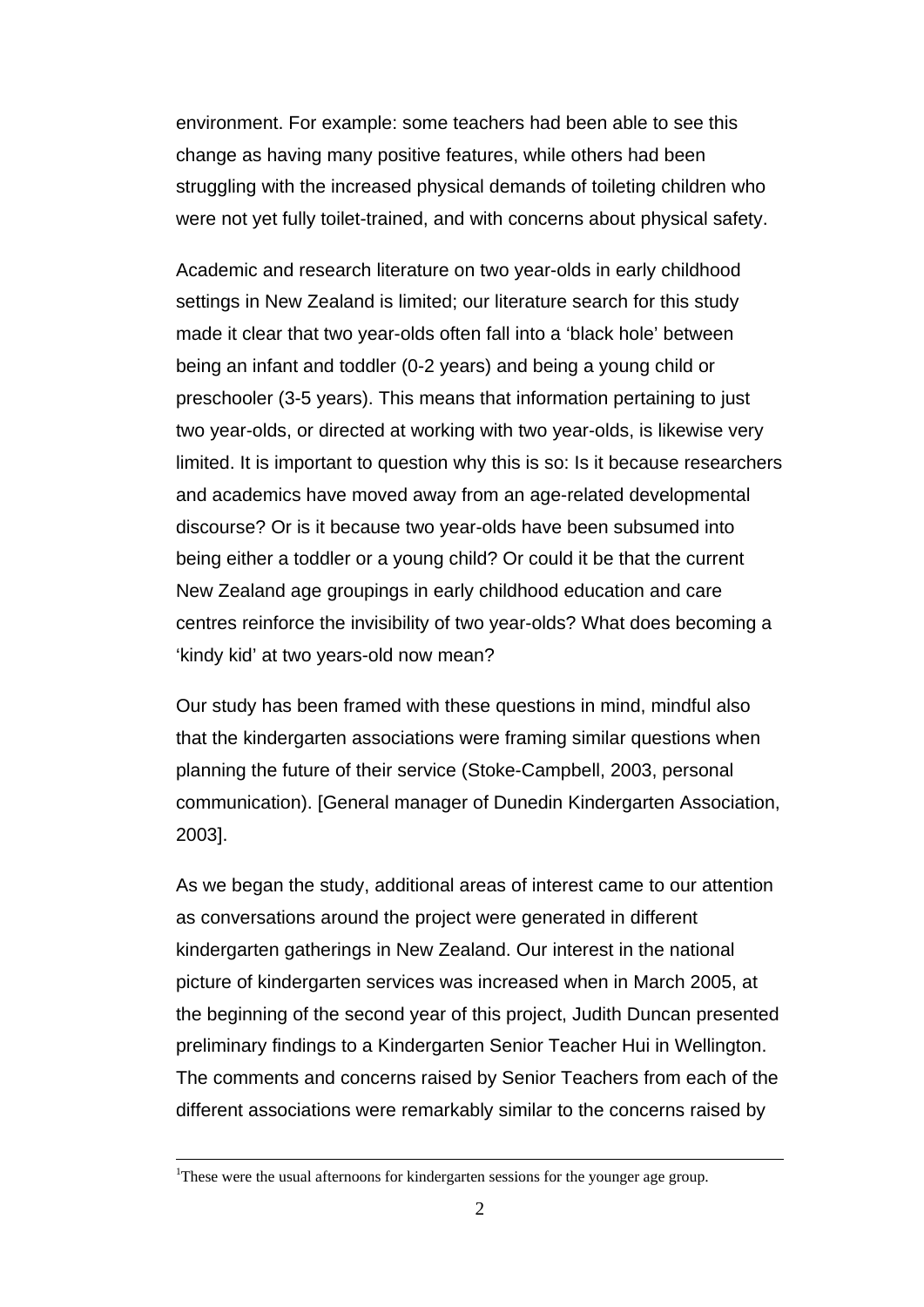teachers in this study and this suggested to us that a shared discourse might be operating within the kindergarten service around the ability of kindergartens to meet quality outcomes for their youngest children. This prompted us to design and administer a questionnaire, to canvas the associations about the wider national issues associated with having two year-olds in kindergartens. This national survey was an addition to our original project design, which focused on case study kindergartens within the Dunedin and Wellington Kindergarten Associations.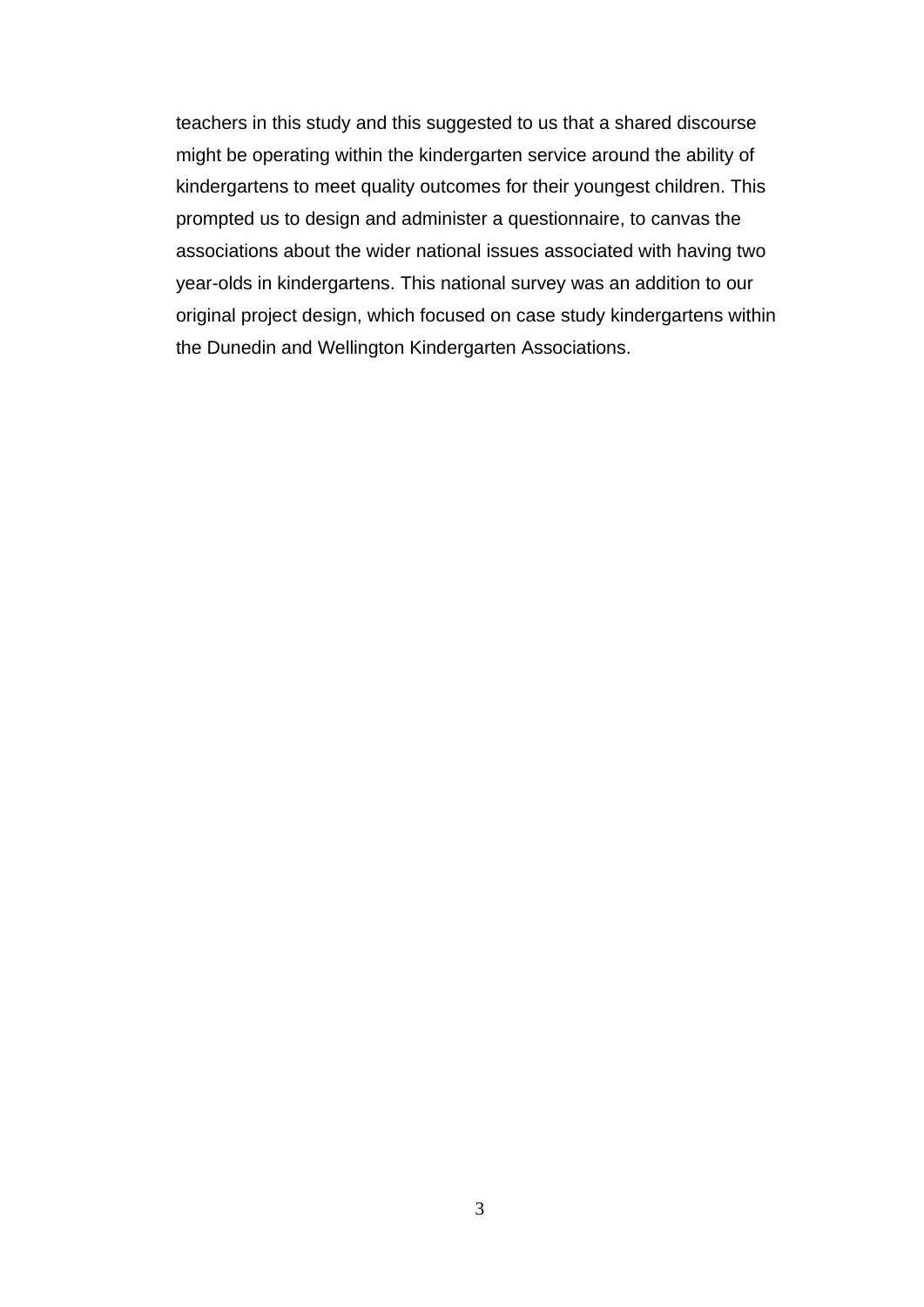### **The Dunedin Context**

The Dunedin Kindergarten Association governs and manages 22 kindergartens, with around 1500 children attending in the greater Dunedin area. It has a long history of kindergarten provision, as the place where the first independent kindergarten was begun in 1889. A promotional pamphlet for the association describes its philosophies as based on '"play as a tool to teach children the skills they need for school, and to discover that learning is fun!". It also states that each kindergarten "has a planned curriculum that builds each child's development over the whole year so that they are best prepared for school and beyond" (Dunedin Kindergarten Association, 2005).

The association itself had changing management over the life of this project: Between 2003-2006 there were three different General Managers, and while a new Senior Teacher position began in 2003, three changes of staffing also occurred in this position over this time. A complete new Board was appointed in 2003, and in 2004 the Education Review Office report noted:

> The board is effectively governing the association. The board's primary focus is on children and improving association operations. It is giving priority to developing a culture of improved communication and building effective relationships. It has reviewed the association's constitution and developed a strategic vision that values partnerships, collaboration and quality. (Education Review Office, 2004)

Within this context, the consideration of two year-olds as part of the kindergarten provisions were part of the General Manager and Board discussions and so this research was seen by the Association to be timely.

The numbers of under-three year-olds in Dunedin has been quite changeable over the 2003 – 2006 period. However, Association documentation shows that there has been a considerable number of under- three year-olds for over five years within the Association. As is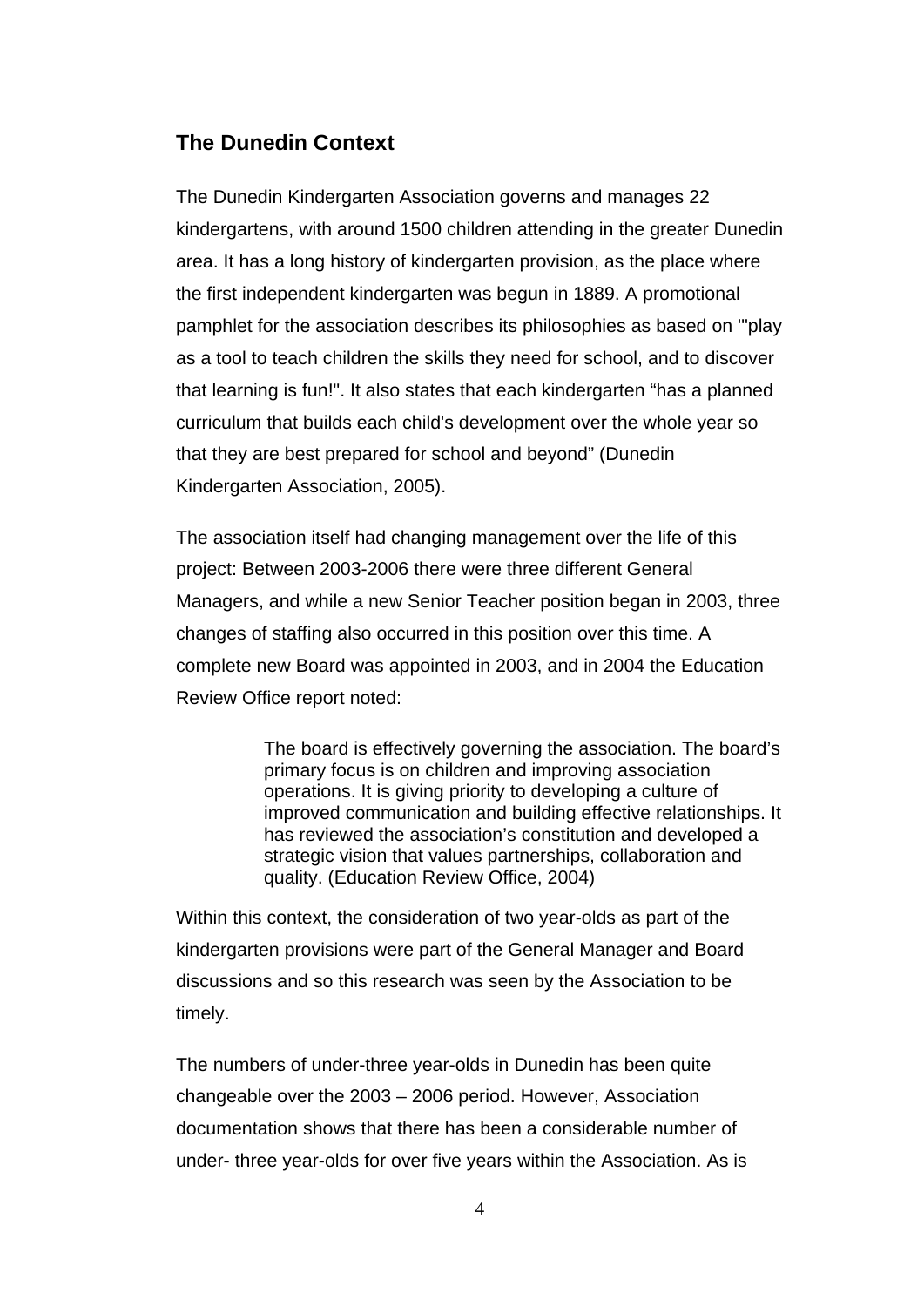demonstrated in the following table, there have been fluctuations of numbers within the kindergartens, as well as within the Association, and this changes the daily contexts for each of the kindergartens.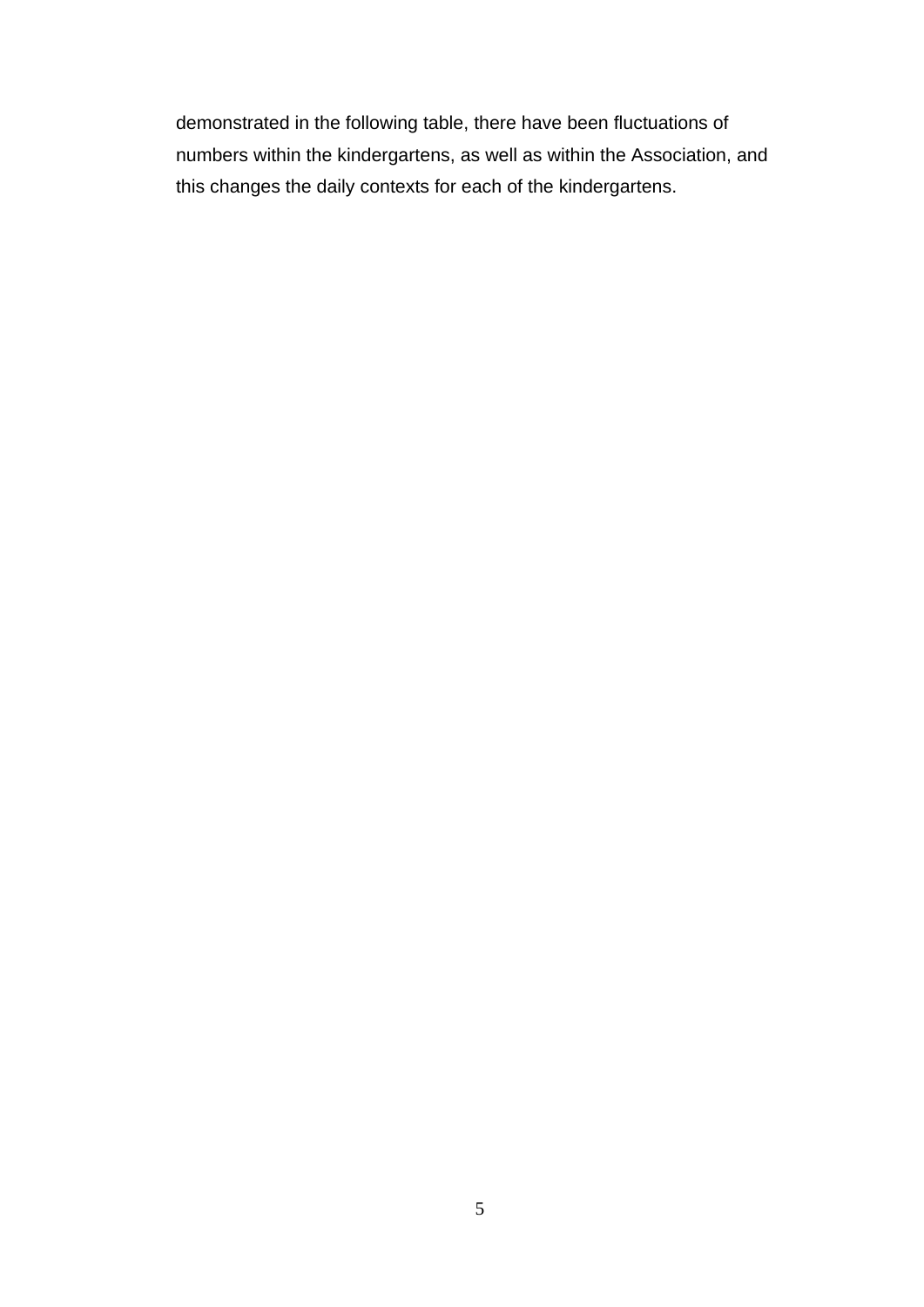**Table 1: Number of under-three year olds enrolled in Dunedin kindergartens, 2003 and 2005** 

| Name of             | Novembe         | March           |
|---------------------|-----------------|-----------------|
| Kindergarte         | r 2003          | 2005            |
| n                   |                 |                 |
|                     | Under 3's       | Under 3's       |
| Abbotsford          | 7               | 0               |
| <b>Bayfield</b>     | 7               | 13              |
| <b>Brockville</b>   | 10              | 0               |
| Concord             | 14              | 13              |
| Corstorphine        | 12              | $\overline{13}$ |
| <b>Grants Braes</b> | 11              | 15              |
| <b>Green Island</b> | 0               | 0               |
| Halfway             | 0               | $\overline{2}$  |
| <b>Bush</b>         |                 |                 |
| <b>Helen Deem</b>   | 7               | 14              |
| Jonathon            | 1               | 0               |
| Rhodes              |                 |                 |
| Kaikorai            | 11              | 9               |
| Kelsey              | $\overline{13}$ | 16              |
| Yaralla             |                 |                 |
| Mornington          | 10              | 4               |
| Mosgiel             | 0               | 4               |
| Central             |                 |                 |
| Port                | $\overline{2}$  | $\overline{2}$  |
| Chalmers            |                 |                 |
| Rachael             | $\overline{15}$ | 17              |
| Reynolds            |                 |                 |
| <b>Reid Park</b>    | 20              | 4               |
| <b>Richard</b>      | 11              | 8               |
| Hudson              |                 |                 |
| Roslyn              | 0               | 0               |
| <b>Rotary Park</b>  | 0               | 4               |
| St Kilda            | 1               | 6               |
| Wakari              | 10              | 5               |
| Totals:             | 162             | 120             |
| Percentage          | 10.8%           | 8%              |
| оf                  |                 |                 |
| enrolments          |                 |                 |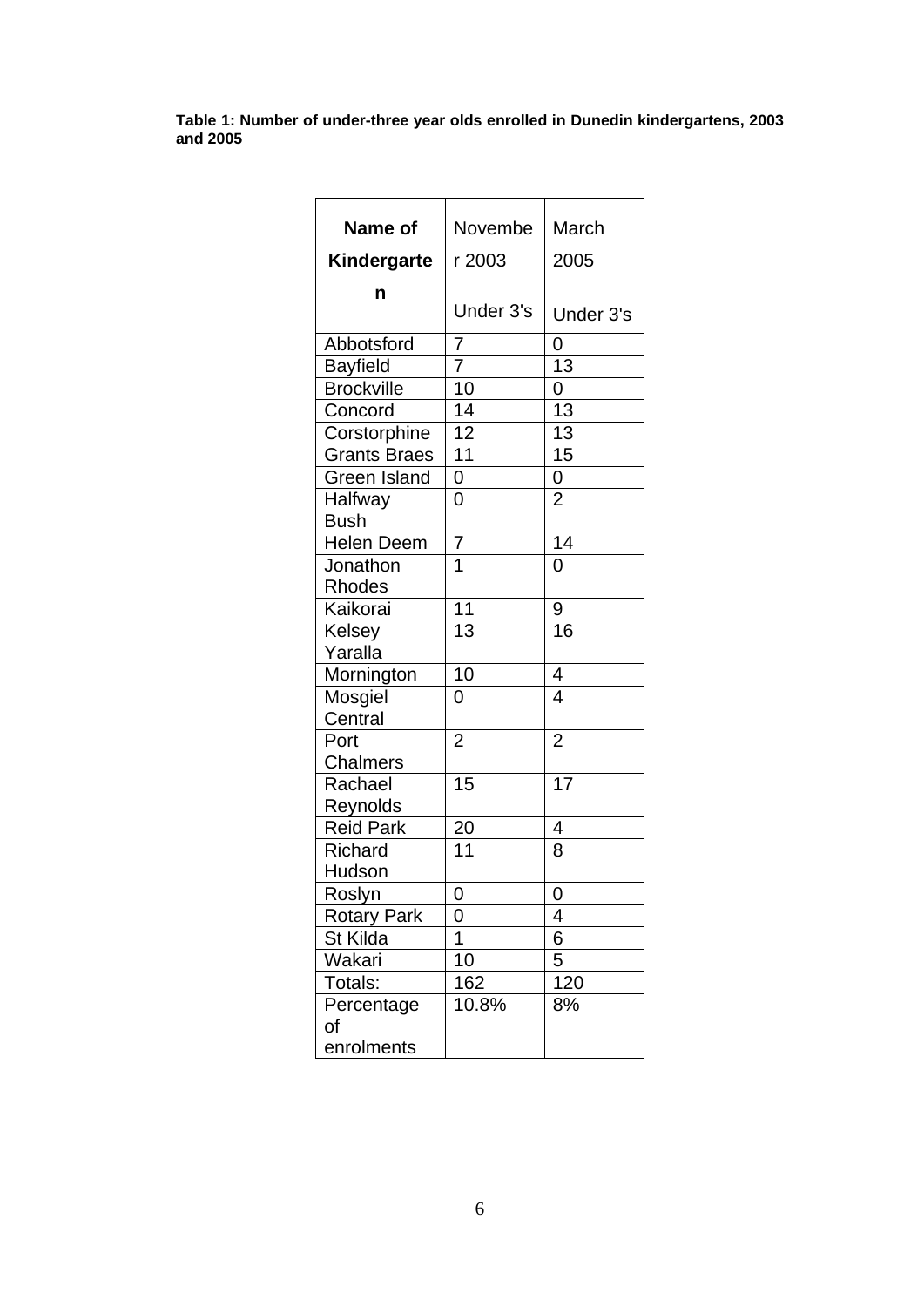**Comments on the Dunedin Kindergarten Association processes for including two year-olds: (**Contributed by Jill Cameron in 2004- Relieving Senior Teacher 2004-2005)

### *Documentation:*

There may have been documentation of this in individual kindergarten's staff meeting books. There was reference to younger children attending sessions in the General Managers report to the Board of Trustees 13 March 2001:

> Extra support has been placed into [name of kindergarten] for one term (one session per week for 7 weeks) to help address the issues that very young children create. The staff have initiated an extension programme in the Wednesday afternoon to give the older (10) afternoon children more opportunity for learning. This move has been well received by the kindergarten parents and we are investigating the option of this continuing to the end of the year with the funding being used to keep the extra staffing in place.

And reference to professional development:

Stuart Guyton (ECD) will run two workshops for staff in the term 1 break on programming for toddlers and young children.

### *Policy, Association Decision or Just Happened?*

Due to the demographics and ever decreasing numbers of preschool children this has resulted in the lowering of waiting lists and younger children getting into sessions. Kindergartens' licenses were for children aged from two years-old so the regulations allowed for this to take place. As children became younger entering the afternoon session it was a natural progression to enroll children under-three into sessions. Informal discussion took place between the association and individual kindergartens concerned.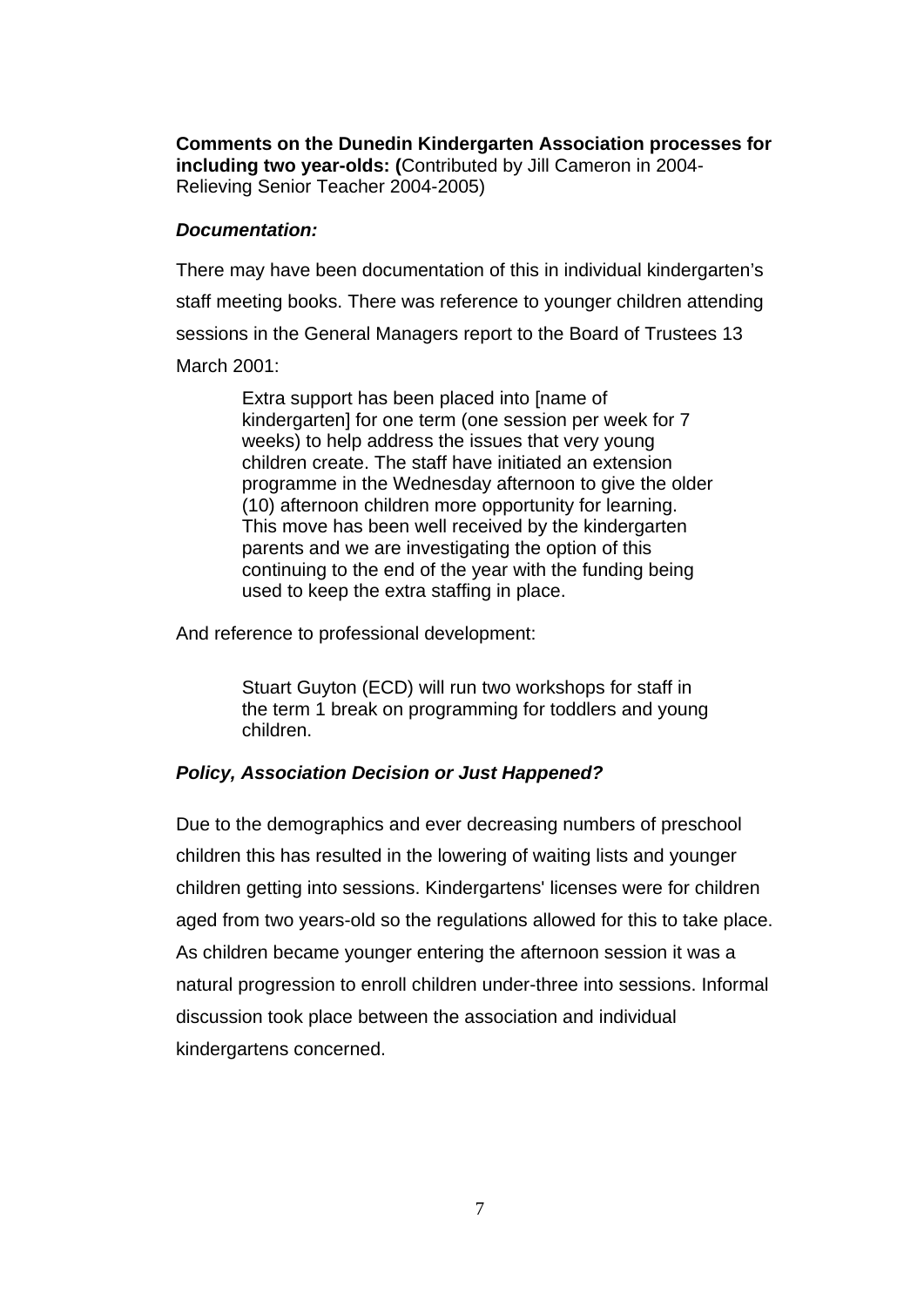### *Discussion with teachers*

Kindergartens carried out brain storming ideas for providing programmes for under-threes. Challenges were discussed and ideas to overcome these shared. Teaching teams worked to find their own best practice and shared their ideas with other kindergartens. Discussion with regards to best practice has occurred informally and as part of a large group debate. Particular focus of the discussion has been group size, environment size and teacher skill base to cater for this different from traditional age group. During the initial introduction of under-threes into the kindergarten programme, care was taken by teaching teams to manage the number of younger children in the programme. Teachers were aware of the impact of having younger children in the programme and would monitor the number of younger children in a session at one time.

The Association supported professional development for teachers that focused on younger children. Course information was shared to enable teachers appropriate opportunities to become more skilled and confident in this area. For example, Stuart Guyton held a workshop on providing a programme for toddlers and young children.

### *Association philosophy*

The [Dunedin] association philosophy is concerned with providing excellence in accessible education and care for children. With the age of children entering kindergarten becoming younger, the association has not changed its position with regards to its philosophy but has broadened its focus area in terms of ages of children. Families have supported this.

### *Statement from Association*

There has not been a statement from the association regarding underthrees in kindergarten.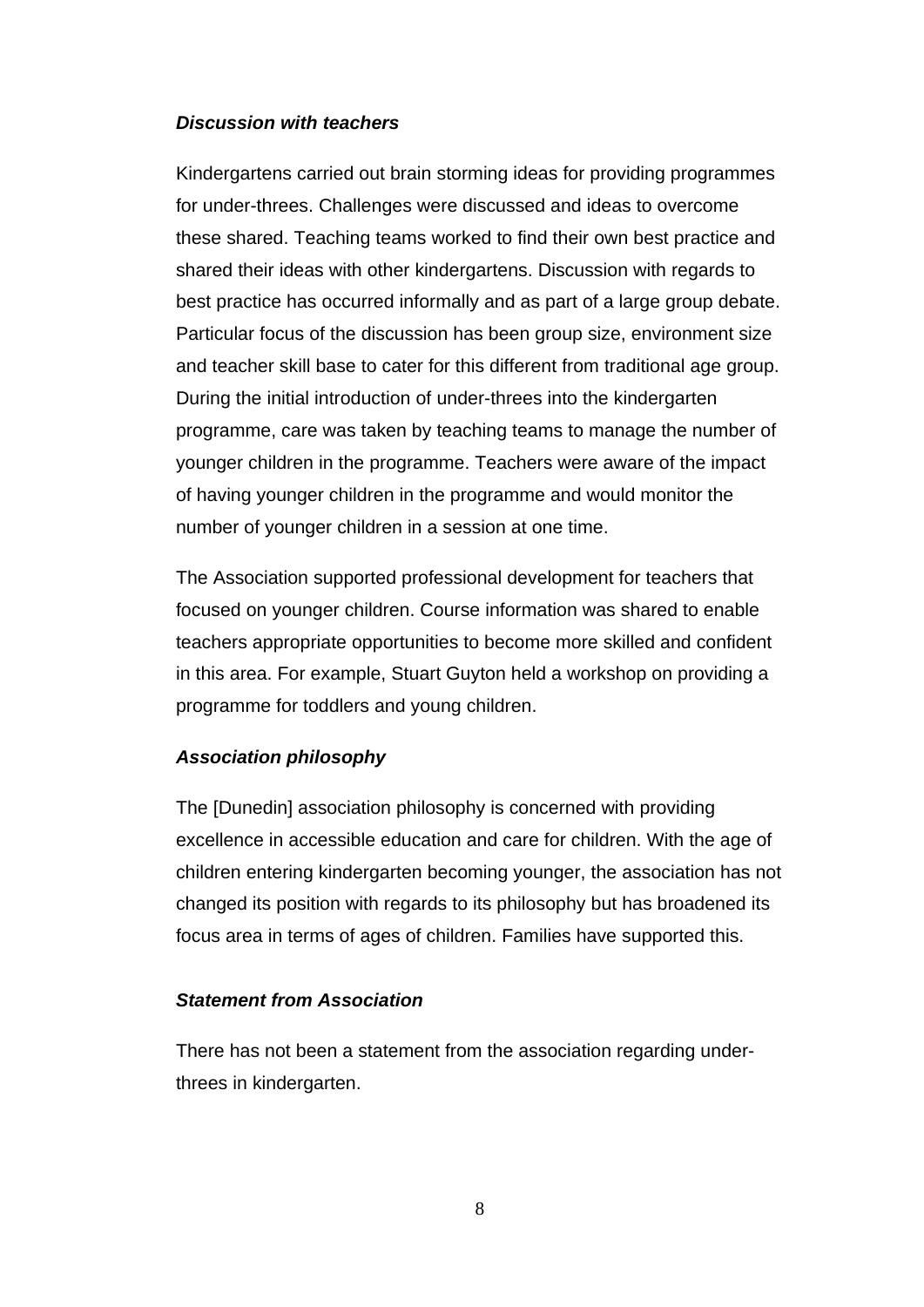### **The Wellington Context**

The Wellington Region Free Kindergarten Association governs and administers 56 kindergartens that cover a diverse range of communities from Levin to the eastern suburbs of Wellington. Over 4100 children attend the Association kindergartens. The Association was set up in 1905 with its first kindergarten opening in April 1906.

At the start of the project in 2004, there were four senior teachers and a Services' Manager who, between them, provided professional advice to kindergarten teachers across the region. The senior teachers each have responsibility for a group of kindergartens and visit each of them at least once a term. In 2006, there are five senior teachers.

The Association describes itself as employing only "fully qualified and registered teachers and overall our staff turnover is low". Its statement of values includes a commitment to "ensuring that the activities of the Association and kindergartens centre on the needs of the child as learner, and on the principles, requirements, goals and objectives stated in the Charter".

An Education Review Office (ERO) report on the association kindergartens carried out between January to September 2005, during the second year of this study, says that the Association:

[H]as given serious consideration to the diversification of service provision to better reflect, or meet, different community needs. This has resulted in changes in session times or reorganization of groupings, in some kindergartens. However, the majority of Wellington kindergartens retain the traditional morning and afternoon sessions with tow afternoons of non-contact time each week. (Education Review Office, 2005)

Table 2 demonstrates that the total number of two-year olds in Wellington kindergartens is much lower than that in Dunedin and spread across fewer of the kindergartens in the Association. While in Dunedin 20 out of a total of 22 kindergartens (91%) had under-three year olds on their roll at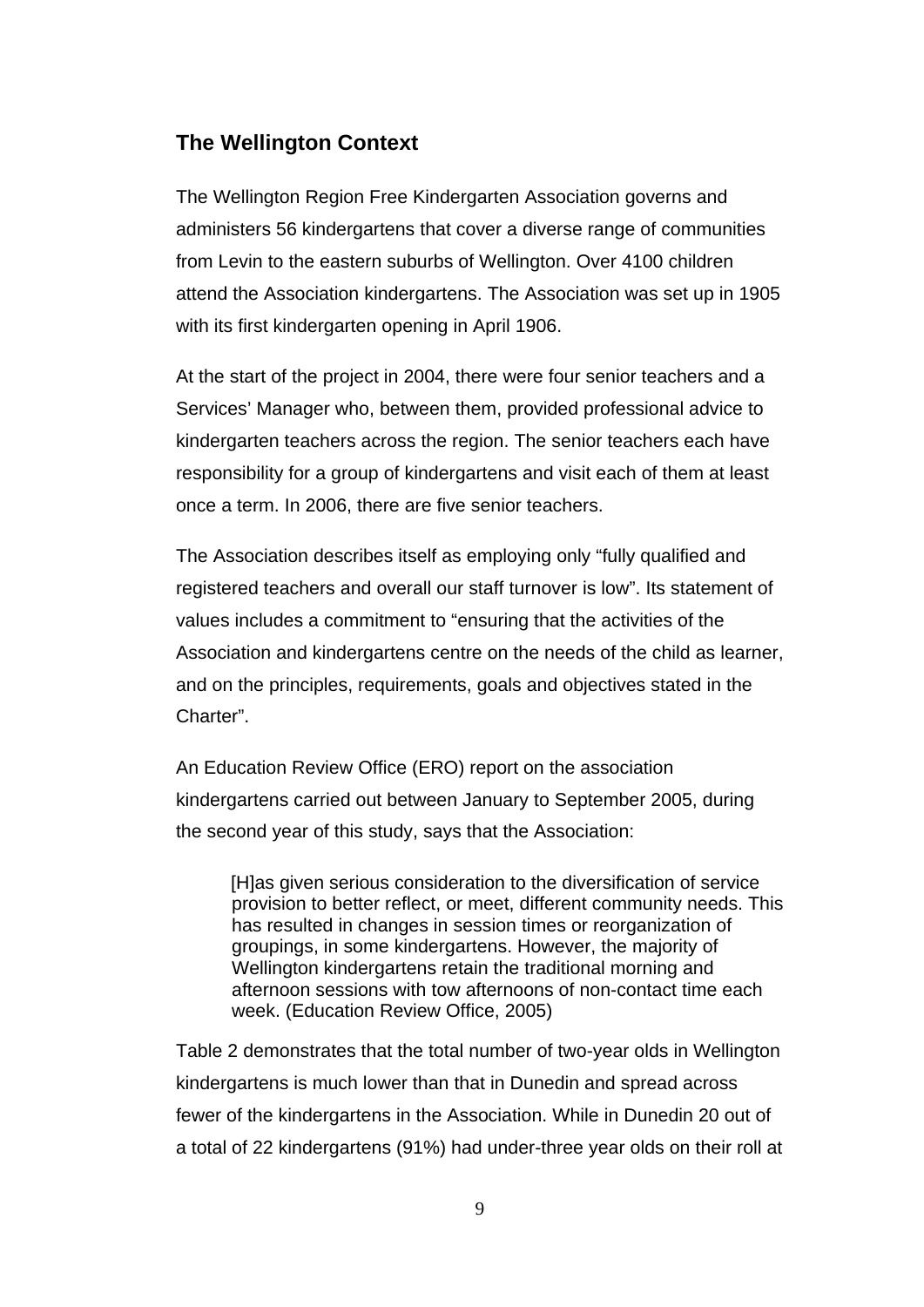the times shown in Table 1, in Wellington 25 out of 56 kindergartens (45%) were in this position, and of these only seven (28%) kindergartens had more than five two year-olds at any one time. By comparison, 75% of kindergartens in Dunedin which had two year-olds attending, had five or more during the times shown in Table 1. These differences between the two association contexts in our study illustrates the variability that exists between different associations nationally (for further discussion of this see Level Four findings of this report). A list of the starting ages of children enrolled in Wellington kindergartens tabled at a meeting with the Association in early 2005 shows that the youngest starting age across the kindergartens in September 2004 was two years eight months.

| <b>NAME OF</b><br><b>KINDERGARTEN</b> | <b>UNDER 3s</b><br>1 July 2004 | <b>UNDER 3s</b><br>1 July 2005 |  |
|---------------------------------------|--------------------------------|--------------------------------|--|
| <b>ADVENTURE</b>                      | $\Omega$                       | 0                              |  |
| <b>ASCOT PARK</b>                     | $\overline{4}$                 | 9                              |  |
| <b>BELLEVUE</b>                       | 0                              | $\Omega$                       |  |
| <b>BERHAMPORE</b>                     | $\Omega$                       | $\Omega$                       |  |
| <b>BETTY MONTFORD</b>                 | $\Omega$                       | 0                              |  |
| <b>BRIAN WEBB</b>                     | $\Omega$                       | $\Omega$                       |  |
| <b>BROOKLYN</b>                       | $\Omega$                       | 1                              |  |
| <b>CAMBRIDGE STREET</b>               | $\Omega$                       | $\Omega$                       |  |
| <b>CAMPBELL</b>                       | $\Omega$                       | $\Omega$                       |  |
| <b>CHURTON PARK</b>                   | $\Omega$                       | $\Omega$                       |  |
| <b>CLYDE QUAY</b>                     | $\overline{0}$                 | $\overline{4}$                 |  |
| <b>DISCOVERY</b>                      | 0                              | 0                              |  |
| <b>EAST HARBOUR</b>                   | 11                             | $\overline{7}$                 |  |
| <b>HATAITAI</b>                       | $\Omega$                       | 4                              |  |
| <b>ISLAND BAY</b>                     | $\Omega$                       | $\Omega$                       |  |
| <b>JOHNSONVILLE</b>                   | $\Omega$                       | 5                              |  |
| <b>JOHNSONVILLE WEST</b>              | $\Omega$                       | $\Omega$                       |  |
| <b>KATOA</b>                          | 2                              | $\overline{4}$                 |  |
| KHANDALLAH                            | $\Omega$                       | $\Omega$                       |  |
| <b>LYALL BAY</b>                      | 0                              | $\Omega$                       |  |
| <b>MARAEROA</b>                       | $\Omega$                       | $\Omega$                       |  |
| <b>MIRAMAR CENTRAL</b>                | $\Omega$                       | $\Omega$                       |  |
| <b>MIRAMAR NORTH</b>                  | 6                              | 3                              |  |
| <b>MOIRA GALLAGHER</b>                | $\Omega$                       | $\Omega$                       |  |
| <b>MUNGAVIN</b>                       | $\Omega$                       | 3                              |  |
| <b>NEWLANDS</b>                       | $\mathbf 0$                    | $\Omega$                       |  |
| <b>NEWTOWN</b>                        | $\overline{2}$                 | $\Omega$                       |  |
| <b>NGAHINA</b>                        | $\overline{2}$                 | 4                              |  |
| <b>NGAIO</b>                          | $\Omega$                       | $\Omega$                       |  |
|                                       |                                |                                |  |

**Table 2: Number of under-three year-olds enrolled in Wellington kindergartens, at 1 July 2004 and 1 July 2005**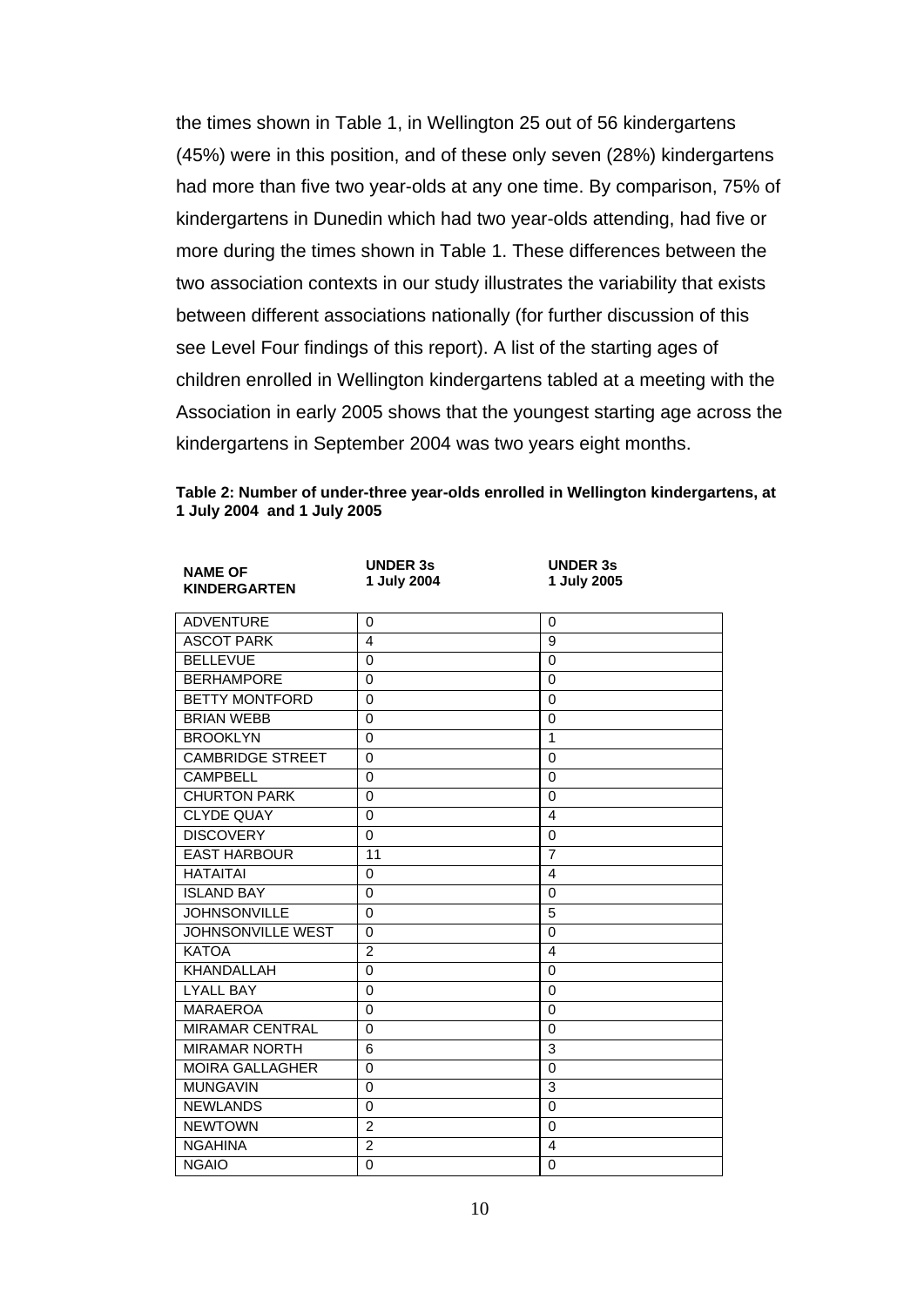| NORTHLAND     |  |
|---------------|--|
| <b>ONSLOW</b> |  |
| OTAKI         |  |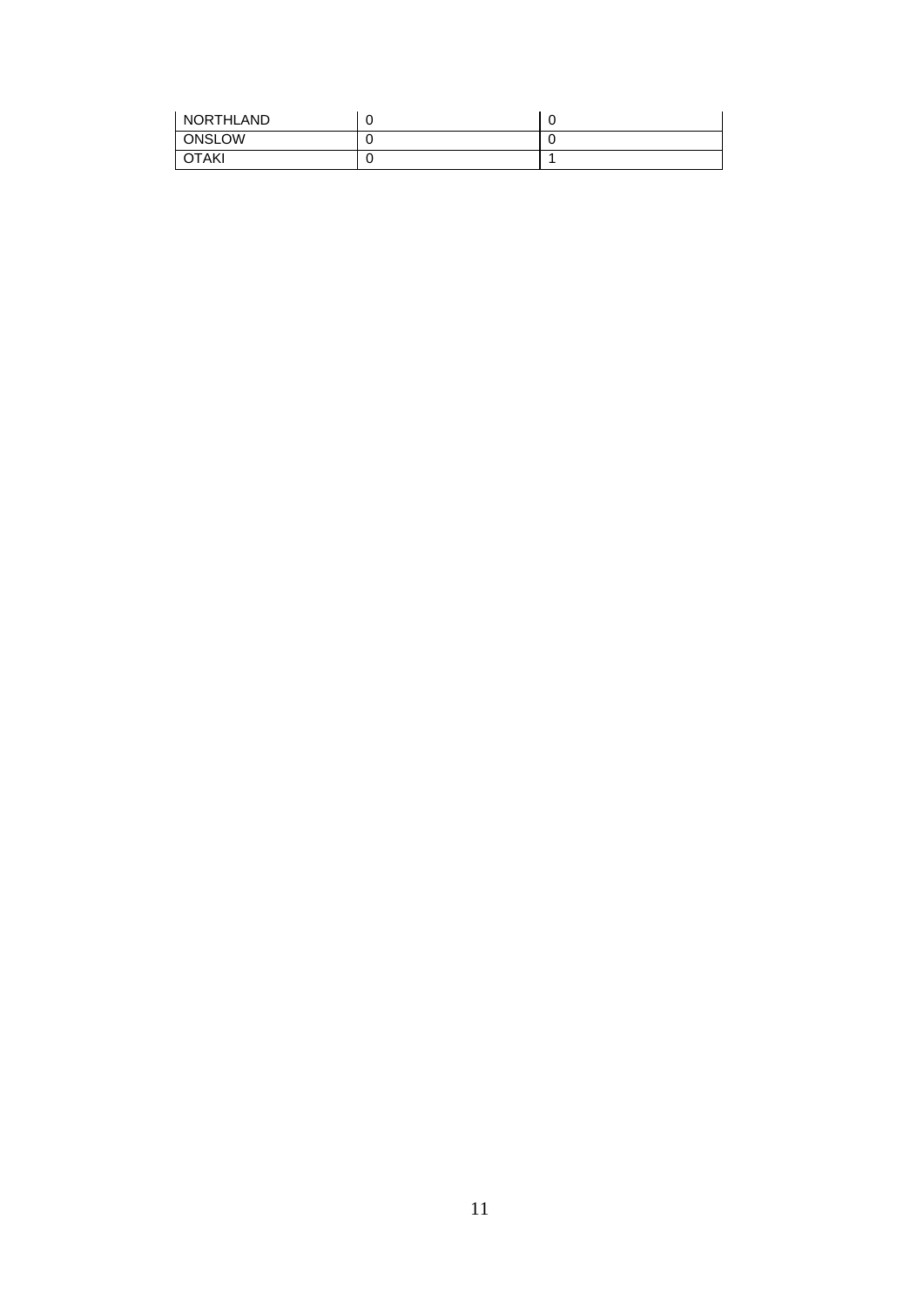| <b>NAME OF</b><br><b>KINDERGARTEN</b> | <b>UNDER 3s</b><br>1 July 2004 | <b>UNDER 3s</b><br>1 July 2005 |
|---------------------------------------|--------------------------------|--------------------------------|
| <b>PAPAKOWHAI</b>                     | $\Omega$                       | 1                              |
| <b>PAPARANGI</b>                      | 0                              | $\mathbf 0$                    |
| PARAPARAUMU                           | $\Omega$                       | $\Omega$                       |
| <b>PAREMATA</b>                       | $\Omega$                       | $\Omega$                       |
| <b>PARSONS AVE</b>                    | 0                              | $\Omega$                       |
| <b>PETONE</b>                         | $\Omega$                       | $\Omega$                       |
| PETONE BEACH                          | $\Omega$                       | 1                              |
| <b>PLIMMERTON</b>                     | 3                              | $\mathbf 0$                    |
| PUKERUA BAY                           | 0                              | $\Omega$                       |
| RAUMATI BEACH                         | 4                              | $\overline{2}$                 |
| <b>RAUMATI SOUTH</b>                  | 10                             | 5                              |
| <b>SEATOUN</b>                        | $\Omega$                       | $\Omega$                       |
| <b>STRATHMORE PARK</b>                | $\overline{2}$                 | $\mathbf{1}$                   |
| <b>SUNSHINE</b>                       | 3                              | $\Omega$                       |
| <b>TAIRANGI</b>                       | $\mathbf 0$                    | $\Omega$                       |
| <b>TAITOKO</b>                        | 3                              | 5                              |
| <b>TAWA CENTRAL</b>                   | 0                              | $\Omega$                       |
| <b>TITAHI BAY</b>                     | $\Omega$                       | $\Omega$                       |
| <b>TUI PARK</b>                       | $\mathbf{1}$                   | 3                              |
| <b>WADESTOWN</b>                      | 0                              | $\mathbf 0$                    |
| <b>WAIKANAE</b>                       | $\Omega$                       | $\Omega$                       |
| <b>WAITANGIRUA</b>                    | 10                             | 12                             |
| <b>WELLINGTON SOUTH</b>               | $\Omega$                       | 0                              |
| <b>WRIGHTS HILL</b>                   | 3                              | 4                              |
| <b>Totals</b>                         | 65                             | 84                             |
| Percentage of<br>enrolments           | 1.5%                           | 2%                             |

**Under 3's in Kindergartens Research: Wellington Kindergarten Association** (Contributed by Margaret Bleasdale, Senior Teacher, June 2005)

### **Setting up the Research**

The Association currently has approximately 18 out of 56 kindergartens with children under-three years of age enrolled in the afternoon sessions.

It has been a challenge to find kindergartens with sufficient children who would fit the age criteria for long enough to make participation in the study viable. Factors that influenced this included: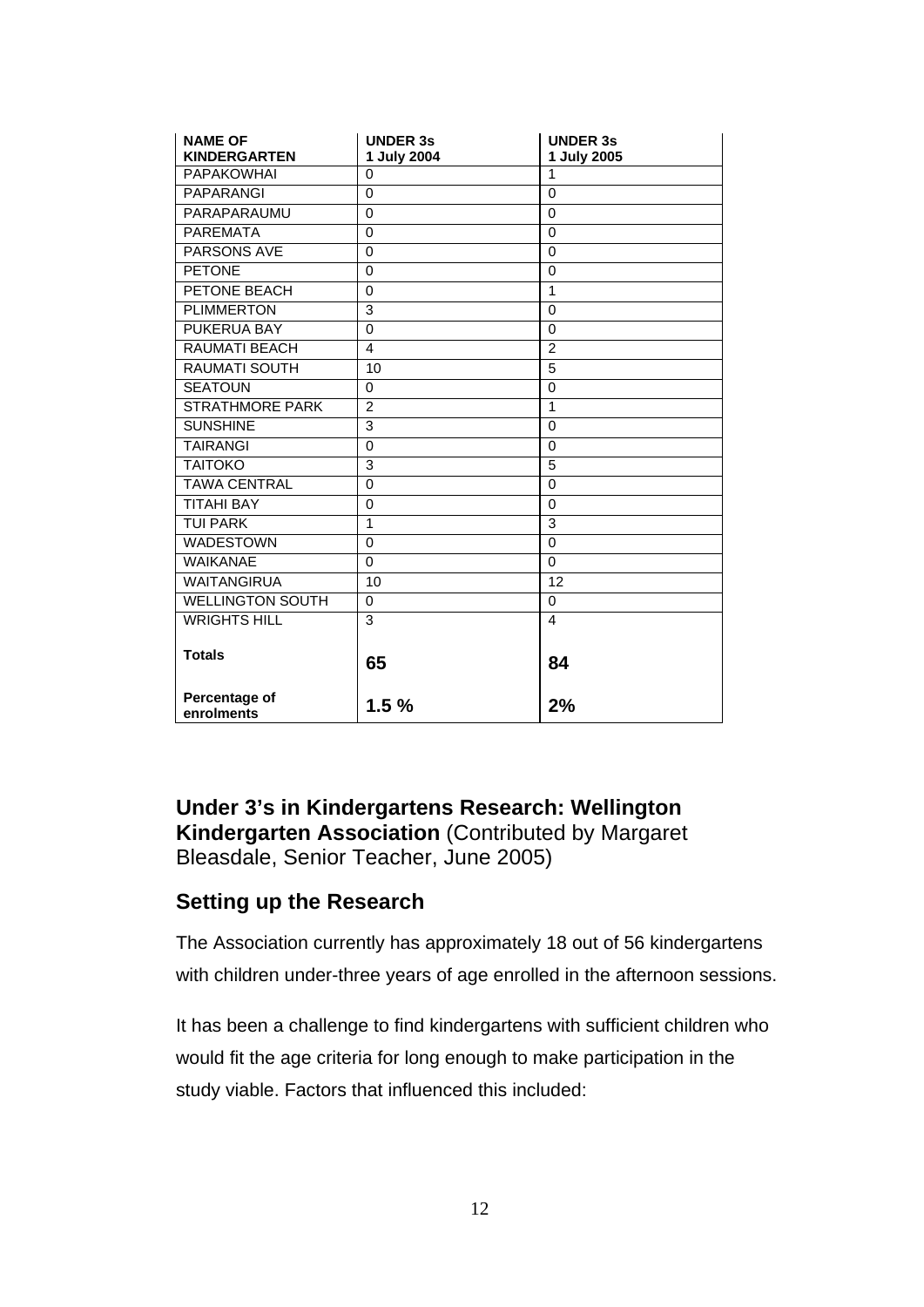- Children starting when they were too old; for example, 2 [years] 9 [months] and older so they would turn three during the period of observations.
- Teams that were changing, for example, a new head teacher appointed, or changing hours to meet community need.
- Kindergartens that were too far away from Wellington for travel, for example, Levin.
- Current trend of families coming 'off the street' to enroll 4 and 3 year olds and filling up previous low rolls which had had underthrees.

### **Association Policy Environment**

Why don't we have more kindergartens that would fit the research criteria? This sent us on a journey of reflecting on polices in the past and how these have shaped the age composition of the rolls in kindergartens today.

The Wellington Region Free Kindergarten Association has a history of strong commitment to teacher employment conditions. An acknowledgement of the much publicised *Quality Indicators* led to some changes in the operation of kindergartens over the late 1980s and early 1990s:

- Group sizes lowered:
- Kindergartens were generally licensed for 45 children with three teachers. The Association reduced rolls where possible, moving to group sizes of 42 or 43. Compelling evidence indicated that even the reduction of one or two children could make a difference to the dynamic of the group, even though this decision had repercussions in other areas of Association budget.
- A limit on number of children in the session aged under-three to approximately 10% of the roll.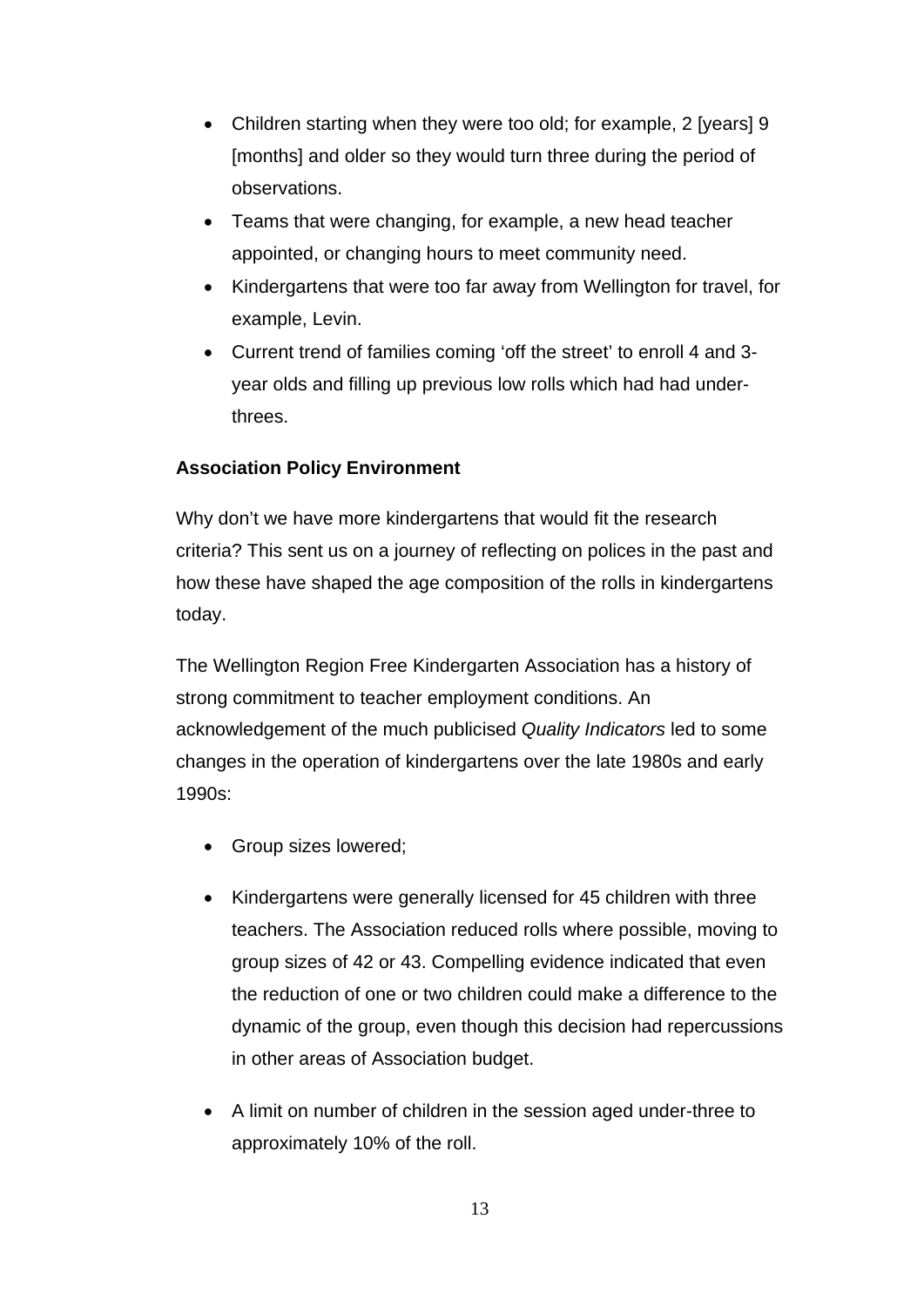- At this time few kindergartens had shubs, showers or changing tables and with younger children requiring changing more frequently the high teacher:child ratios posed some concerns.
- Long waiting lists meant that some children were getting very little time at kindergarten.
- It was around this time that the Association moved from length of time on the waiting list as being the criteria for admission, to age order. This was more equitable for children and enrolment on the basis of age has continued. Admitting children by age order had the effect of lifting the average age in sessions.
- Limit on the number of shared places offered. Having children enrolled for less than the three (afternoon) or five (morning) sessions meant considerably more administration was well as meaning that teachers needed to form relationships and interact with more than the average 90 families, a load which was already considerable. Also waiting lists were longer (averaging approximately 30 per kindergarten) so the teachers could encourage parents to have their children attend for all the allocated sessions. There was also pressure on teachers to keep rolls full, the reduced group size mentioned above resulted in maximum funding being an imperative.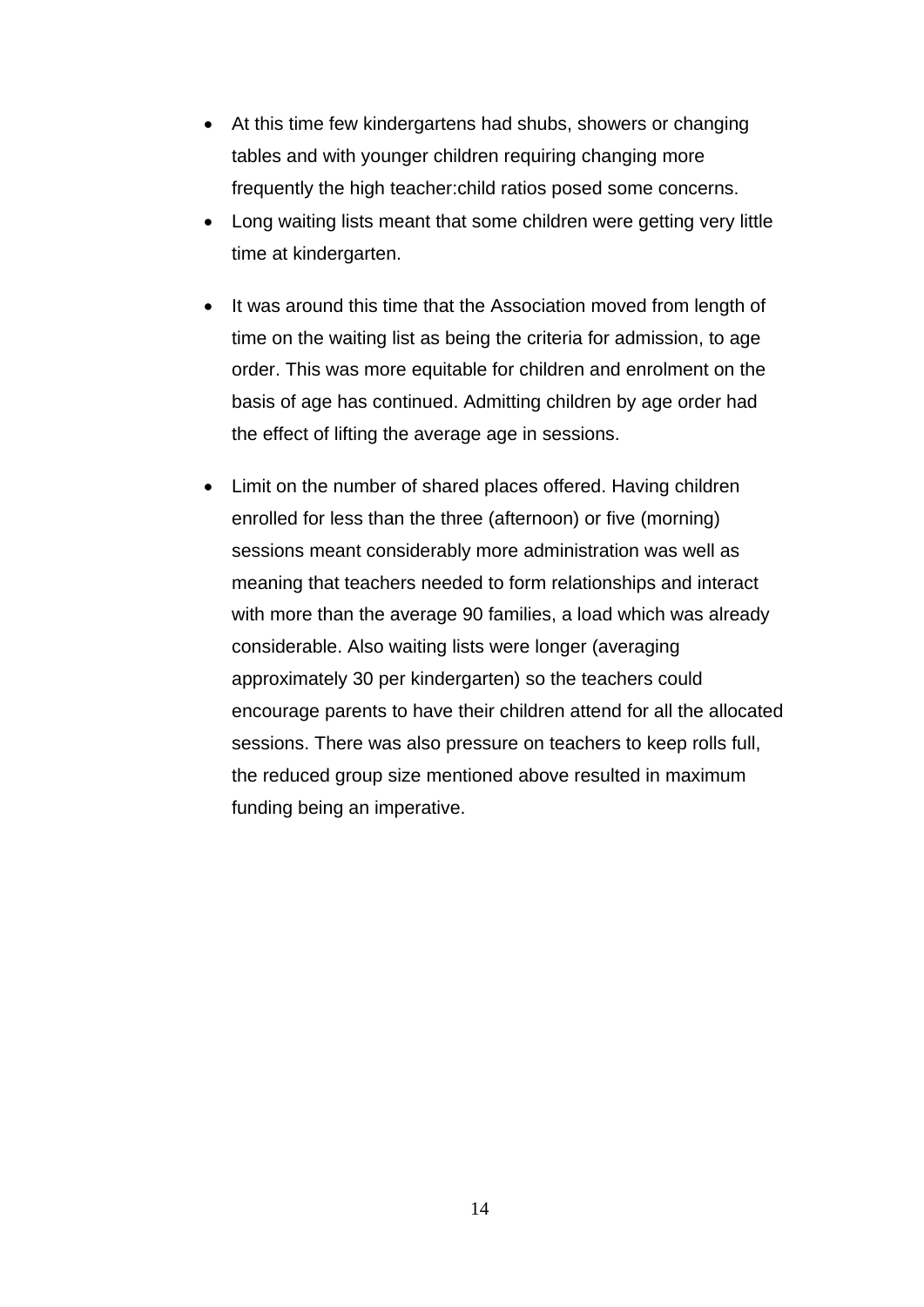# **2. Aims and Objectives of the Research**

### **Research Questions**

Our research questions for this study were:

- I. What are the experiences of under-three year-olds in the kindergarten setting?
- II. What factors within the kindergarten environment support positive experiences for the under-three year-olds?
- III. What factors impact on teachers for positive environments and practices when working with the under-three year-olds in their kindergartens?
- IV. What macro factors impact on the experiences of the under-three year-olds in the kindergarten environment?

### **Objectives**

This project had three main objectives:

- I. To investigate the experiences of selected two year-olds in four case study kindergartens – two in Dunedin, and two in Wellington;
- II. To use data on the two year-olds' experiences as a basis for reflecting with the case study kindergarten teachers on their planning and assessment practices with the under-three-year olds in their kindergartens;
- III. To facilitate cluster group meetings where the teachers from case study kindergartens lead discussions to enhance learning and teaching experiences in kindergartens that operate in an "underthree year-old context".

### **Aims**

The study aimed to:

- I. Capture the current experiences of the children at the centre from as many perspectives as possible;
- II. To reframe any discourse on the under-three year-olds which works to disadvantage the children or negatively impact on the teacher's job satisfaction; and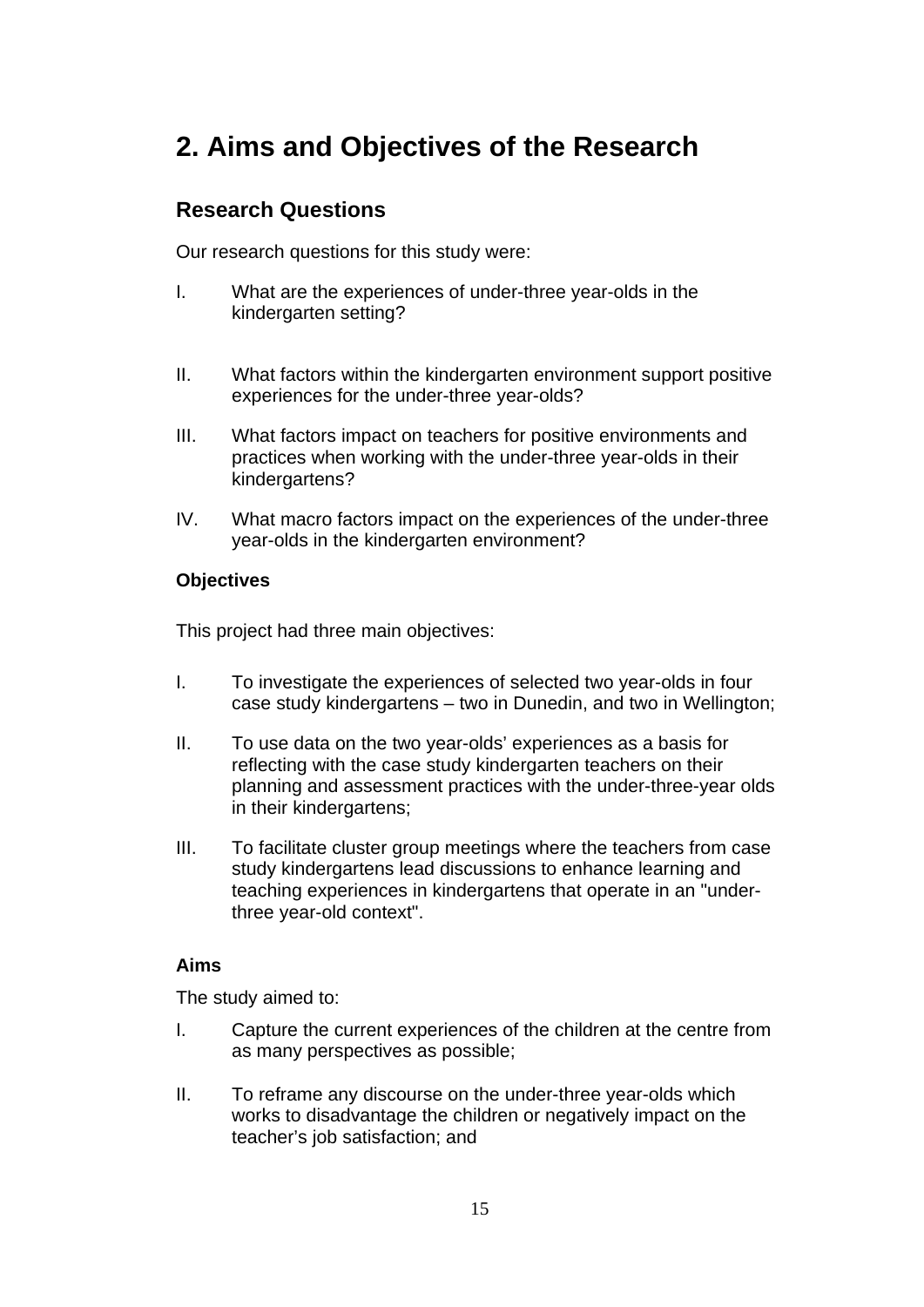III. To work alongside the teachers to identify those discourses and structures which wider society and structures may need to address to ensure a safe, and high quality educational experience for the country's two year-olds who attend kindergartens.

## **Strategic priorities**

Our project has addressed the following TLRI project priorities:

### *Strategic value:*

### 1. Reducing inequalities

While the phenomenon of under-three year-olds attending kindergartens is a relatively new issue for the kindergarten service, the overall decline in the traditional kindergarten enrolments indicate that this is going to be a continuing reality for the teachers and the service. We believe that families should have the CHOICE to select which early childhood centre they wish to use, and that EVERY child should have a QUALITY experience at the centre they attend. This research has supported teachers' reflections on their practices within their programmes for two year-olds and has begun to build a community of practice that is inclusive of two year-olds within the kindergartens involved in this research. As the prompt and high response rate to our national survey of kindergarten associations shows, our study has generated much interest outside of the case study associations. We are confident that the continuing discussions around New Zealand will support improved experiences for two year-olds in kindergartens.

### 2. Understanding the processes of teaching and learning

This project has supported the kindergarten teachers in their day-to-day teaching practices with the under-threes in their centres. It has acted as an opportunity for teachers to engage in reflective discussions and deconstruction of their images of the very young child, and has encouraged a more inclusive approach to two year-olds in kindergartens. This has occurred both with the teachers in the case study kindergartens, and also with the teachers involved in the cluster groups who developed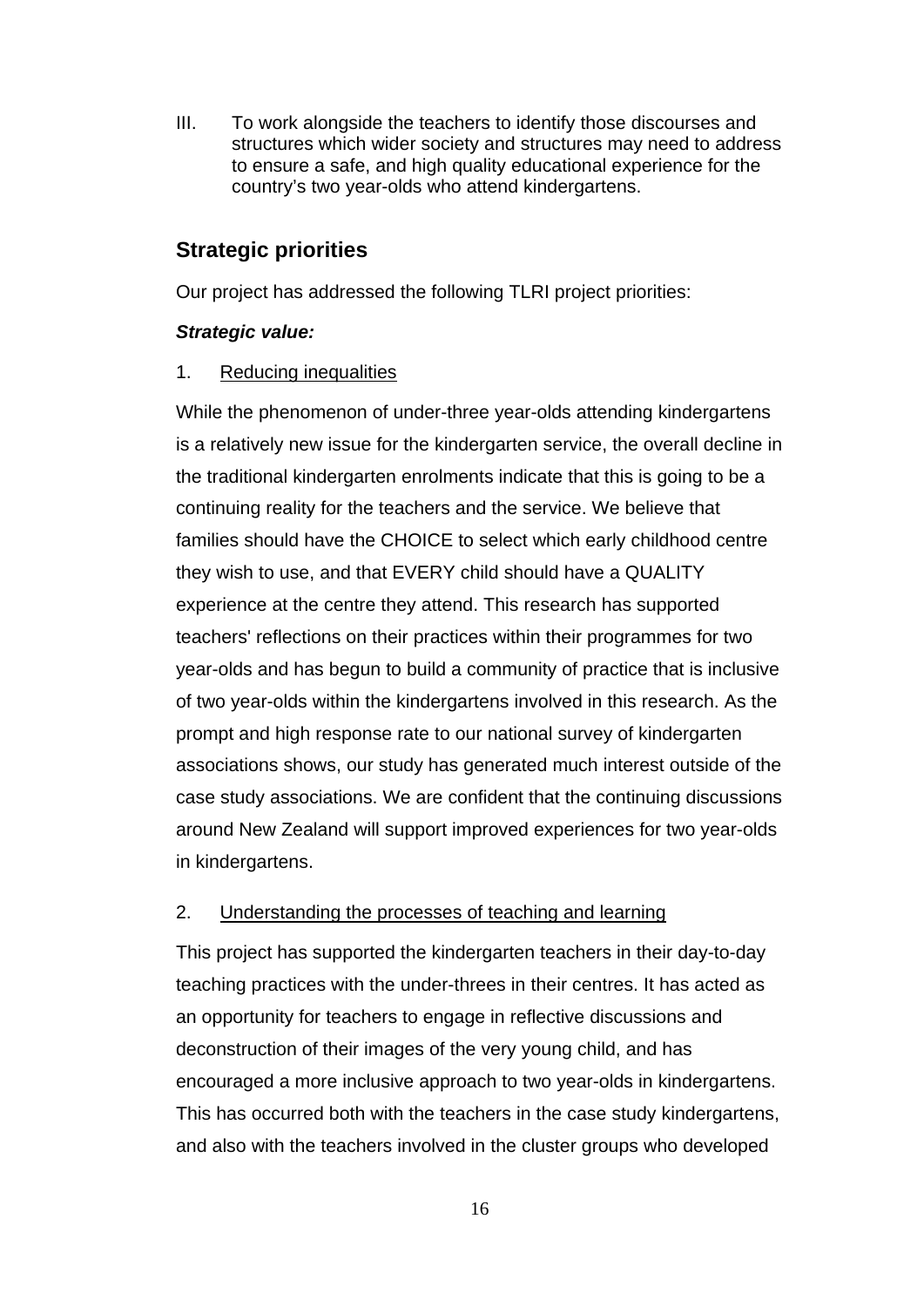a sense of a community of practice throughout the duration of the study. The following feedback on the impact of the cluster group meetings from two teachers illustrates this:

It has broadened our understanding of other centres' experiences and diversity with under-3s and their challenges.

It was interesting to learn that the issues facing under-twos are common. They can take longer to settle and learn the basic routines, for example: hand-washing, participating, eating in designated places, staying on mat at end of session. Toileting issues also.

#### 3. Exploring future possibilities

Both in gathering the data, and discussing these with teachers, the project has facilitated developments in teacher thinking and practice with children. Our expectation was that the project would open up new possibilities not only for the case study children, but also for all children attending kindergartens. We anticipated that this would involve some deconstruction of dominant discourses about children and childhood within kindergartens. At the same time we hoped and anticipated that this deconstruction might also lead to some innovative approaches to working with children in the very early years. We feel that these expectations have begun to be met; this was demonstrated more strongly with the Dunedin teachers who were continuously involved in the project over its two-year duration. For these teachers, involvement in this project has opened up the debate about the future directions of kindergarten policy relating to very young children, including at the level of children's experience and teachers' own lived practice. For the Wellington teachers, continuous involvement of the case study teachers was not possible as roll and staff changes at the participating kindergarten resulted in a change of kindergarten for the second year of the project. Nonetheless, by the end of the study, it was clear that some change had occurred away from viewing two-year olds as primarily a challenge to the status quo, and as quite labour intensive, to seeing them as "actually, quite competent". There was evidence of much reflective thinking and suggestions were

17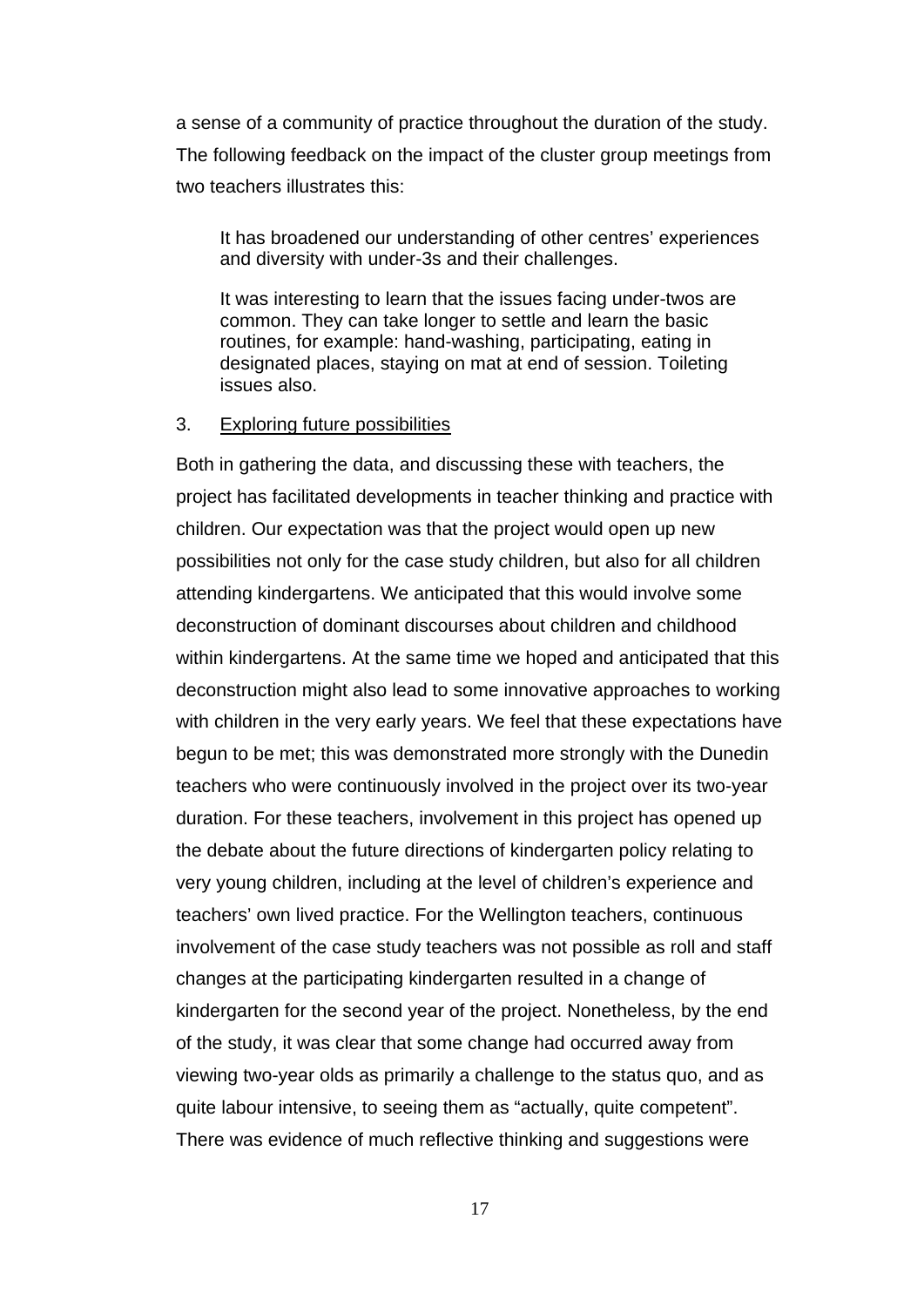shared about helpful strategies to deal with, for example, the challenges of mat time that one kindergarten was experiencing.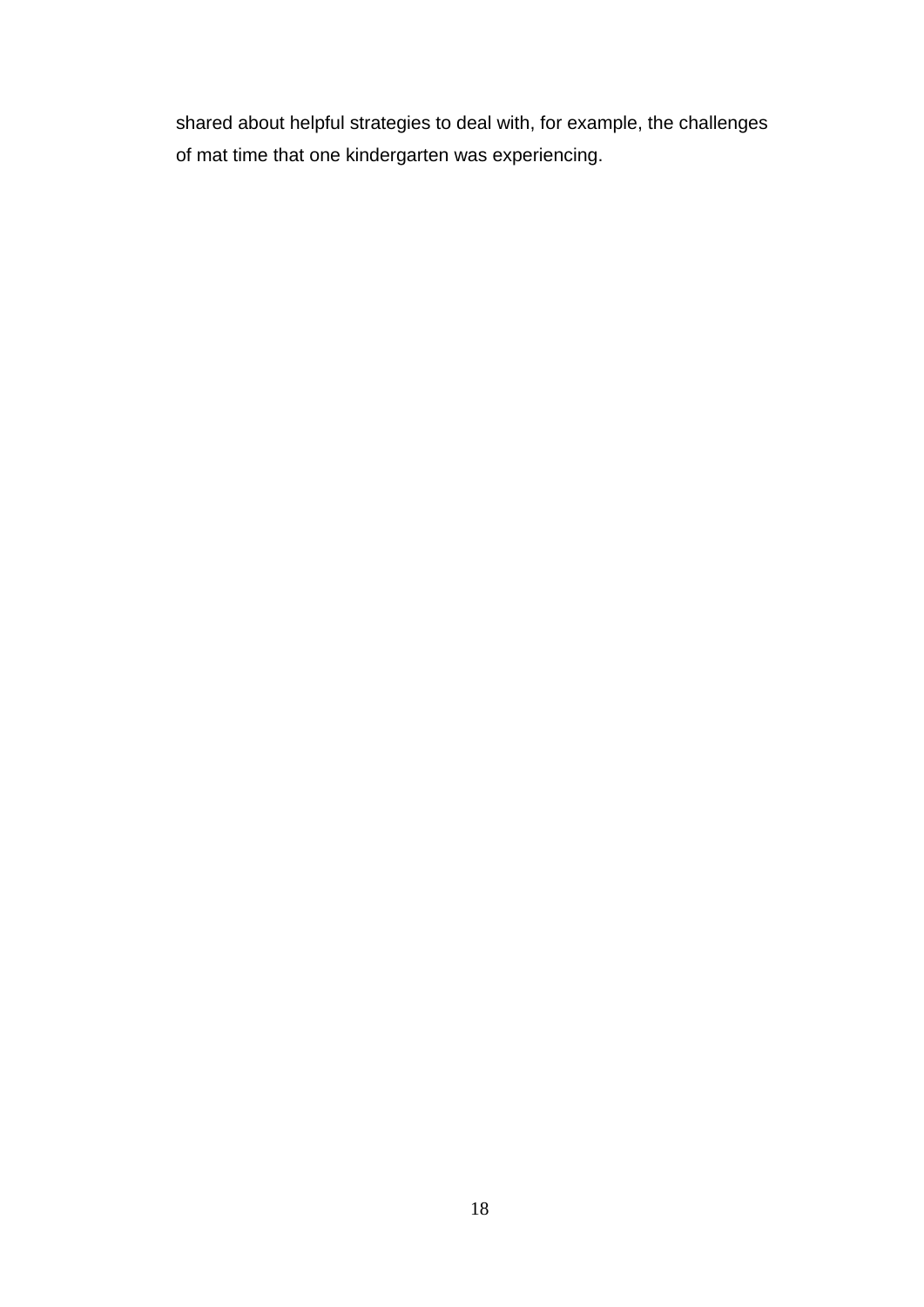### *Research value*

This study has made a significant contribution in our understanding of this under-researched and under-recognised area of education. Working alongside teachers in gathering data, and as full partners in the reflective and analytic parts of the project, this project has added to the teachers' professional skills and research abilities. The cluster group sessions supported the dissemination of knowledge and debate outside of the immediate case study kindergartens, thus directly impacting on a wider number of kindergartens than only the case study ones. The Dunedin case study teachers took an increasing lead role in the study by presenting aspects of the research to their peers in two cluster groups, and to the *New Zealand Association of Research in Education Annual Conference* in December, 2005. As expressed earlier, this project directly addressed the key strategic themes of the *Teaching and Learning Research Initiative* and is forward looking by working in a proactive and inclusive manner.

### 1. Consolidating and building knowledge

In the discussions with the case study kindergartens, and in the cluster groups, the teachers engaged in reading, reflecting and rethinking of their practices drawing on current research and contemporary theory. The journey of searching and thinking about the issues for two year-olds in this unique early childhood service has generated new research questions, and new understandings of quality practices for two year-olds.

### 2. Identifying and addressing gaps in our knowledge

As noted earlier, research-based understanding of the experiences of under-three year-olds in a New Zealand kindergarten setting has, until now, been non-existent. This is despite significant interest in quality provision for infant and toddlers in other early childhood settings. This includes research on topics such as the relationships between children and adults in childcare (Brennan, 2005; Dalli, 1999; Rolfe, 2000), the operation of a primary caregiver (keyperson) system (Dalli, 2000; Elfer,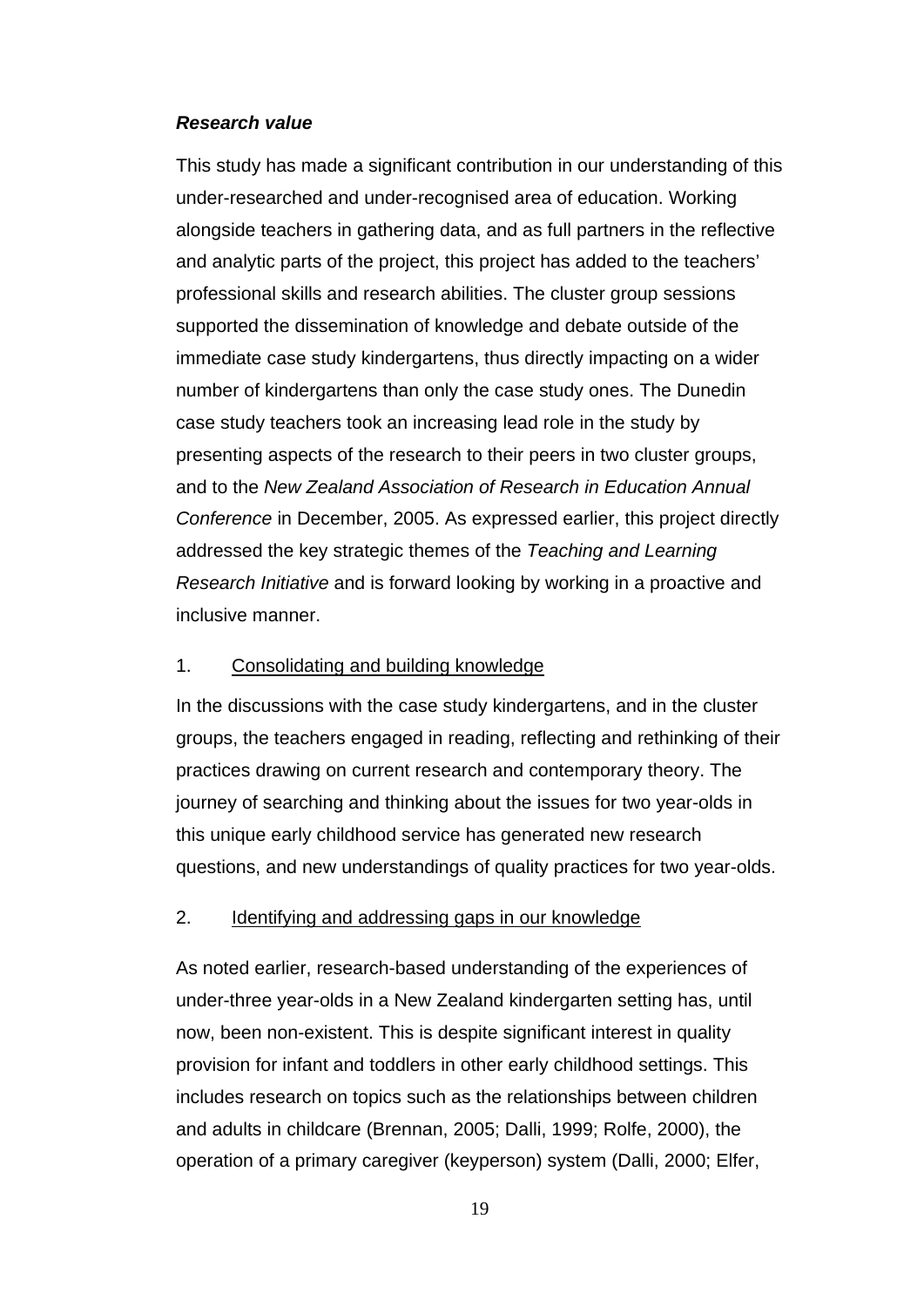Goldschmeid & Selleck, 2003), caring as curriculum (Rofrano, 2002) and structural elements such as appropriate staff:child ratios (Smith, 1999; Smith, Grima, Gaffney, Powell, Masse, & Barnett, 2000).

These studies point to some key structural aspects normally associated with good practice for under-three year-olds which are missing from normal kindergarten provision. For example, a primary caregiver system combined with a ratio of 1:3, allows one-to-one adult-child interaction to occur and thus the establishment of joint attention between adults and children. Smith (1999) has argued that joint attention episodes between children and adults are central to quality childcare because they allow children to become "known" by the adult who is thus more able to respond to the particular characteristics of individual children. Current discussions about children's emotional well-being also emphasise the importance of adult-child interaction where there is engagement, "tuningin" (Greenman & Stonehouse, 1997) and a sense of "being present" to the child (Goldstein, 1998).

Our research questions and aims of this study address these very understandings and how they related specifically to two year-olds in kindergartens.

#### *2.* Building capability

This research project has been a research journey for all involved. We intended that the research would support the ongoing pedagogical documentation of the involved kindergartens and their ongoing interest and skills in meaningful research within their centres. The ongoing evaluations and discussions with all the partners in the research were used to help refine and reconsider the approaches and methods that we used throughout the two years. The employment of early childhood teachers as research assistants also contributed to building both research AND teaching practice skills and understandings for these teachers. The kindergarten teachers have expressed new understandings and insights about working with two year-olds.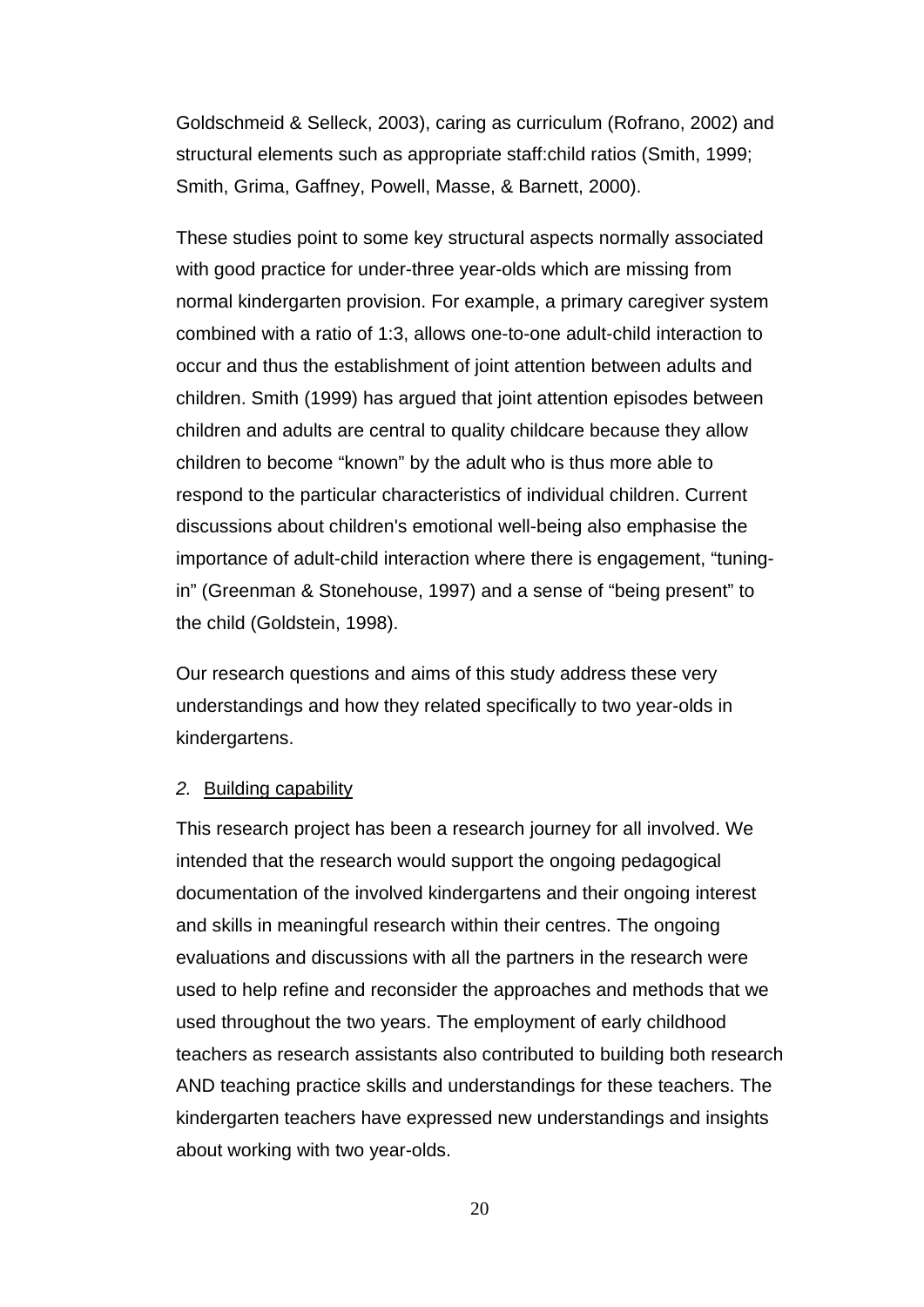### 4. Being forward looking

It was proposed that the teachers would be playing the key role in both the research data gathering, in the interpretation and analysis and in changing practices and discourses surrounding their work with children and families. We did not use the terms teacher-as-researcher, or actionresearch, in our proposal as currently many teachers are warned off by the sound of these titles, anticipating more work and very little positive outcomes for themselves. Instead, we had anticipated that by working collaboratively with the teachers as a research team, their involvement in this project would support their professional practice, their documentation work, as well as their emerging or beginning research skills. In conducting observations in the case study kindergartens, we employed early childhood teachers as research assistants. This shifted the role of the case study kindergarten teachers more onto the reflection, analysis and dissemination aspects of the project, rather than the actual observations and data gathering.

The cluster groups of teachers were also a key part of the project with the wider involvement of the other teachers in the geographical area. By working alongside the kindergarten associations we anticipate that there will be sustainable and ongoing professional development and policy decisions at the association level in the future. There has also been an increased national interest in the findings from this study with requests for copies of publications and invitations for presentations to kindergarten teachers around the country.

21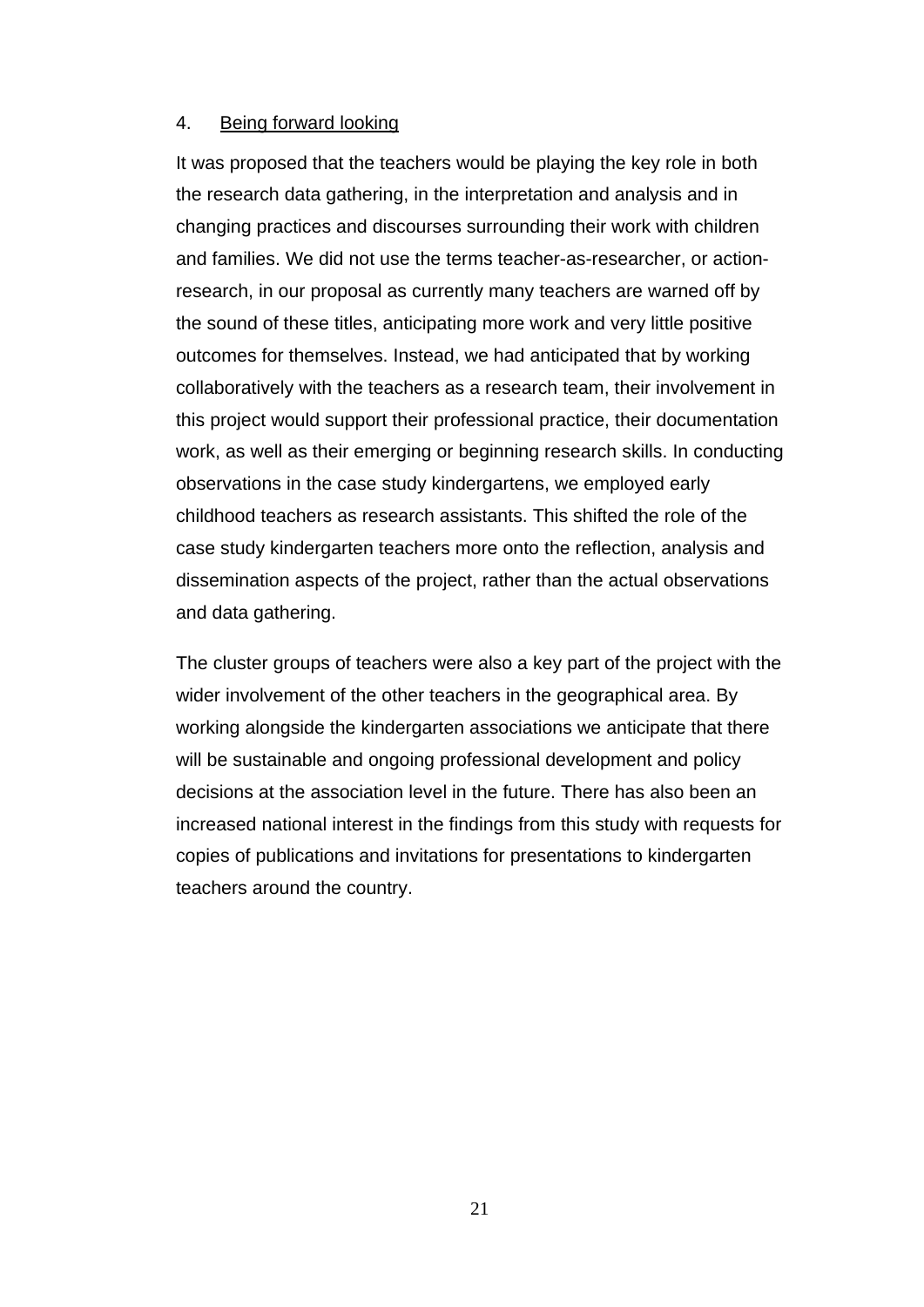# **3. Research Design and Methods**

## **Introduction**

The study was initially developed between Judith Duncan and the Dunedin Kindergarten Association and Carmen Dalli and the Wellington Region Free Kindergarten Association.

### **Selection and Recruitment**

The selection of kindergartens began by discussing the project with the Senior Teachers (ST) and Services Manager of the respective kindergarten associations. Each ST suggested likely kindergartens that both met the criteria with children, and where the staff could be interested in being part of the project. A short summary sheet was developed for the ST to take to the kindergartens suggested (See Appendix A). Once the ST had approached the kindergartens, this was then followed up with a phone call from either Judith or Carmen. This selection happened in 2003, as the application for the research grant required that we had our early childhood partners established before we could be considered for funding.

The next step was to re-establish the contact with the kindergartens in 2004 and provide them with further information and work through the full consent before proceeding with the study. However, changing rolls in the original kindergartens meant that they no longer had the children, or the available staff, to participate in the project. The process of selection and invitation was thus repeated and three different kindergartens (two in Dunedin and one in Wellington) joined the project.

In Dunedin, both kindergartens approached had significant numbers of two year-olds and were interested and able to participate in the project for the two years.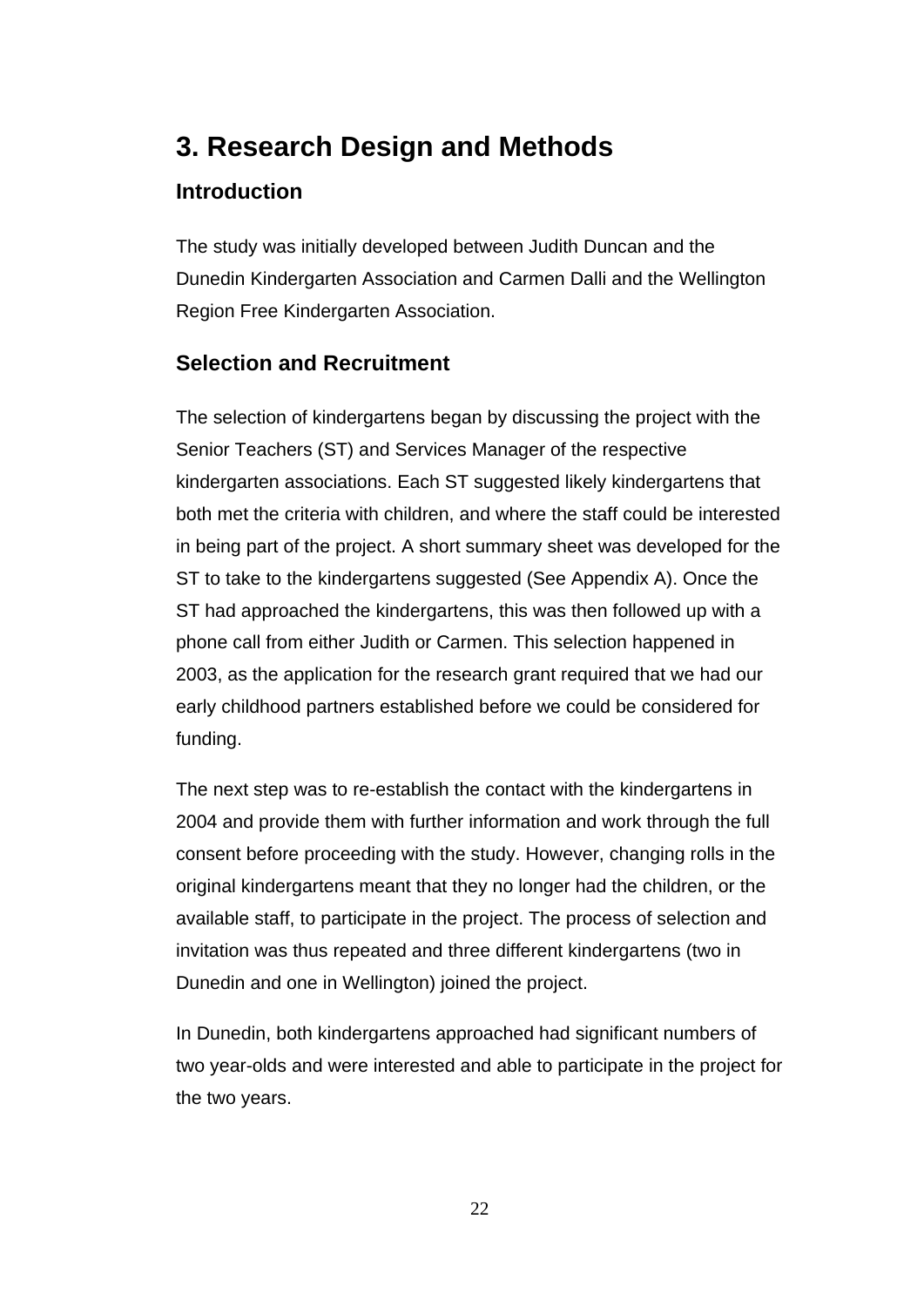However, the Wellington part of study was impacted by a number of unexpected difficulties that required modifications to the original research design.

### *Rolls*

Our first difficulty was to do with rolls: the number of under-threes enrolled in Wellington kindergartens and their age on enrolment.

We started the study wanting two kindergartens in different cities with a parallel profile. At the end of 2003 when we submitted our proposal, the information we had from the kindergarten associations indicated that this would be possible. However, by the start of the project in 2004, it became clear that there were marked differences between the enrolment patterns within the Dunedin Association and those of the Wellington Association (see Tables 1 and 2). While in Dunedin there was no shortage of very young under-threes enrolled in kindergartens, the total number of underthrees in the Wellington Association kindergartens was much smaller, and spread among only 45% of the total kindergartens, as opposed to 91% of the kindergartens in Dunedin.

Moreover, the under-three year olds enrolled in Wellington were closer to three than two-years of age. In Dunedin, we had numerous children who were enrolled at just two years-old.

This impacted on data gathering in Wellington in the following ways:

- 1. There were fewer kindergartens than in Dunedin which could potentially participate in the study;
- 2. There was a shorter span of time during which data gathering could be done before the children turned three.

When, together with the Wellington Kindergarten Association, we approached kindergartens with a history of enrolling under-threes as possible participants, we discovered they had started the year with insufficient numbers of under-threes to make a selection of case-study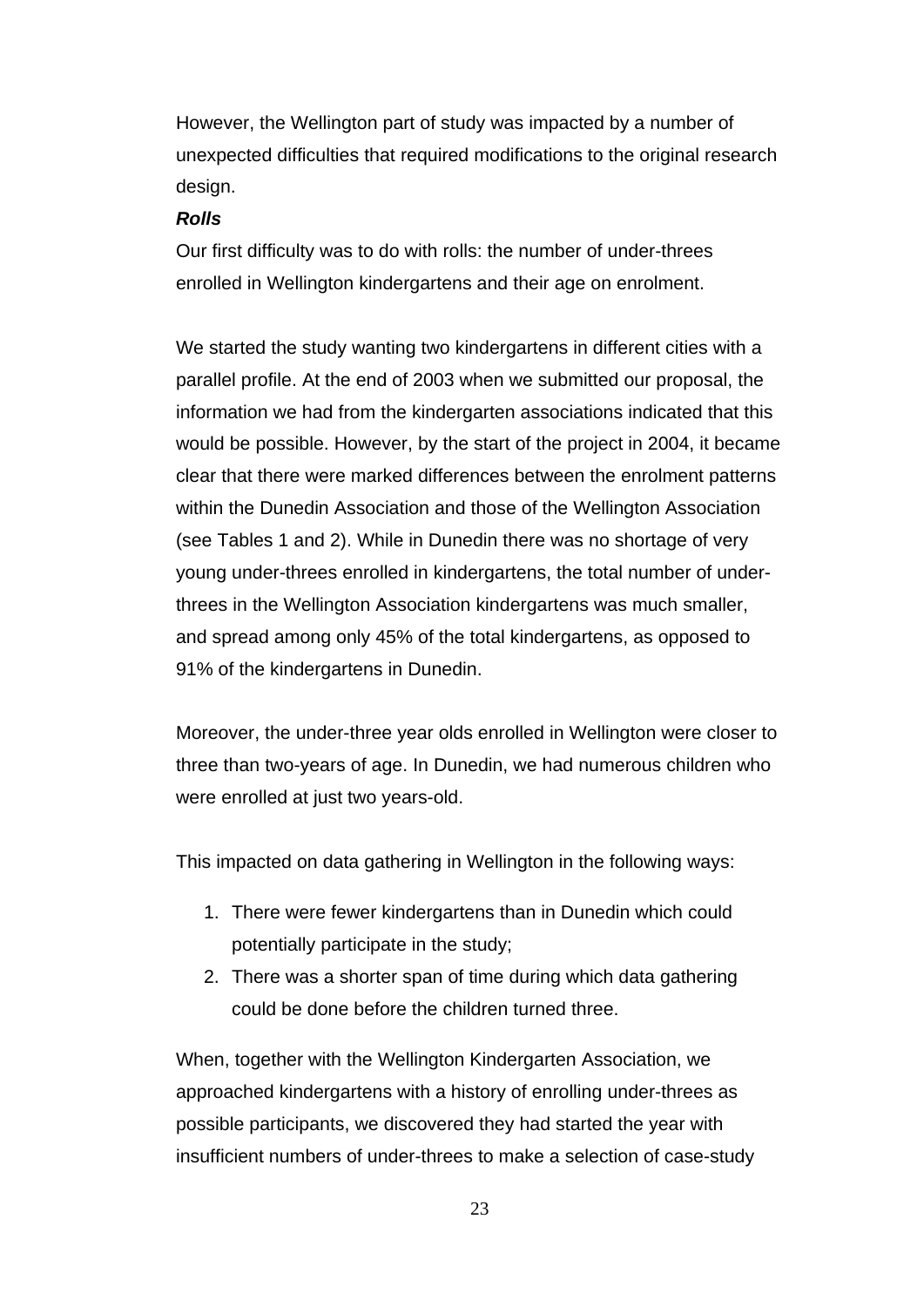children; in many cases, the children on the waiting lists were over-three. Finally, for Phase One of the Wellington part of the study, we decided to start the Wellington case studies in a kindergarten with whänau grouping in a low socio-economic area. However, mid-way through this case-study, the "supply" of under-threes suddenly ran out and by August 2004, the first case study had to be terminated. A second case study had also been initiated in July 2004 and this was able to be completed as a full Phase One cycle by early 2005. This meant that only one Wellington kindergarten, rather than the desired two, was included in the study.

### *Staff changes*

A different problem occurred with the Phase One Wellington case study at the start of Phase Two. Two of the teachers from the case study kindergarten moved to different kindergartens, leaving only one of the original teachers in the study kindergarten. The remaining teacher asked us to delay starting the Phase Two data gathering to allow the new staff to settle into the new year. However, by the time this happened, the age structure of the kindergarten had changed so that there were no longer any under-threes to participate in the study.

The combination of staff and roll changes meant that a different kindergarten had to be chosen for Phase Two of the study. A consequence of this was that it was not possible to carry-over the team experience of the case study teachers from Phase One of the study into the second phase.

Fortunately, however, one of the original two teachers in the Phase One kindergarten was able to continue participating in the study through the cluster group meetings. Additionally, the kindergarten that came on board for Phase Two was one of the two kindergartens, which had been part of the original proposal, and the teachers in the Phase Two kindergarten had been part of the cluster groups in Phase One. Nonetheless, it should be noted that the Wellington data are different from the Dunedin ones in that they cannot be used to examine whether the experience of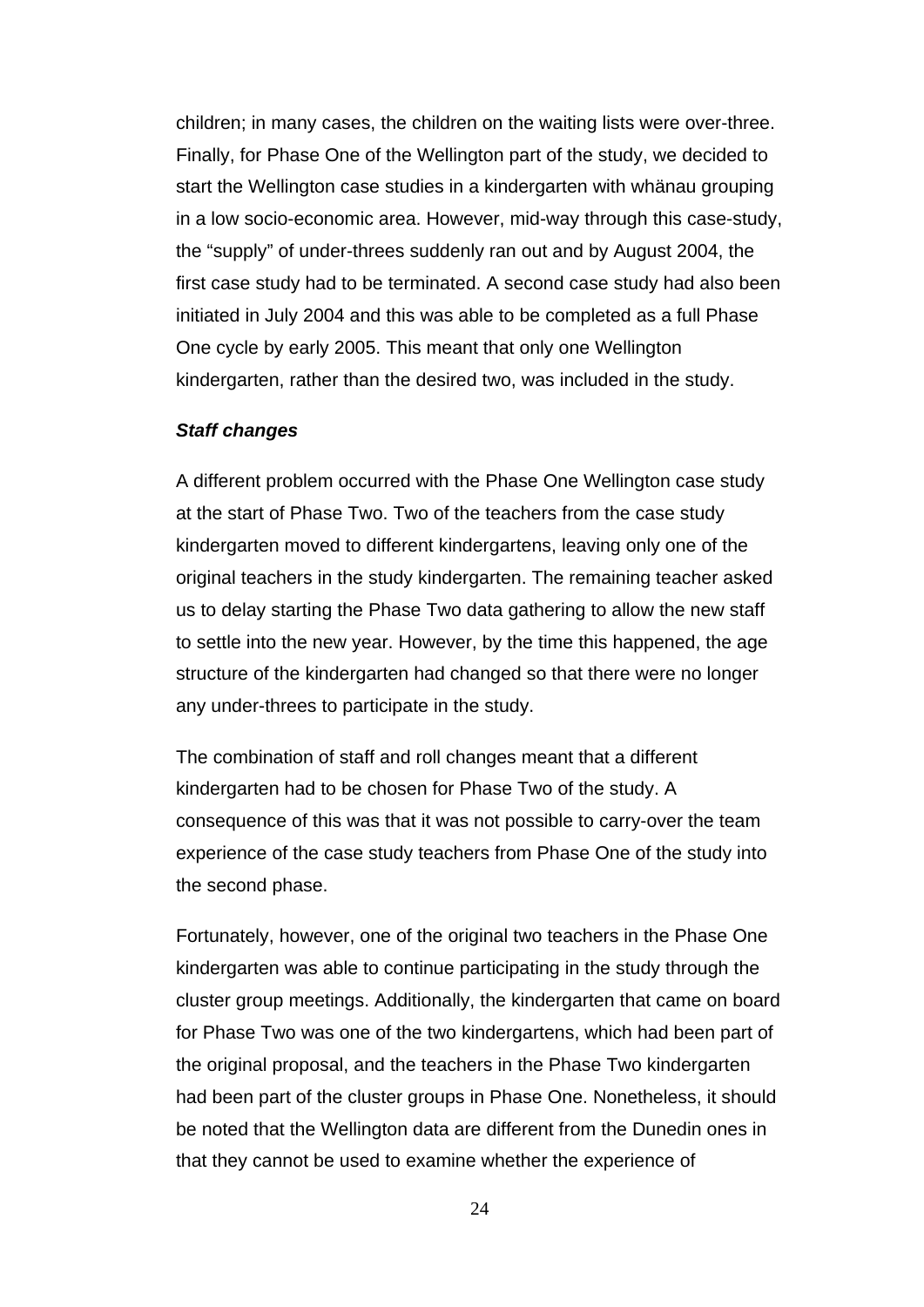participating in Phase One of the project made a difference to teacher practices in Phase Two for the same teachers.

## **The Team**

*Dunedin* 

- Judith Duncan, *Children's Issues Centre, University of Otago*.
- Michelle Butcher Helen Montgomery, Rosalie Sherburd, Jan Taita, Bev Mackie and Penny McCormack.
- Dunedin Kindergarten Association involvement from Christine *Gale (Senior Teacher)*, Jill Cameron *(Relieving Senior Teacher),* Jane Ewen *(Senior Teacher),* and Andrew Campbell-Stoke *(General Manager).*
- Helen Duncan, Julie Lawrence, Karen McCutcheon, Renate Simenaur, and Jessica Tuhega *(assisted with various aspects of project 2004- 2005)*.

### *Wellington*

- Carmen Dalli, *Institute for Early Childhood Studies, Victoria University of Wellington*
- Raylene Becker, Kristie Foster, Karmen Hayes, Sue Lake-Ryan, Raylene Muller and Wendy Walker
- Wellington Kindergarten Association involvement from Margaret Bleasdale, Gillian Dodson and Mandy Coulston
- Chris Bowden and Kerry Cain *(assisted with various aspects of project 2004-2005).*

### **Theoretical framework**

### *Sociocultural perspective*

Sociocultural approaches to early childhood education have provided some scope for building new foundations. (Fleer, 2002)

As Fleer (2002) states above, sociocultural approaches offer "scope for

building new foundations" not only for research analysis but also in

constructing and conceptualising all aspects of pedagogy.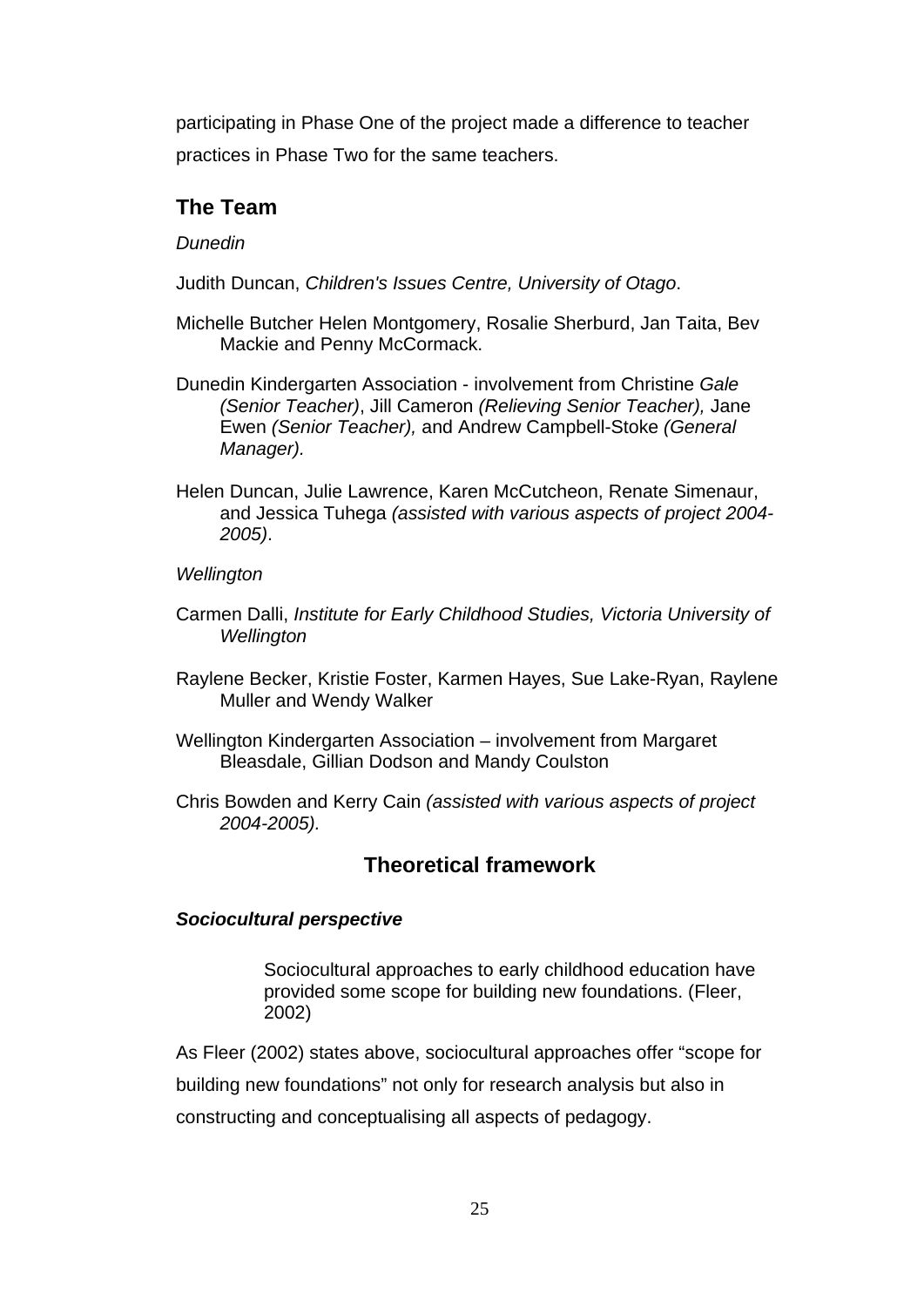This project aimed to "build new foundations" where we wanted to increase our understanding of teaching and learning processes for two year-olds in kindergarten settings and to understand how the wider contexts of kindergarten impacts on the daily experiences of learning and teaching.

Fleer (2002) has argued that it is possible to focus our analysis of learning and teaching through three different lenses - personal perspectives, interpersonal perspectives and community/institutional perspectives – and thus be able to both observe and conceptualise our teaching in a way that encompasses all aspects of the process. To illustrate this point Fleer provides the following diagram (Figure 1), adapted from Rogoff (1998, p. 688), to demonstrate how when each perspective is combined, the child in context is more accurately captured. This approach moves away from traditional child development position which has often observed the "isolated child" (Fleer, 2002, p. 6).

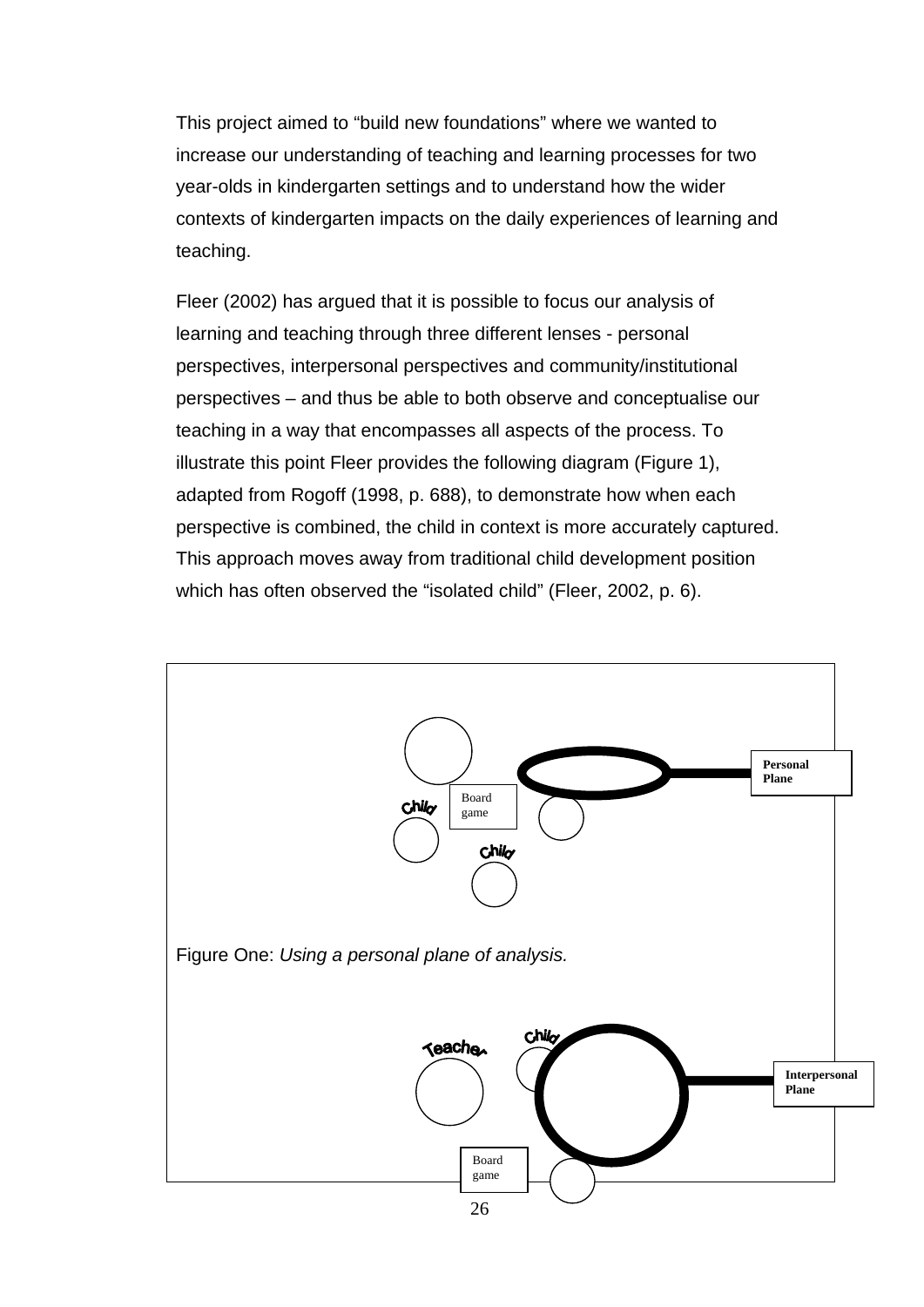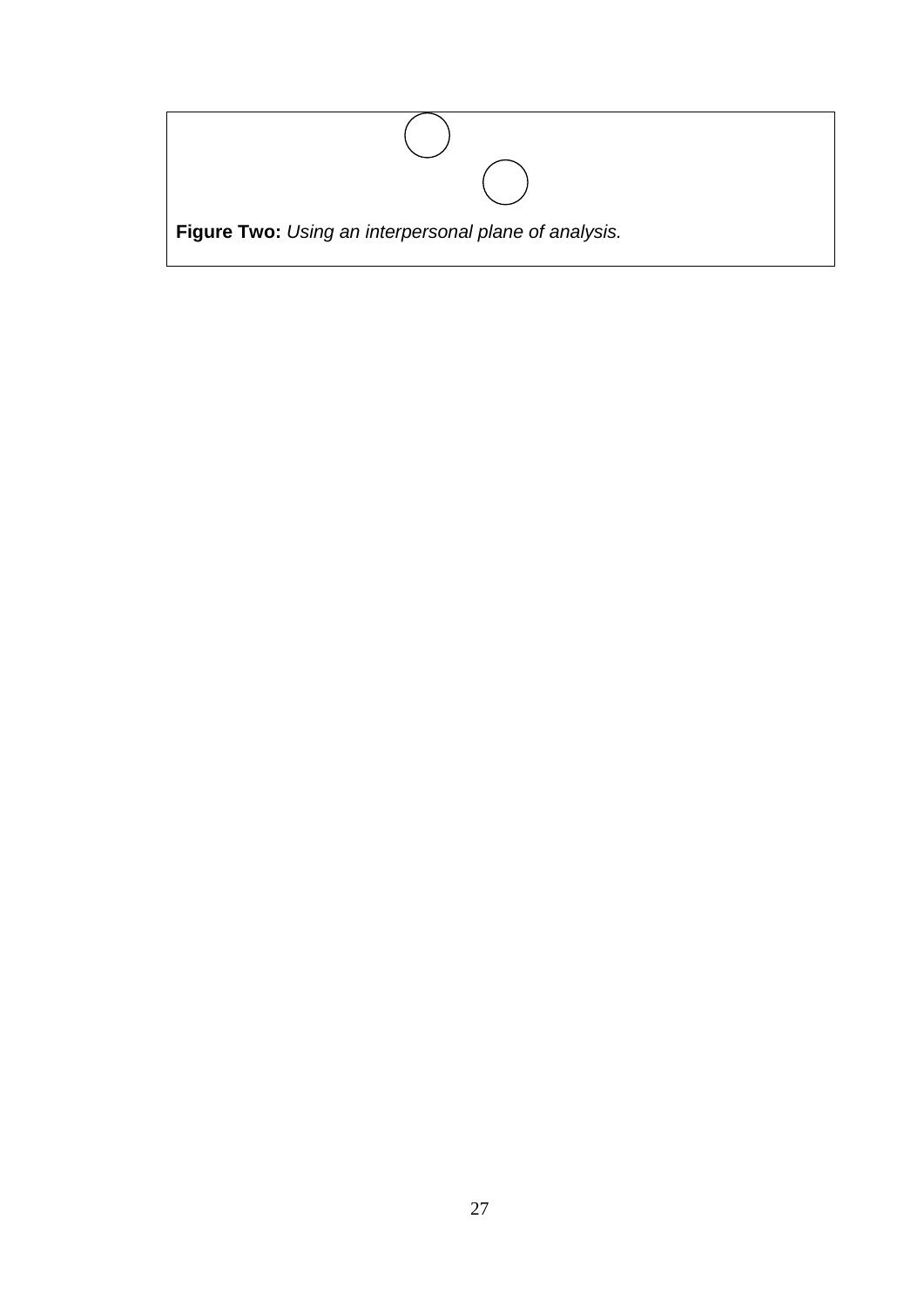

Building on this multi-level perspective on teaching and learning, we shaped our study around the four levels of learning in the early childhood context, adapted from Bronfenbrenner, (1979 cited in Ministry of Education, 1996, p. 19). These are:

- Level One: The learner engaged with the learning environment;
- Level Two: The immediate learning environments and the relationships between them;
- Level Three: The adults' environment as it influences their capacity to care and educate;
- Level Four: The nation's beliefs and values about children and early childhood care and education.

At each of these levels we asked different questions and used a range of methods to gather data on the children's and the adults' experiences within the kindergarten programme. While separating out the levels runs the risk of decontextualising each context, it also offered a way of reconceptualising the teaching-learning process in education.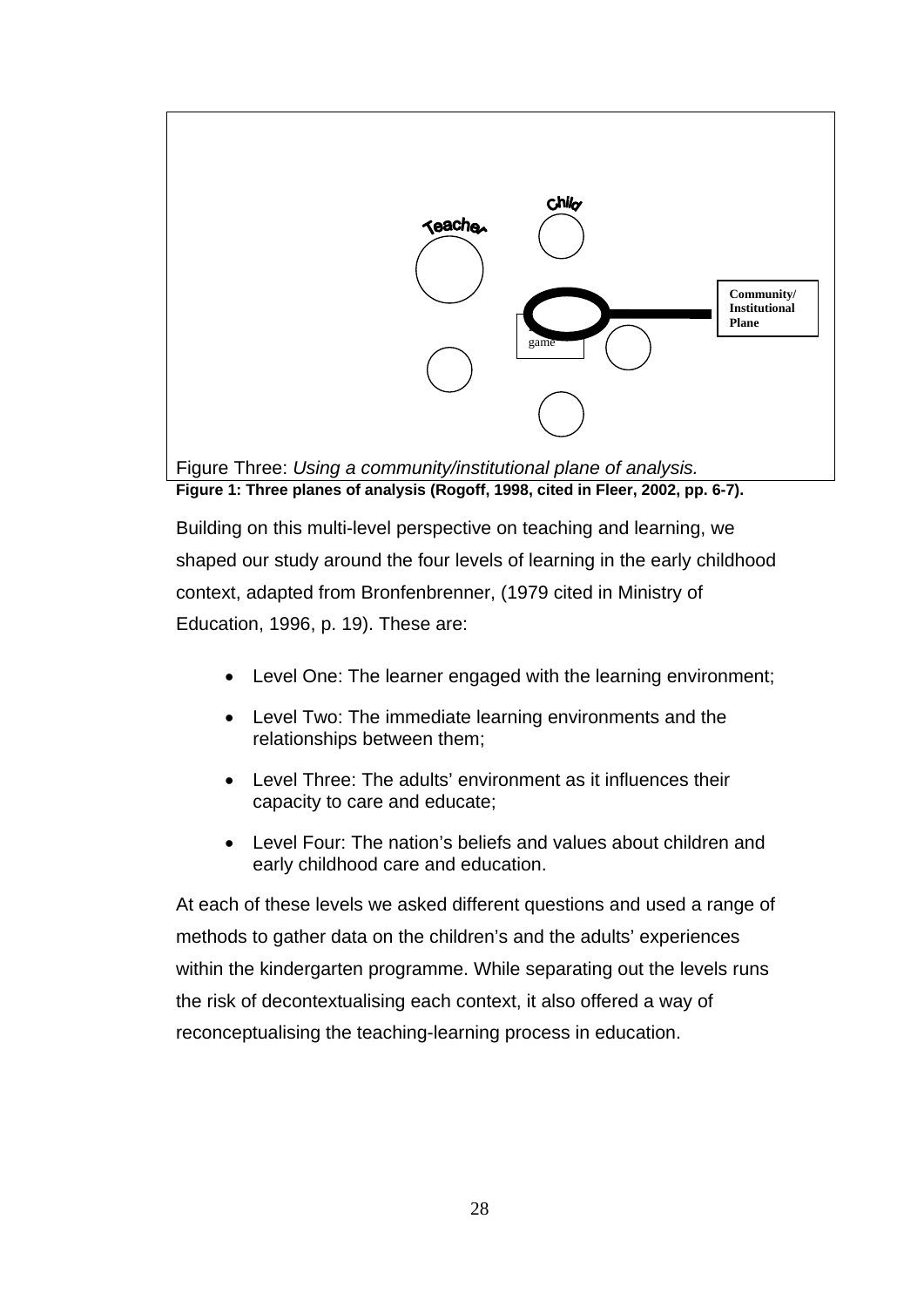#### *Developmental Discourse*

This study has also taken as its starting point a reconceptualisation of the developmental discourse with which the young child is often portrayed. Recent writings by Cannella (1997), Dahlberg, Moss and Pence (1999), and Bloch and Popkowitz (2000) have critiqued our reliance on child development, developmental psychology and age-based theories. They argue that these modernist theories present children as divided into categories; lacking and in the process of 'becoming' (see also Woodhead & Faulkner, 2000); provide norms which are perceived as universalised and natural (work to include and exclude children); present development as linear and compartmentalised (physical, intellectual, emotional, social); and use these ideas to explain children's behaviour and to describe appropriate and inappropriate practices and environments for children (Bredekamp, & Copple, 1997). Cannella (1997) argues that it is timely to critique these ideas; she questions these theories of development:

as a socially constructed notion, embedded within a particular historical context and emerging from a distinctive political and cultural atmosphere, and based on a specific set of values. (p. 45)

How we see a 'two year-old' in New Zealand, and what we feel or believe is best practice and the best environments for a two year-old, is an outcome of these ideas. Bloch and Popkowitz (2000) describe the theories and outcomes of child development and educational psychology as working to govern teachers' and parents' mentalities in both how they perceive children and for the consequences of the development of today's pedagogical practices (pp. 20-25). One of the reasons that may account for the anxiety and concern at two year-olds attending kindergarten, under the kindergarten's current structural arrangements, is the concerns about the abilities of two year-olds which informs much of our thinking about children in this age group. This raises an interesting point for reflecting on how the discourses of 'ages and stages' are still dominating much of the discourse of what constitutes 'good' or 'bad' practice - working as regimes of truth in early childhood education.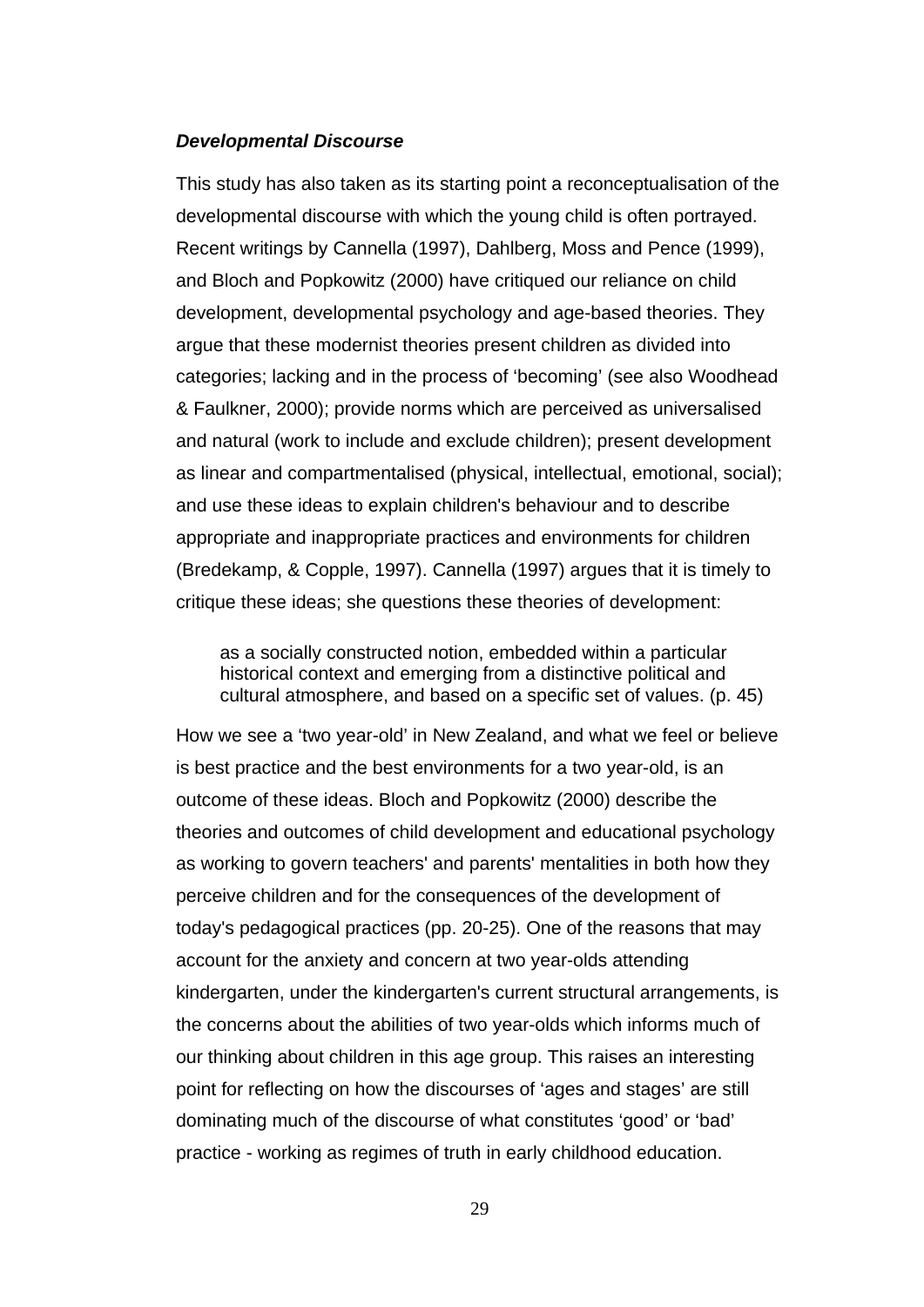Exploring these notions of 'being two' - what this means for children, teachers and parents, has been central to this project.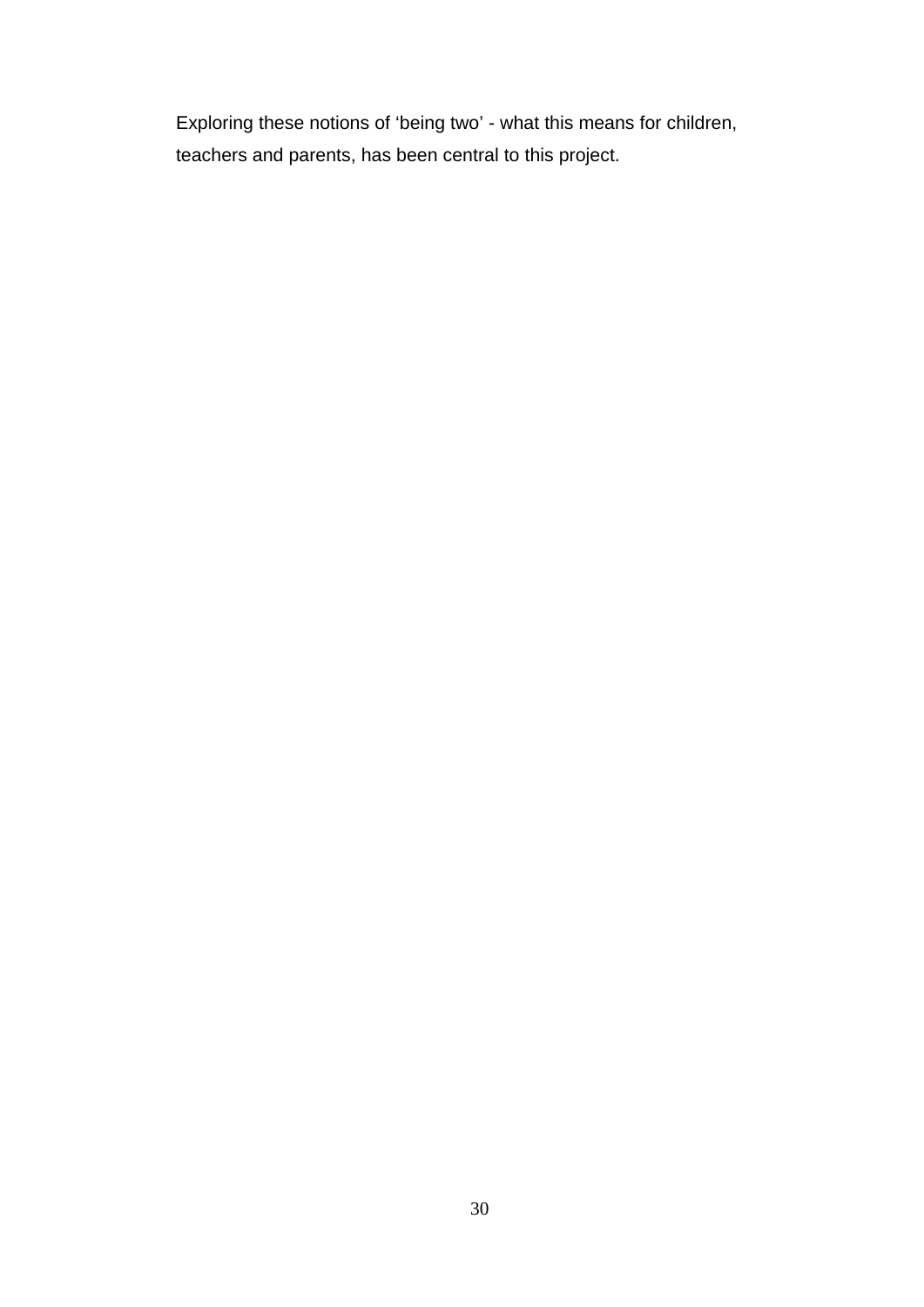## **Methods**

The research project was divided into two phases. Phase One was undertaken over 2004 and was finished by April 2005, and Phase Two was completed by February 2006. In both phases the same methods were employed, to enable us to compare the experiences of the children between phases, and to observe any changes in practices or perceptions by the teachers over the two years. As mentioned earlier, this comparison between Phase One and Two was not possible in Wellington.

### *Ethics*

Ethical approval for the project was applied for and received by both Victoria University of Wellington and Otago University. The complete ethics applications were also provided to both the Dunedin and Wellington kindergarten associations for their own consent and approval processes. In Dunedin the association require police clearance for all researchers in their kindergartens, and all our employed research assistants, as early childhood teachers, already fitted this criterion.

### *Procedures*

#### **Kindergartens**

To be eligible for selection as case study kindergartens enrolments of under-three year-olds in their sessions were required to be substantial. Additionally, the teachers had to be interested and willing to be involved in reflecting on their philosophies and practices, and to take a leadership role in this issue within their association. Importantly, the kindergartens also had to be identified as already demonstrating exemplary practices with two year-olds in their programmes.

Eighteen case study children (three selected from each case study kindergarten in 2004 and another three in 2005) were selected on the basis of their age (the youngest at the kindergarten), their frequency of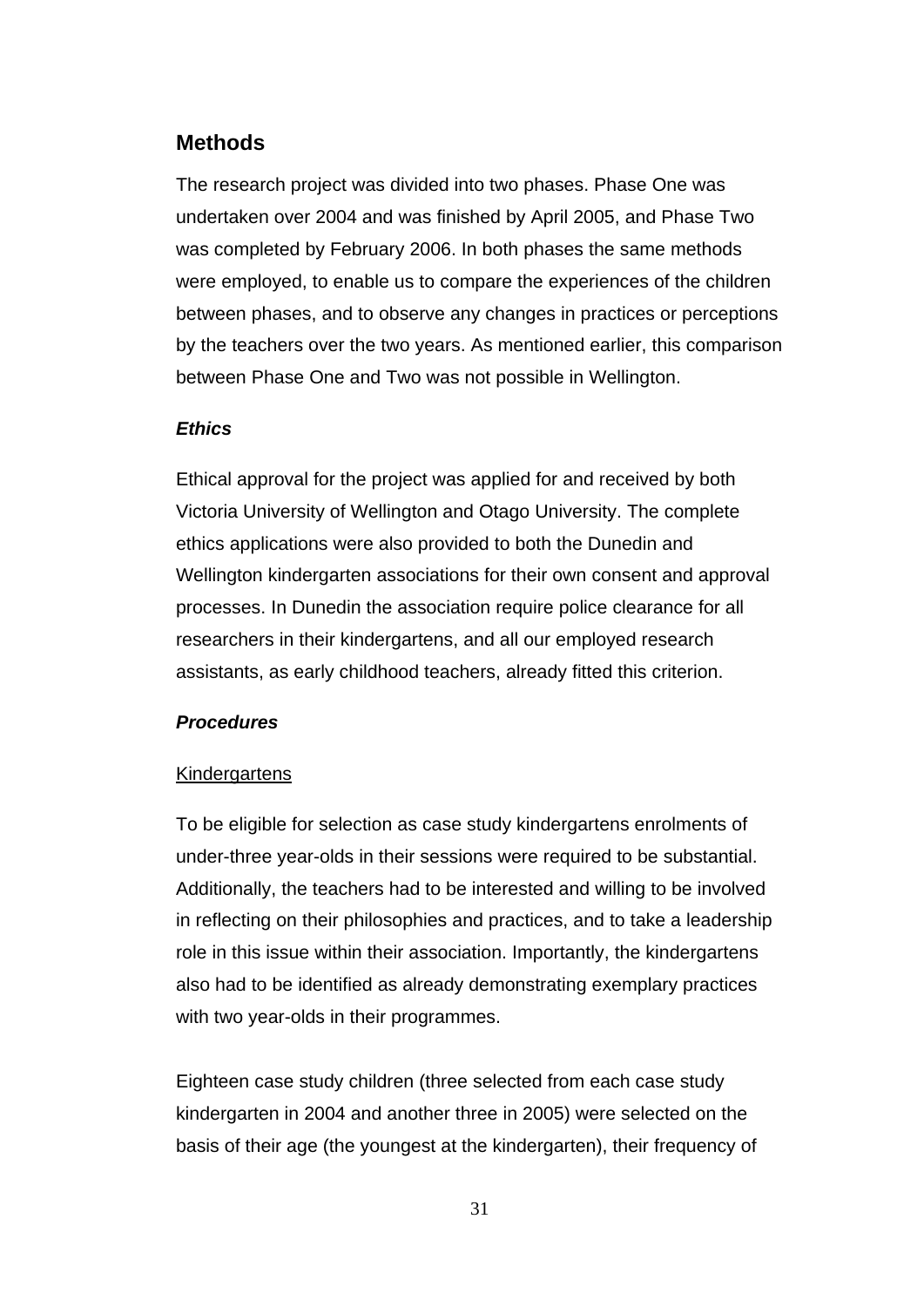attendance at the kindergarten (that is, ideally a regular attendee), and their parents' willingness for their child to be included in the study. We relied on the teachers to determine which child (and their family) would be invited to participate. Once identified, each family received an information pamphlet (see Appendix A) and were able to talk with the teachers and the researcher about their family's participation in the study. The child was only included when we had received the parental consent.

The parents at the case study kindergartens were also given the opportunity to express their wishes for their children to NOT be included in any data gathering that was happening in the kindergarten, by indicating that they did not want photos or video recordings made of their children while they are playing. These children were then understood as NOT consenting to participate (see Appendix A).

#### *Choice of case study kindergartens*

One of the interesting consequences of starting children at kindergarten at a very young age is that it provides a very stable group of children for a maximum of three years. A slower turn-over of children means that the waiting-list cohort gets older while they wait for a place at kindergarten. This then leads to an older starting age in the subsequent cohort of children.

This phenomenon affected the start of our project at the beginning of 2004. In both Dunedin and Wellington, the two kindergartens which had been part of the original project proposal had changed situations and no longer had enough two year-olds to enable the project to begin.

New kindergartens were thus approached in both project locations: In each site, we sought one kindergarten from a low decile area and another from a middle to high decile area to provide different contexts for consideration.

#### **Dunedin**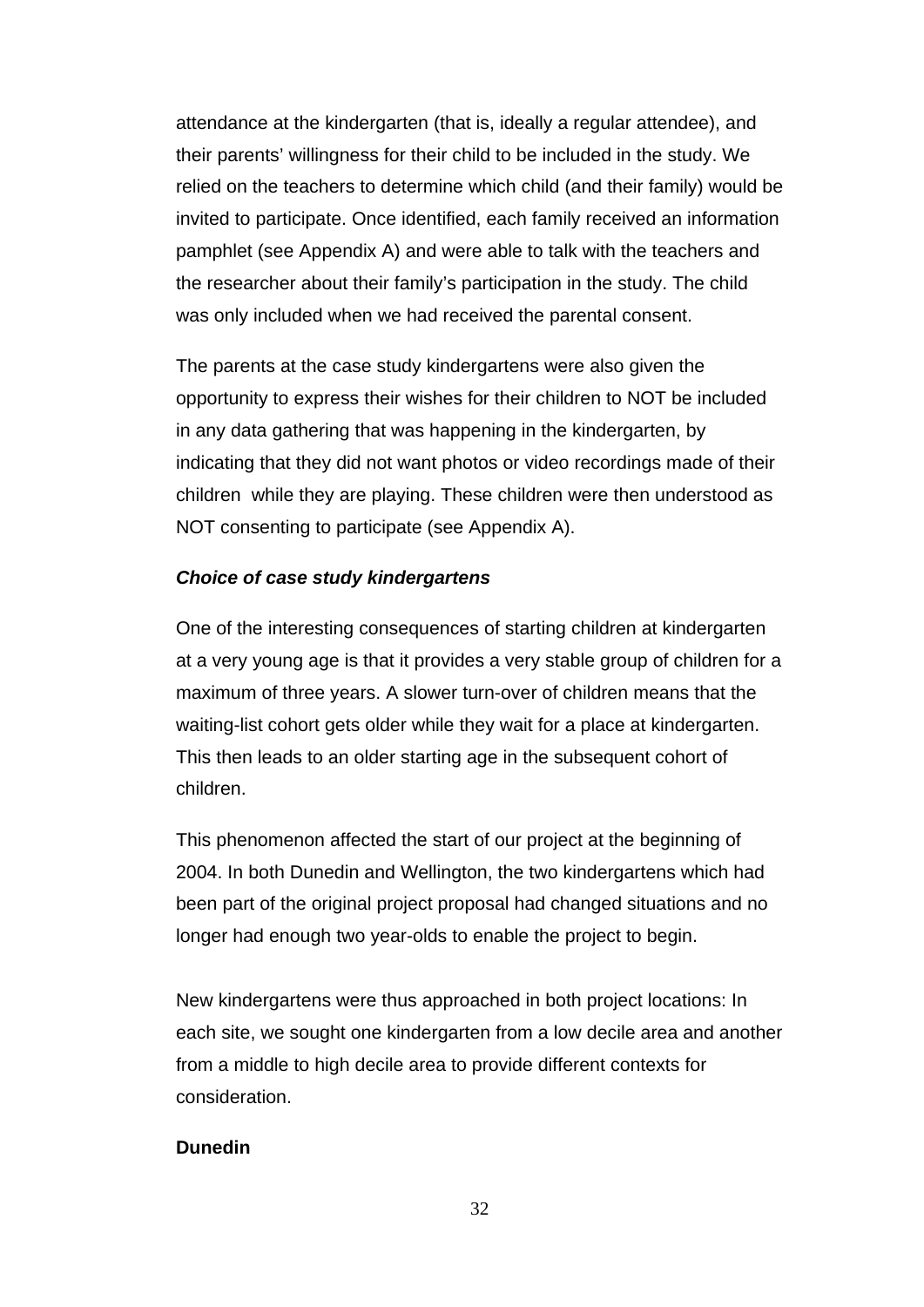The two kindergartens in Dunedin each had afternoon roll group sizes set at 30 children and both kindergartens had substantial two year-olds over both 2004 and 2005.

The teachers were initially approached by the Dunedin Kindergarten Association, and followed up with a call and visit from Judith Duncan with information sheets and consent forms (See Appendices B & C). Once both kindergartens had agreed to participate, the study began.

#### *Kindergarten A* (nearest school decile rating 2)

This kindergarten is situated in a low decile area in one of the older areas of Dunedin. The kindergarten has two trained teachers and uses equity funding to access 9 hours per week of additional teacher support to assist with ratios. The head teacher had taken the further initiative of applying to the Community Grant Organisation (COGS) for additional staffing to support Te Reo Mäori with the children in the kindergarten. A successful application meant that a native speaker of Mäori worked part-time in the programme with the children on a renewable annual basis. Consequently, this kindergarten has a distinctive bi-cultural strength.

Falling demographics within the Dunedin Kindergarten Association had resulted in changed hours of operation for some kindergartens (for further details see Level Four analysis). Over 2004, this meant that two teachers from other kindergartens were also present at the case study kindergarten for designated periods. These teachers supported the afternoon sessions on different days - one as a 0.1 teacher (one afternoon a week) and one as a 0.2 teacher (two afternoons a week). While the head teacher perceived these staffing positions as a help with the under-threes in the programme, none of the teachers were clear about how long these positions would be supported, nor whether there would be any consistency in who teachers filled these positions over time. As it turned out, these concerns were well-founded, as the staffing changed throughout 2004 and was removed by 2005. Interestingly, at the

33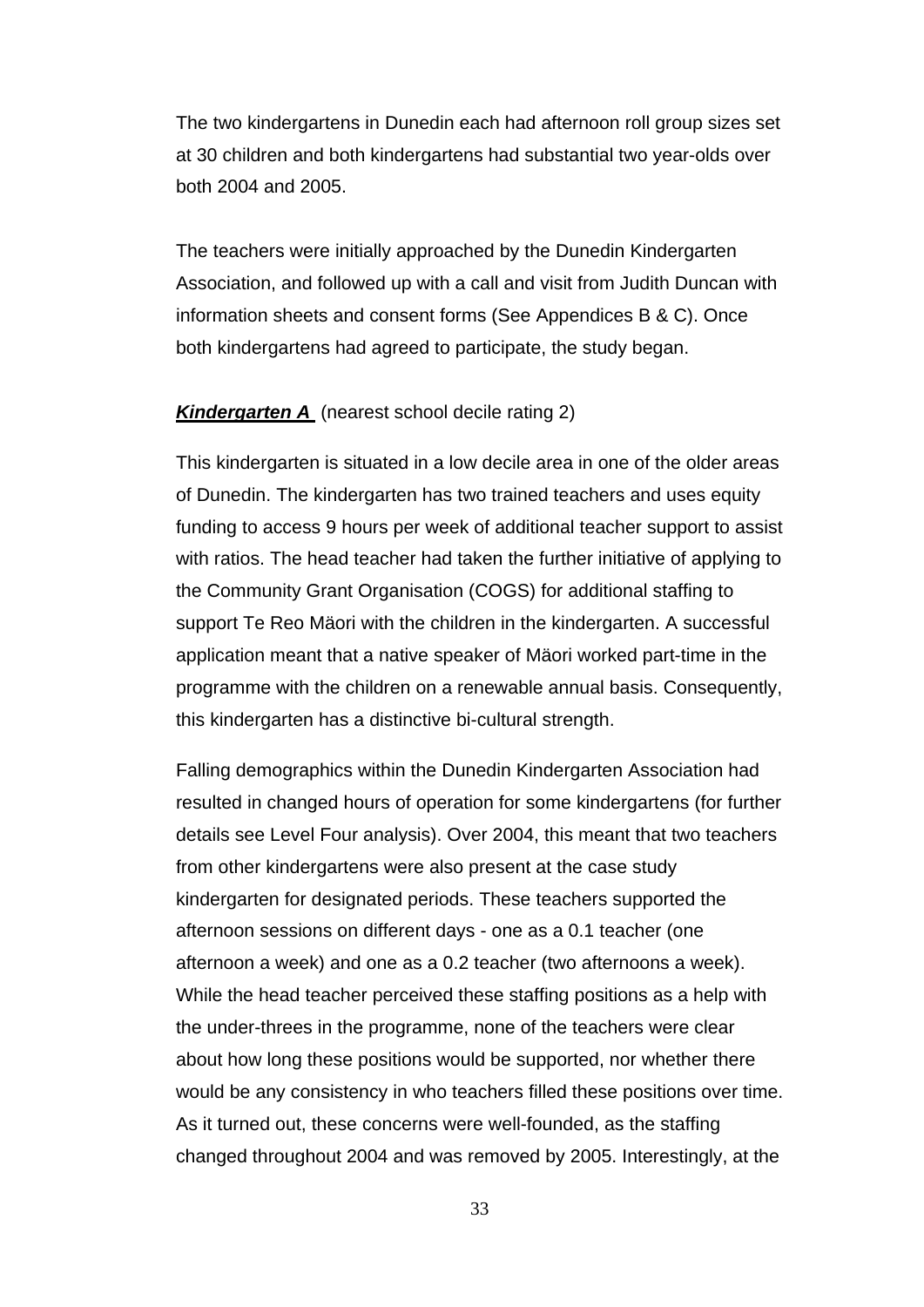time that the staffing was removed, the group size of children had increased slightly from an average of 17 to an average of 20, so there was no direct correlation between the numbers of two year-olds and the additional staffing component allocated by the Association.

All the teaching staff in the kindergarten were fully trained and registered early childhood teachers.

#### **Kindergarten B** (nearest school decile rating 10)

This kindergarten is situated in a high decile suburb in Dunedin. It has two teachers and a roll group size of 30, but in 2004 the actual enrolments were considerably lower (highest enrolment of 24 over the observation period). This had changed in 2005 however, with enrolments close to 30 most days.

The teachers had established strong relationships with the families at the kindergarten. Both were trained early childhood teachers with experience within both the Kindergarten and Education and Care sectors. One teacher had a background which also included some primary teaching (and qualifications), and had spent seven years in early childhood teaching. The other teacher had a combined early childhood experience of 26 years mostly in the kindergarten sector, and a Bachelor of Education (ECE) degree in addition to her kindergarten teaching qualification. At the beginning of the study in 2004, both teachers were relieving in their positions. By mid-2005 when Phase Two of the project began, both teachers had permanent appointments. These contexts impacted on the project and will be discussed later.

Both kindergartens had preservice teachers on teaching practice postings over 2004 and 2005 while observers where in the kindergartens. This made a difference in terms of teacher: child ratio in the observations and on reflection, did not always adequately capture the interactions that would have been possible without the extra adults present. However, it

34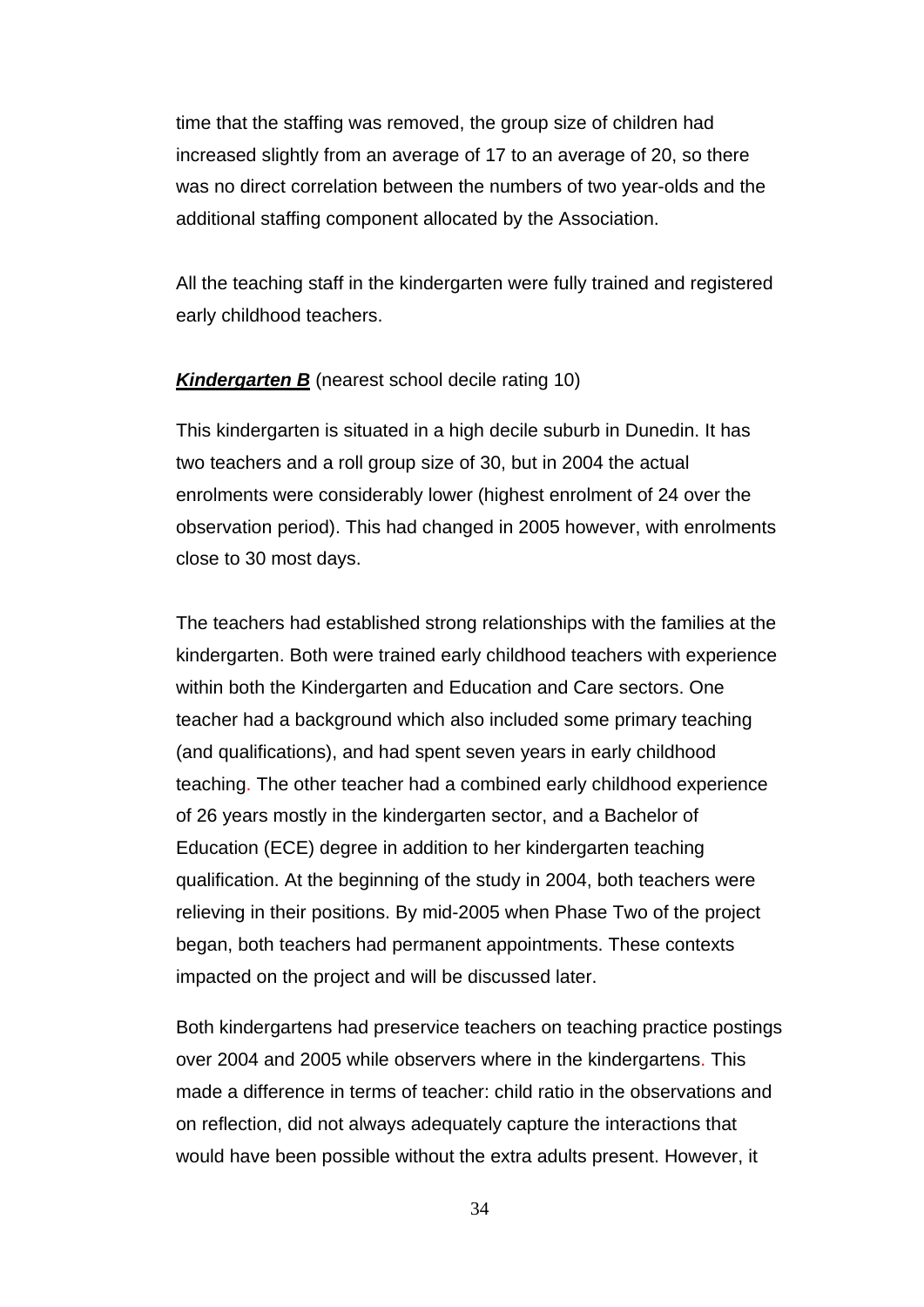did support the teachers' to spend more time with particular children and this would be normal consequence of preservice teacher participation in the programmes.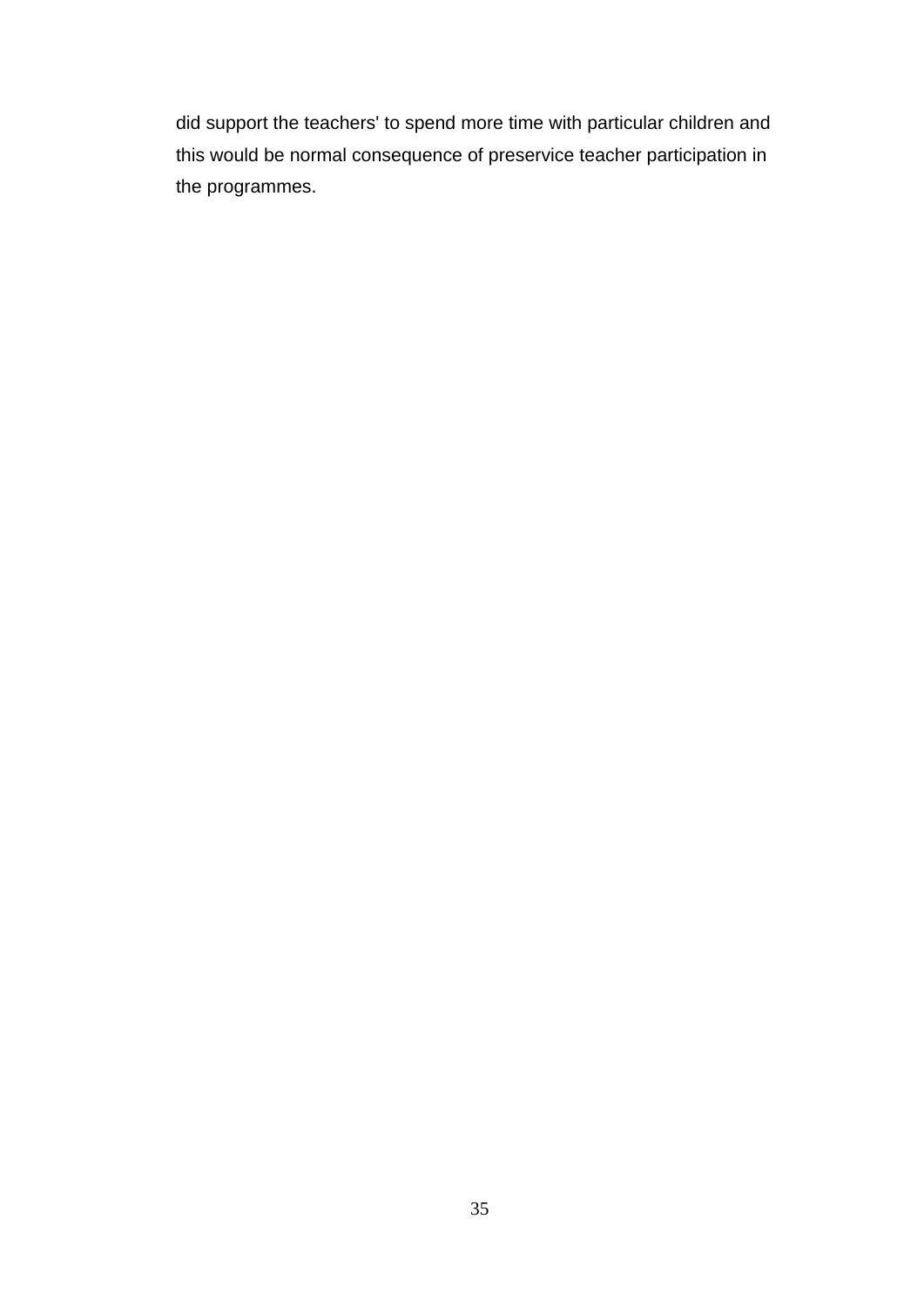## **Wellington**

### *Kindergarten C* (nearest school decide rating 3)

This kindergarten is situated in a low decile area in one of the older suburbs of Wellington. The kindergarten is situated in a multi-cultural community and at the time of the study nine different ethnic groups were represented on the roll.

The kindergarten is licensed for 43 children and has three teachers. At the time of the study staffing arrangements were changing with one teacher recently returned from leave, one teacher who was relieving and the head teacher who moved to a different kindergarten towards the end of Phase One of the project. The kindergarten did not regularly have high rolls of two-year olds but accepted two-year olds when there were no three or four-year olds on its waiting list who were ready to start. An advertisement for vacancies displayed on the kindergarten noticeboard said: "Vacancies for 3 & 4 year olds! (and sometimes 2 year olds)". The kindergarten became part of the study because it had the required number of two-years enrolled at the time that data gathering for Phase One. It also had a similar decile profile to Kindergarten A in Dunedin. Unlike the Dunedin kindergarten, however, the three case study children were between two years eight months and two years ten months at the time that we observed them. This is typical of the starting age of two-year olds in Wellington kindergartens but very different to the starting ages of two-year olds in Dunedin

The age structure of children in this kindergarten had changed by the end of Phase One of the study, and this, combined with the change in staffing required a shift of the case study to a different kindergarten. One of the teachers continued to participate in the cluster group meetings with another attending some meetings.

**Kindergarten D** (nearest school decide rating 10)

36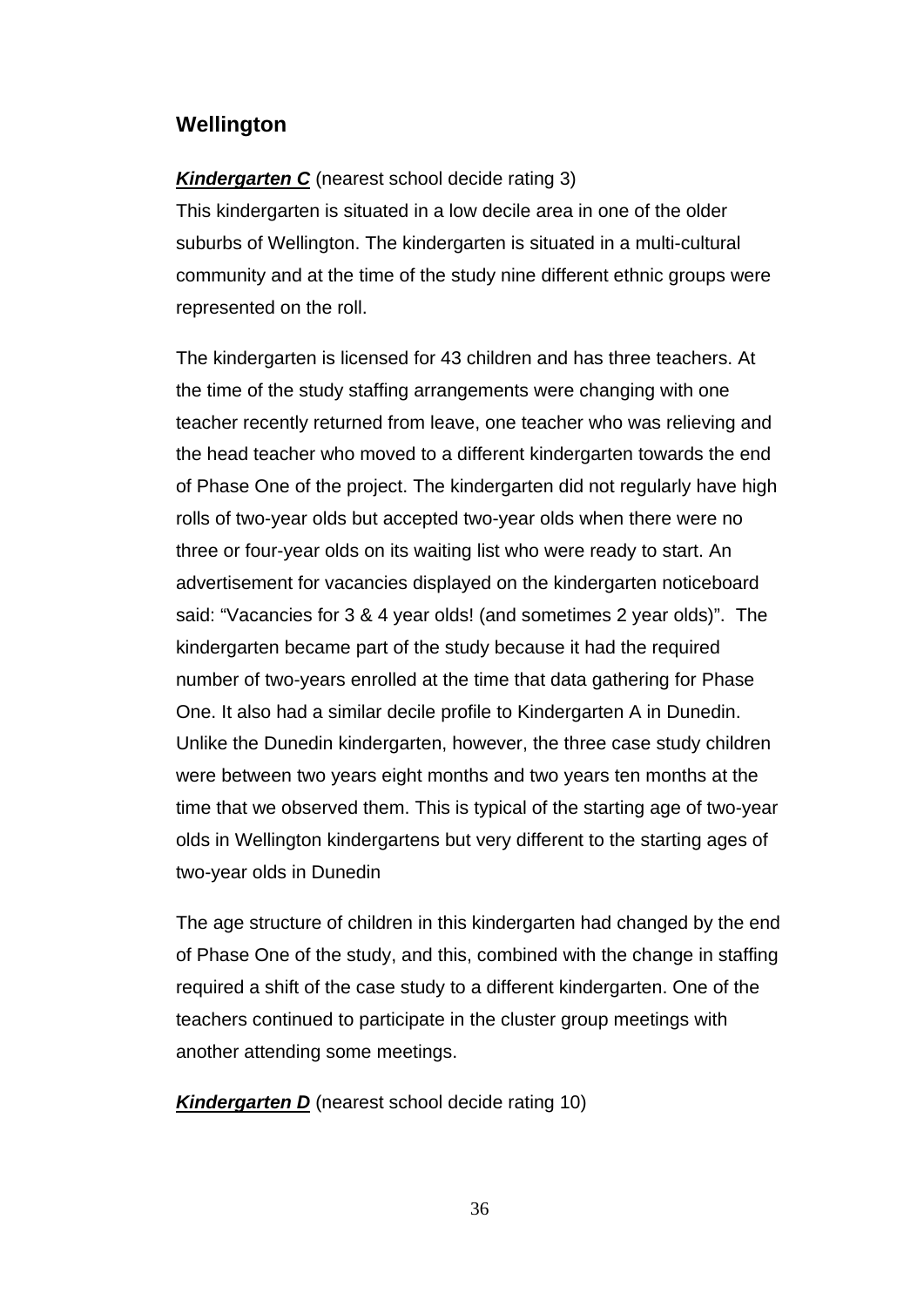This kindergarten had been involved in our original study proposal but had been unable to participate in Phase One as the data gathering period coincided with a time when there were not enough two-year olds on the roll to make participation viable. The teachers in the kindergarten had attended the cluster group meetings in Phase One and were very keen to become a case study kindergarten for Phase Two.

Kindergarten D enjoys significant community support with its activities as well as daily parental presence in sessions. The three teachers in the kindergarten are very well-established members of the community and know many of the families in the area through having had older siblings in the kindergarten. During the observation period two students from different teacher education establishments were present for a number of weeks at a time and the total number of adults present for the full afternoon sessions varied over the whole period between five to seven adults.

The kindergarten is licensed for 30 children in the afternoon and during the observation period, attendance was between 21 to 26 children. The additional parental presence during most of the mat time sessions that started each afternoon was often as high as 10 parents. The kindergarten frequently had two year-olds in its afternoon sessions and had one of the highest numbers of under-threes enrolled within the association. In common with all the other kindergartens in the Wellington region, however, these were all aged closer to three than two-years. In this respect, the profile of this kindergarten was dissimilar to that of Kindergarten B in Dunedin but similar to it in other respects.

### **Observing in the Kindergarten**

The observers, who were not the teachers in each kindergarten, spent 4 to 5 sessions in each kindergarten familiarising themselves with the environment and building up a relationship with the staff and the children. Over this familiarisation period the researcher made notes on the design and layout of the building, and any other environmental assessments.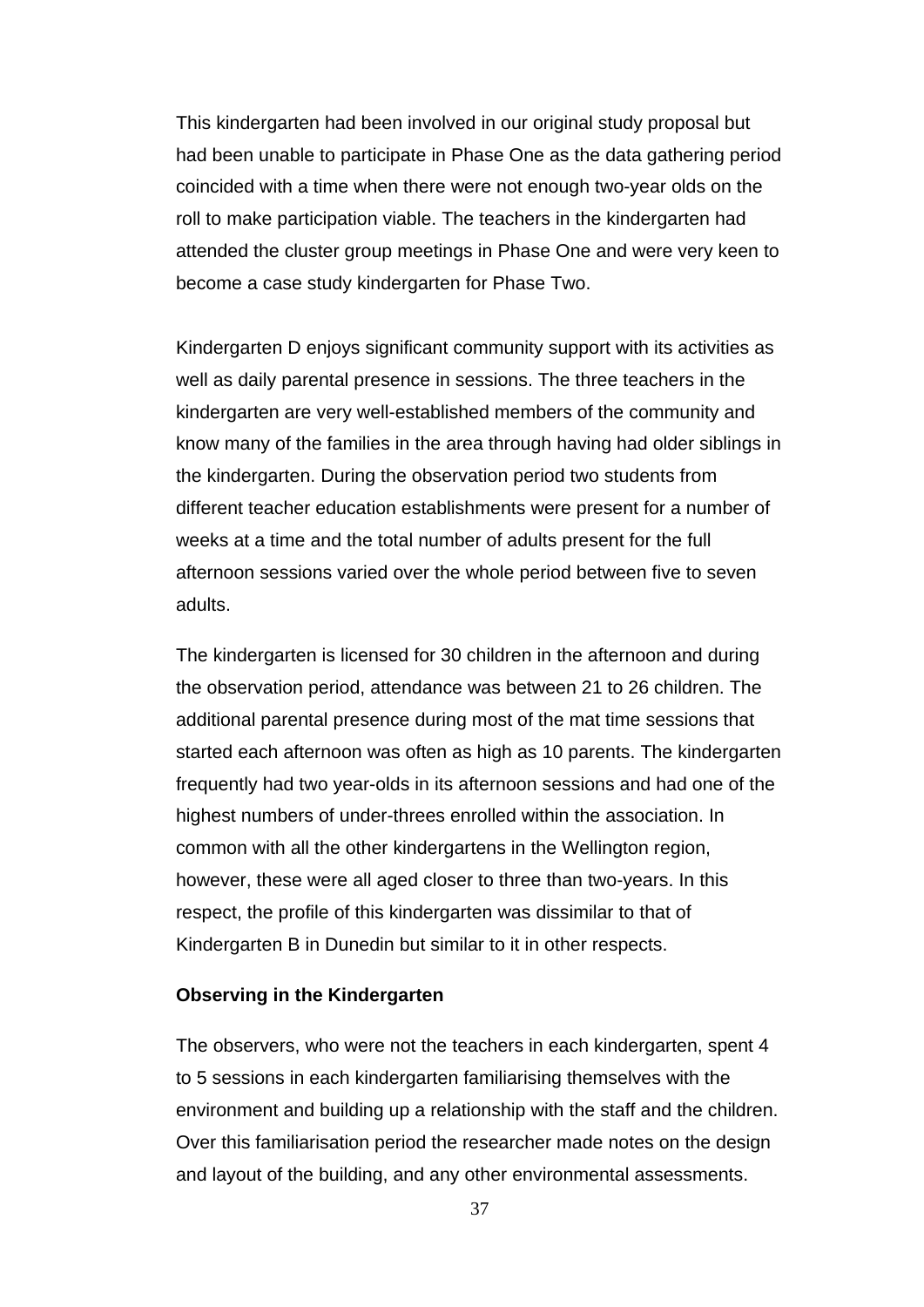Observations were then carried out on selected case study children at each kindergarten.

## *Case Study Children*

Within each case study kindergarten three children (total number 18) were selected for observation by the researcher and for discussion and documentation by the teachers.

The children were selected on the basis on age (in Dunedin two years and zero months to three months), and in Wellington, their youngest children, usually two years and eight to ten months), regularity of attendance and parental consent.

Each child was observed for a total of 4-5 sessions which were spread over 1-2 weeks. The observation times varied with the structure of the session, the events of the day and the requests of the kindergarten teachers. The methods used to gain information on the children were:

- Field notes which took the form of a continuous narrative record of the child with as much dialogue as possible;
- Digital camera photos focusing on interactions and other examples being captured in the field notes;
- Limited video recording (using the digital camera) with focus on joint attention and speech interactions of the children.

Within the case study kindergartens we observed the experiences of the children in the settings, the interactions between the teachers and the children, and the children with each other. We were particularly looking for joint attention and responsive relationships. As from previous research shows, these are two of the key factors in positive outcomes for children (Rolfe, 2000, 2004; Smith, 1999). We also examined the physical environment and its layout for impact on the experiences of the underthree year-olds.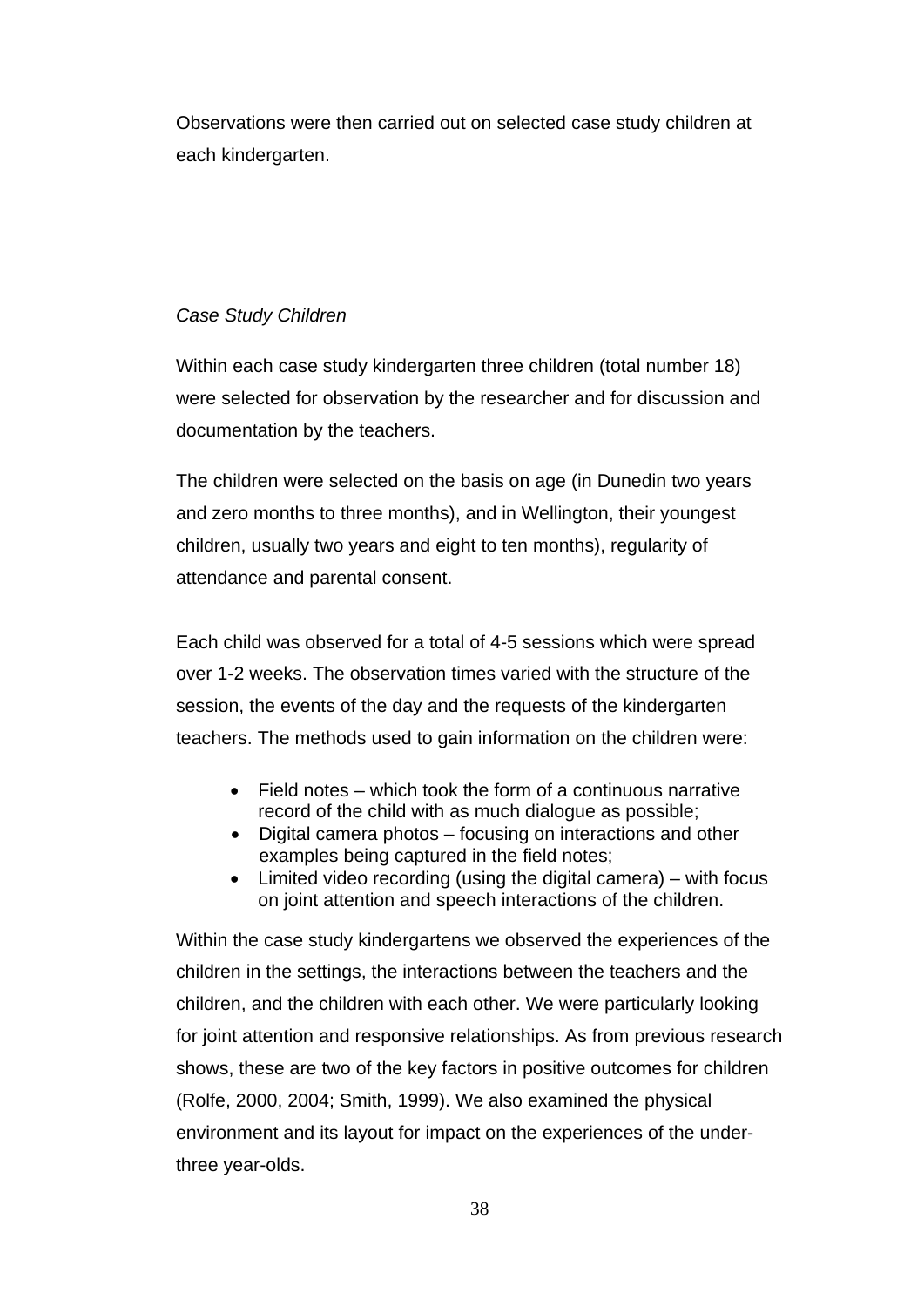A parent of each case study child was interviewed over the same time that their child was observed (in most cases within a few days of the final observation). The focus of the interview was around the following topics:

- i. Initial expectations from their child's attendance at kindergarten;
- ii. Current perceptions of their child's experience in discussion of the photos taken by the researcher; and
- iii. Current expectations for now and the future. (See Appendix D)

In all cases the parent interviewed was a mother (with only one father being present for a short period of an interview) and the interviews were carried out either at the kindergarten or the child's home. At the completion of the interview the parents were given copies of all the photos of their children (presented in a specifically constructed photo album), and some of the key observations were shared with them.

The kindergarten teachers contributed to the information on the children and their teaching practices by:

- Compiling pedagogical documentation on the case study child, with a particular focus on the research timeline;
- Keeping a reflective practice journal whereby they began to reflect on their work with the under-three's in their session (in 2004 only);
- Participating in interviews on their perspectives on the case study child and, more importantly, on their reflections on the observations and notes made by the observers on the child and their teaching practices.

At the end of each observational period the observer and teachers engaged in a reflective interview based on the observations recorded by the observer, the notes made in the reflective journal by the teachers (2004 only), and any documentation the teachers may have recorded themselves for the child's profile over this time. The interview prompted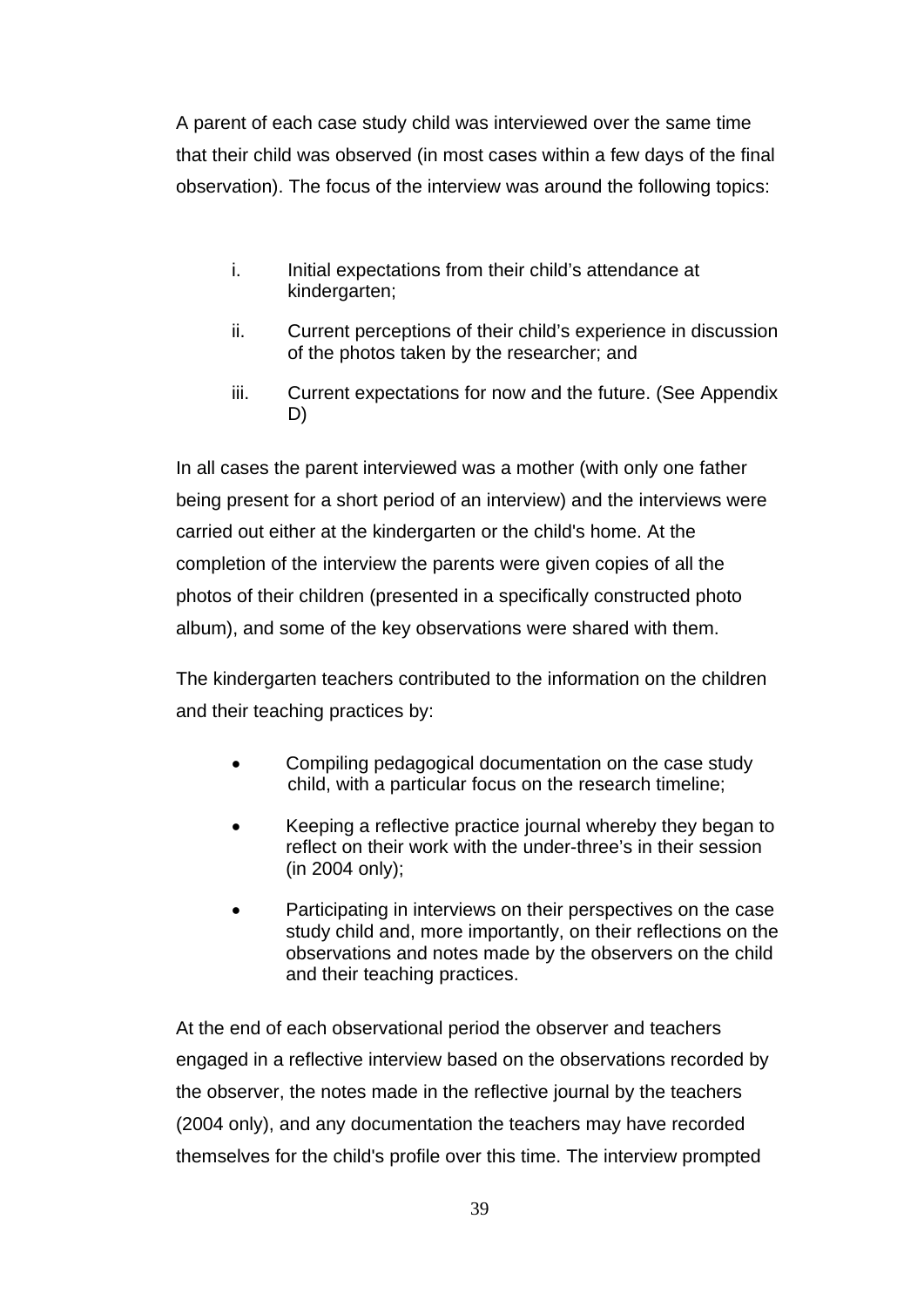the teachers to explore what they knew about the child, the child's experiences, and their plans for the child. A second interview was also held to get feedback on the combined observation notes when all the case study observations were complete. This was a reflective interview which allowed the teachers to interrogate their own interactions and practices with children (See Appendix D).

The reflective journal (see Appendix E), which had been seen as time consuming in 2004 was removed in 2005. However, later in the study, the Dunedin teachers who were involved in both phases of the project, began to see this as a key link that had helped their reflection and sense of 'knowing' the child in Phase One. The act of writing something each day about a particular child had assisted their feelings of 'knowing' the child in a way that no longer occurred without the journal. The Dunedin teachers commented:

> [A]t the beginning…we were writing a diary on the child and what they'd done during that session, from our point of view, and I wonder too if that was one way that we got to know that child particularly well [Phase One]. Whereas it was not something we've done this time around [Phase Two]. We talked about that as being perhaps the reason why we haven't known the child, but also that was really time consuming because every afternoon that that child was observed we had to write quite a detailed bit about what that child had done or what we had seen and yeah, then discuss it.

AND

We did get to know those three children extremely well and writing the diaries was - was, I think, really good because you reflected each day. We wrote it up at the end of that day, so we reflected on our experiences with the child that day. We were working in a quite different environment because two teachers one's inside, one's outside - so our reflections were quite different in that respect of our observations of the child. And also our reflections of the day, as such, how things had gone and maybe some things that had impacted on the day. How we – just how we felt about the day.

Another teacher summed up: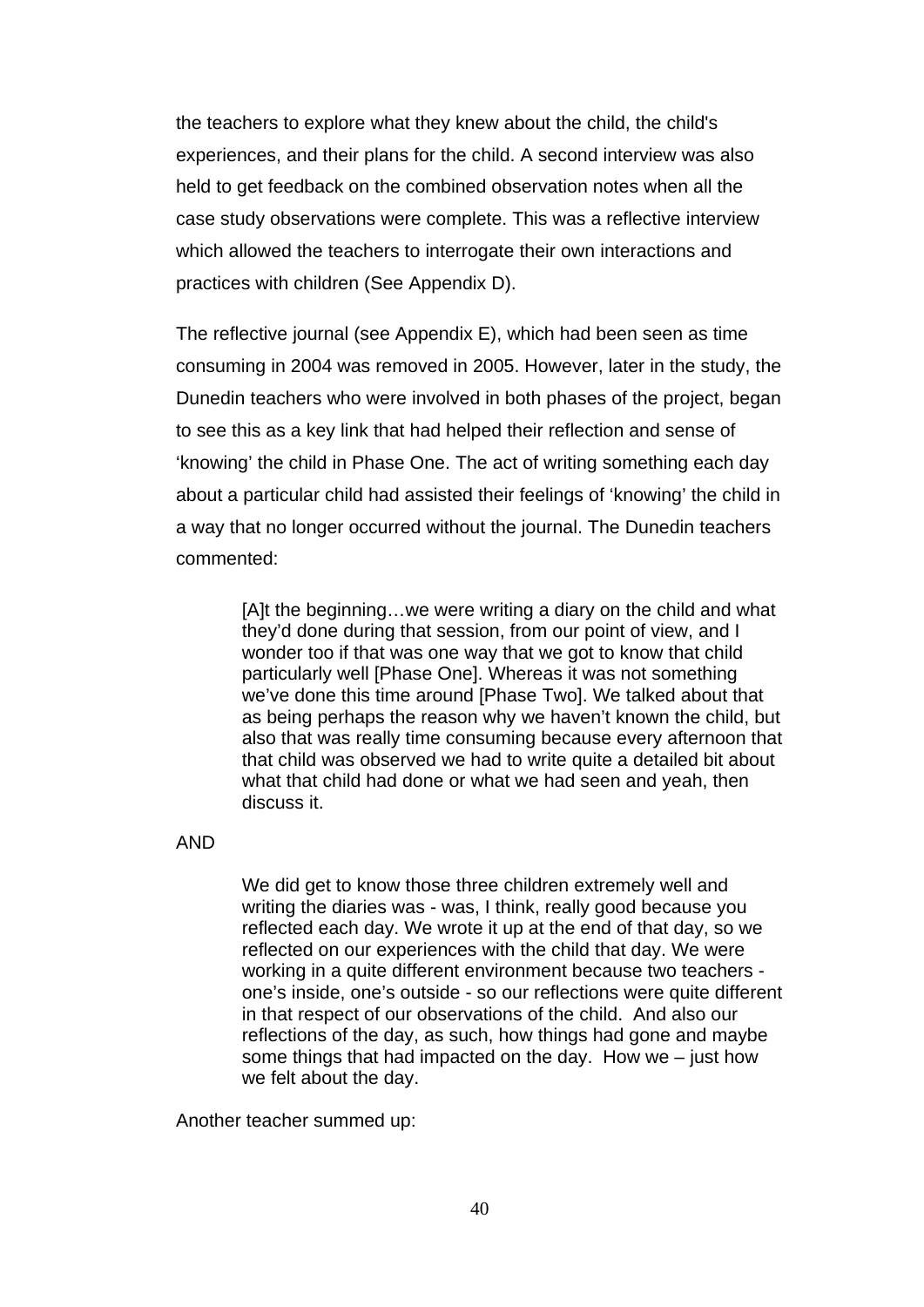And this came through quite strongly [the value of the diary] so even though these were not carried on for the second year, in hindsight, they were probably quite a valuable tool. So there's a pointer for the next time you do research.

A final interview was held at the end of each year in 2004 and 2005 to support teachers to reflect more widely on their overall kindergarten practices and philosophies which impacted on the children in the kindergarten. These interviews proved to be an opportunity for the teachers to reflect on policies, structures, routines and personal beliefs that shaped their every day teaching and impacted on all the children not just the case study ones.

Together these methods enabled the kindergarten teachers, along with the observers, to reflect on the experiences of the case study child, the pedagogical practices in each kindergarten, and the wider contexts of teaching and learning within each case study kindergarten.

## **Professional Development Cluster Groups**

Alongside the case study kindergartens, cluster groups of kindergarten teachers were formed in both Dunedin and Wellington. The teachers who joined the groups were from kindergartens that had under three year-olds in their sessions. The purpose of the cluster groups was to build a shared discourse amongst the teachers about, and around, working with two year-olds. The aim was to create a community of learners and a community of practice within kindergartens for two year-olds. Judith and Carmen facilitated these groups and used the sessions to discuss the teachers' current perceptions and to encourage critical and reflective practice. The teachers were given readings and homework assignments to support their thinking and the group discussions (See Appendix F). In Phase One two sessions were held in each area, and three were held in Phase Two. In Dunedin sixteen teachers regularly took part in all of the cluster groups (including the teachers from the case study kindergartens). In Wellington the number of teachers who attended varied between twelve and six.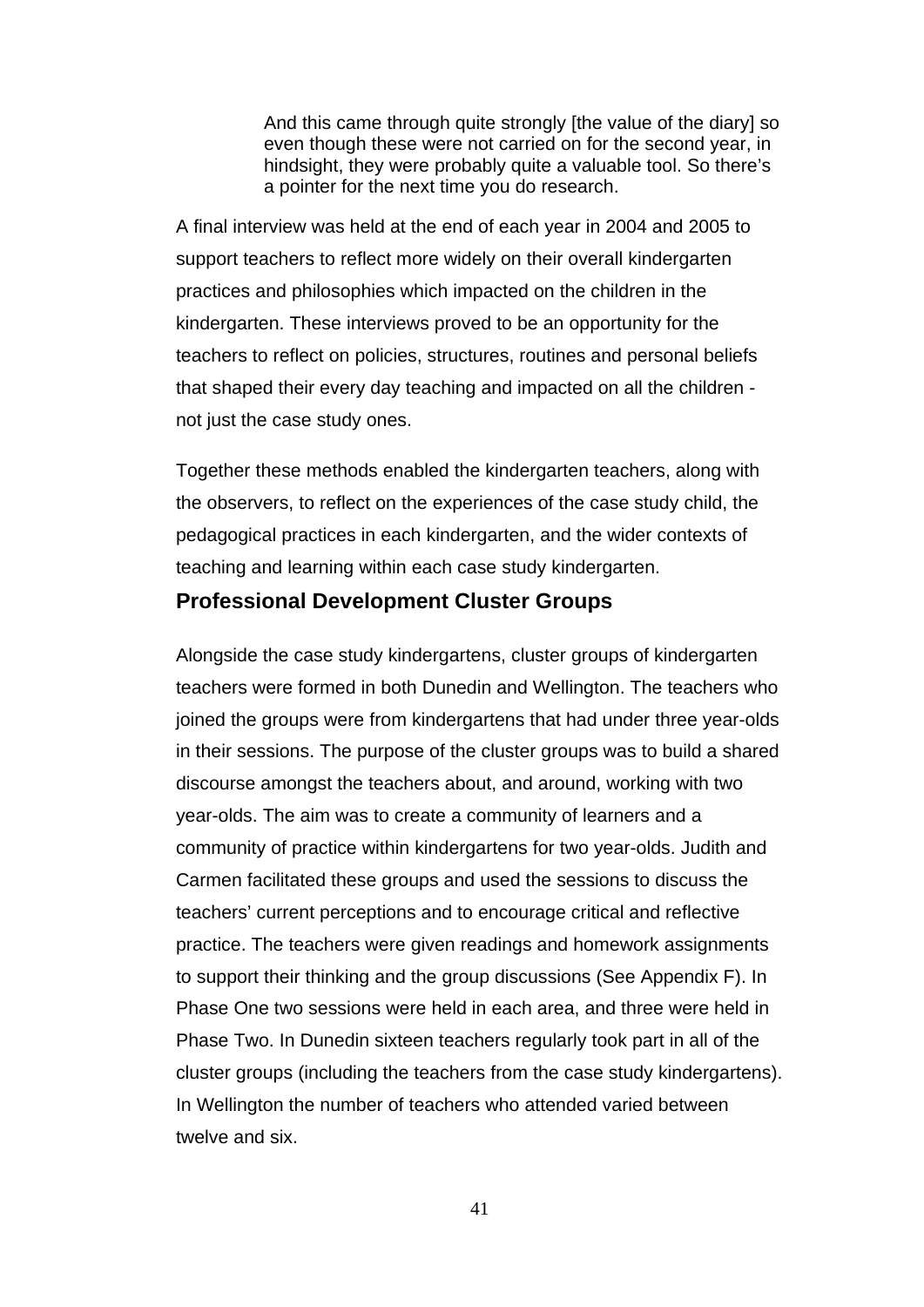The key development in Phase Two was that it was envisaged that the teachers from the case study kindergartens would take a stronger lead in the cluster groups and thus enable the community of learning to continue past the life of the project. In Dunedin, the case study teachers led two sessions - one in 2004 and one in 2005, with teachers from both kindergartens discussing their reflections on participating in the project and what this had meant for their perceptions and understandings of their two year-olds. In Wellington, this aspect of the cluster group method was adjusted due to the discontinuity in case study kindergartens between Phase One and Two. Instead, the cluster group meetings functioned throughout as a venue for exploring teacher experiences and understandings about two year-olds in kindergarten, as well as a forum for exploring macro influences on this.

At the final cluster group a small questionnaire was administered to gauge the impact and usefulness of the cluster group sessions for the participating teachers (see Appendix G). In Dunedin 10 of the 16 were returned. In Wellington, teachers chose to give oral feedback during the final cluster group meeting and two kindergartens supplemented this with written feedback.

## **Kindergarten Association Survey**

By mid-2004 we had became increasingly aware that the national picture of two-year olds in kindergarten was largely unknown. Conversations between Carmen and a number of North Island associations revealed that the reality of kindergartens in different associations was likely very variable. This was confirmed when early in 2005 Judith spoke at a senior teacher hui in Wellington where strong interest was expressed in the initial insights from Phase One of our study. In response to this awareness, we developed a survey, with assistance from Julie Lawrence (Postdoctoral Fellow at the Children's Issues Centre). The survey was designed to capture a sense of the national situation of two year-olds in kindergartens: we were interested in the number of kindergartens with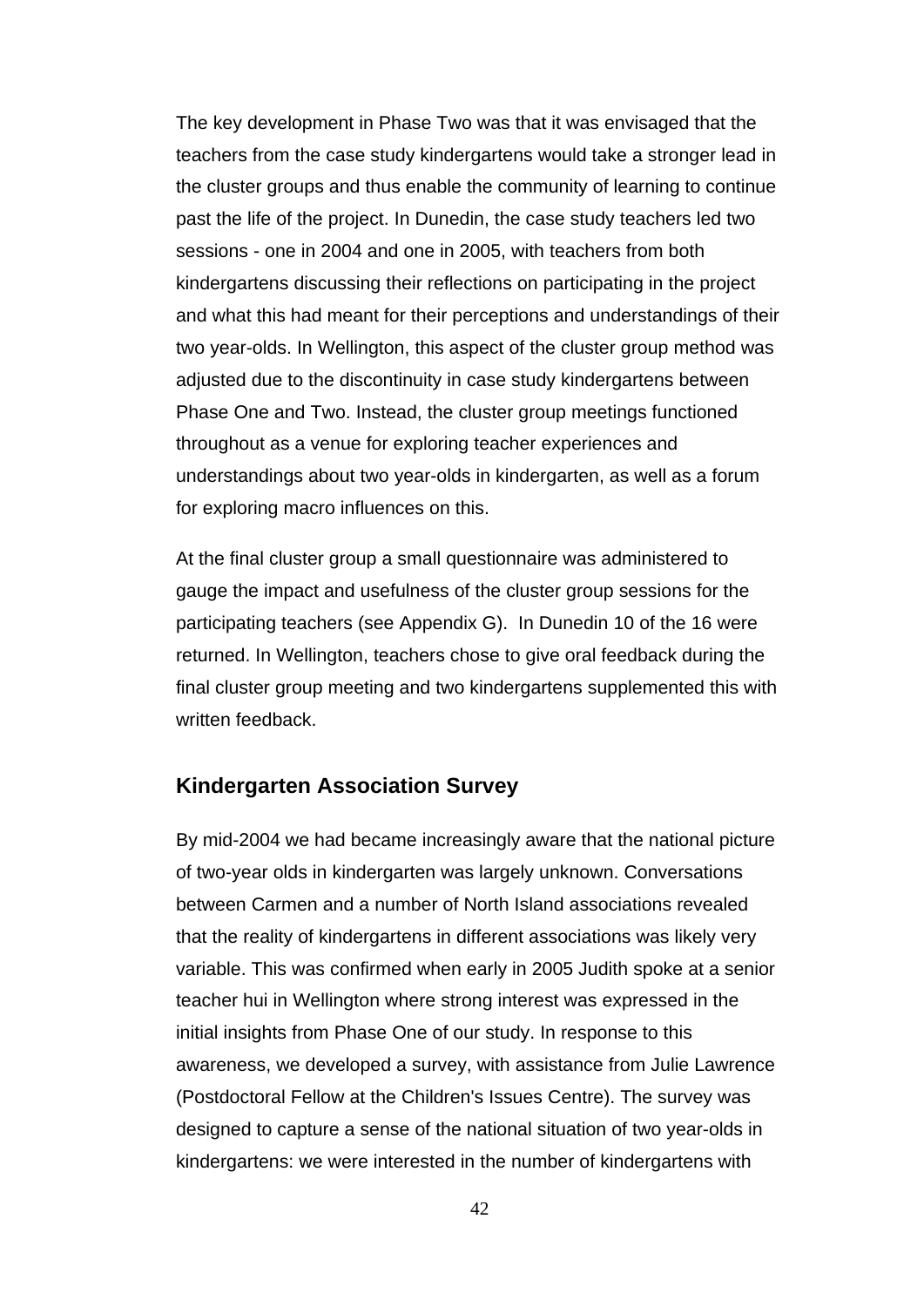two year-olds and in identifying the issues or challenges that kindergartens were facing. The results of the survey have enabled us provide a wider context for our findings. The survey findings are also valuable as a stand-alone resource about the current context of two yearolds in New Zealand kindergartens. We had intended that the associations would be followed with phone interviews with Senior Teachers but due to the timing of the return of the individual surveys (late in 2005), this additional step did not occur.

### *Design of the Questionnaire*

The survey questionnaire was designed as a postal, self-completion survey and it was estimated to take approximately 10 minutes to complete. It consisted of 19 questions and was a combination of demographics, selection of key factors for each association, and opportunities for respondents to add additional comments.

#### *Pilot of questionnaire*

The questionnaire was piloted with two associations, and small changes were made to clarify the questions before they were mailed out to the other associations (see Appendix H).

#### *Survey methods*

In October, 2005 the survey was sent to 32 kindergarten associations throughout New Zealand, addressed to the General Manager of each association. In December a reminder (by letter and phone) was sent to those associations who had not returned their questionnaires and by the end of January we had a total of 29 returned (91%).

#### *Analysis*

The computer package SNAP was used to both construct and analyse the data. (See Appendix I for full report of survey data).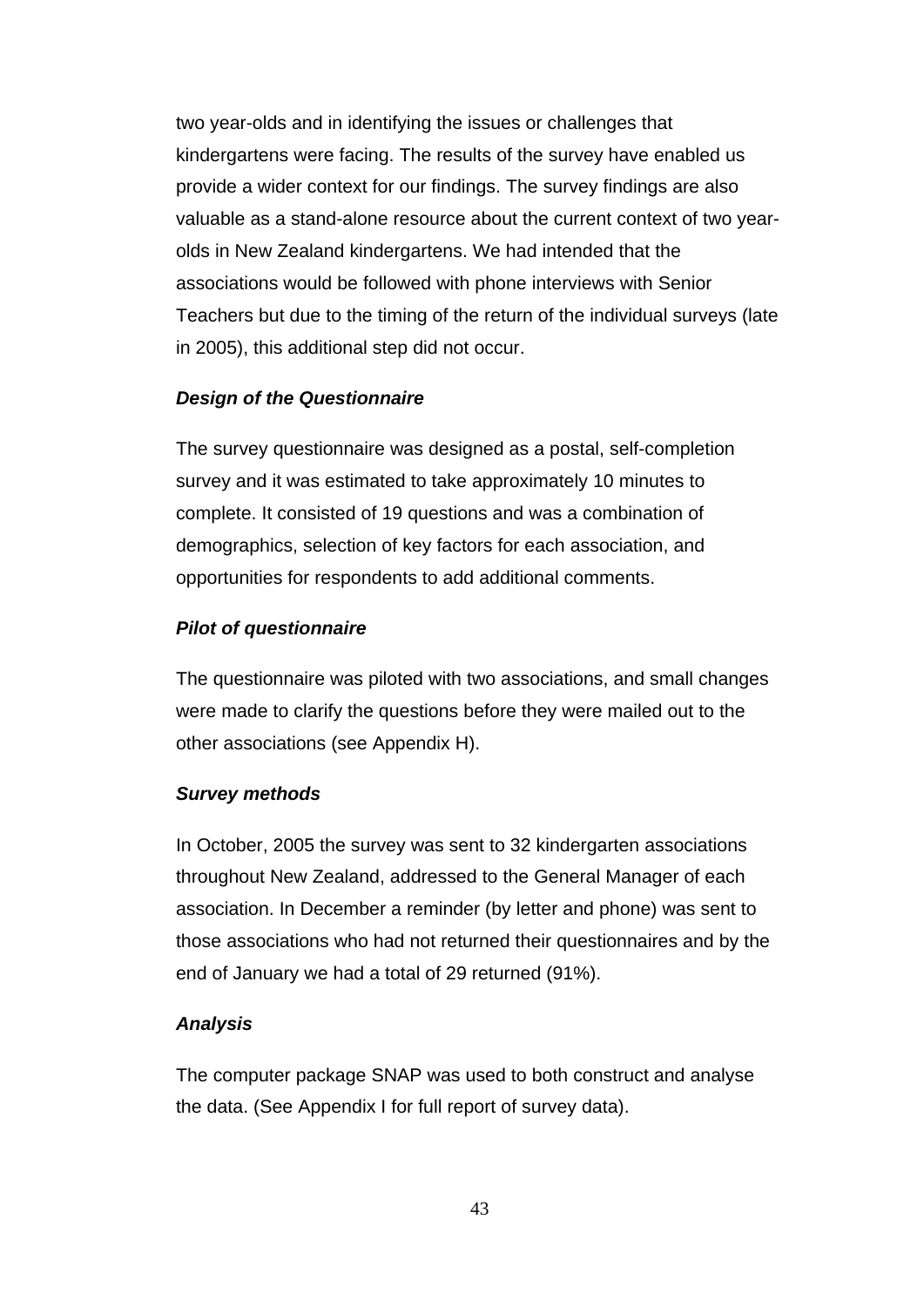# **4. How the project contributed to building capability and capacity**

# **Capability and capacity building within the project team**

The capability and capacity building in this project occurred at many different levels and times across the project. We built this project around the kindergarten teachers (in the case study kindergartens and cluster groups) and other early childhood teachers for our other research tasks. All researchers within the kindergartens were early childhood trained professionals. The support for the cluster groups in the form of note taking was undertaken by a preservice early childhood student (Dunedin), and a research colleague who has considerable experience in early childhood research (Wellington). The literature review was also undertaken by a trained early childhood teacher. The survey of associations was administered by a postdoctoral fellow with the Children's Issues Centre, who has considerable work and research experience in the early childhood sector from a health and social work perspective. The combined skills of this research team has added to the depth and validity of this project and also has added to the research skills of the teachers, who are emerging researchers and early childhood teachers.

Those involved share their experiences of this study:

# **The Kindergarten Teachers**

# **Michelle, Penny, Rosalie, Jan and Helen**

(transcribed and edited from presentation at *the New Zealand Association for Education Conference*, December, 2005)

# **Michelle**:

*I'm going to start with becoming involved in the project. It was an interesting beginning. We first received a fax from the senior teacher at the kindergarten association asking us how many children under-three we had in our programme. Little did*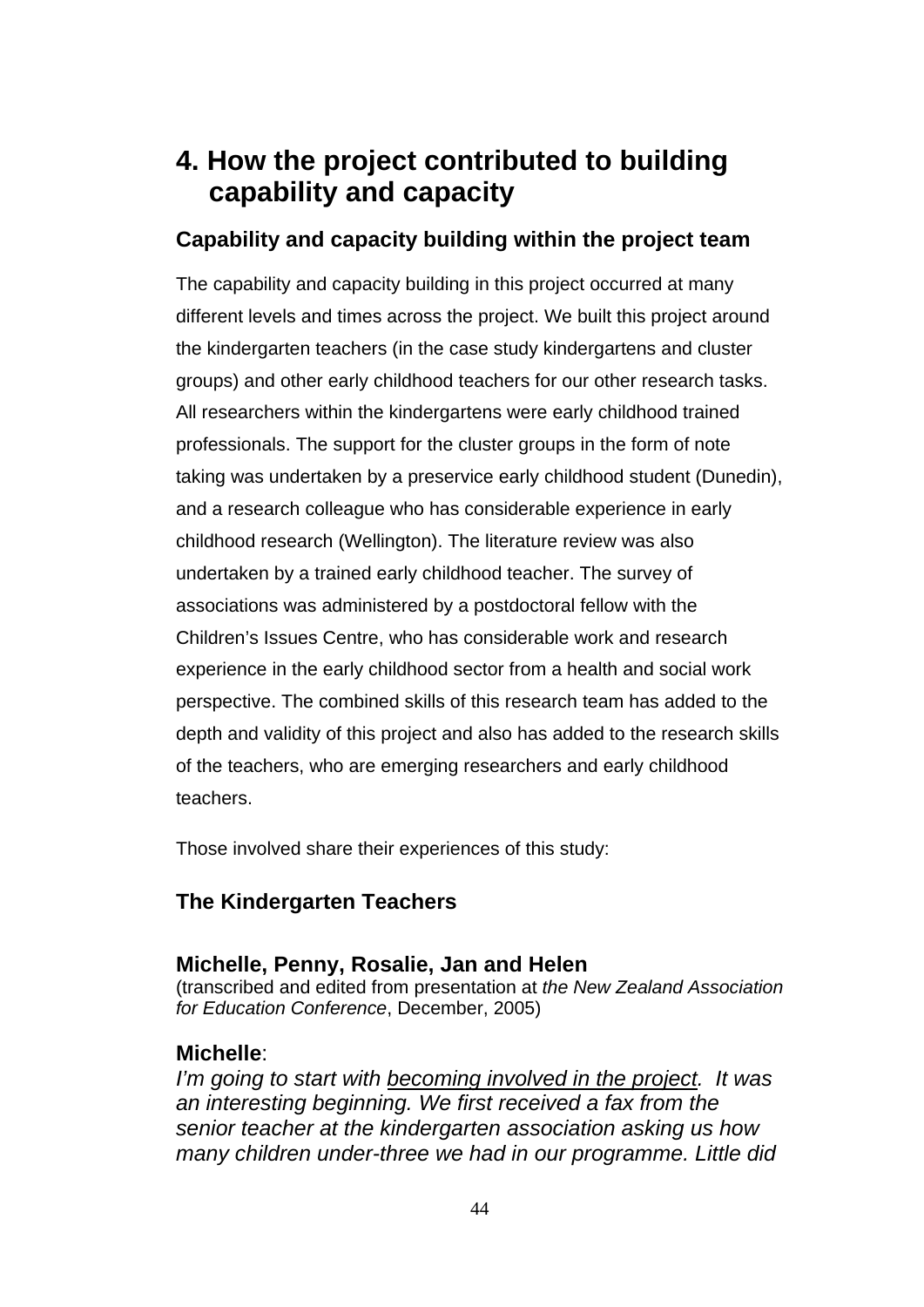*we know when we replied that Judith had a cunning plan and we very honestly replied and soon Judith arrived armed with many consent forms for us to sign. And as a part of that she talked to us about what the research might look like in terms of observations of children and what we would expect as teachers in being part of the project.* 

*As a part of that, she did say at one stage that she would be reporting any bad practice that she saw, both professionally and personally, to the kindergarten association and that absolutely terrified us. My mind boggled - I just wondered what this bad practice was going to look like. And I kind of thought well: we're a two-teacher kindergarten and perhaps when Penny was outside with a group of children and I was on inside, maybe it would be something that would happen when I was perhaps changing the child in the bathroom, or something. And I couldn't quite figure what it was going to be, but it was all a little bit scary. We did sign those consent forms.* 

## **Penny:**

*The next part was the building relationships. We were a wee bit scared of Judith at this stage, and perhaps what she was going to find.* 

*And she'd stated too that she wanted to be quite anonymous and not interact with the children because she wanted to observe. So the children found that quite hard because they're used to having those reciprocal relationships where people keep talking to them and Judith didn't want to. And often we would get a 'pointing over' at a child from Judith to indicate that she wanted us to come and deal with the child so - so it was very interesting. So we had lots of finger-pointing that a child needed attention. But, however, after a few sessions Judith became part of the kindergarten environment and the children reacted very quickly to knowing that there was no use going to Judith because she generally didn't help them so. Well, she didn't actually talk very much, because she was always busy writing. She did a lot of writing.* 

*So after a while we even started looking forward to Judith coming and she then started to bring her own lunch and we would have wonderful conversations and discussions over lunch, which was really great so we looked forward to that too.*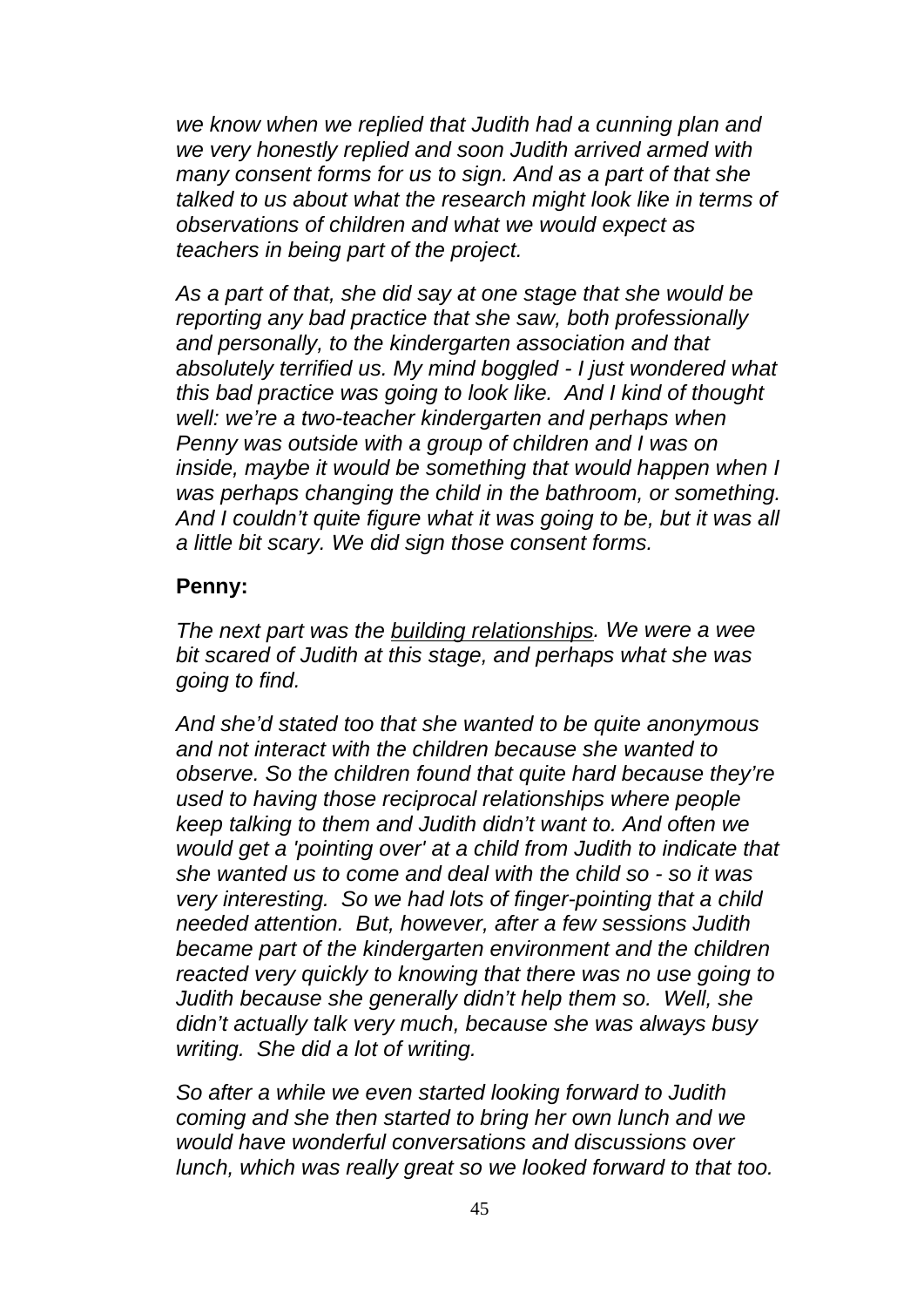*So the next part: being part of the project. Being part of this project has allowed us to build up really strong relationships with the children that were being observed because we did a very comprehensive diary, a daily diary. Mainly about the day and how it had gone and then particularly about the – the child and the interactions that we'd had during that time with that child. So every afternoon we had to sit down, write up a couple of paragraphs about the day and then the information that we had about that child. So we became very familiar, very quickly with these children and remembering that these children were two-years - and sometimes one day - that they started at our kindergarten. They virtually started on their birthdays. So they were very young. So we were pretty focussed on these children. We really got to know them and realised that these two year-olds were very capable and very confident. It was our first experience with working with two year-olds, AND a large number of two year-olds. So each day that we were being observed we felt quite stressed because our actions and our words were being recorded, especially if we were near that child.*

## **Michelle**:

*I also had, what Judith calls the 'researcher effect' on relationships, while the children were being observed. In the second phase of the research I began to examine my motives for interacting with children and I would ask myself: Am I going to interact with this child now because Judith's here and I haven't had an interaction with this child yet today? Or am I going to interact with this child because I see the need for it, at this point in time, with what they're doing? I'd also examine how many interactions perhaps I'd had with the children of the group, as such, because we had a larger number of children in our afternoon session at that time and I really wanted to have some equity for the children that she was observing at the time. So that became quite difficult for me to determine. When I should and shouldn't interact with the children? Whether I was doing it purely because Judith was there, or whether it was authentic? And the more I queried it, the harder it became for me to determine whether it was authentic or not.*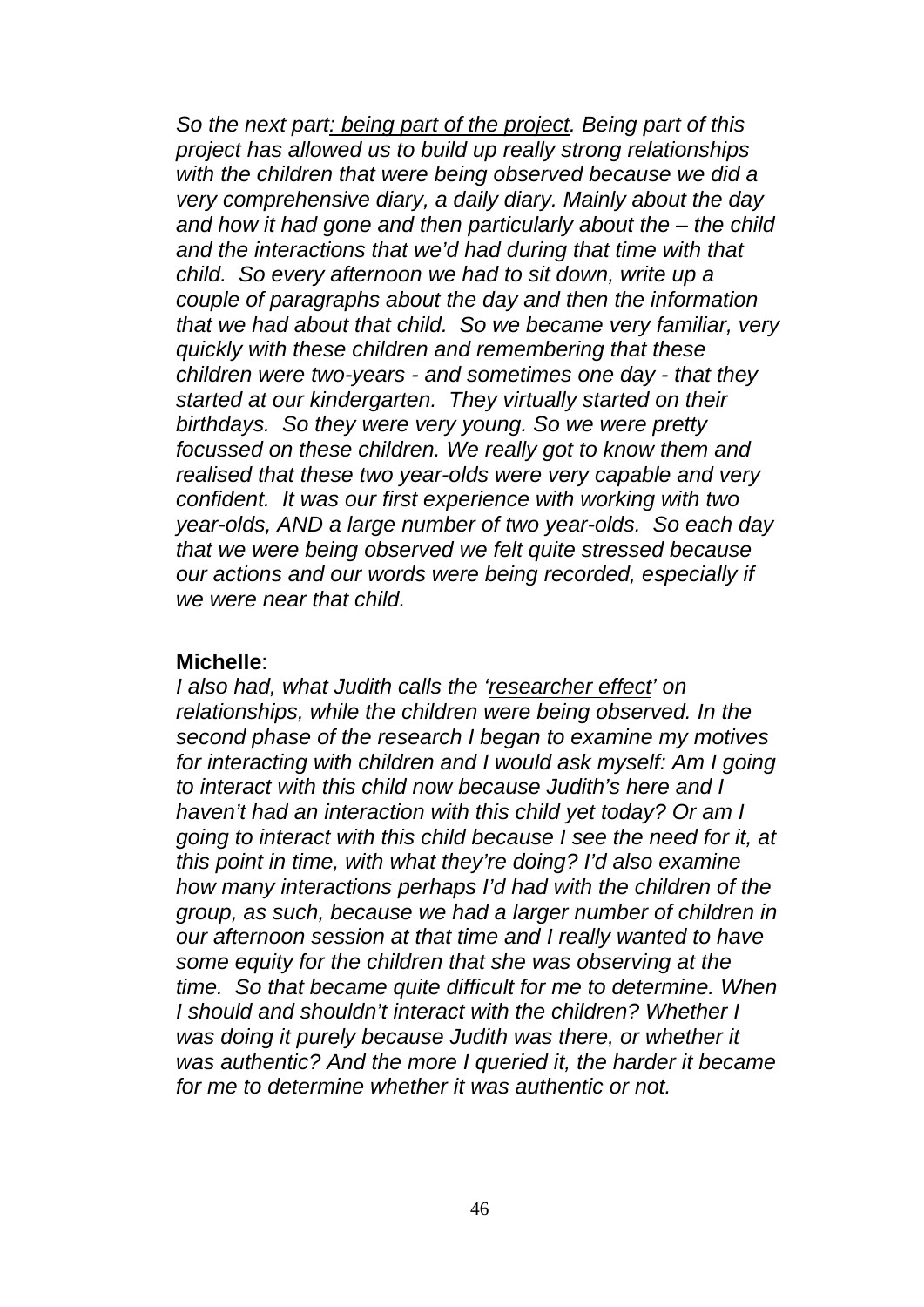*As Penny was saying before we found that the children underthree were really capable, competent children and we certainly learnt a lot during the project and the following interactions.* 

# **Rosalie***:*

 *Let me just start with this little introduction, which is how we felt as a team, being part of the research, the good, the bad and the ugly. There wasn't too much of the ugly. Some of it was, not good - the percentage of two year-olds in our kindergarten are half to two-thirds two year-olds. And this has been the case for several years now, probably since the introduction of bulk funding where there was great pressure on us to keep our roles at the maximum number. So the day they turn two, the day they start. And most of our children do start in the afternoon session, at two. So that's a lot of little poppets around the place. So we certainly met the requirements for the research.* 

*We've had two researchers with us, we had Helen Duncan in 2004, and Jessica Tuhega in 2005. Both of these people were trained early childhood teachers, and had worked in kindergartens and early childhood centres. So very aware of the type of situation they were coming in to. They were very competent, very easy to work with. We did have a lot of laughs and it was very easy for us to forget they were there and just carry on managing the session. They were very nonthreatening. With that number of two year-olds you don't have time to think too much about other people - adults - they can look after themselves.* 

 *We found that probably one of the things that was a bit more difficult was the interviews. In the first year, in 2004, the interviews were at the end of each child's observations and these were at the end of a double-session day, initially. And they went for about an hour and trying to get our brains concentrating for that length of time was very, very difficult. We were very tired. So the second year we changed it to a noncontact afternoon after lunch and we were a bit more on task at that stage too.* 

*Our involvement: reflecting what Penny and Michelle said, it was probably a lot more work than we actually initially thought. Judith sort of eased us in very gently there - the workload did*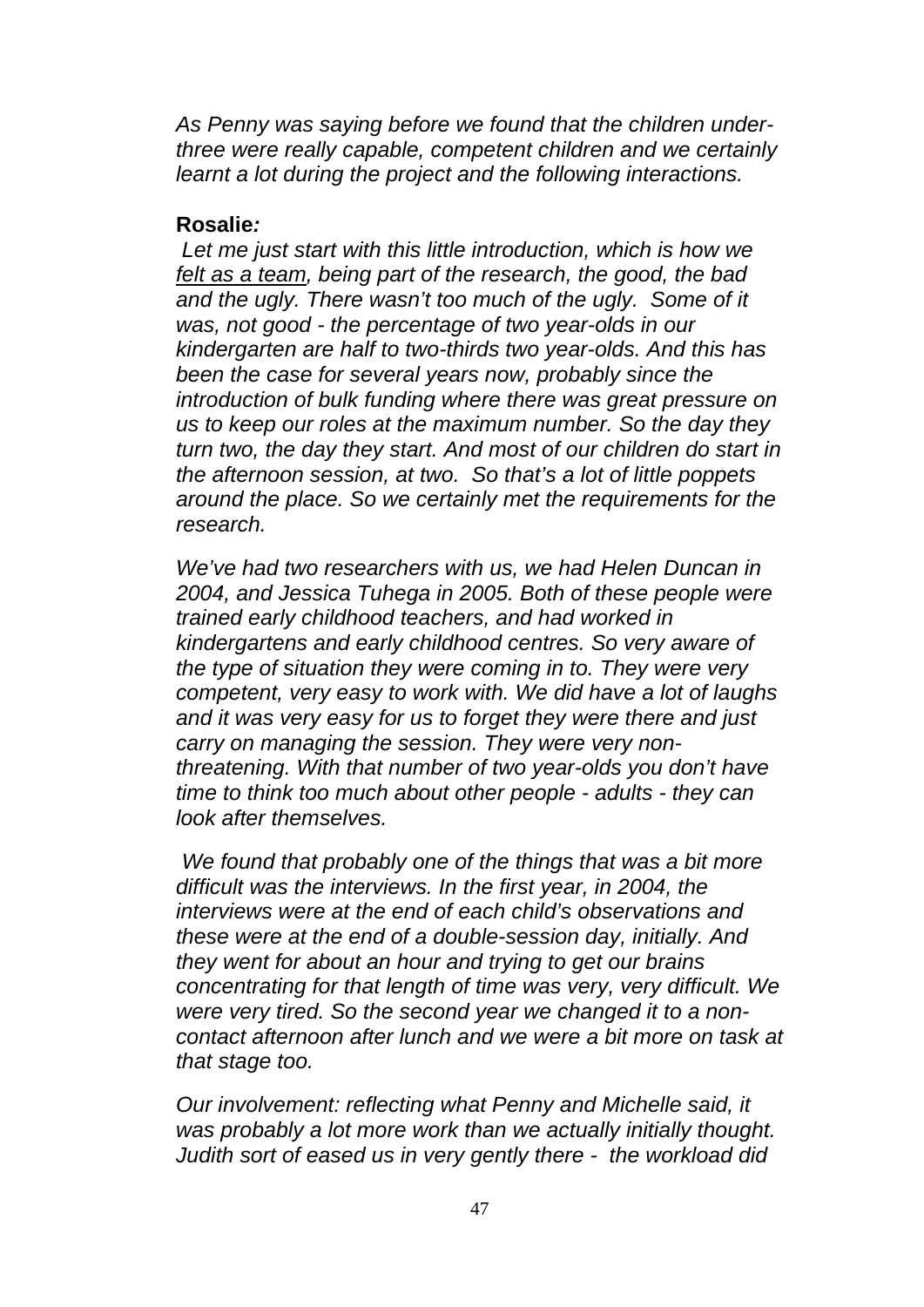*increase quite dramatically from the first impression. The reflective journals were an extra task at the end of the day. But they were great for all of us, the adults there, to be able to compare what had happened with these children during the session, how they matched with the person observing, who was just doing total observations of that child the whole session. And we did find that, even though we may not have had a great number of interactions with that child, we were certainly aware of what they had been doing and where they had been during the afternoon. And this came through quite strongly so even though these were not carried on for the second year, in hindsight, they were probably quite a valuable tool. So there's a pointer for the next time you do research, with somebody else - hint, hint.* 

 *The observation drafts, which were books on each child that we read - they certainly affected our practice. We were looking at each child through the eyes of an observer who had just been totally focussed on that child. And there were things that we thought we knew about that child but sometimes we didn't, we weren't aware of. So that certainly was very valuable for us. A lot of these children had no language, being just two, it was somewhere between a baby talk and forming proper words. They sort of had a wee language almost of their own and they were very non-verbal cute. But what we felt was quite amazing was that they understood each other. We didn't understand what they were saying, quite often, but they actually understood each other very well. And they would say: this our ga aye aye. And they'd nod and off they'd go. They certainly managed to make themselves understood.*

*We have learnt a tremendous amount about the two year- olds in our sessions. We did, well, we thought we knew quite a lot about them, but it's opened our eyes a bit to what was actually happening for these children. I think that the statement: 'it's not about knowledge for knowledge sake' but using theory, and knowledge for change and bring about change at a practical level, summed it up for us. And that's what I think, is where we're heading next, is the practical level.*

*The research: how does that impact on our present situation? We hope it's going to have some very positive outcomes for two-year olds in the future that it is going to go through to the*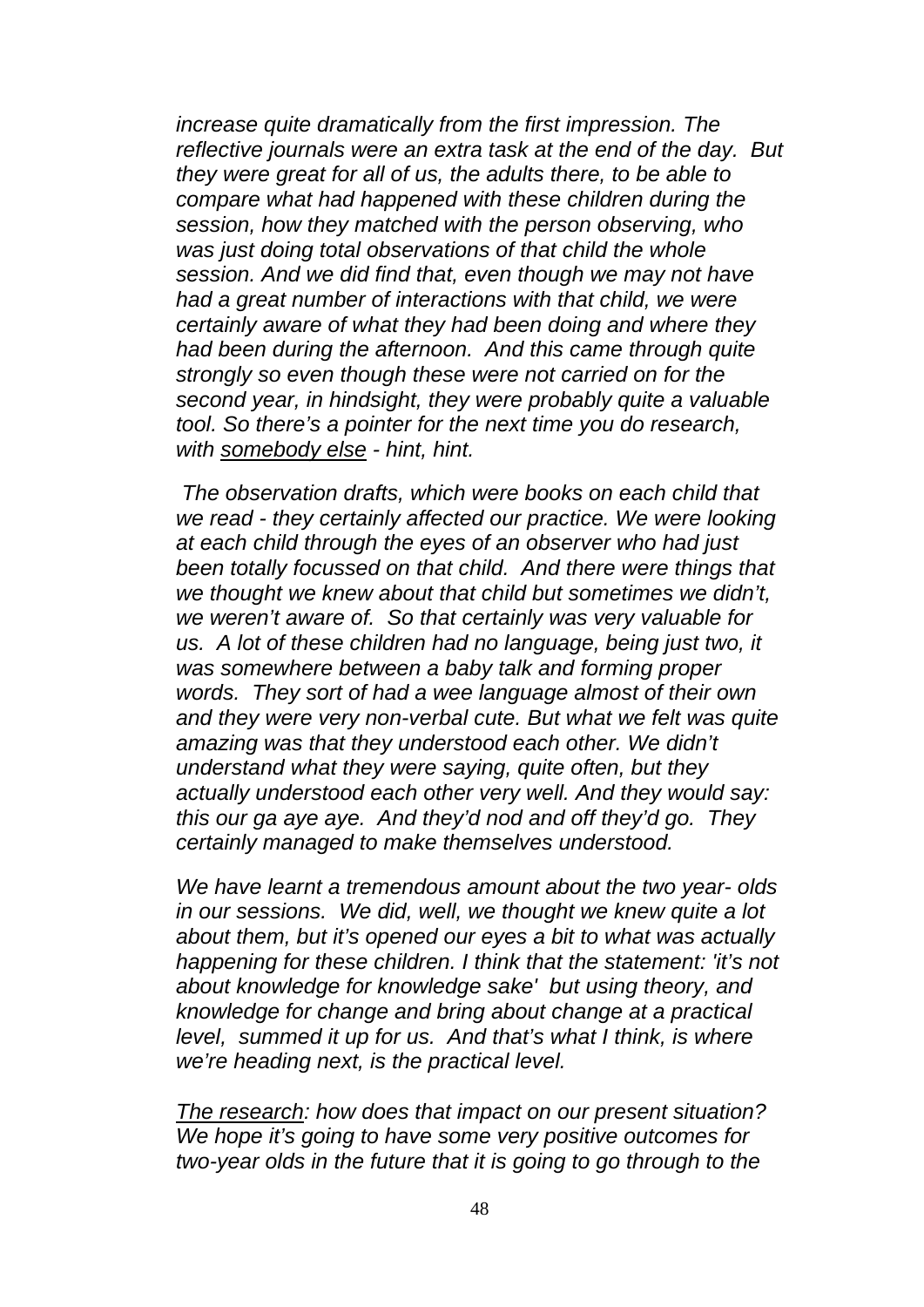*powers that be and they're going to take some notice of what has happened.* 

**Jan***: We had time to reflect with the journals and also in our clusters and in our little meetings on the Wednesday afternoon. And through that we've had to make some changes in the kindergarten.*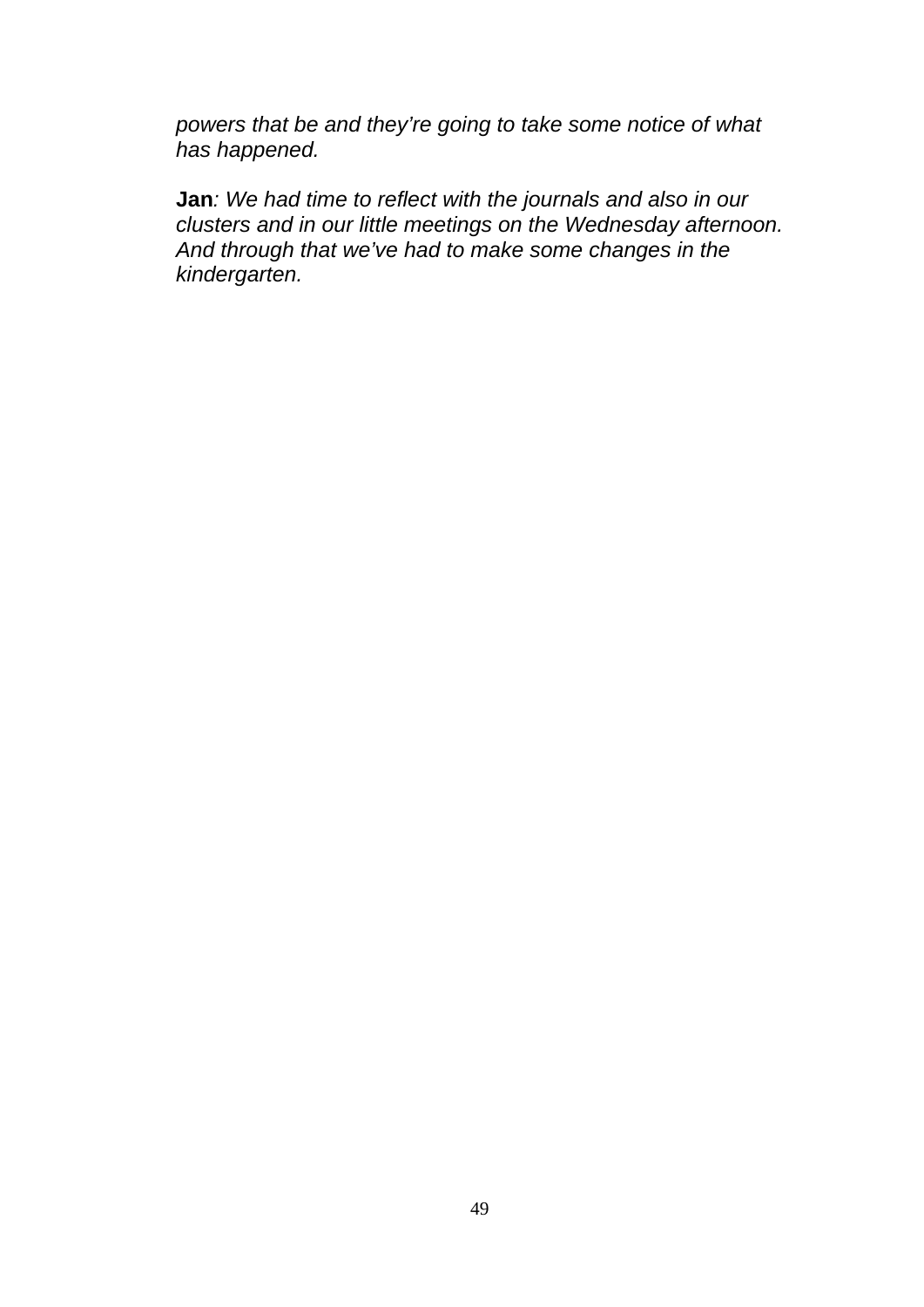# **WELLINGTON KINDERGARTEN TEACHERS commenting on their participation in the research: transcribed from exit interview**

**Teacher 1**: *I think it has been quite a thing to draw us together in some ways. We've kind of recognised each other's value as a team. You read through the observations and we're doing the very best that we can given the resources that we've got and the time constraints and everything else, all the factors. We really do want to do our best for the children, but it doesn't mean that we don't get frustrated, or that we don't find times that we could say "Oh, I could have done that better". We all have times like that and wish that we could be there in a slightly different way for the children*.

**Teacher 2**: *We acknowledge and we don't beat each other up over these things because we know we're all learning and we're all on that journey*.

**Researcher:** *When you say these observations and our discussions have made you see and value the others, is it because..?*

**Teacher 1**: We *don't see each other…*

**Researcher:** *So you see each other in the notes now.*

**Teacher 1**: *Yeah, you sort of act in isolation otherwise. We don't really know….*

**Researcher:** *So these notes have been helpful.* 

**Teacher 3**: *Yes. Because you don't know what the other teacher has been saying to the children, you don't know what's going on. You have a cross-over and you have a few minutes and you're aware that you've left outside unattended so you quickly say what you've been doing…We're all at different places so it's not like we're interacting with each. So this has been good*.

**Teacher 1**: *Yes and it was good getting together with the other groups, the cluster groups. Just seeing how the environment and the community [make a difference]. That was really interesting.*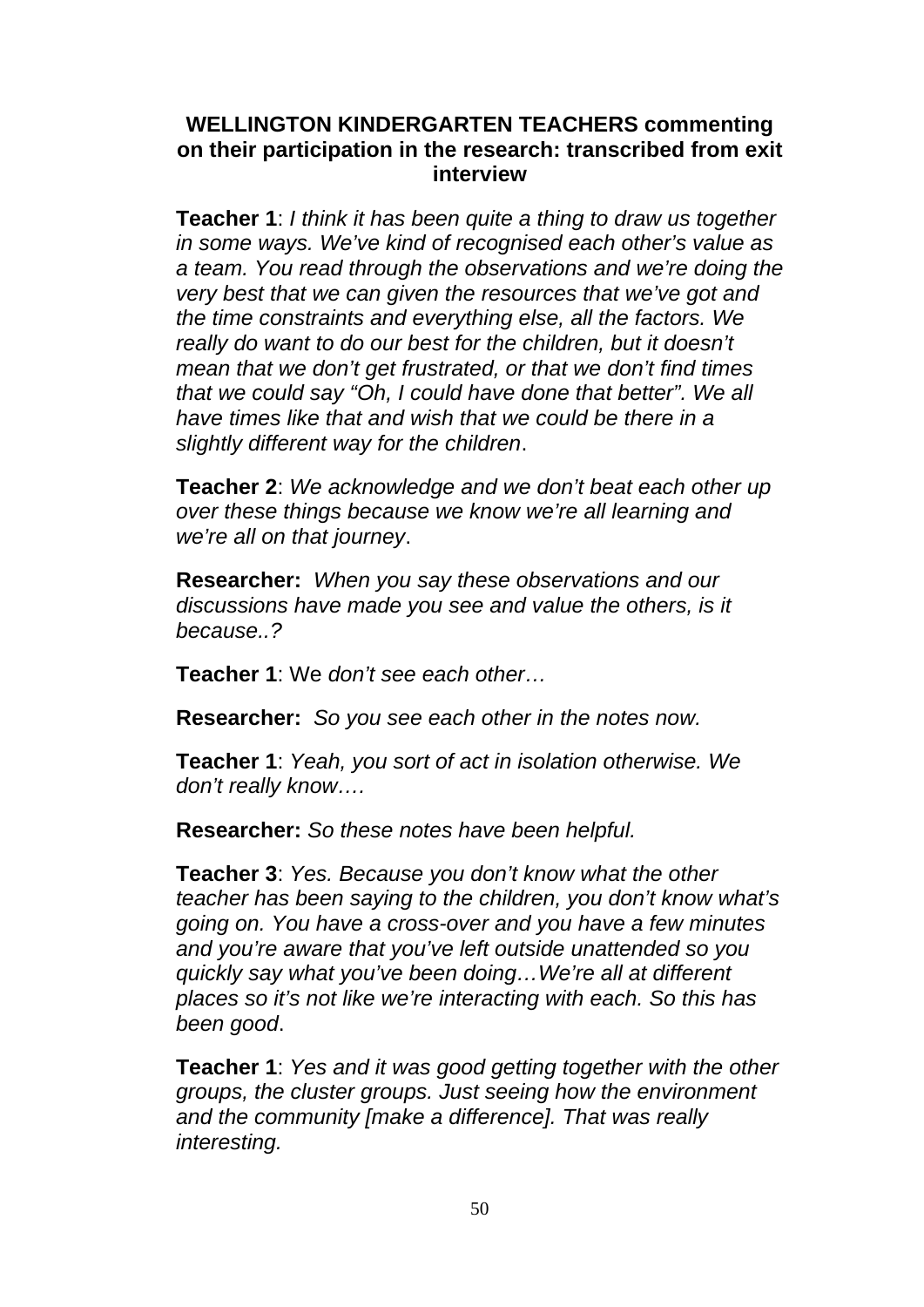**Researcher:** *Can I ask you from the whole experience of being involved in this project, have you got some insights about how you might be able to answer the question of "Do you know me…."*

**Teacher 2**: *Oh yes, it's that whole thing of being together, but apart we might not [be able to answer].*

**Researcher:** *So that ties back to your other comment you made earlier. That seeing each other's practices in the observations is really quite helpful.*

**Teacher 2:** *And even though it's not always realistic being able to find time to get together, to talk about the children is hugely important.*

**Teacher 3:** *Especially in the afternoon when we don't have time to do written observations. Well, hardly ever. There's no use even getting a pen out of your pocket really. You just have to have stuff in your heads that you can share with each other – because we pretty much only do the event recording in the afternoons.* 

**Teacher 2**: *I was thinking, if I had a photo I could remember some narrative observation and then we've hardly taken any photos.* 

**Teacher 1**: *We've got no time to find the camera! (laughter).* 

**Researcher:** *So I suppose what you're saying is that is really valuable to have someone even on the outside come in and do some observations.* 

**Teacher 3**: *Yes it is actually. And then we'd be able to talk about them together.* 

\*\*\*\*

**Teacher 3**: *What it's made me very aware of is the fact that you have to be really focused on your role, your role professional role with those children, more so than in the morning, because it's only you out there, and you're juggling all these different things happening around you, and there's no time for any of your own personal thoughts to come in and intrude and you can go through the motions of doing your job*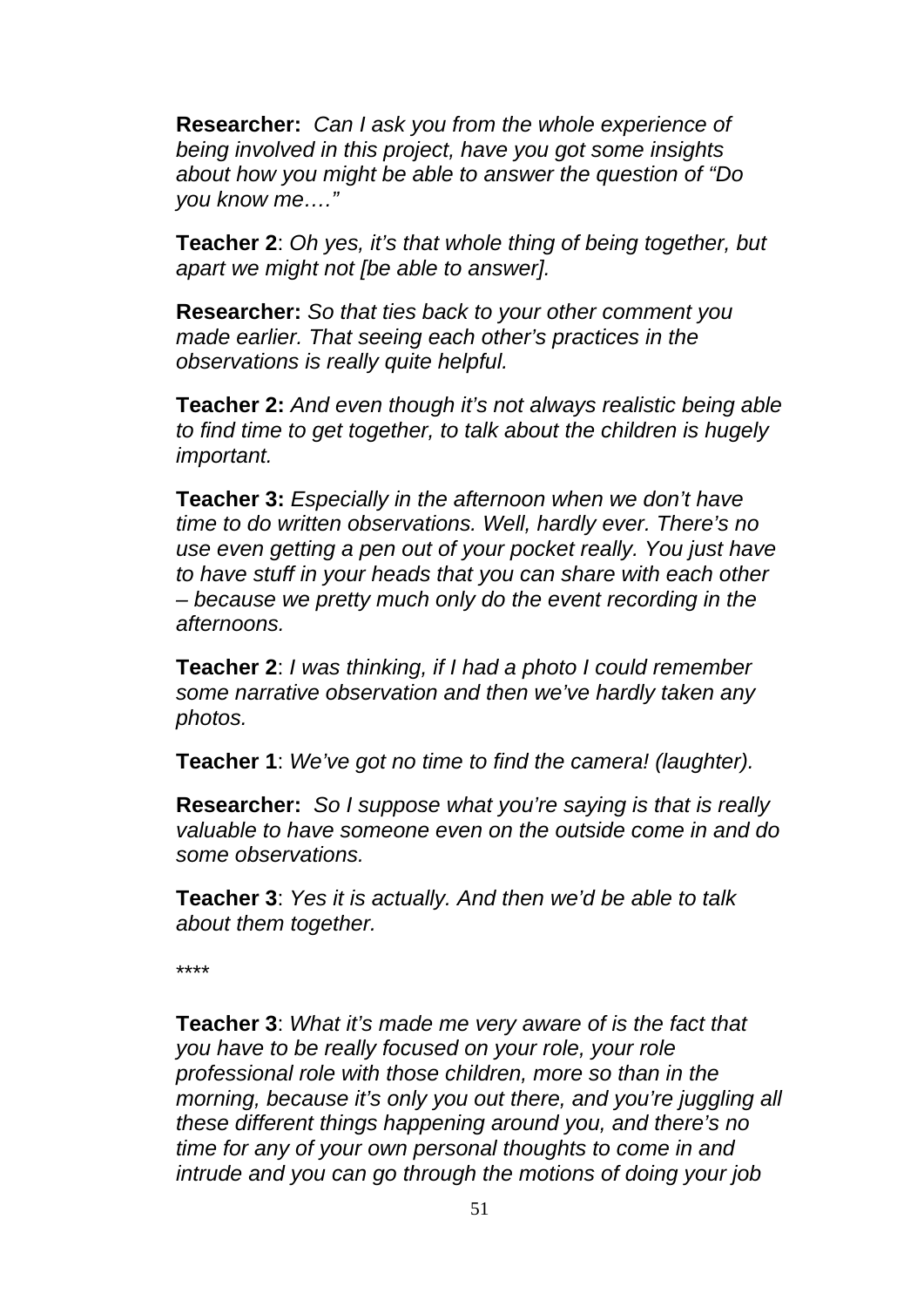*as a teacher outwardly and look like you're doing it, but you're not taking in the information that is coming at you from the children and their experiences unless you're fully present and fully focused on that and it makes your job much more enjoyable if you are. And you are necessarily forced to be in those afternoon sessions because … the nature of your situation forces you to be in.* 

**Teacher 2***: It utilizes every aspect of your personality, your energy, your intelligence, your ability to get on with other people. That's quite nice that – its quite nice being used.*

\*\*\*\*

**Teacher 3:** *I think it's also really good for the parents to see that research people come and use our centre for research. I mentioned that at the last committee meeting and they quite liked it.* 

**Teacher 2:** *It feels quite a privilege. It's really reassuring to know that you're sending your child here: so it must be alright if people are doing research here. Gives it a bit of kudos.*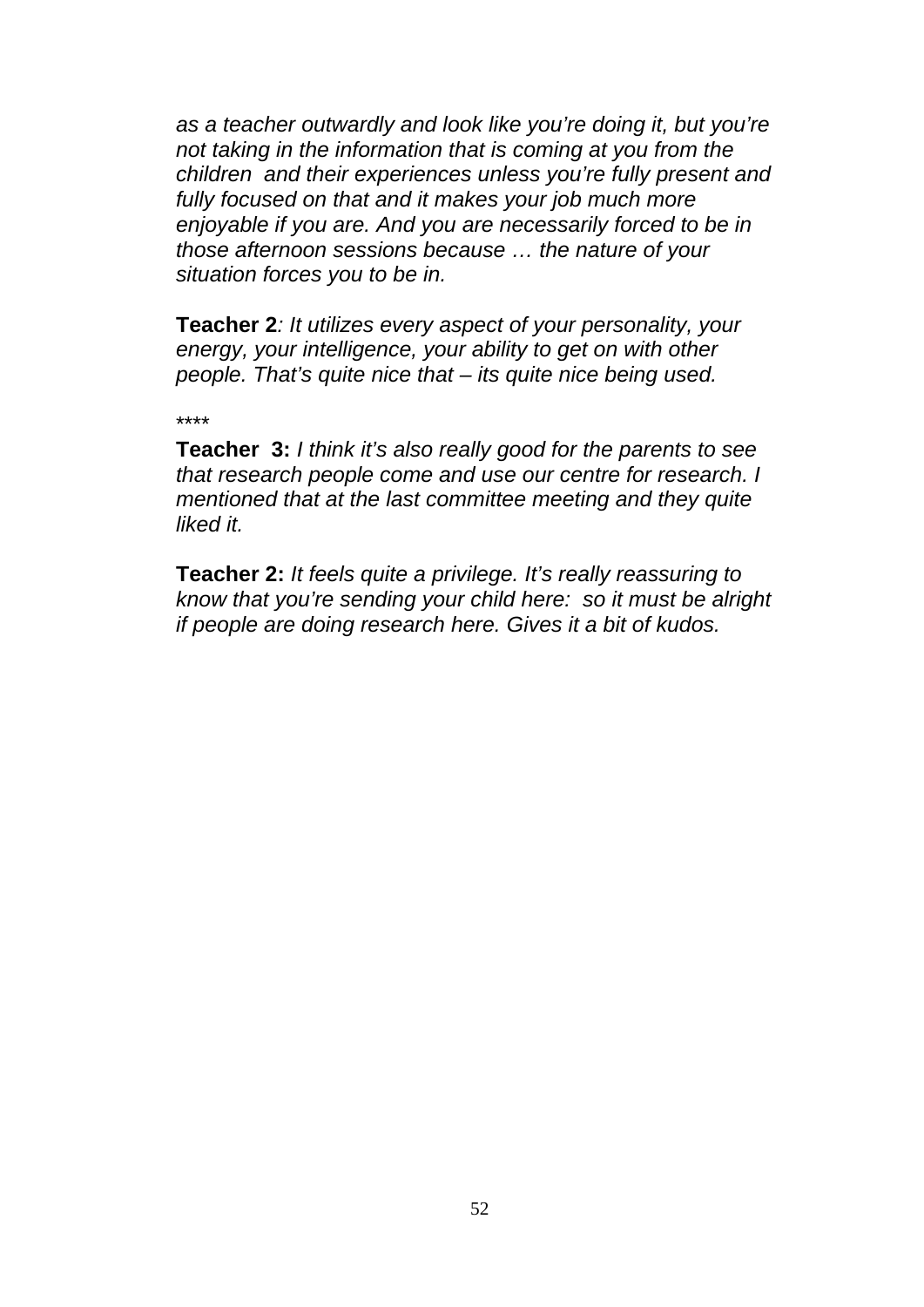**Early Childhood Teachers' Research Reflections On Being Involved In This Project As Employed Research Assistants:** 

## **Kerry Cain - Wellington: Observer and Researcher in Kindergarten in 2004**

*Taking part in this research was a huge learning curve for me as I was very much involved in the grassroots of the research; observation and interviews.* 

*Interviewing was the most challenging part of this research for me. I read lots of information prior to the interviews and practised asking the questions in different ways, but nothing prepared me for the intensity and nerves as these interviews took place. I improved towards the end but felt that I still struggled and was very conscious of leading the respondents. Having been told several times that the teachers wanted the research to be over certainly exacerbated my struggle. The interviews with the parents I found much more relaxing towards the end and I began to realise just how important face-to-face interviews are in this type of research.* 

*It was quite an honour to have completely uninterrupted time observing individual children, (an opportunity that rarely presents itself in my work with infants and toddlers). The first challenge for me was to distance myself from the children and to remember that my role in the kindergarten was primarily as a researcher as opposed to a teacher. There were certainly many times when I strongly felt the urge to speak to or acknowledge a child, particularly those occasions when authentic praise or understanding was required. I finished these observations feeling quite in awe of the learning experiences I had witnessed. For my own part, based on my observations, I felt that meaningful interactions with the key children were limited. My role in this research certainly validated my belief that sensitive observation of children is vital in order to enhance the relationship between teacher and child and to provide meaningful learning opportunities.*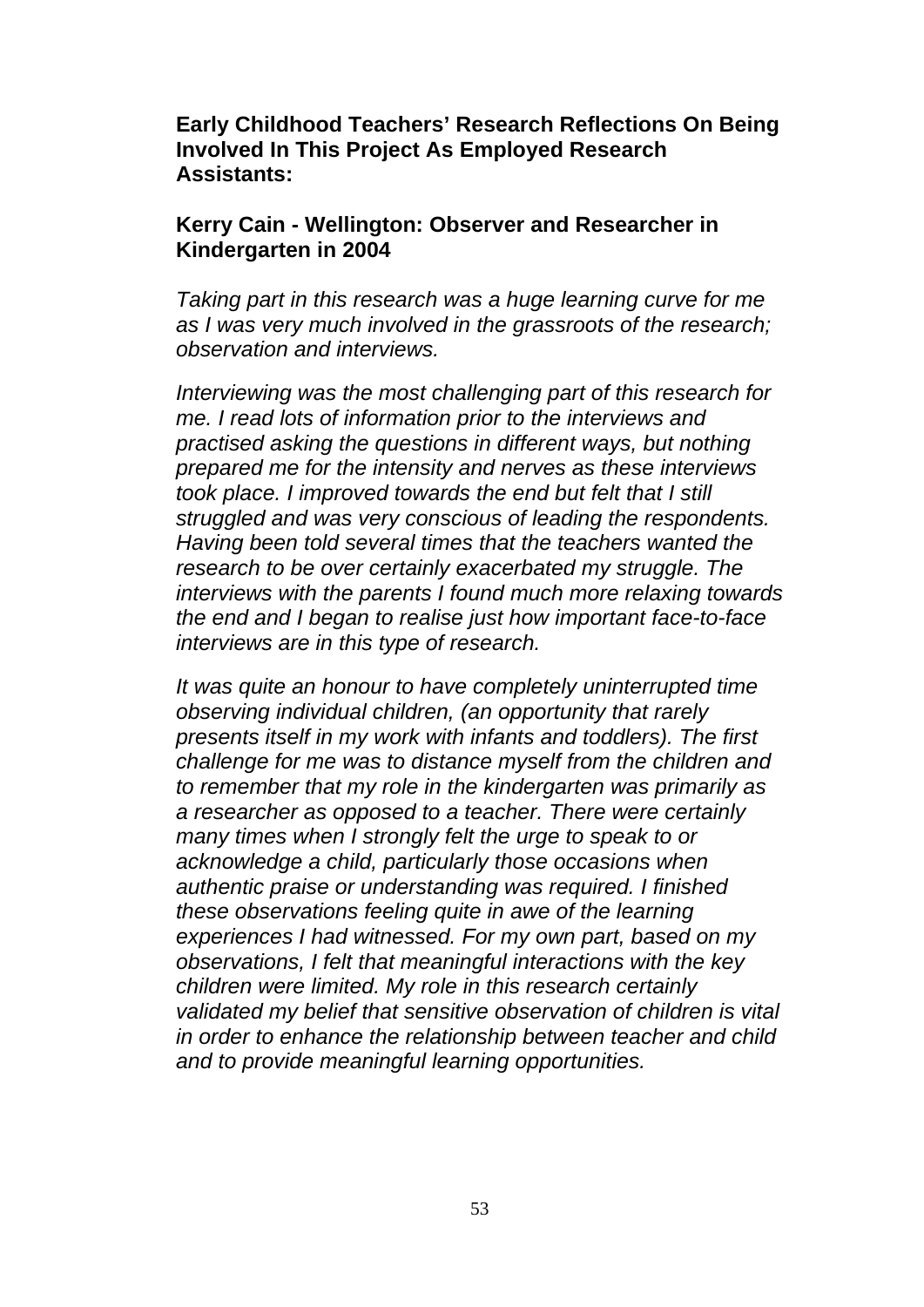## **Helen Duncan – Dunedin: Observer and Researcher in Kindergarten in 2004**

*The opportunity to take part in this project as a beginning researcher was a fantastic learning journey for myself. I really enjoyed working with my kindergarten team and families. I have a huge respect and admiration for the teachers who let me into their kindergarten and their reflections. Their honesty and commitment to the project was very evident. This in turn inspired me in my position.* 

*The leap from teacher to researcher was a comfortable one. Having my tools (video camera, notepad and camera) by my side was helpful to me to define what I was up to. During the course of the research my skills in observation and analysis improved immensely. I loved the fact that by observing the child and then talking with the teachers and families I had a 360 degree view of what was happening.* 

*By being able to closely track children through their session at kindergarten opened my eyes to the reality of being a two yearold in session. Often as teachers we are so busy in the programme we only observe a small segment of what is going on for the child. I was learning about the reality of the kindergarten child's session from the child's perspective. The use of photos in the research was incredibly helpful in terms of gaining information from parents and teachers.* 

*My contribution to this research sparked off an interest to continue my own practitioner research. I have undertaken some small research projects based on children's selfassessment and hope to do more in the future. A big thank you to Judith and Carmen for their inspiration and sharing of knowledge.*

## **Jessica Tuhega - Dunedin: Observer and Researcher in Kindergarten in 2005**

*Participating in the 'Under-Three year-olds in Kindergartens', contributed to my own skills in a range of ways. It helped to build upon my knowledge about how research is actually*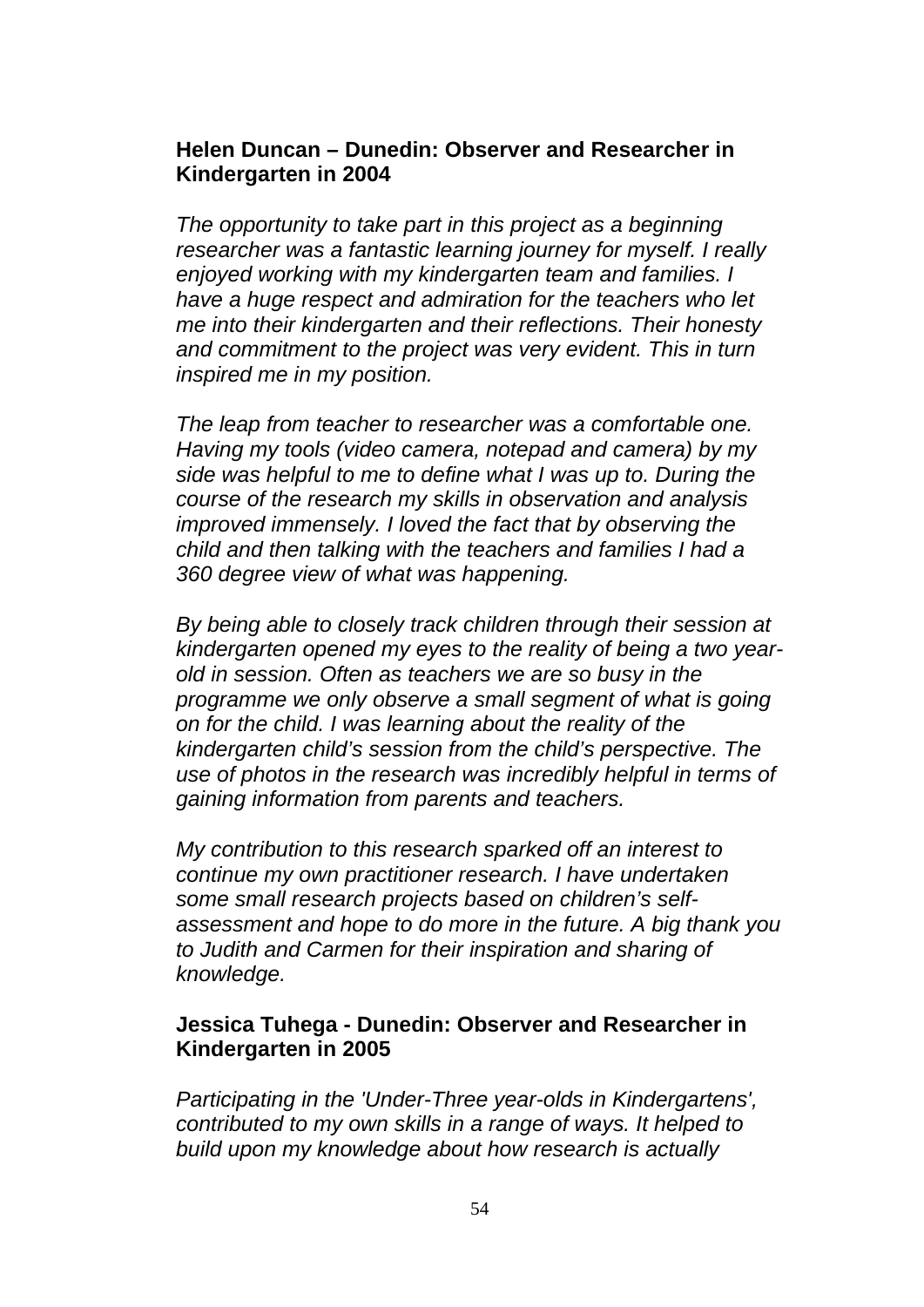*conducted. It allowed me to participate in the early childhood world with a different hat on, as a researcher I was able to take on a role with no responsibility and just observe children's everyday interactions, which has definitely informed me as a practitioner as I am now more aware of our own under-three's within the childcare environment I work in and have been more reflective in my own joint interactions with them.* 

*Participating in this research also allowed me to develop and try out new skills like interviewing people and the techniques associated with obtaining as much information as possible without putting words or ideas right in front of the person. I really enjoyed the interviewing. And I also established some good relationships with the teachers while out in the Kindergarten.* 

*I was also challenged and extended technologically, with the input of data using the Mac computer, taking photos, using video recording equipment etc. I think the most important lesson I learned technologically is to always test the equipment before the interview and make sure I have all the correct switches on so it actually records!* 

*I think my greatest disappointment was that I was not able to finish off my contributions due to time and financial constraints.* 

*Overall, I really enjoyed working as a research assistant in this project and would love to work with Judith again.*

## **Karen McCutcheon – Project literature review**

*I guess one of the main things that I came to realise is that working full time, studying and participating in a research project is very tricky. It is hard to split time and priorities three ways and keep your sanity! Therefore, in some ways, I feel that I could have made a more valuable contribution if I had a little less on my plate, so to speak, and had more time to commit to making the research my priority and focus. However, in saying that, I found the process very valuable. I learnt a lot about the process of tracking down and making sense of a wide variety of previous research related to the current proposal and how*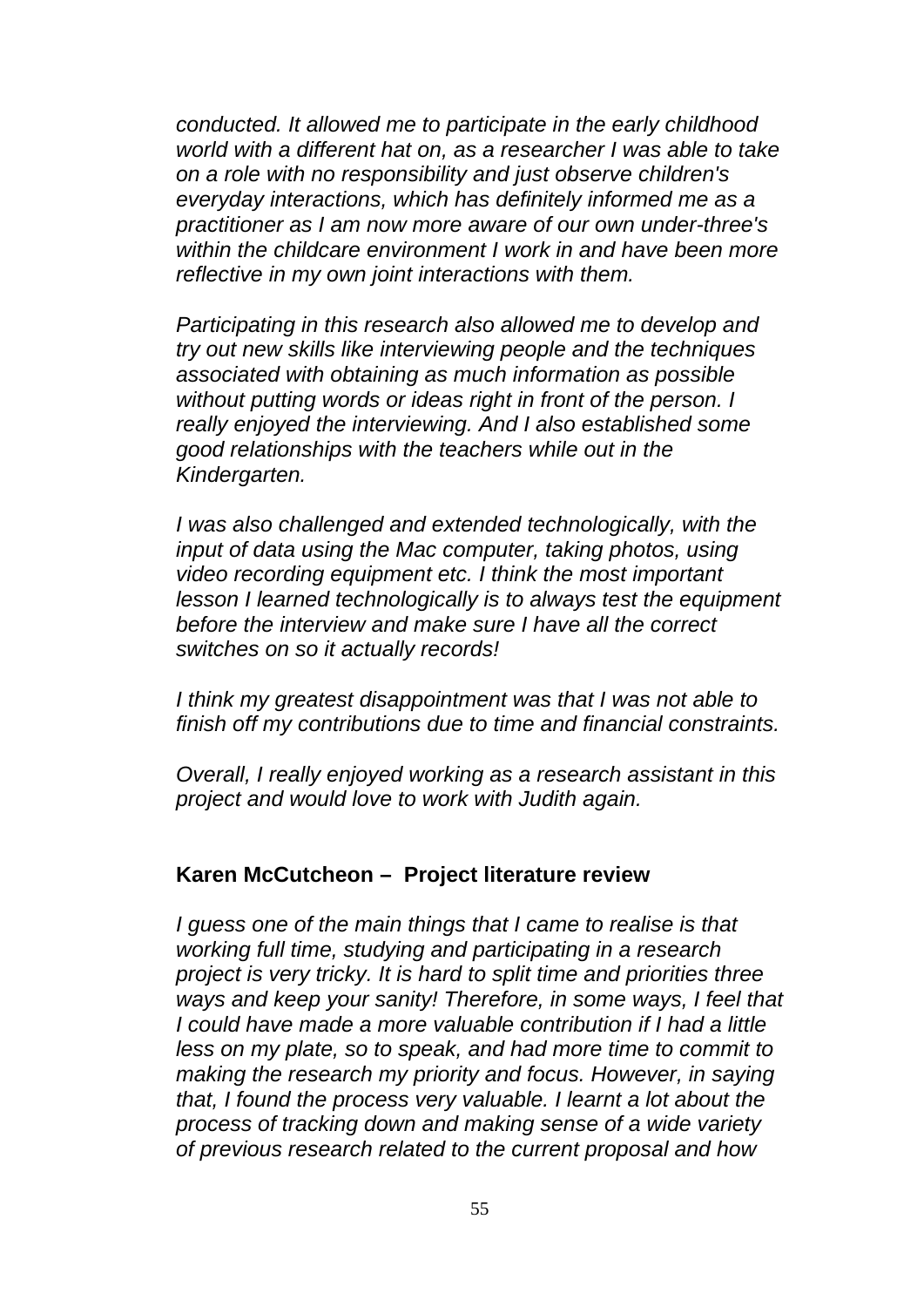*important and valuable this is in placing the research proposal into the context of thought and practice in early childhood education both in New Zealand and in other countries. The process of building up the picture that provides the background and context of the research is quite exciting but you do need plenty of storage space to maintain the paper trail! This process also enabled me to reflect on my own practice in early childhood education and still gives me pause for thought today as the information discovered remains memorable.* 

*It would have been very valuable to have remained an active participant in the research until its conclusion. Unfortunately, financial constraints and employment did not allow this to happen and this is my biggest regret.* 

*Overall, it was a very worthwhile experience and I feel that I now have a better understanding of the process of undertaking research and the time and commitment involved. It has certainly inspired me to consider further study and the possibility of undertaking my own research study in the not too distant future.* 

*I am really looking forward to the completed research and it has been a really inspiring experience.* 

## **Renate Simenaur – Dunedin: Cluster group support, note taking, and literature searching 2004-2005**

*When I began work with this project I had been involved in research as a science technician or research assistant for years but without clear direction for my future. At the beginning of the project I helped by doing literature searches and came across many early childhood education articles which captured my interest and ignited a passion for the field. It was this work that exposed me for the first time to the important issues of early childhood education. Through helping with the cluster group meetings I gained insights into kindergarten teachers' practices and perspectives and became more comfortable engaging in reflective dialogue with early childhood professionals. Of further benefit were the professional readings, and the discussions with researchers and senior teachers before and after the meetings.*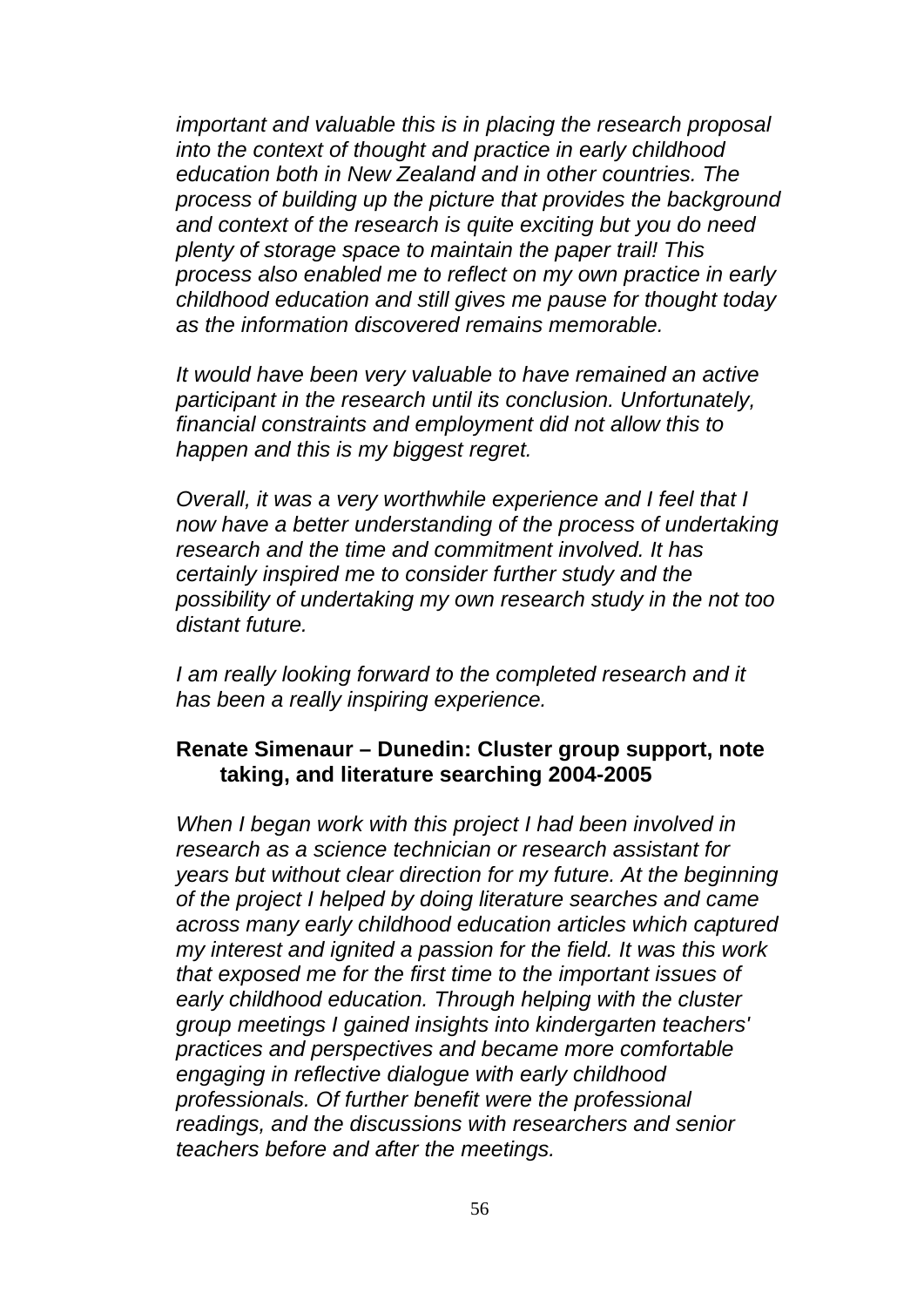*Project involvement inspired me to study for the graduate diploma in teaching (early childhood education), and helped me to do very well. Due in part to the impact of assisting with this research, I am now a passionate and dedicated early childhood teacher, looking forward to combining teaching with further post-graduate studies and my own research.*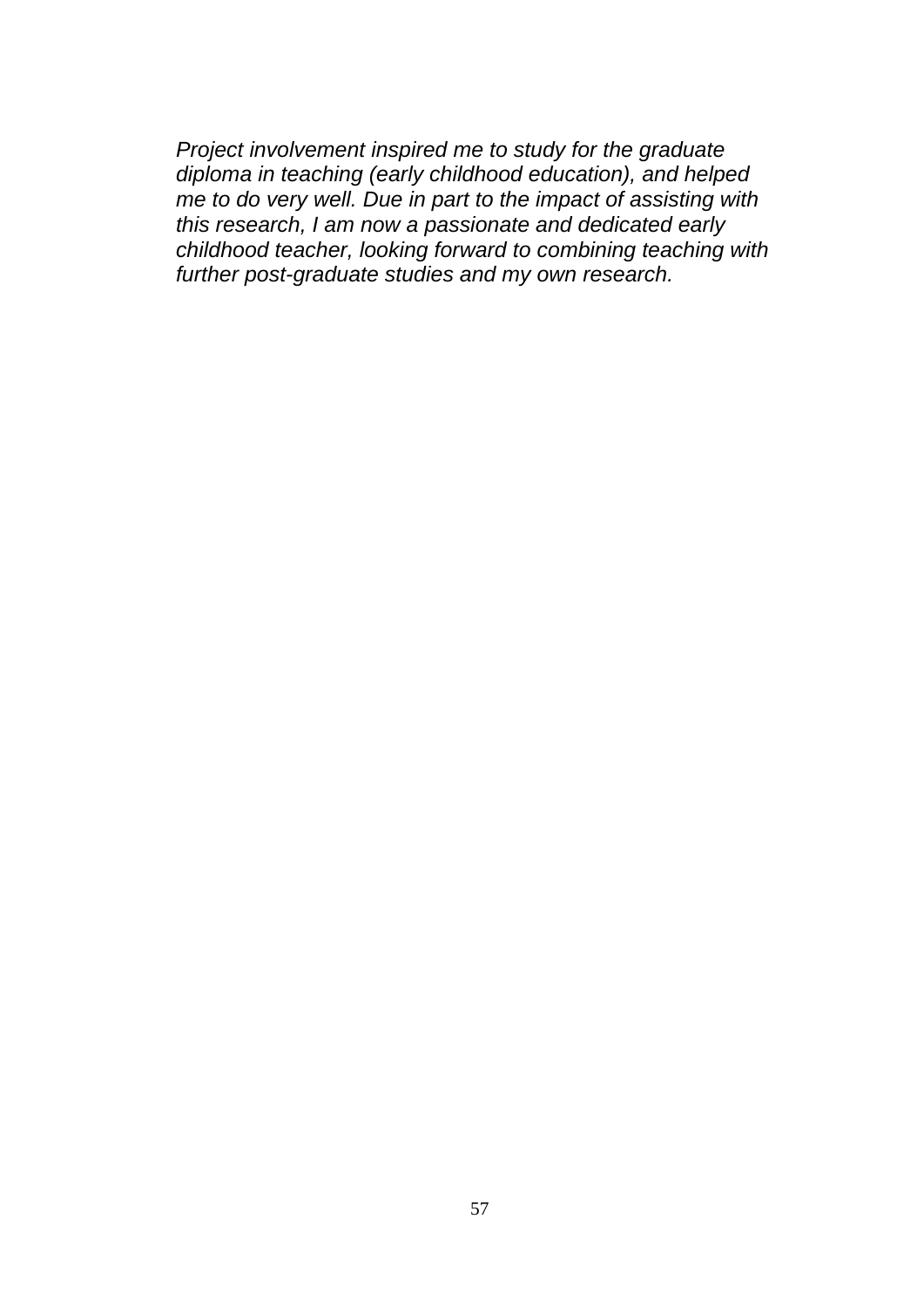# **5. Findings**

# **Level One: The learner engaged with the learning environment**

# **Introduction**

Our focus for this level was on identifying and describing the children's learning experiences within the kindergarten setting as these emerged from their interactions with:

- the environment, both at the physical level and at the level of rules and routines;
- the teachers and other adults in the kindergarten; and
- the other children.

Data for this level of analysis includes written narrative observations of case study children, video excerpts of joint attention sequences between children and adults and other children and interviews with the teachers and parents.

# **Learning about the environment**

The physical environment was a source of much delight, exploration, as well as a challenge for all of our case study children. On the positive side, we observed the keenness with which most case study children tried out equipment and materials, experimented with their use and generally reveled in learning how to use their new environment.

Within this, children exhibited their own style of engagement with the environment, with some earning themselves descriptions by the teachers that reflected that style: for example, as "a runner" or a "thinker", a "free spirit" or as "a real observer… not a flitterer". Our observations also showed that different kindergartens had a repertoire of 'settling-in' activities that teachers encouraged children to engage with at the start of sessions. For example, in one kindergarten, the teachers regularly guided their youngest children to the painting area as a settling-in activity. At the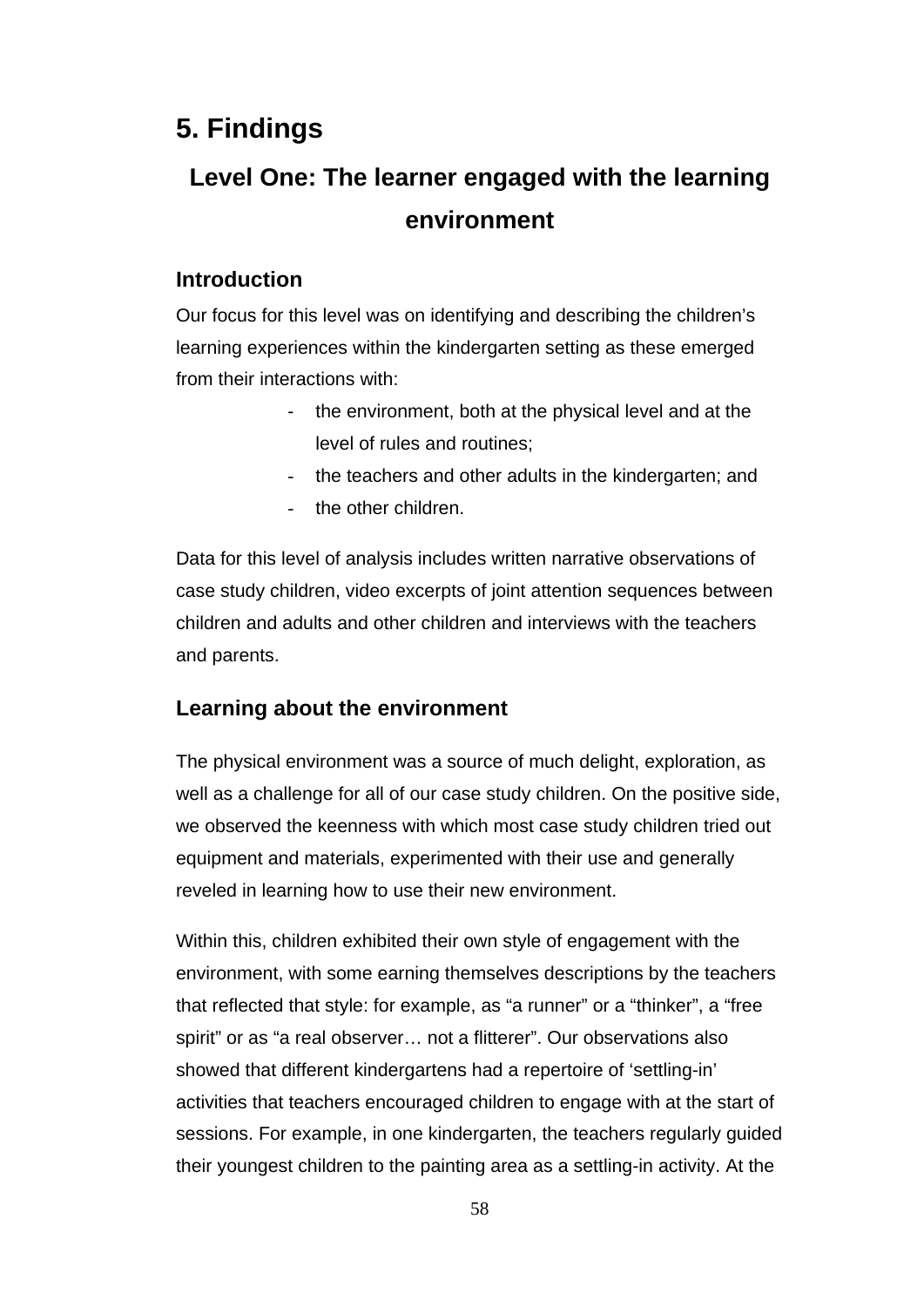same time, there was flexibility for the children to settle into their own chosen activity: one child regularly put on a pair of butterfly wings immediately after depositing her bag on her hook and settled at the collage and painting area; the butterfly wings stayed on till it was time to go home. On the other hand, the child described as "a runner" rarely took up painting when this was suggested and spent most of his time following his mother around until she left after mat time; subsequently, he spent most of his time "haring around outside" exuberantly.

## **Difficulties and challenge of the physical environment**

#### *When my legs get longer*

Parts of the physical kindergarten environment posed difficulties for the children. For example, several of the just two year-old children in Dunedin were unable to get themselves on and off the chairs independently. One teacher had noticed that the two year-olds often stood (where an older child might sit) at an activity for this very reason: "which is a good strategy to have too that - [they've] realised, 'well I can't get on, I'm still going to do the experience.

The outdooor environment, in particular, posed difficulties for the underthrees. In both Dunedin and Wellington kindergartens, climbing onto the tyre swings in the outside area, on gyogyms, or up metal climbing frames, were often not possible for the under-threes without adult help, as the children's legs were literally too short. In most cases, the children overcame these difficulties through sheer determination; for example, tiptoeing on the bike rather than peddling to get it to move, and stretching on tip-toes to reach the hand towels in the bathroom. However, the teachers spoke about the adjustments that they made to the environment so that the children could gain a sense of mastery and success. Many of the adjustments were also necessary because an adult could not be close at hand at all times, particularly in two-teacher kindergartens, and the children needed to be protected from injury. Some of the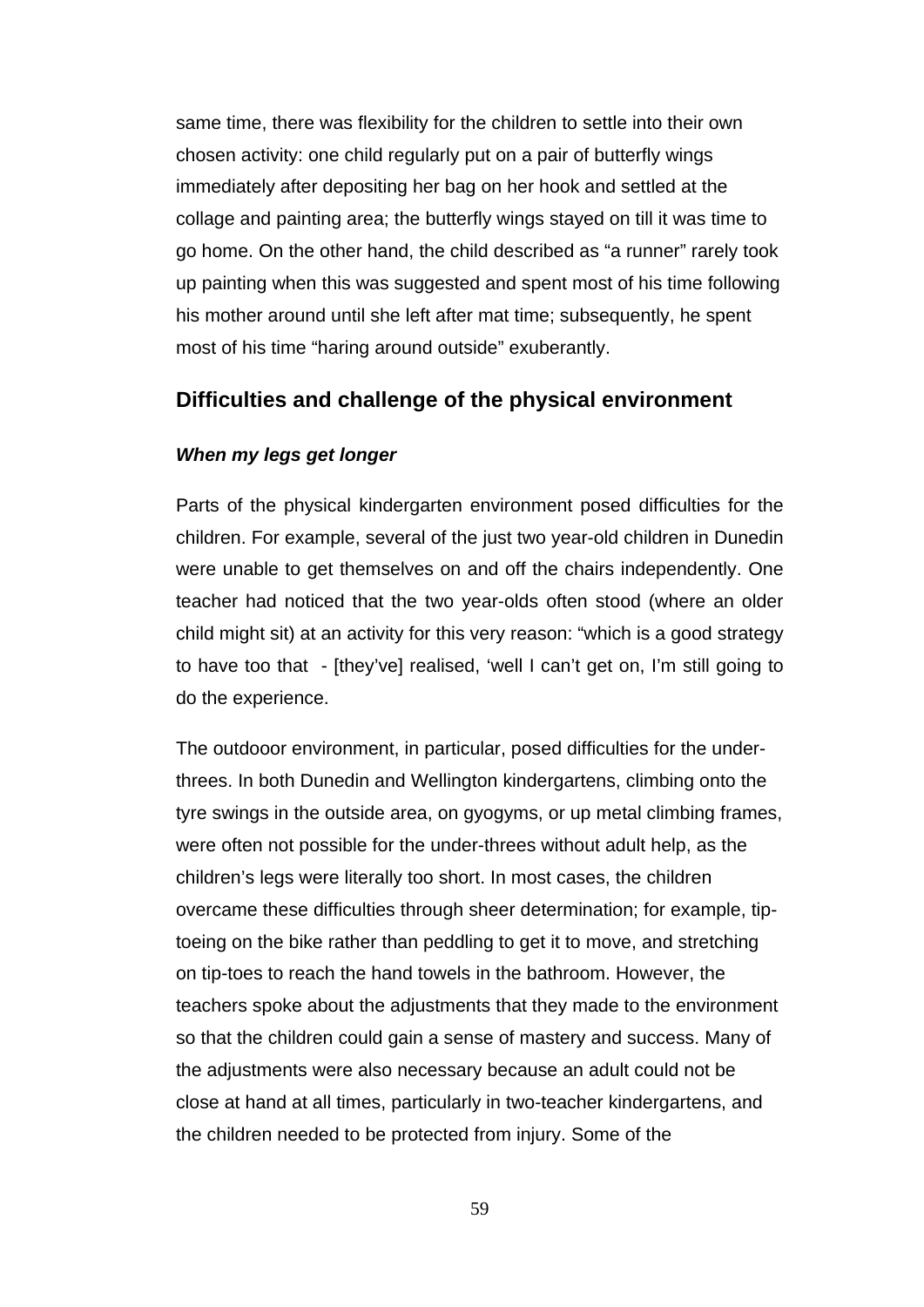kindergartens had installed additional steps to enable the smaller children to use some of the outdoor equipment, such as the monkey bar or a slide.

Nonetheless, there were still areas in the environment and the programme that were problematic and that only 'longer legs' would help. The teachers themselves were often most concerned about the environmental safety issues in the outside environment due to the physical size of the two year-olds and equipment designed for four yearold legs not two year-old ones.

## **Learning about rules and routines**

You know, I just thought there were many routines during the session that kept coming through and when you're only here for two hours there's a lot of routines: washing hands, eating your afternoon tea, putting your lunch box away, putting your bag when you come in away, sitting down for mat time, cleaning up. (Teacher reflecting on the observations)

## *It's time to…*

The case study children in all the kindergartens experienced repeated routines on a daily basis. Both parents and teachers saw these routines as important learning for the children, for settling in, and for becoming part of the programme. Teachers recounted numerous instances of this learning to us: for example, one teacher remarked in admiration - "Even now, at tidy-up time, she knows what's right and wrong and the rules of the kindergarten. She will come and tell you if someone's not tidying up or someone is doing something they're not supposed to be doing and she'll say if someone hasn't washed their hands…she picks it up quite quickly". We too observed that in most cases the children adjusted very quickly to the routines of the programme – with some support from the teachers, and in some cases, the other children.

#### **Afternoon tea time**

Like the teachers, the parents commented on the routines of afternoon tea and mat time and measured their child's adjustment and settling into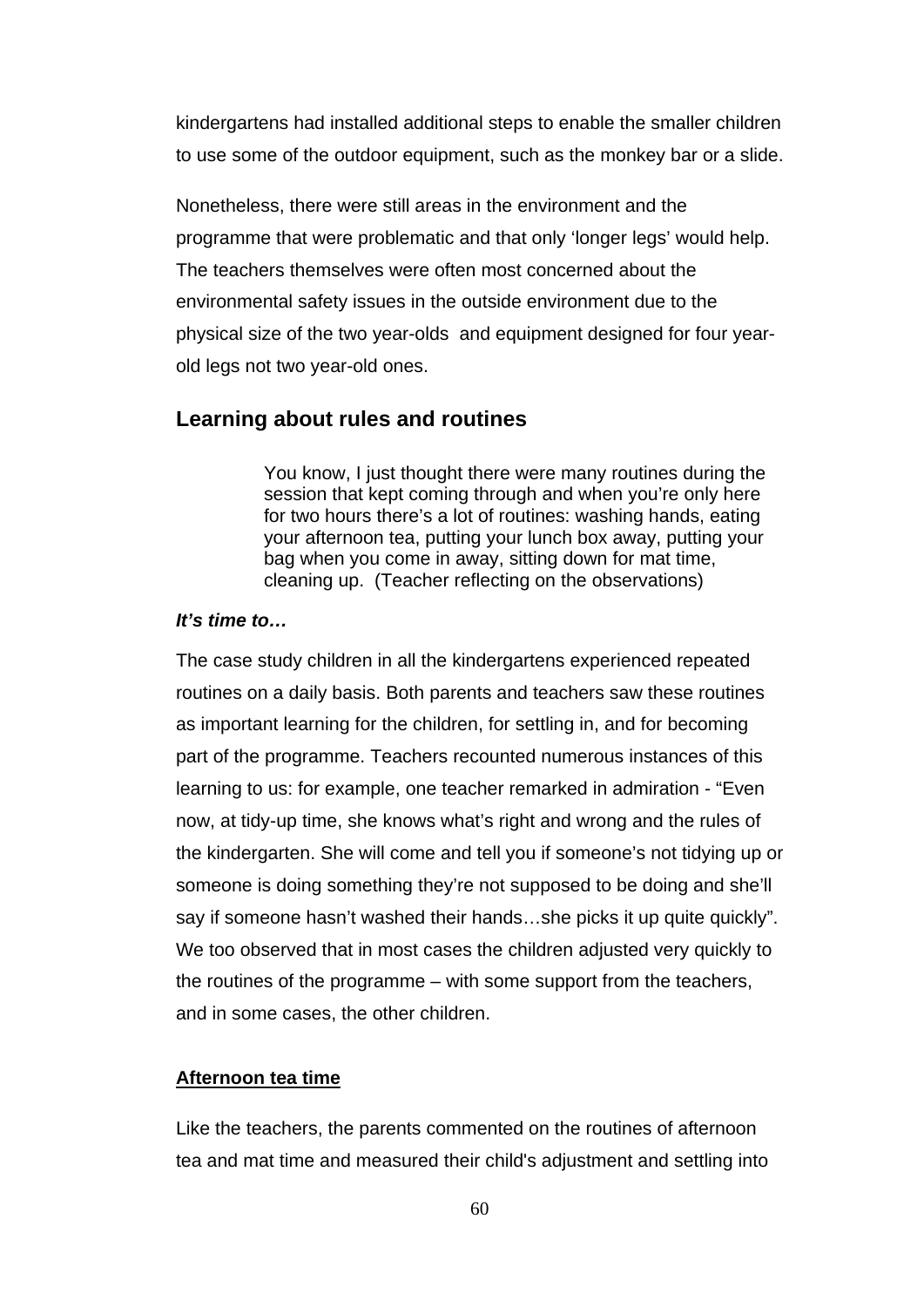the programme by their child's participation in these routines and acting like the 'other children'. As observers we were interested to note that on some days up to 54% of the afternoon session could be taken up with the 'routines' of the programme; for example, afternoon tea, tidy-up time and mat times. The teachers too commented on routines taking a large part of the session with one teacher noting that "by the time the children have got together at mat time, you've only got an hour and a bit"; this teacher felt that this made it difficult to "really see all [the children's] capabilities".

The case study kindergartens organised their routines differently from each other: some had a communal sit down afternoon-tea time part-way through the session and some had a snack table available throughout the session; one kindergarten had one adult continuously present at the snack table engaging children in conversation or reading with them. This kindergarten had a well-established roster of parent helpers and afternoon tea time duty often fell to one of these helpers. In another kindergarten, the afternoon tea time changed its routines between Phase One and Phase Two. In Phase One the children had a 'rolling afternoon tea time' and this allowed the children to choose when they participated in their snack. However, in Phase Two, an external concern had been raised as to the level of supervision that this involved. In a kindergarten with only two teachers it was not possible for an adult to be seated at the table the entire afternoon, and while a teacher was in the same area at any time, the concern led to a trial period where the afternoon tea time became a fixed seated time for all the children. However, this change took up a large amount of the afternoon session and involved the teachers predominantly in 'management' tasks, removed the independent choices for children and was seen to break up "those lovely little social groups" which had formed spontaneously around the afternoon tea table. The teachers reported:

> So then it took so much of our afternoon, with only having the children two hours. And it is a neat two hours, it's tight: there's a lot happening in those two hours to actually sit down at two o'clock and gather them all up, ensuring that they've all washed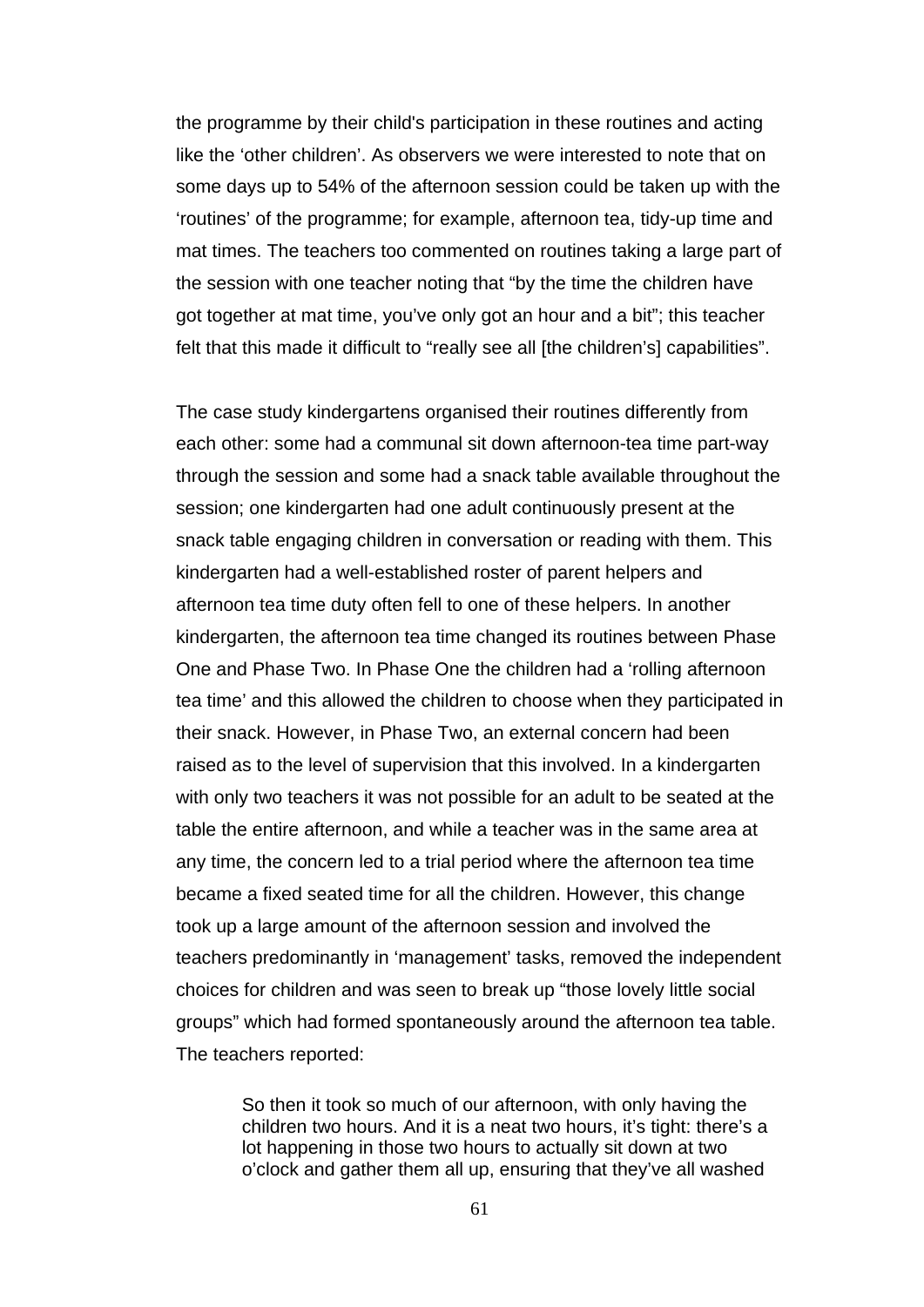their hands and that they're all sitting down, because you've got say 20 some days, you know, there might be 26, 27 children all trying to go in and wash their hands. So it does become quite a long drawn out….One person had to stay outside because the children were coming out to be supervised so they had to sit there and observe those children, and the other person was in the bathroom and they would have to come out of the bathroom and collect other children from round the kindergarten, then get them into the bathroom to wash their hands and get their lunch boxes and then try and get them back out to outside because they would get lost on the way, in other areas. So that was quite a mission, so some children were actually finished afternoon tea, really, when others were just washing their hands.

Within a fortnight the 'rolling afternoon tea' was reinstated and the lunch boxes moved from the locker area to shelves beside the afternoon tea table, enabling the children to be more independent and self-selective. The teachers became less involved with managing lunch box and eating processes and more involved in conversational interactions with the children as they ate.

#### **Mat Time**

Mat time is a traditional event within kindergartens. Again, each of the case study kindergartens varied in their procedures for mat time, but mat time played a significant role in every programme.

For most of the under-three year-olds the requirement to sit down at mat time was initially a challenge and we observed that many of the case study children were initially inclined to stand up and move off to other activities. When parents were present, they frequently sat with their children in their laps and gently held them, often guiding their limbs in mimicking what the older established children were doing. Sometimes, it was the teachers who held the newer under-threes in their lap; we noted that in all cases teachers were generally flexible in how consistently they pursued the requirement for the youngest children to sit down. As one teacher explained: "we're more tolerant with the younger ones - we give them more leeway". Alongside this flexibility, teachers also used the fact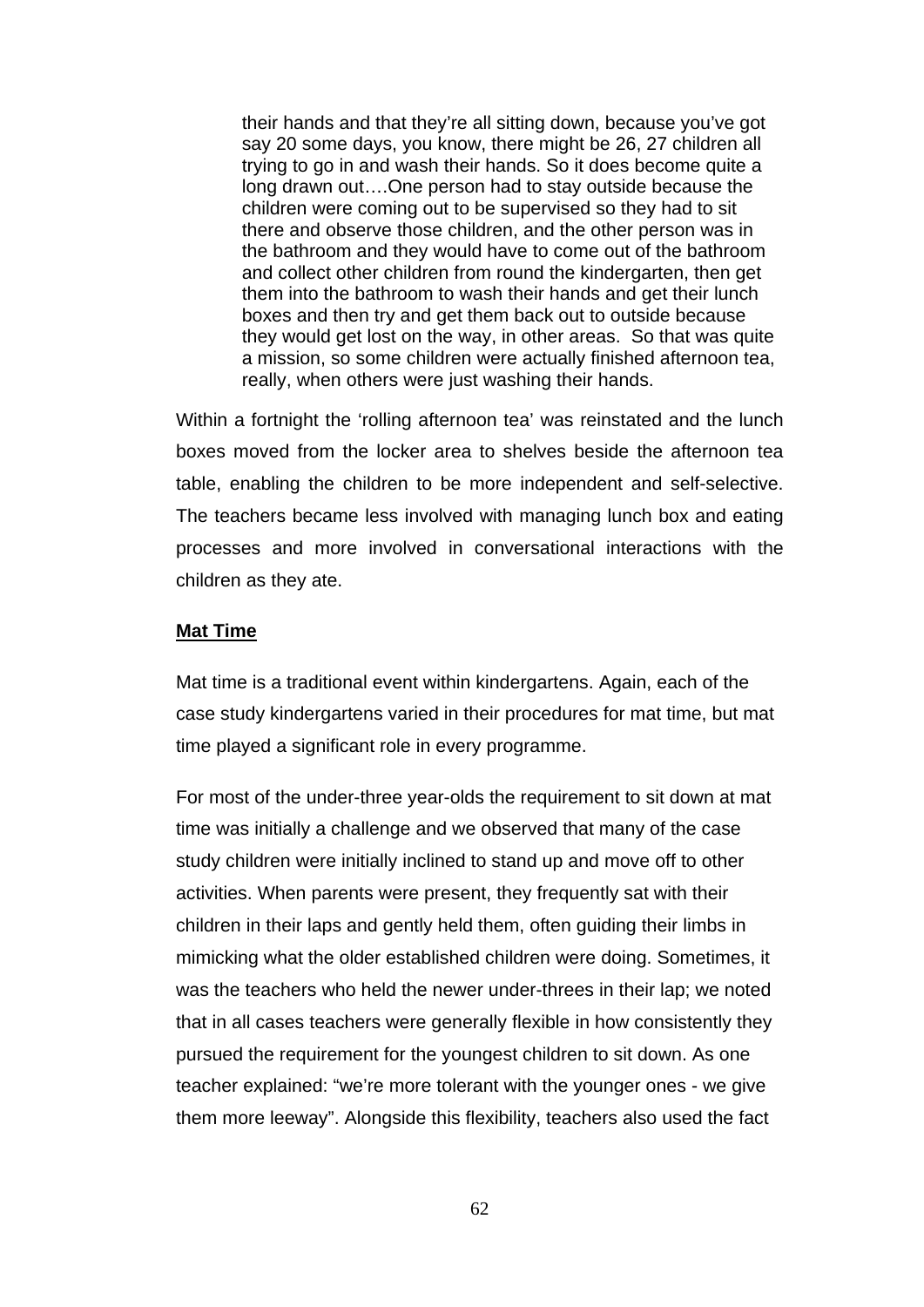that the children were now at kindergarten to "up the ante" in their expectations of the children's behaviour.

These techniques generally worked well to induct children in the expected ways of behaving at mat time, but we noted also that in kindergartens which did not have a number of parents present to augment the adultchild ratio, mat times easily became difficult when more than one child required focused attention. For example, one of the case study children regularly resisted sitting down to mat time. Normally, the teachers handled this easily and were able to eventually draw the child to the mat area. However, in one example, when resistance occurred at the end of one session, at the same time that two other children were noticed as missing from the mat, much time was taken up in finding the missing children and cajoling the child to sit down so that the children who had already sat waiting for story time, became restless. The teacher later described the session as "one really hectic day …with quite a difficult mat time" which showed "how full on an afternoon mat time can be".

In the Dunedin kindergartens, with large numbers of young two year-olds, the mat time was often a difficult end to the day. The mat time always involved two teachers: "We find it's usually a two-person job. One person takes control at the back and the other person takes the mat time". This was increasingly problematic for the two-teacher kindergartens, where gates as children were leaving also needed to be supervised, and parents often wished to speak with teachers at this time also. For these reasons in the Dunedin cluster groups the teachers began to question the mat times - but clearly discriminated between mat times for the younger and older children: "Oh no, I'm not criticising mat time, I'm just saying I think we have to reflect on our practices with two year-olds as opposed to what we do with three year-olds....I'm just saying, generally I think we need to look at what we're doing with two year-olds".

## *A first timer or an old hand*?

63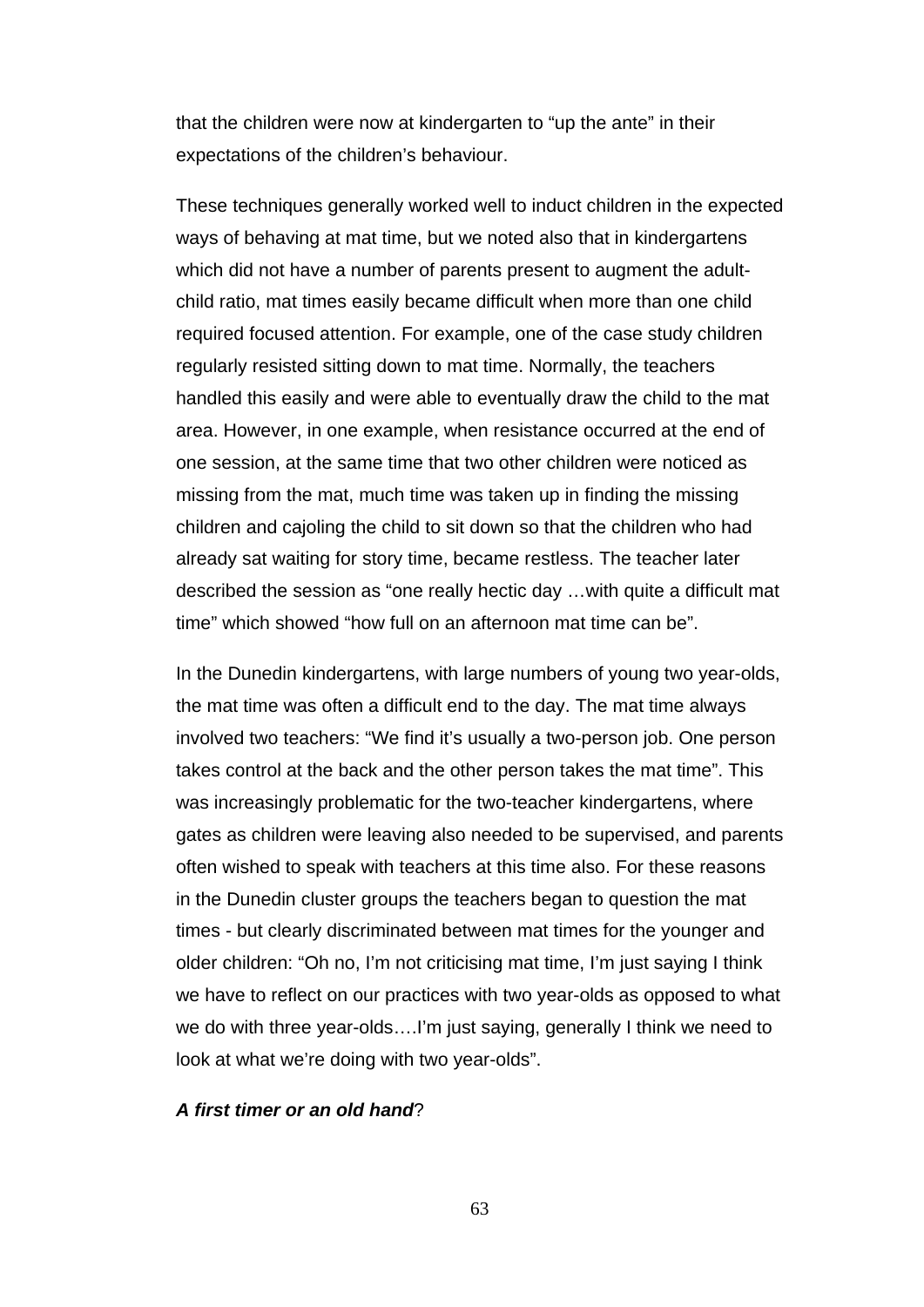<span id="page-73-0"></span>For two year-olds who had a sibling already attending kindergarten, adjusting to the environment appeared smoother than for those children who were the first in the family to attend kindergarten<sup>[2](#page-73-0)</sup>. We observed that these children and their parents displayed an ease with the staff and environment that took longer to emerge in the children who did not have an older sibling who had attended kindergarten. However, for one child, the change of activities from the morning to the afternoon session caused some frustration: he was regularly observed standing in front of the turned-off computer which had attracted him in the morning!

Teachers too appreciated the advantages of settling in a child who was already familiar with the environment and with whose family they already had a relationship as "it's not like starting totally with a clean slate having to establish that rapport".

# **Interactions with the teachers**

 $\overline{a}$ 

Our observations showed that the children varied in the amount and type of contact they sought with the adults at kindergarten. When they did seek contact, it was most often for assistance with difficult equipment or help with peer relationships. We identified that the case study children were often in the area near an adult, but did not initiate the contact with the teacher in the same way that the older children demonstrated. For example, older children would come up to show the teacher how well they could/did do something. With some notable exceptions, interactions initiated by the younger two year-olds were more common with another child – both verbally and nonverbally. One exception was a girl described by her teachers as "quite good at asking for what she wanted" and as "more confident with the adults than the children"; another was a boy who was very familiar with the kindergarten from having an older sibling in the morning session and he was described by the teachers as:

 $2$  Out of the 18 case-study children: In Wellington, five of the six children had an older sibling either at the kindergarten, or had attended the kindergarten at an earlier stage. In Dunedin, seven of the twelve children had older siblings either at the kindergarten, or having attended the kindergarten, were now at school.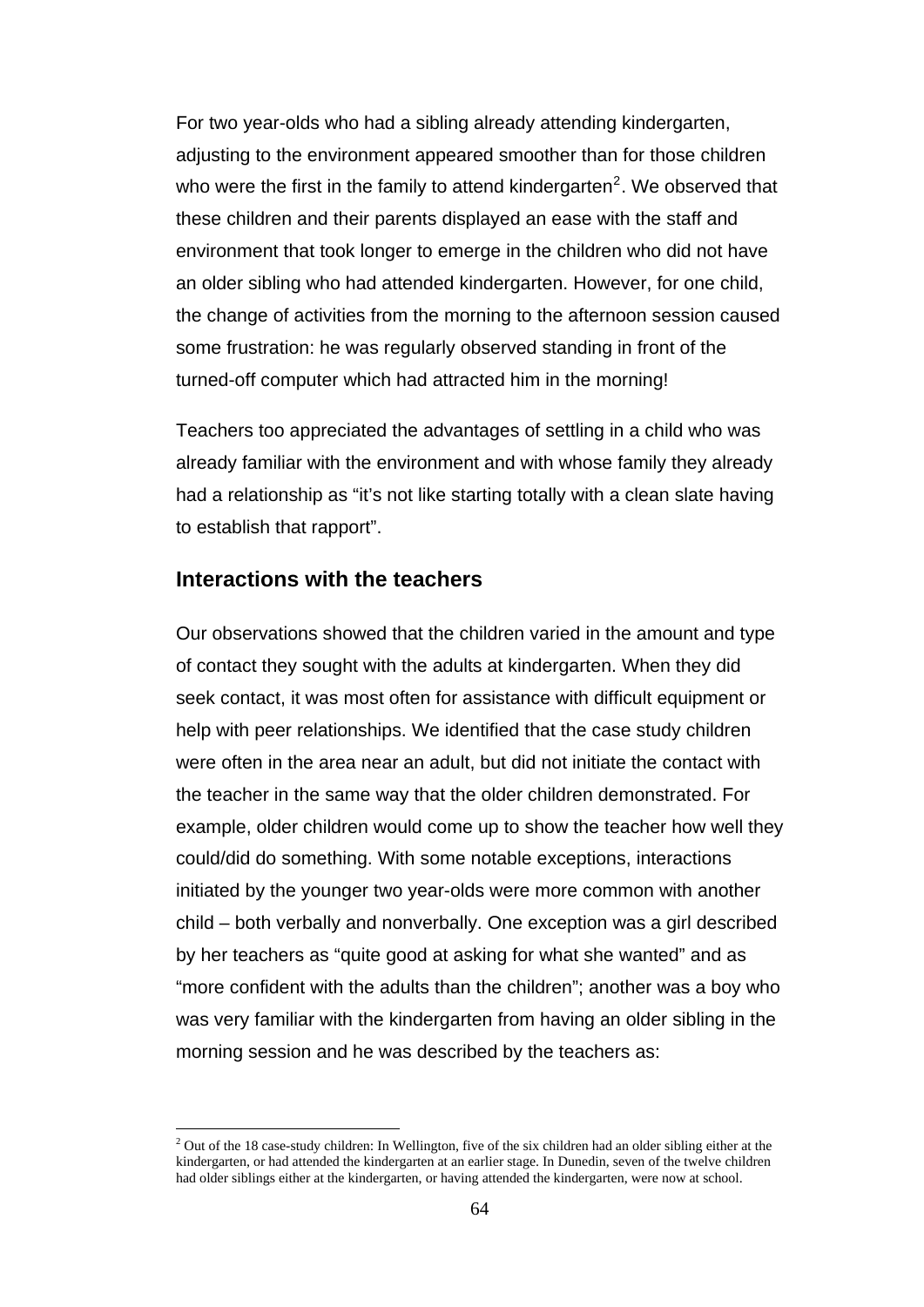Very good at establishing his own relationships with us, with each of us. He's quite willing to share information, his life, his views. He volunteers information which some children will take almost years to do.

Interestingly, for the children with an older sibling present in the same session, joint attention interactions with their siblings were more frequent than joint interactions with the teachers.

## *Watch out because I can't always tell you*

In reflecting with the teachers about the observations they were saddened to notice how often they had either missed an event, or had misread a situation, which the child had not been able to correct them on. We found that the children often used other forms of communication – body language and eye contact – to share messages for help and assistance or guidance, but in the busyness of the programme these were often missed. The teachers themselves could see how they often 'talked' for the child and had missed the body language. And in other examples, the teachers had simply not observed an event happening to the child, and the younger child had not called for help or verbally attracted their attention. In group sizes of 30-45 children, with much verbal interactions occurring, these more subtle less verbal clues were often missed.

Interestingly, when teachers did initiate interactions with children, we noticed that the children often only responded if the teacher was in very close proximity to them and was in eye contact with them. A comment, as a teacher was passing by, was usually not picked up by the younger two year-olds as a comment directed to them.

The group size, and the small number of teachers available, also meant that teachers were often unable to spend more than a few brief moments with any one child and thus missed the continuity of children's experiences. One teacher expressed this as: "we just get like *moments* with each of them in the afternoons" and elaborated: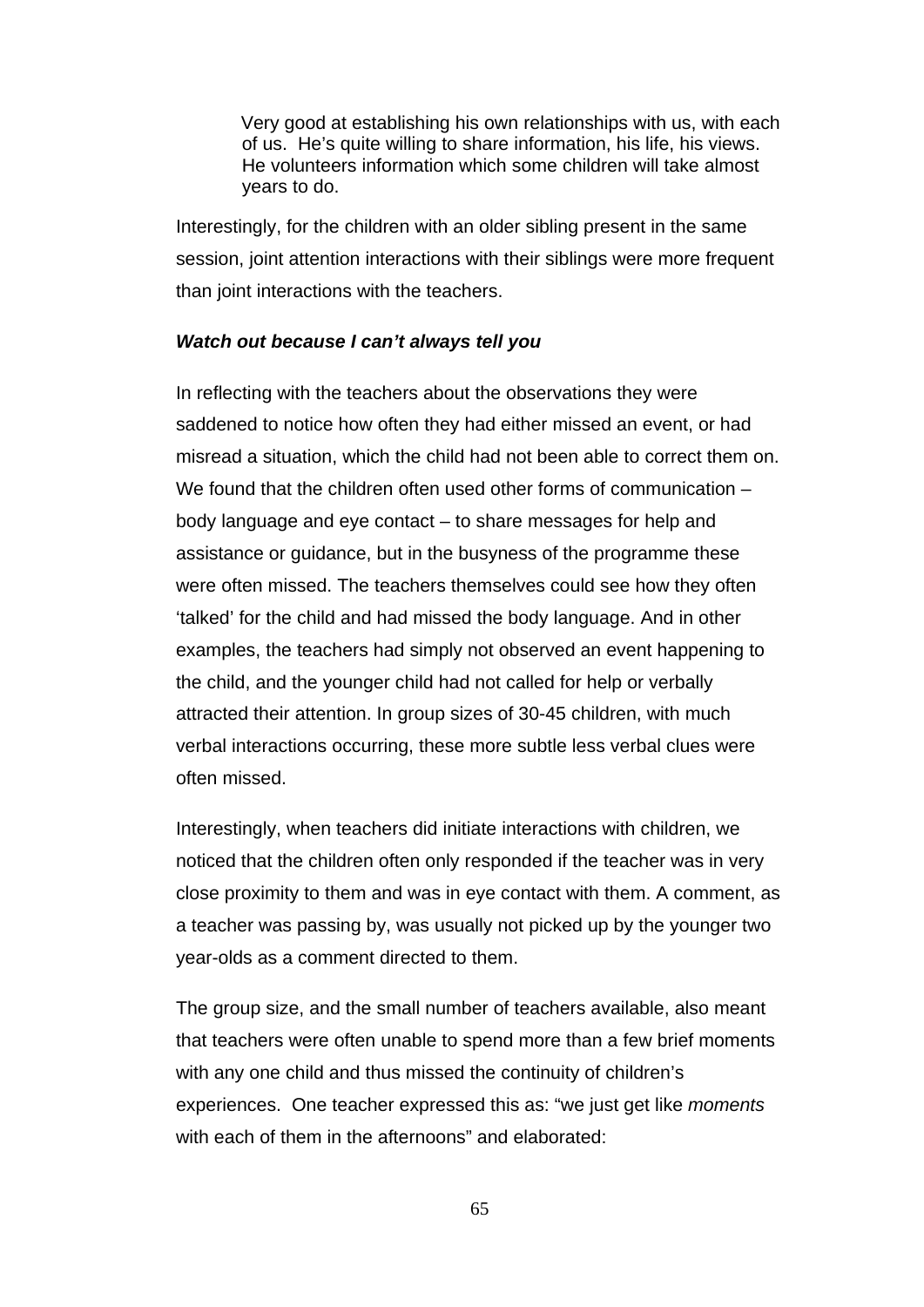For example, we had someone this morning who wasn't happy for a fair proportion of the session. But the parent asked one of us who hadn't known that. She was told that the child had been happy all morning. And she hadn't been happy all morning. So we can only see where we are. And that's been a difficulty when there's just the three of us spread out.

Similarly, another teacher lamented: "You don't tend to see all of it".

For the teachers in Dunedin, where the group sizes had increased from below 20 children per afternoon to 20 plus, the amount and the quality of interactions possible had significantly reduced between Phases One and Two. The teachers themselves had noted this and felt that it was the result of the ratio of over two year-olds to under-two year-olds in combination with the larger group size. Comparing the children's experiences in Phase One observations with the Phase Two observations the teachers remarked:

> You had time [in Phase One] to set up things for cars to come down and ramps and stay there and support it and support their learning and show them what to do. Whereas, now it would be set it up and – and deal with something else. So there isn't that time to give that sustained attention to, to encourage that further learning. I mean I feel like at the end of an afternoon session now it's like a whirlwind and it's like 'ooohhh'. You know, when you've got all this to do and it's suddenly three o'clock.

Successful sustained interactions between teachers and the two yearolds did however occur in all the case study kindergartens. Usually this happened at activities where a teacher stationed herself for a particular activity for period of time and to which various children then gravitated. In one kindergarten, this happened notably around the outside carpentry table which for one of the case study children became one of the few places of sustained non-mobile activity. For this child, the most noteworthy behaviour was his constant movement which led his teachers to describe him as a "runner" and to comment: "He doesn't really stop for anyone does he? He just kind of carries on…people are like trees and things. He doesn't really notice people as being people…he's not interested in us really." Working at the carpentry table enabled this child to have some sustained contact with one of the teachers who guided him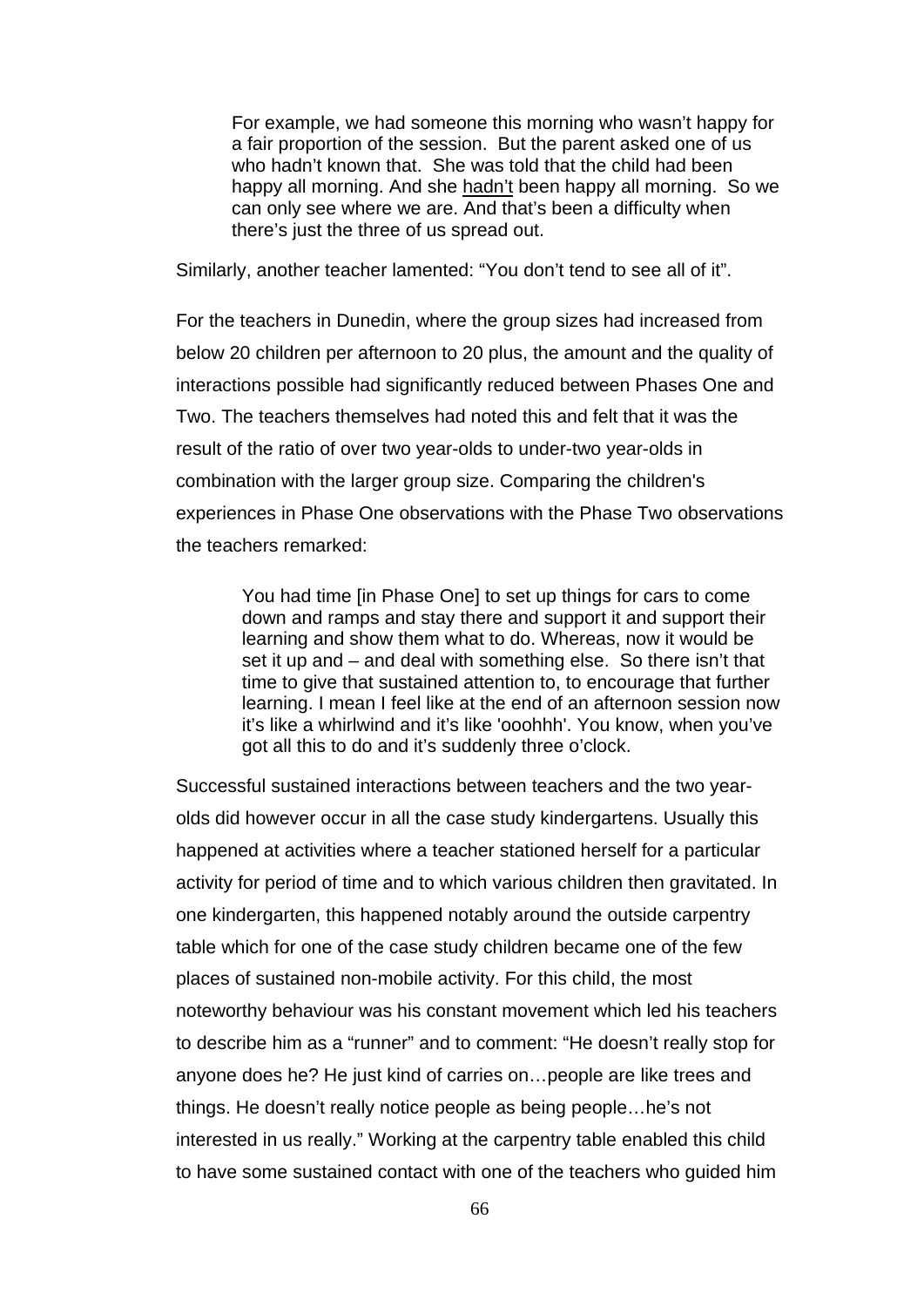in choosing a piece of wood, sawing it as it was held onto the bench with a vice, and then hammering nails into it.

On other occasions we noticed that joint attention sequences happened when teachers had observed a specific interest in a child and deliberately worked with that interest to establish more contact with that child. An example of this was when a teacher took time to look over a child's portfolio with him after she observed him pick it up and when another teacher started a session by asking a child about a traffic accident that had happened in the locality of the kindergarten and close to where the child lived. For another child, an extended joint attention sequence with a teacher happened throughout a swing-pushing sequence in which the interaction ranged from swings at home and in parks to face-painting, names of children at the kindergarten and fun around slipping through the tyre-swing.

#### *Where are you - I'm here*

The teachers were aware that for the younger children, the physical environment of the kindergarten, could feel very large. One teacher said "it must seem such a big place for them" adding that in looking at a case study child on one occasion "I was thinking how little she was at the painting". This size of the environment, and the relative few adults in the environment, was for most of the children in this study, a new experience. In two of the kindergartens we observed several of the case study children scanning the room and then calling a teacher's name, or standing at the door to the outside environment and calling a teacher's name. On reflection on this regular behaviour, we understood it to not necessarily be a call for help or assistance, as often times, if the teacher approached, no request for help followed. Rather, it appeared to be a 'touching base' with a teacher, checking for recognition in what can be a large, impersonal space for a new kindergarten child. The teachers, in both the case study kindergartens and the cluster groups, identified how two year-olds like to be near or around an adult, and often gravitated to where the teacher was, including during nappy changing times. They

67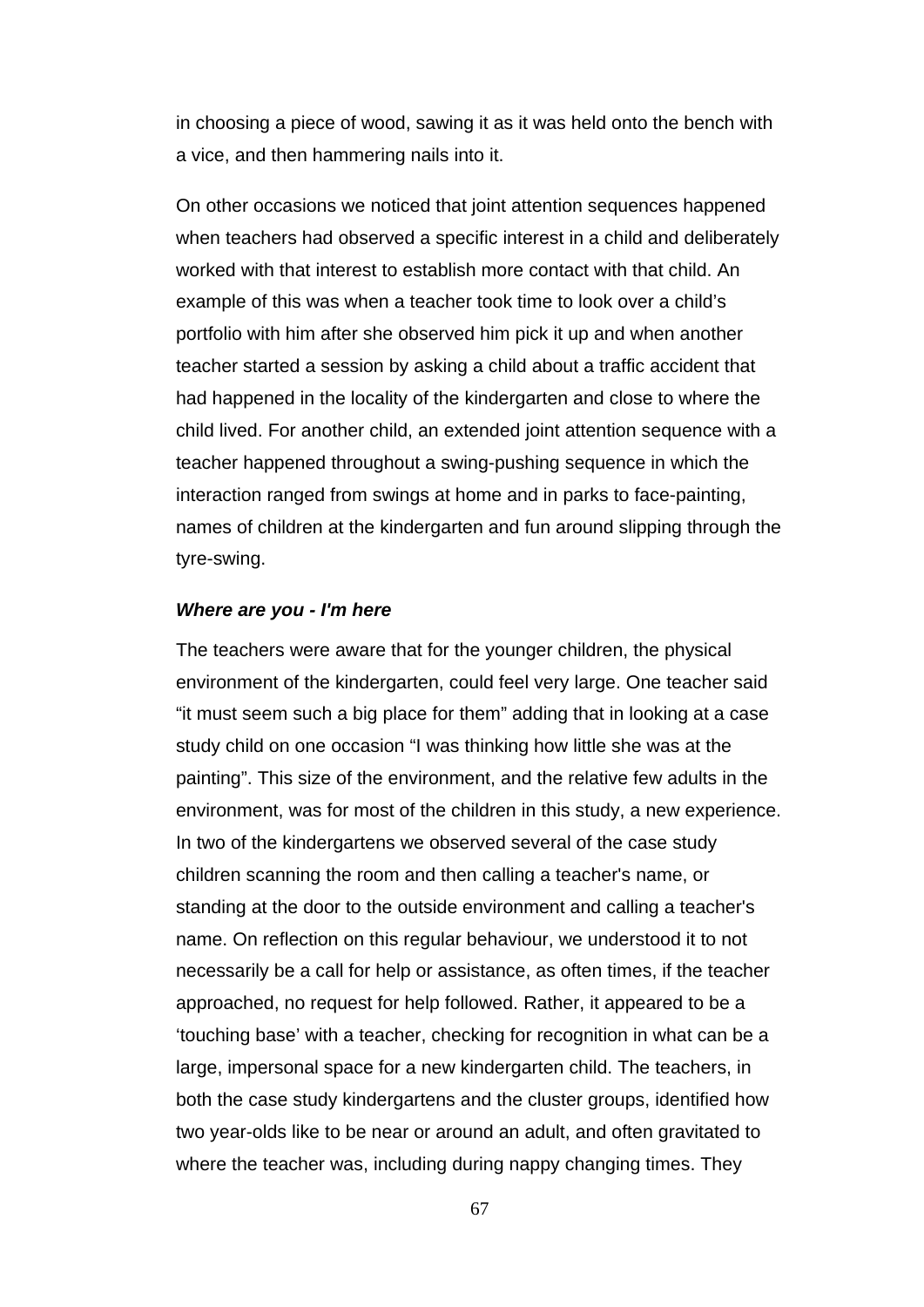identified the need for security and familiarity that the children sought from the 'familiar adult' and the anxiety that this created if there were unknown teachers as relievers in the environment. As the teachers described this:

> It's that *wanting to share what they're doing* with you throughout the programme. So that's a really important part of it, that you're actually a hugely important part of the kindergarten experience because with you it's a better experience and it all goes with that trust, that relationship that you've formed.

#### AND

I think consistent staffing and things, they really need the teachers. If somebody's away that a child is particularly attached to, it becomes difficult for them to settle. They need to know you're going to be there everyday. Because it is such a small team, two or three teachers, if one is away you may have a dozen that are really attached to them, it makes it very difficult.

# **Interactions with the other children**

In combining our data from the differing Dunedin and Wellington contexts, we found that the under-threes in our study differed widely in the amount and type of interactions they had with other children. Some of the differences appear to be related to the age of the children, others might equally be explained as a function of being "the new kid on the block", while others could be explained as resulting from familiarity with particular children, or individual temperamental preferences. We outline key themes from these findings below.

# *Being new: Watching and learning*

We observed that children watched their kindergarten peers intently. A common feature among our case study children was a look of open wonder as their eyes tracked the movement or activity of the more experienced children. We recorded numerous examples of actions that followed which were often direct copies of the actions observed, or close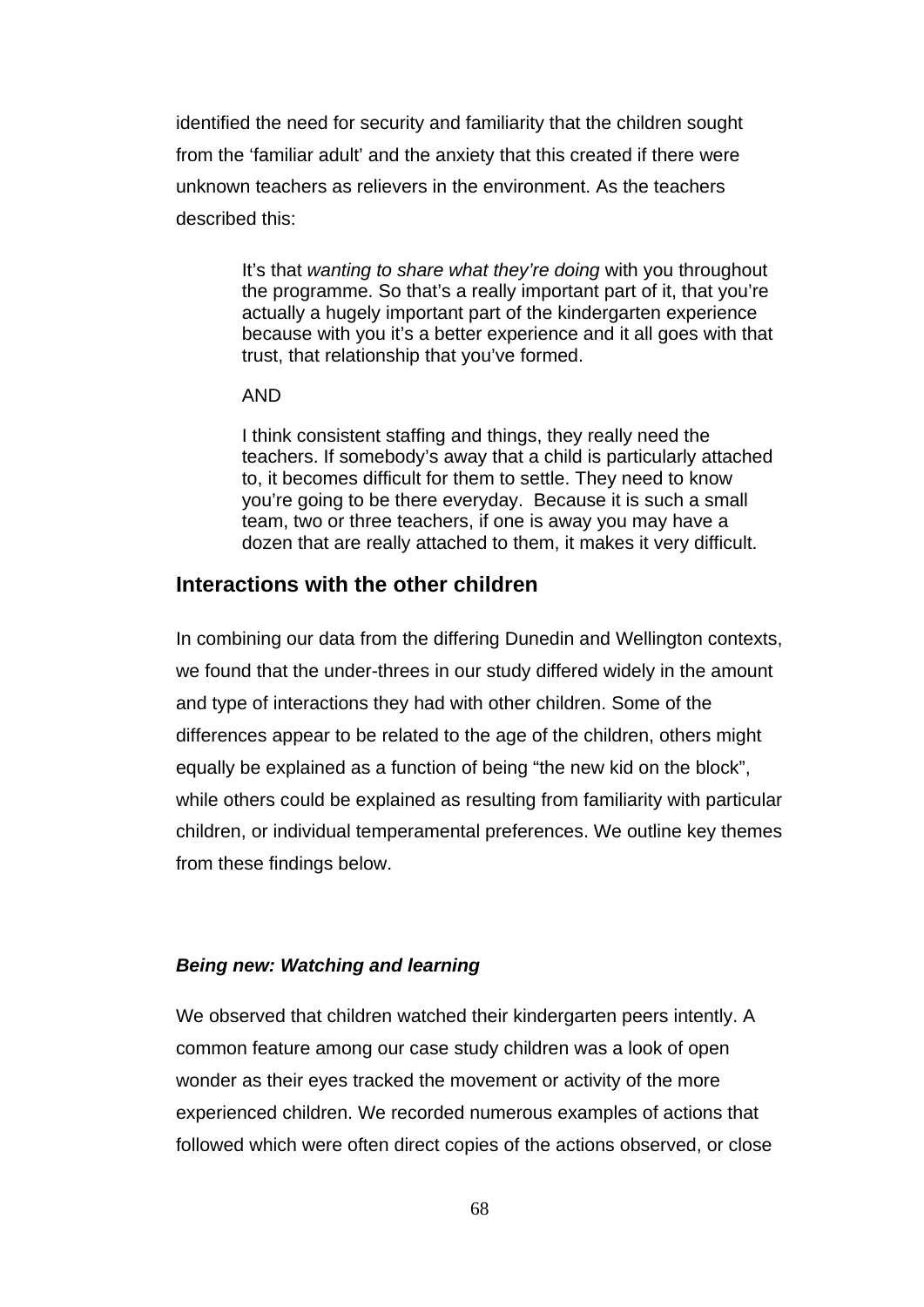approximations. For example, a child observed carefully as a peer rolled a cable reel down a path as part of a race set up by one of the adults in the kindergarten. Having observed this from a seated position on the steps of the back door of the kindergartens for a couple of goes, he stood up gleefully and ran to pick up a discarded reel. He then joined the race, beaming with pleasure as his reel came to a stop and he ran to pick it up and offered it to a nearby girl for a turn, in the same way that he had previously observed other children do. The teachers celebrated these signs of 'belonging' in the environment as the beginnings of real participation in the programme:

> Teacher: You see children kind of grow. When they're outside with the trucks or in the family corner - there's children in there everyday doing their thing - and then suddenly they're offering something to someone else. One day with the trucks here, you know negotiating or something. They're becoming more aware of each other and so that's really interesting to see. And then once they're kind of – almost as if they've got confidence in doing that and then they'll start seeing what else is happening.

## *Being new: It helps to have a friend*

We observed that children often played alongside other children and engaged in interactions over objects but it was not usual to observe sustained conversations between them. In talking with teachers, they saw it as "pretty normal for afternoon children" to not have many conversations with their peers, although teachers noted also that children who already knew each other before they started kindergarten were "quite different and would speak to them a lot and that's because they feel comfortable".

It was clear to us as observers that having a friend did indeed make a difference to comfort and to the amount of sustained interaction that occurred among peers. For example, one child described by the teachers as "very articulate" and as keen to seek them out for a conversation, but as "not particularly chatty with the other children" noticeably did not make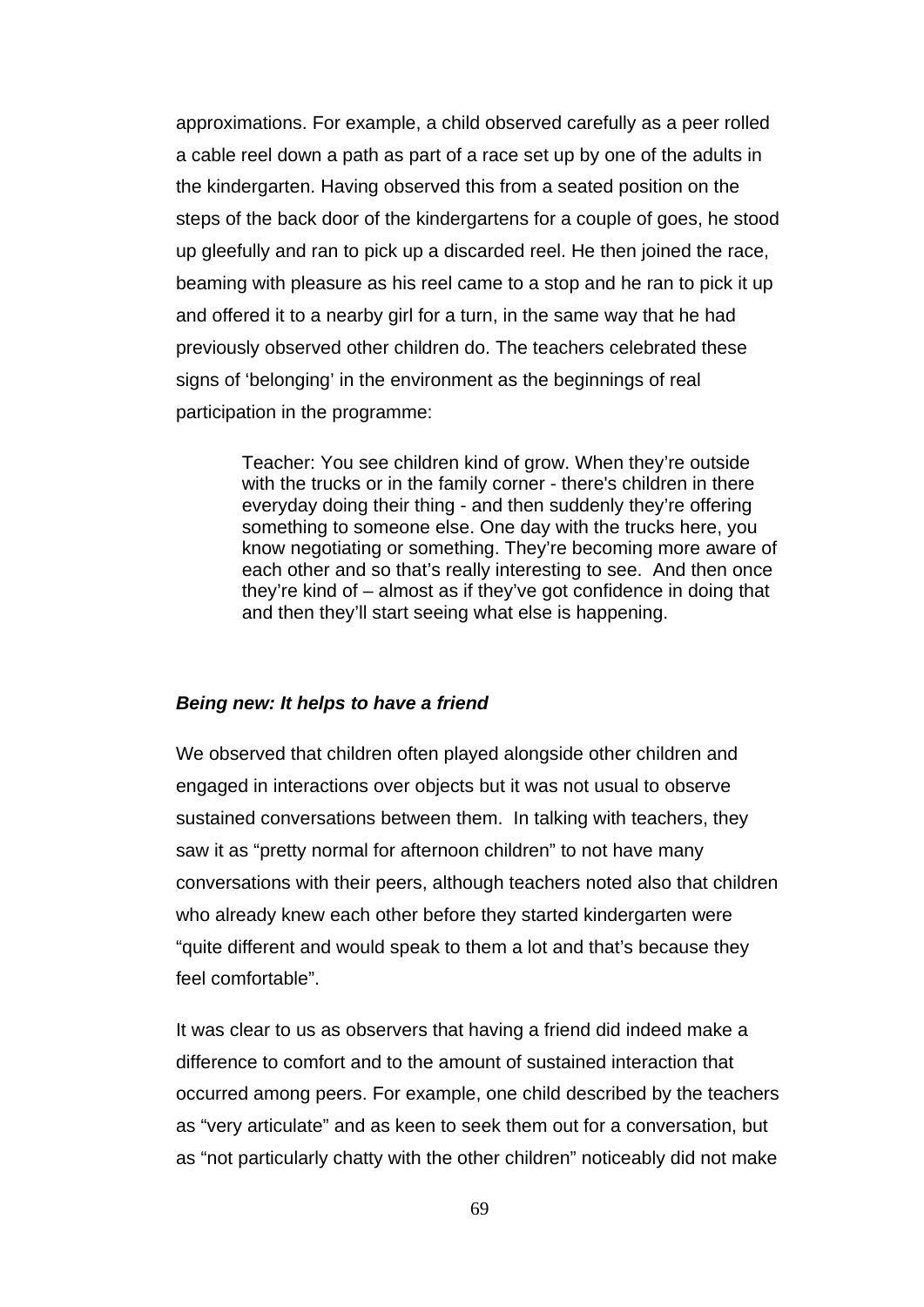much effort to engage her peers in talking and instead spent considerable periods of time in solitary focused activities such as painting, or collage work. In this, she frequently kept up a running commentary on what she was doing (for example, during painting saying: "I need some yellow, I like it"), but this commentary was not addressed to anyone and seemed instead to be a form of self-talk. The one exception was when she was in the vicinity of two children whom she knew from attending a different early childhood service in the mornings. When these children were close, she became involved in activities with them and invited them to engage in others herself. Similarly, one boy's face lit up when another boy whom he knew outside of the kindergarten, did a pre-entry visit. For the rest of the session the two boys were inseparable and they enjoyed a prolonged session in the sandpit constructing tunnels and irrigation channels with spades and water hoses. They finished the session sitting on the mat with arms around each other's shoulders.

#### *Being new: Negotiating relationships*

In analysing the experience of the younger two-years olds in Dunedin, we noticed that the older children in the afternoon sessions demonstrated a more sophisticated understanding of the kindergarten programme and ways of 'working the system'. Numerous examples were noticed of older children being both supportive of the younger children, for example, demonstrating how to use a piece of equipment, but equally being also manipulative, for example, in distracting a younger two-year old and then claiming the 'bike' for themselves. Teachers were often aware of the positive assistance from the older children to the younger ones, but often were unaware of the more imaginative methods that the older children used to 'trick' the younger children into surrendering resources, or equipment. In one particular child's experience we were interested to see how after having his bike 'tricked' out from under him on one day, he was able to secure his bike the following day by asking for assistance from the teacher to look after it for him. How quickly the rules of the game were learnt!

70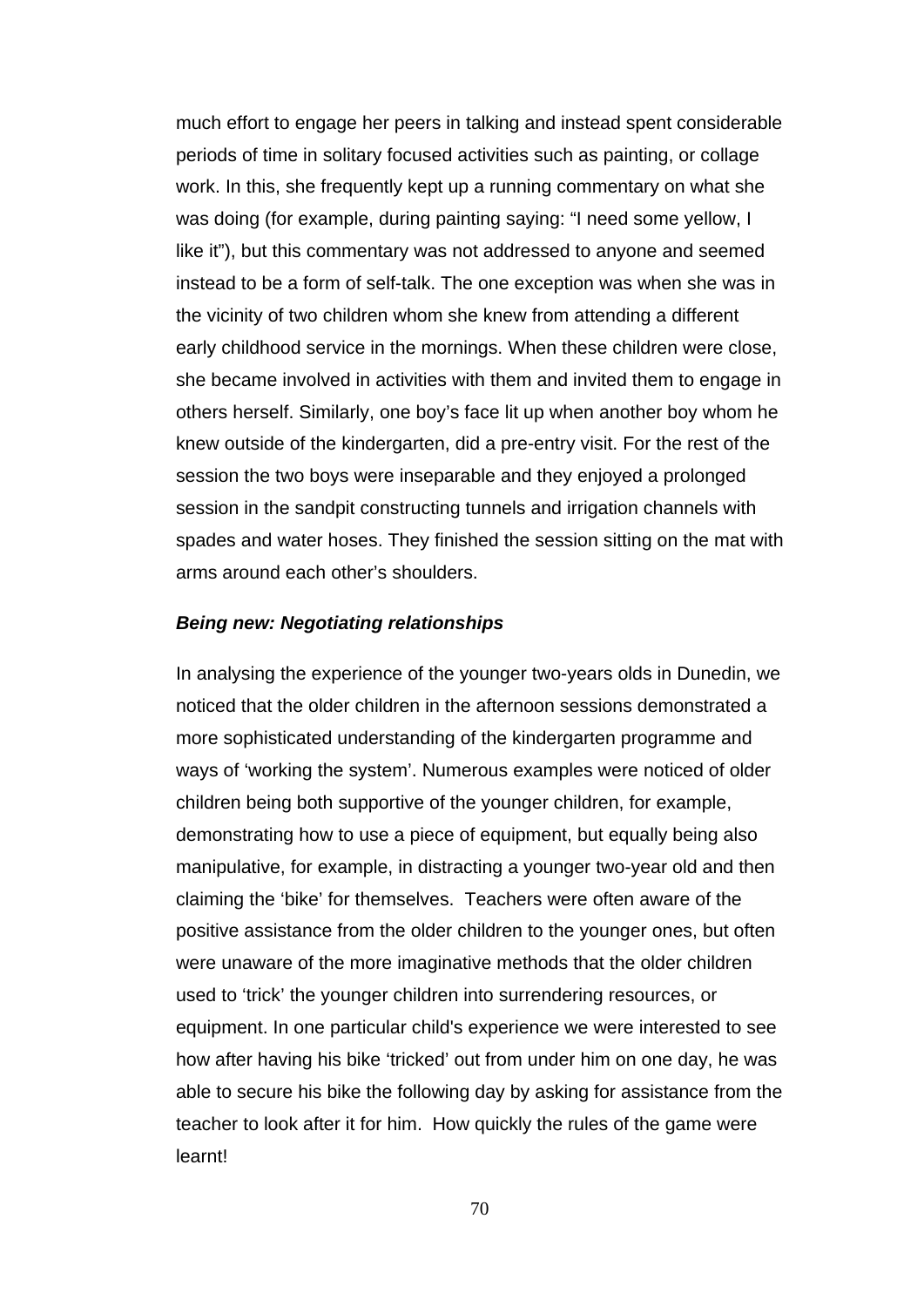Interacting with the other children was sometimes about a wish to participate, about gaining entry into an activity, and about achieving what one wants. Most children had both successful and unsuccessful experiences with this. Sometimes the unsuccessful and successful experiences followed one upon the other in a matter of minutes. Seen in a sequence these experiences illustrate the social learning that went on, often un-noticed by teachers whose responsibility for group well-being often took precedence over in-depth one-to-one engagement with children.

# **Summary of insights and strategic relevance**

Our observations of the 18 case study two year-olds formed the basis of in-depth reflective interviews with their kindergarten teachers. It was clear in these interviews that the teachers began to see and understand the experiences of the children in their programme from both familiar and new perspectives.

The familiar perspectives involved a confirmation of the challenges that the kindergarten environment posed to two year-olds and to themselves as teachers.

The new perspectives arose out of a sense of real joy in working with these very young children which for many seemed like a newlydiscovered and pleasant surprise.

In this way the reflective interviews provided a unique opportunity for teachers to realise that their real apprehension about unfamiliar teaching territory was transforming into something quite different. To us as outside researchers it seemed that the teachers were moving from a position that views "toddlers" as incapable and "deficient" in skills, to a view that positioned their two year-olds as very capable and competent. This suggests that the teachers were deconstructing their existing images of the very young child and we see this as a necessary step towards a more inclusive approach to two year-olds in kindergarten.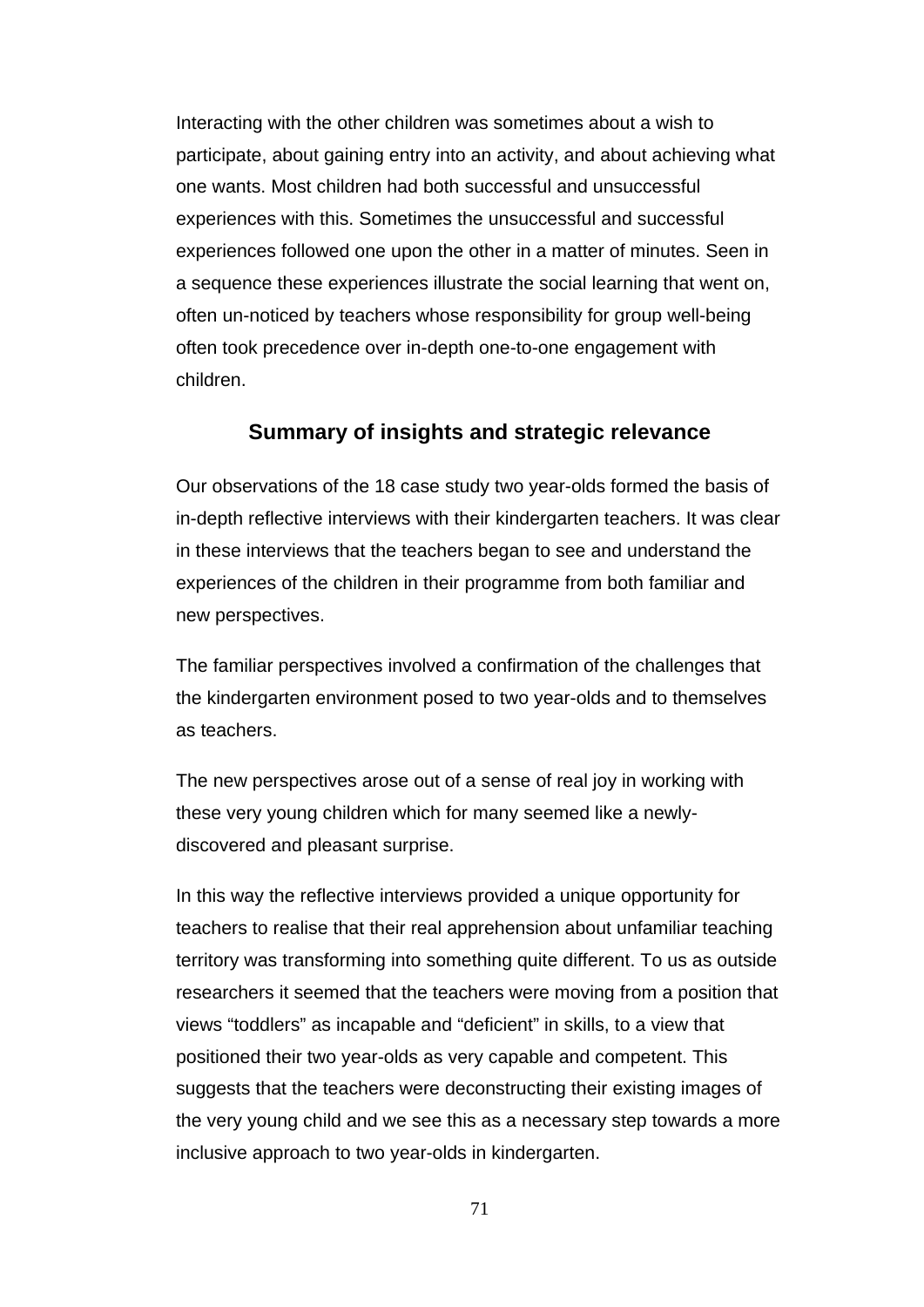That the kindergarten environment posed challenges for the children, in both learning to negotiate the people, place and things in a safe and successful manner, and in 'becoming a kindergarten child' remains undeniable. The experience of settling in involved learning the rules and routines of the environment – both the structural and social environment – no matter what the child's age.

The observations of the case study children demonstrated key similarities in the introduction of the two year-old to the kindergarten, irrespective of the age of the two year-old, but there were also some key differences in the experiences of the children that were based on age. The very young two year-olds (two to two and-a-half) were physically smaller, often less verbal, and more regularly sought reassurance from trusted others in the environment (siblings and/or teachers). It seemed to us as observers that being new is tough – till you make friends, being young is tough till you grow longer legs, but being new and young is doubly tough as you need to do both and also learn the rules of the game.

By opening up the "black box" of what goes on in kindergartens for the very youngest children there, this study can provide a starting point for teachers to consider the ways that the learning of the game can be made simpler.

In achieving this aim, it would be useful to note teachers' own reflections on the difficulties posed by some traditional practices within kindergartens, such as mat time and a single snack time. Teachers' own reflections indicate that synchronised large group activities are unrealistic to manage in the traditional way: flexibility is essential.

What is also essential is to have more adult bodies present to enable that flexibility. We observed that the physical size of young children created an access issue both to physical resources and to people: Children need to "touch base". If kindergarten is about experiencing the adult as much as it is about experiencing the physical environment, then this means that adults must be accessible.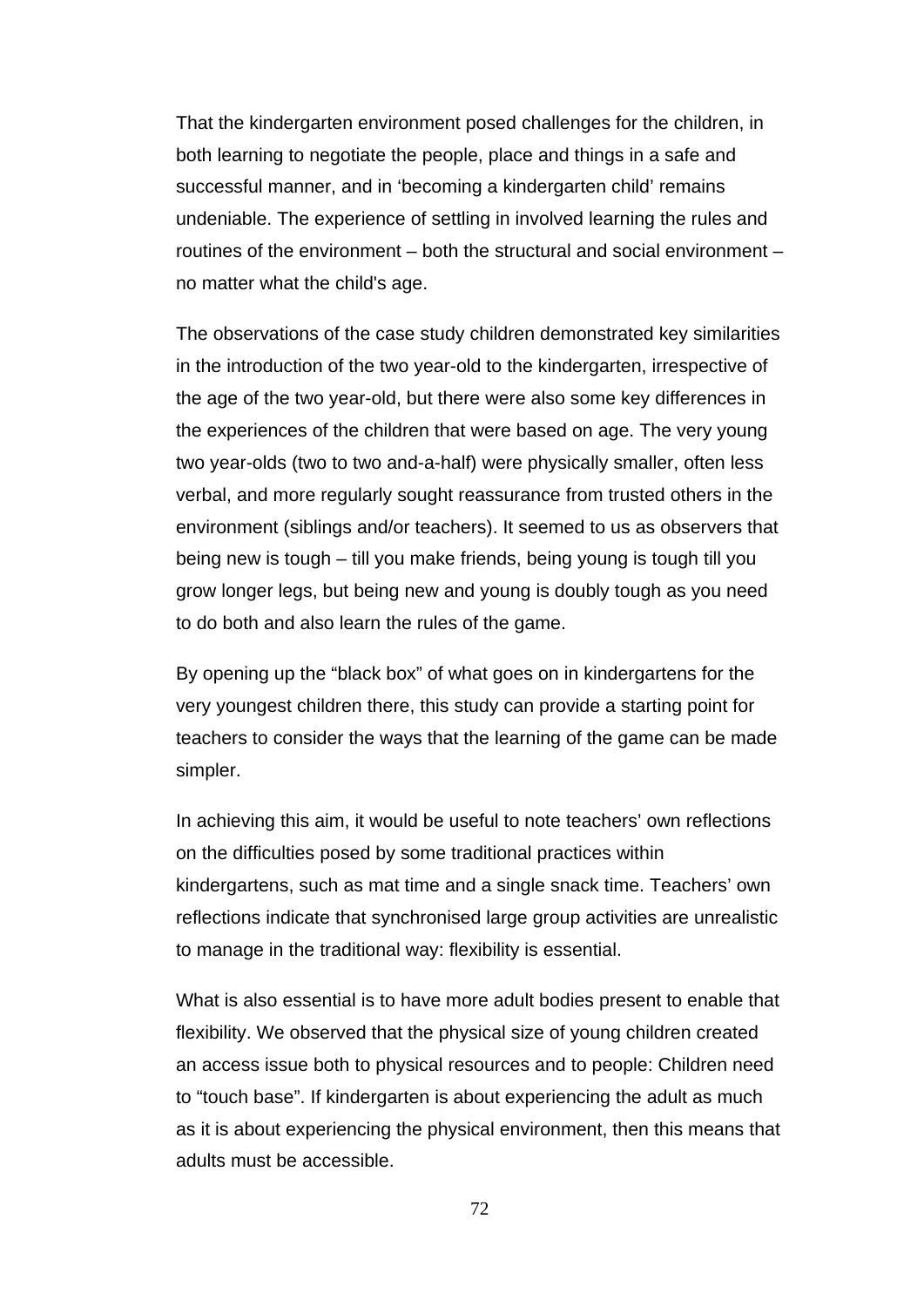This makes the quality of children's experiences in kindergarten also a matter of teacher- child ratios.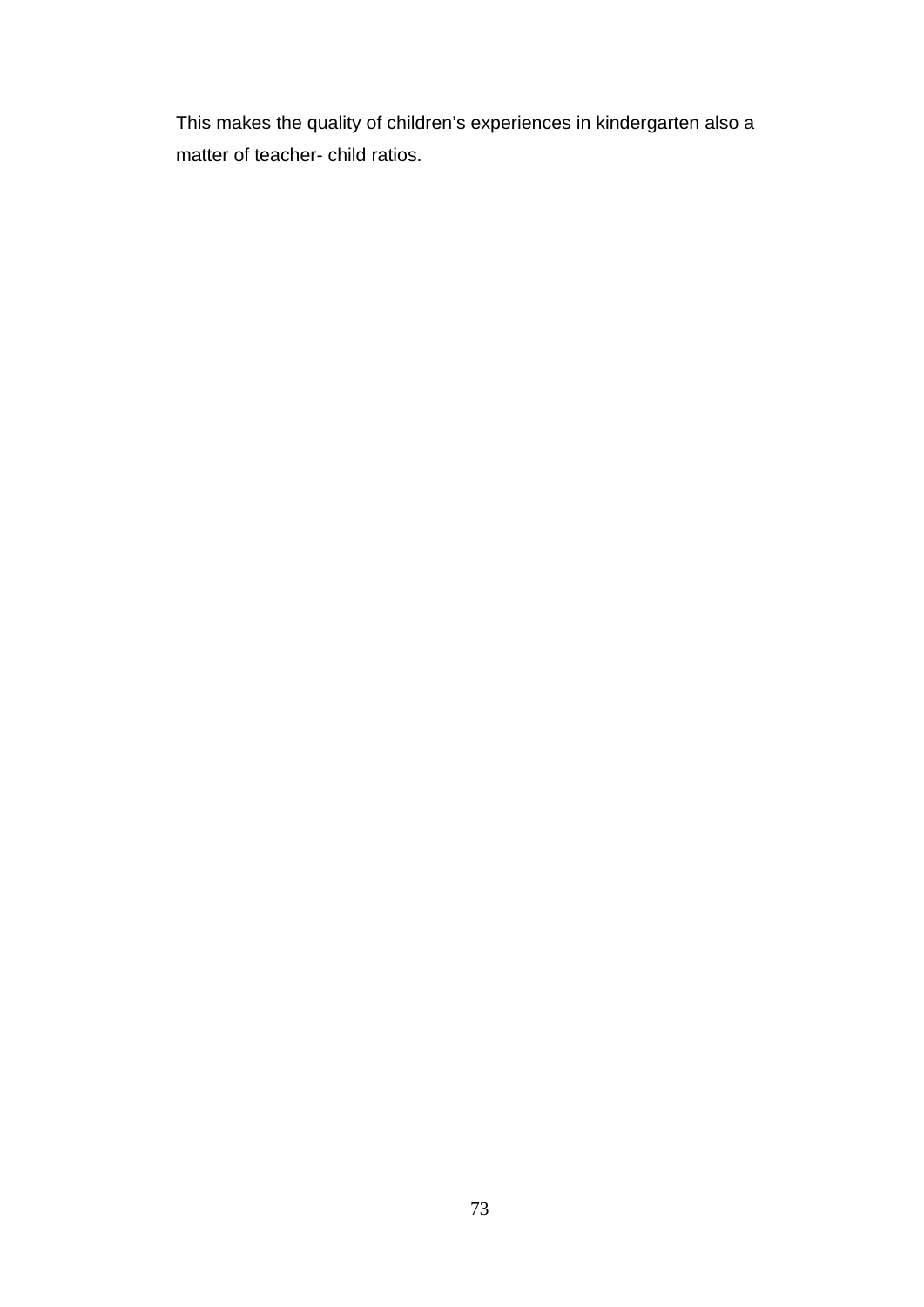# **Level Two: The immediate learning environments and relationships between them**

# **Introduction**

In this level of our analysis we focused on identifying the factors within the kindergarten environment, and between the kindergarten and the home, which supported positive experiences for the under-three yearolds*.*

For the purposes of this study we have equated positive experiences with responsive interactions between children and adults, and among children (Carr, 1998; Dalli, 1999; Duncan, 2001b; Wylie, Thompson & Lythe, 2001). Our unit of analysis for responsive interactions was the joint attention episode (Smith, 1999) when this occurred either between children or between children and adults. Instances of joint attention were videoed for all case study children and for the purposes of this report have been summatively reported as part of the Level One analysis.

This section of our analysis focuses on the teachers' and parents' perspectives on what supported positive experiences for under-three year-olds more generally. This includes teachers' reflections on the impact of the physical layout and resources within the kindergarten environment on the experiences of both children and adults, as well as parents' perspectives on interactions with teachers. Data for this section comprises discussions at cluster group meetings and interviews with case study teachers, and parents, as well as the presentation of the study from the Dunedin teachers at *the New Zealand Association for Research in Education* conference, December, 2005.

# **Teachers**' **perspectives of what helped support positive experiences**

74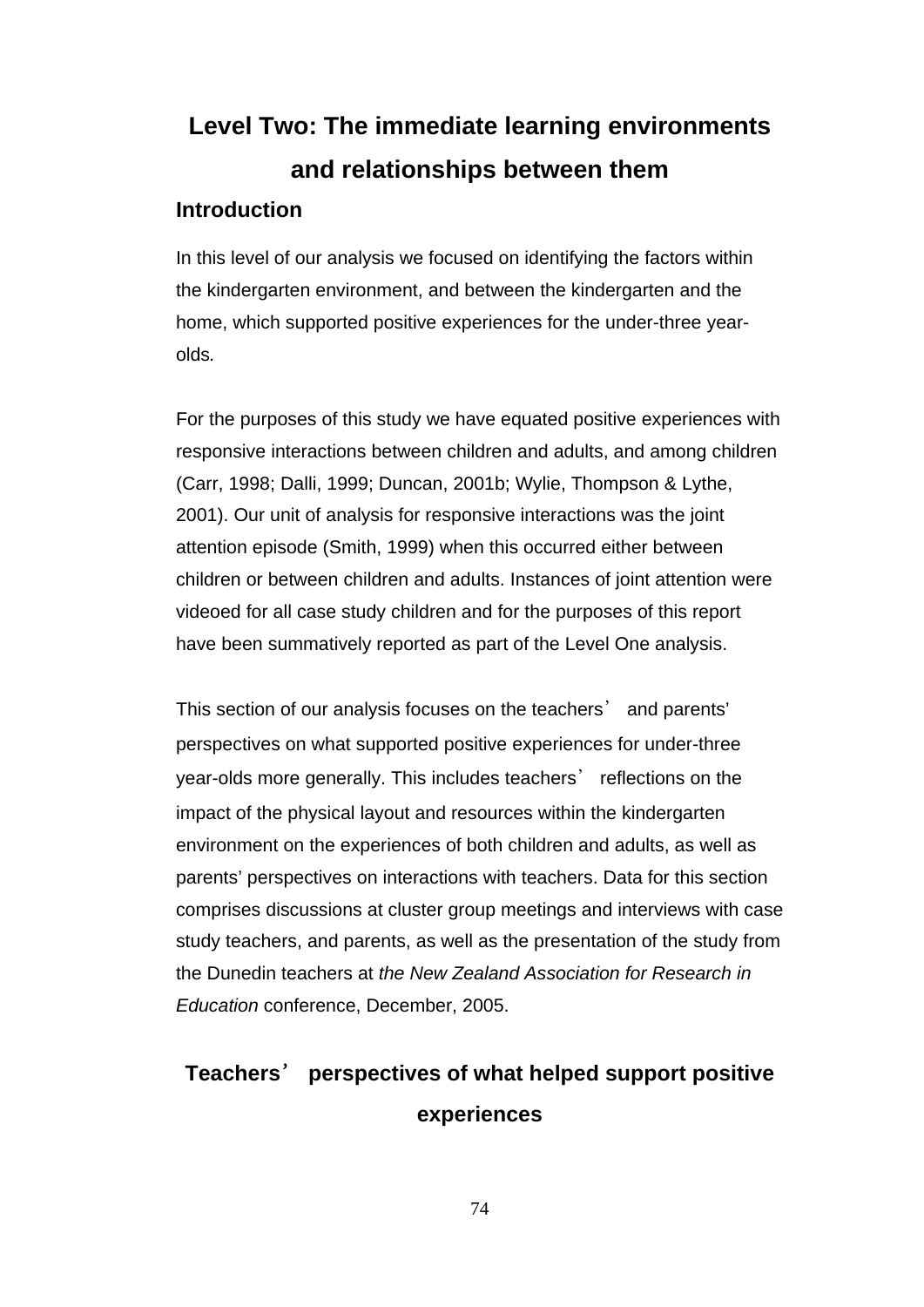The teachers were quite clear, both in the cluster group meetings and during case study interviews, about factors which they perceived as helping children to settle easily into kindergarten. Many of these had to do with aspects of the physical environment; others were related to the structure of the session; and others still to relationships within the environment.

As Greenman (2005) asks for the young two year-old in an early childhood setting: -

How do you develop an environment that allows for collecting, hauling, dumping, and painting (with the requisite tasting of the paint and experimenting with the logical primary canvas, namely themselves)? How do you allow the necessary robust, explosive, and occasionally clumsy motor learning with a group of amoral beings who are largely oblivious to the safety of others - a group, however, that often hums with a current of collective energy? In a group setting, how do you accommodate and support the wonderful, albeit erratic, *do-it-myself* desire and the equally developmentally important but often less wonderful assertion of "No!" - and still accomplish anything in a reasonable time frame? Finally, how do you muster up the time, let alone the patience and sensitivity, to help each child through the agony and ecstasy of toilet training? "Mission impossible" may in fact understate the situation. (Greenman, 2005, p. 138)

# **The physical environment**

One of the resounding messages from the literature surrounding best environments for quality early childhood education is that the equipment and materials within the setting should allow children to be in control, to develop independence and a sense of autonomy (Douville-Watson, Watson & Wilson, 2003; Lally, Griffin, Fenichel, Segal, Szanton, & Weissbourd, 1995). The environment relays powerful messages to the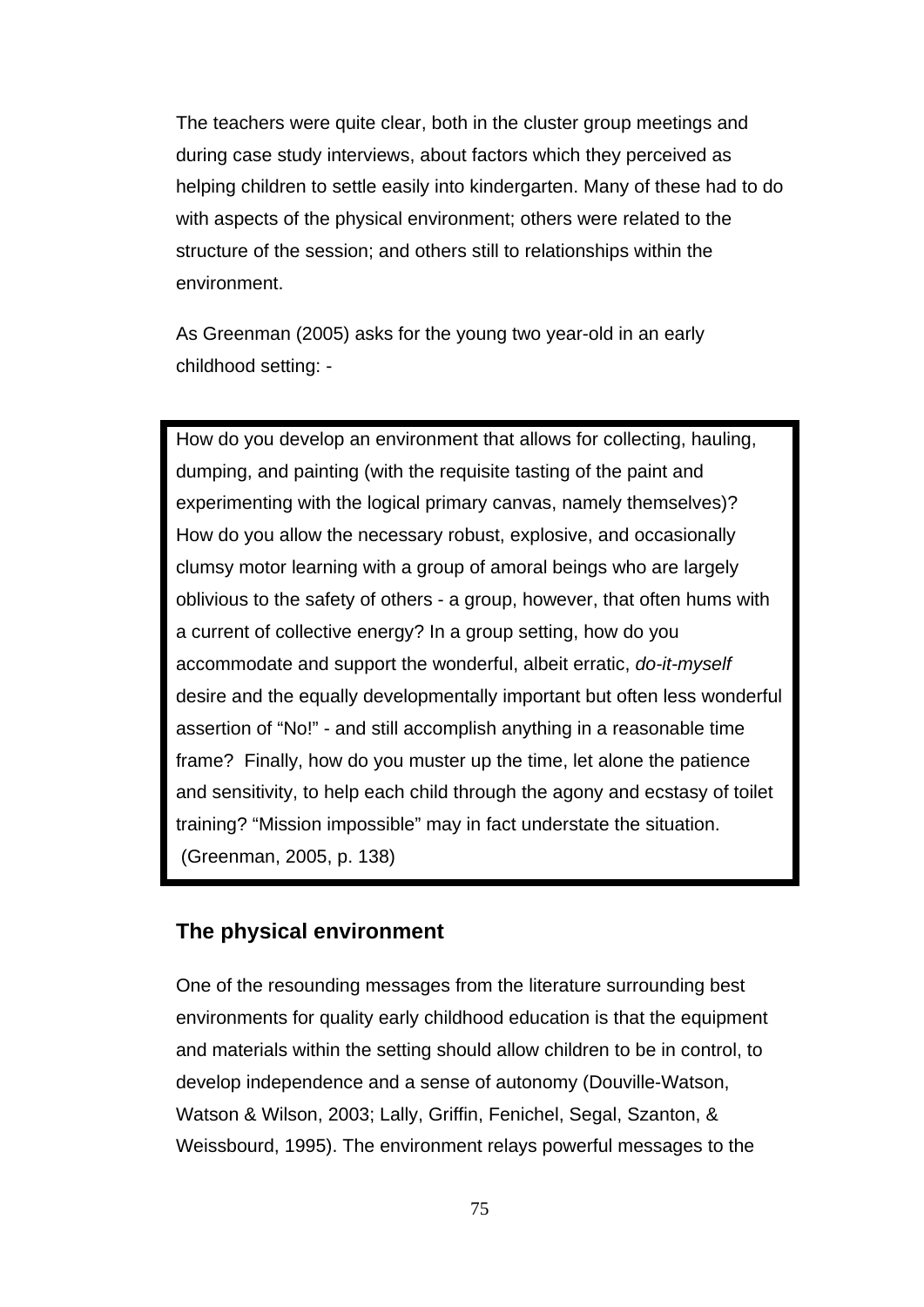child about whether adults consider that he or she is capable of successful independence and the type and variety of equipment and materials either promote the children's ability to independently impact the environment around him or her or communicate the idea of the child's dependence on others (Albrecht & Miller, 2000). One feature of this is that the equipment and furniture is recommended to be scaled to the size of the children using it. Albrecht and Miller (2000) note that children should be able to touch their feet to the ground when seated on chairs. While kindergartens are 'child-size', traditionally the child has been a three and four year-old, which has meant that some of the furniture and resources in the kindergarten are just too big - and feet don't touch the floor!



Photo 1: Two years-old and feet don't touch the floor

# *Age-appropriate equipment* "*down at their level*"

The teachers regularly spoke about the modifications they had made to the standard kindergarten physical environment, or needed to make, to ensure that age-appropriate equipment was easily accessible to the youngest under-three year-olds. These included moving the younger-age books and other equipment to the lower shelves where children could reach them easily and placing posters and pictures "down at their level". Lowering tables and having outdoor slides closer to the ground were also recommended, though the cost of these modifications was mentioned as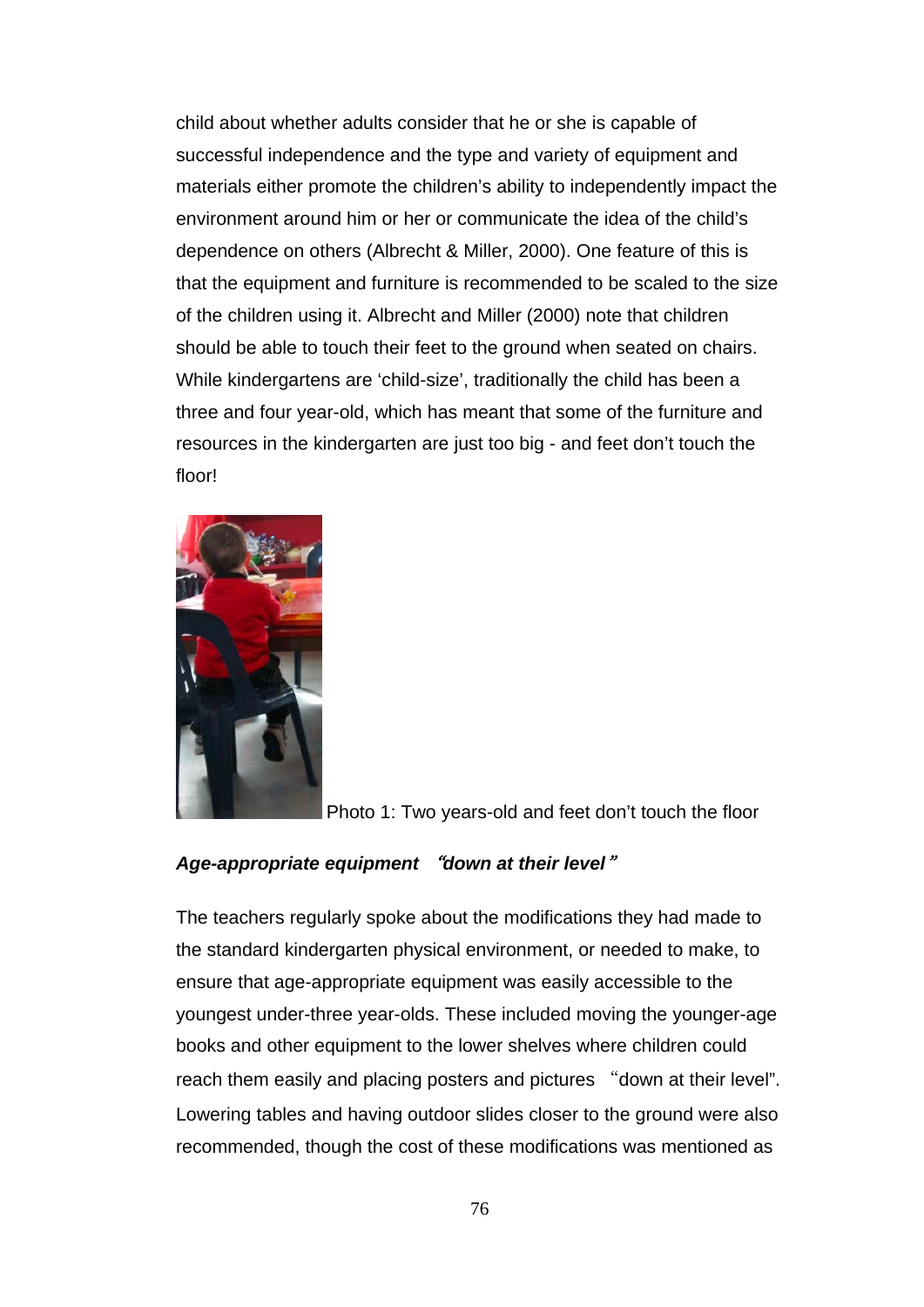a concern. Having paint-brushes with shorter handles, as well as limiting the choices of paint colours, were seen as helpful strategies: the first helped the children to manipulate the paint-brushes and the second limited the children's 'zone of freedom of movement' (Valsiner, 1985, 1988) to a more manageable size.

The teachers from one of the case study kindergartens looked at their own environment from a two year-old world view and using the tools of this project - observation and a camera - saw their environment from a new perspective:

**JAN:** (Transcribed and edited from a cluster group presentation and the NZARE presentation in December, 2005).

I was spending some time with one of our two year-old's and we were doing patterns on a peg-board and I realised that she couldn't actually see the shapes that we were talking about. I lifted it up for her so that she could see what she was working on. And then it dawned on me also that really this little girl couldn't see a lot of the things in the environment. I got down to her level on the floor and looked around the room and realised that we had a wee bit of a problem. So getting my camera out and following her around this day I realised that changes needed to be made.



Photo 2: Peg Board viewed from a two year-old height: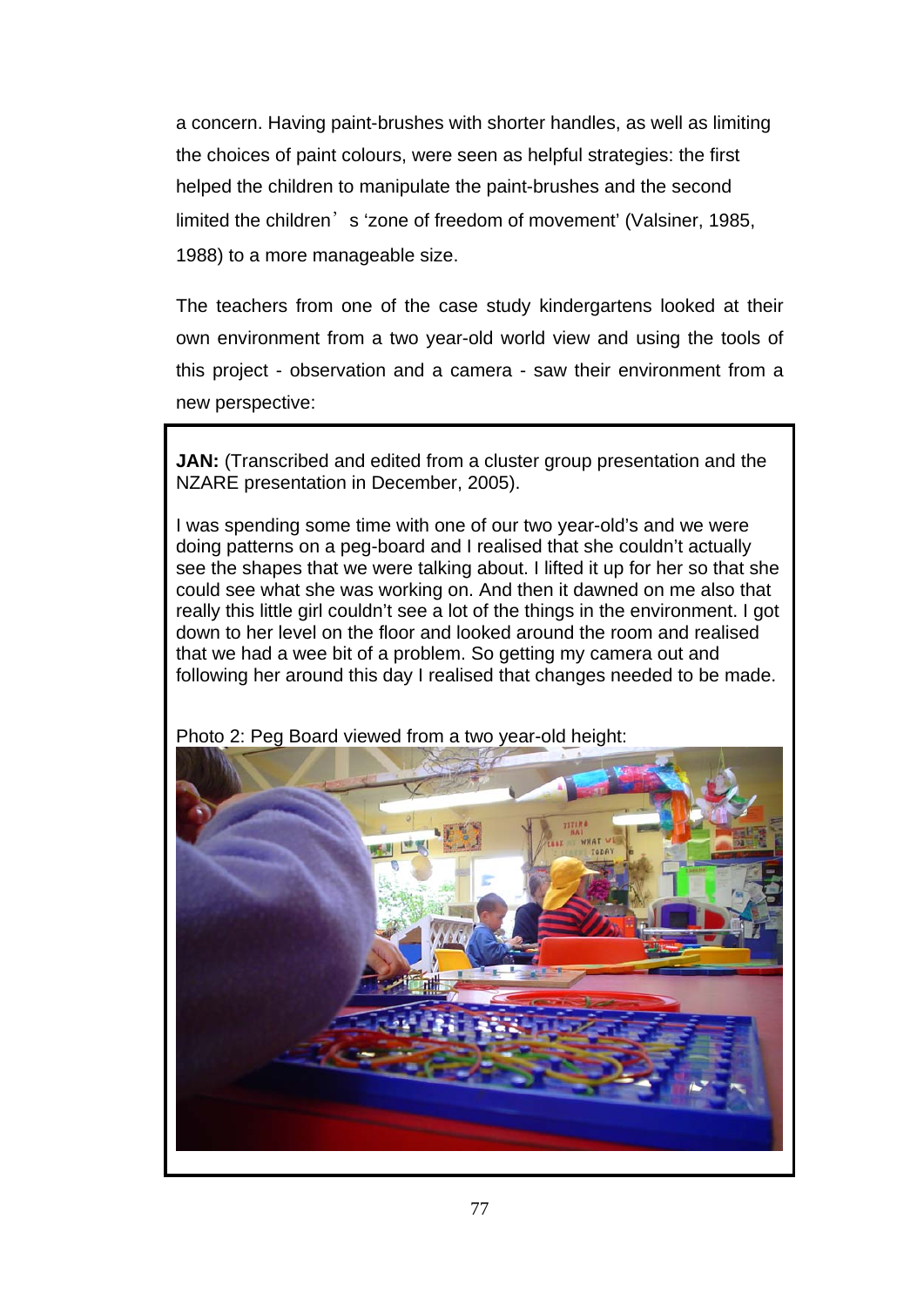At the play dough table she also wasn't able to reach the shapes and the rolling pins and things that are in the middle of the table - they were just out of her reach. We had also observed that the little ones would get up on the chair and get on the table to reach whatever was in the middle.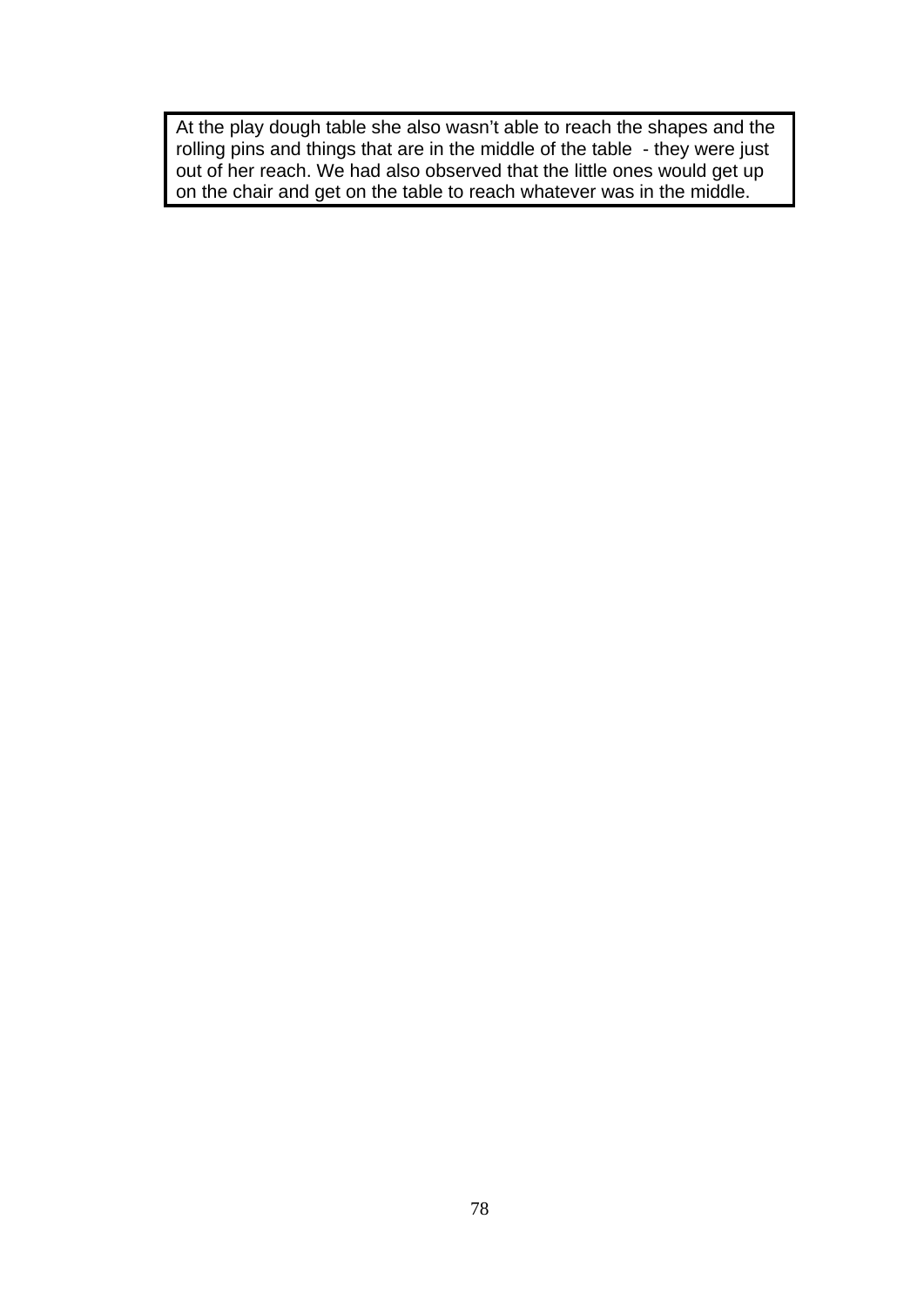At the time I was lucky to have a student with us who worked in a Montessori under-threes room and I was talking to her about the height of the equipment and she talked about the height of the equipment in their Montessori room. And she invited me to go and have a look there, which I did, and took lots of photos and when we looked through them we realised that everything was a lot easier for them to access. So after discussing with the team we decided we were going to change things.

This photo was the first initiative that we did. We separated the tables. We usually had the two red ones together and the two purple ones together. (We've since taken out one of those tables because the parents couldn't get pushchairs in). The children can walk right round them now. They can reach all the things that are on the tables.



Photo 3: Puzzle tables:

We made changes to the play dough table as well and took the legs off and put the cushions around and the children have found this a lot easier. Initially they jumped right up onto it, but that didn't last long. Since then we have actually split the table in two, so we've got high legs on one side and left the other side low.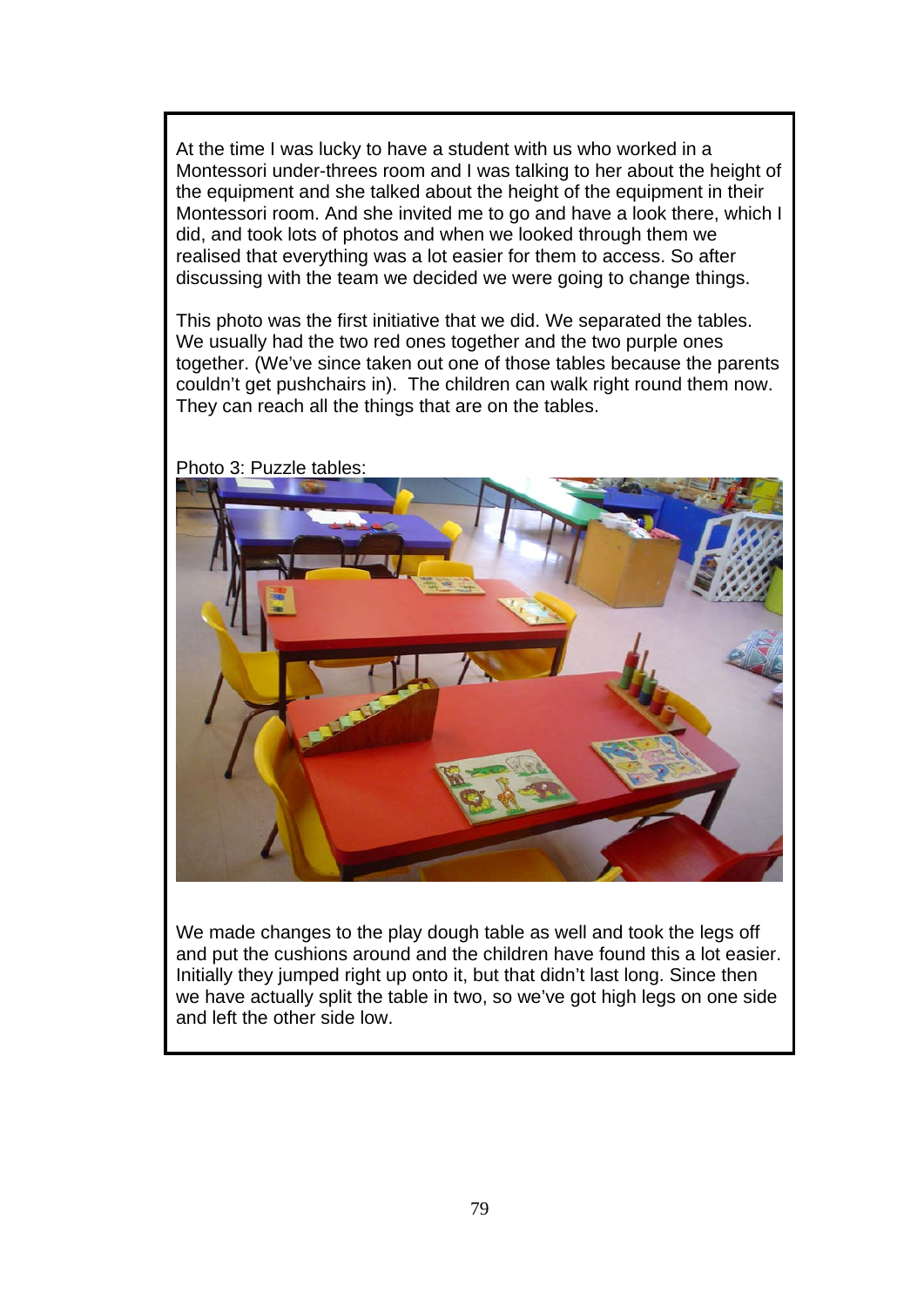#### Photo 4: Play dough table:



We also have two year-olds in our morning session so we've left it split for both sessions.

I know that some kindergartens do have low tables for their children but we don't, they're all the same height. So we lowered it and put the cushions around it, it is really good.

In the cluster groups the teachers also became increasingly aware that

the size of the equipment and the resources in their environments had

been designed for older and bigger children:

*Teacher*: Even your furniture and things like that, sometimes the teeny little two year-olds, their feet don't touch the floor or they can't reach right up to the painting. Some of the furniture for your little ones, it's still really big for them.

*Teacher*: They have to stand on things in the toilets.

*Teacher:* Or the water trough, they can't reach the water trough, so you need to put them up higher so they can get into it.

*Teacher*: And with the paints, when we first had two year-olds they couldn't see what colour they were using. That's really unsatisfying for them. It's just a whole lot of pottles - what does that mean? So we got some clear pottles so they could actually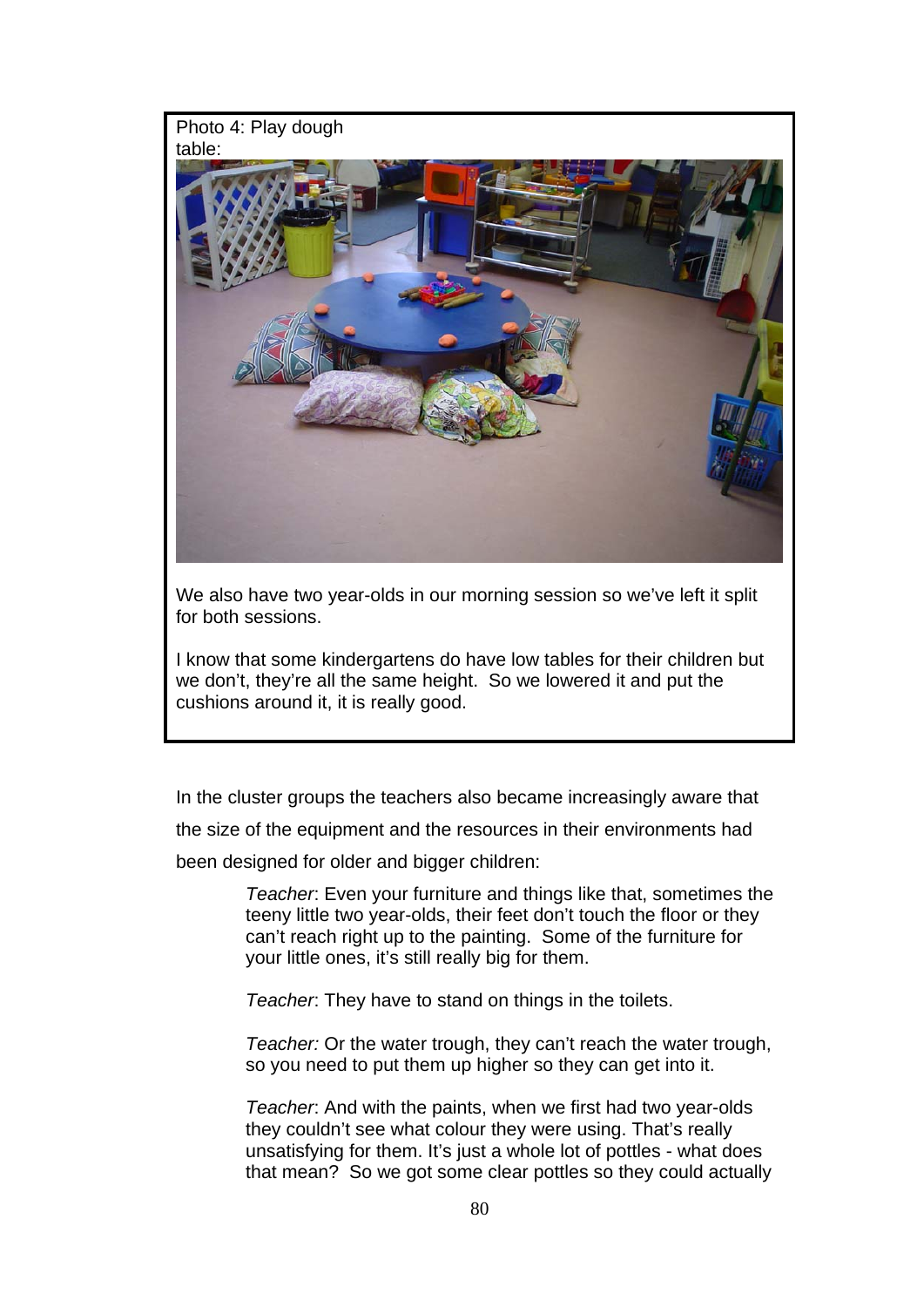see and make choices. You know, if you get down to that height and you look at what's available, it's really interesting.

These are examples of the increased awareness of the different but complementary needs of children within the kindergarten. The decision to alter the furniture to enable the children to access the existing programme, rather than withdrawing the materials from the programme, or seeing the children as too 'small' or 'unable' to participate in the programme, demonstrates an inclusive approach to these children. The perceptions and expectations of the teachers with regards to what the two year-olds could and could not do were a key factor in these experiences of the children.

#### *Not allowing the programme to take over the teaching*

The amount of equipment available for the children was also a topic of tension for the teachers. On the one hand, teachers often removed the more difficult, or potentially unsafe, equipment from the session, while on the other hand they expressed concern that 'limiting' the equipment was reducing the opportunities for the older children in the session. Likewise, they were concerned that removing equipment was limiting the 'learning appropriate use of equipment' experiences for the young child. This debate was significantly influenced by the age of the child. For example, for the kindergartens with the 'just-turned two year-olds' limiting equipment for increased safety was of more concern than for the kindergartens who had the older two year-olds. For those with the very young two year-olds also, the teachers identified the need for bigger and more open areas for the children, to minimise the conflict between children from the un-coordinated movement and collisions that occur with groups of toddlers, and to allow for the 'transporting' of toys. This openness of space is also recommended in guidelines for environments for toddlers and the two year-olds (Douville-Watson, Watson & Wilson, 2003; Greenman, 2005; Moore, 2001).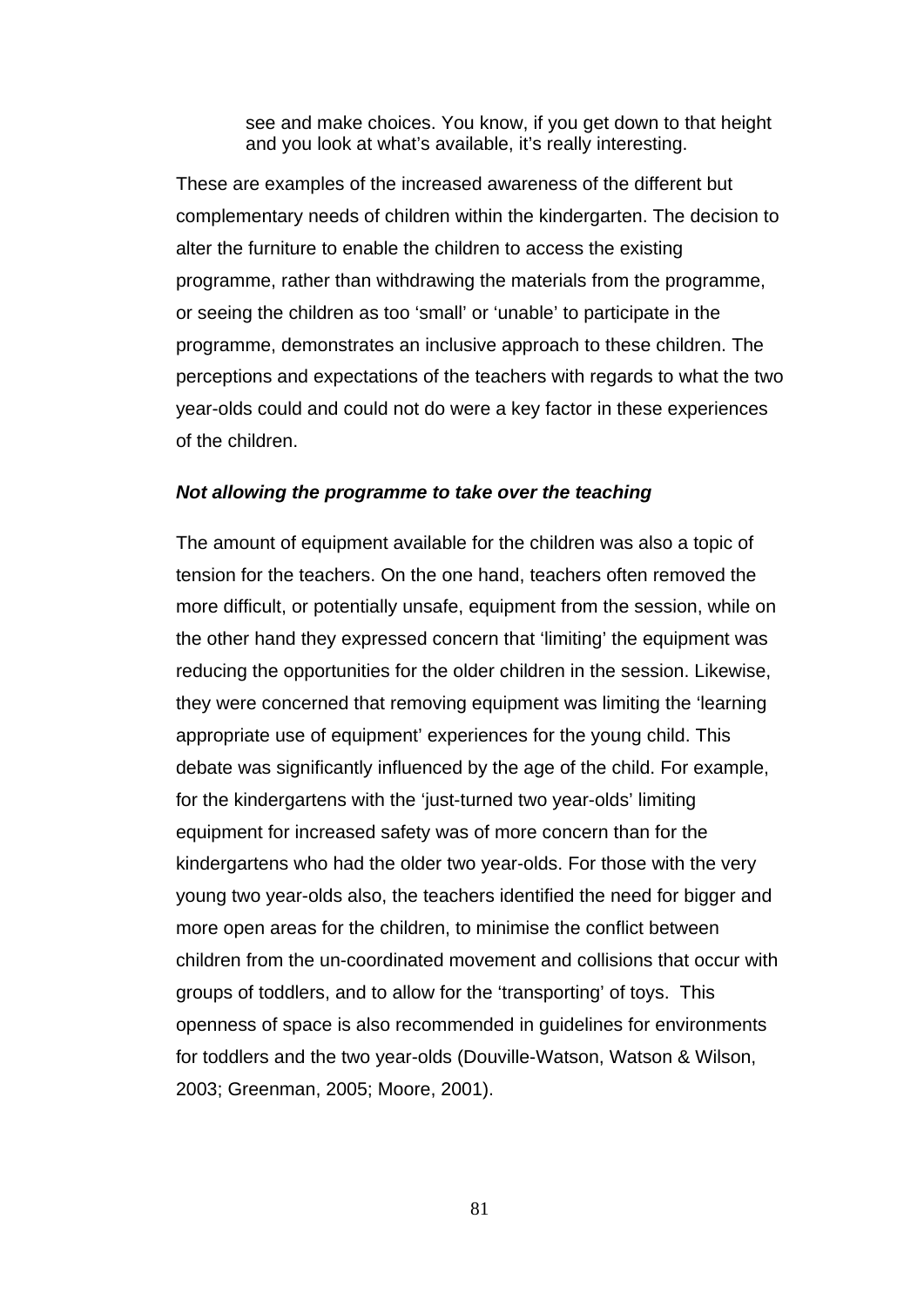However, "having more than one thing out" was also seen as helpful because "some of them don't know how to share". The particular case of "transporting" equipment was highlighted because "they love transporting things from one place to another: it' s the whole programme" and if there were not enough of it, the danger would be that the older children would "lose" (or hijack!) the younger children's equipment. As a teacher sums up:

> I think having a lot of equipment also means there's less conflict. We've got a big area and they've got their own space and normally there's enough room for everybody that wants to play at that particular time. So that helps them in their relationships, so they're not actually fighting over a piece of equipment and that, you know, the environment is set up for a lot of children and so there is plenty there for them to choose.

However, thinking 'smarter' about what equipment and materials are in the programme and where they are situated, was a factor that made a key difference for both the teachers and the children in the kindergartens. By being selective and strategic in the resources they made available in the afternoon session the teachers found that they could avoid the environment taking over and spending the afternoon dealing with problems:

> Are the bikes a nuisance, you know, are the bikes too big? Should we just put them out? So it's those types of things. Otherwise, I think you can set yourself up to actually deal with problems all the time as opposed to really looking at what's actually suitable for the children who are here …. We thought: 'we can't cope like this, we really have to sit back and say what are we trying to achieve'. So it gets back to your planning and you're looking and thinking: 'We've got too much. They can't make choices'. So if you can get that nice balance there it means for your teaching, it's easy. It's like less is more. [emphasis added]

#### *Safety issues*

Teachers had a great deal to say about the importance of the physical environment for children<sup>2</sup> s experiences at kindergarten. They emphasized the need for equipment to be safe and age-appropriate and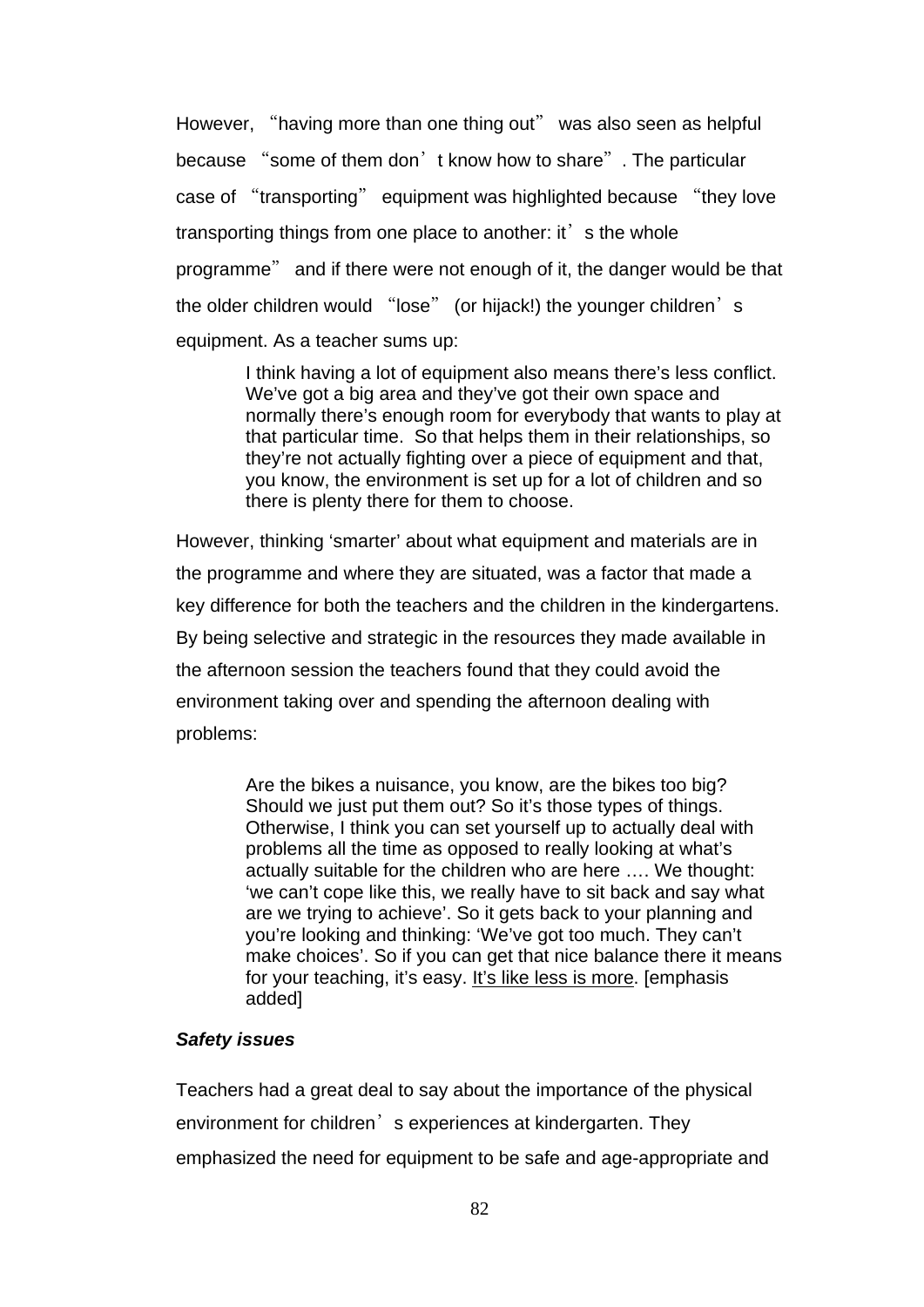spoke about needing to have steps of a height that two year-olds could manage, and about removing small items from circulation during the afternoon sessions. This meant that items such as plastic bugs, and anything else that might be swallowed, had to be put away. Likewise, scissors were checked for safety. In one Wellington cluster group, teachers spoke about how the older children had helped the teachers chop off the poisonous leaves of a plant after wanting to know why anyone would eat leaves. In this exercise, the assistance of the older children was not only valued as assisting with safety but also because it encouraged the older children to care for the younger ones.

Most discussions of the teachers, both in the cluster groups and in the case study kindergartens, returned to the issue of safety in the environment for all the children, but in particular for the two year-olds, or smaller older children, for whom the environment posed particular challenges. In Dunedin the teachers identified how many of the playgrounds are on hill suburbs and just negotiating the slopes, ramps and steps was a major challenge for many children. The following discussion between teachers demonstrate these concerns:

*Teacher*: Oh, I was just thinking how lovely it would be to have a playground that's just for little ones, with equipment that you wouldn't worry about being unsafe. Just height-wise, I'm thinking about the kind of boxes and things that we've got that will be lower, or maybe have good steps up, inset into them and things, that they could still have lots of fun with, but were much more suitable for them.

*Teacher*: Once they get in they can actually get out, they don't have to stay in the boxes.

*Teacher*: Not just only the equipment but the actual the layout of the land. You know Dunedin being Dunedin there's a lot of sites that are quite steep and difficult for little ones and while it might be challenging it's a bit more than just challenging really - it's too much.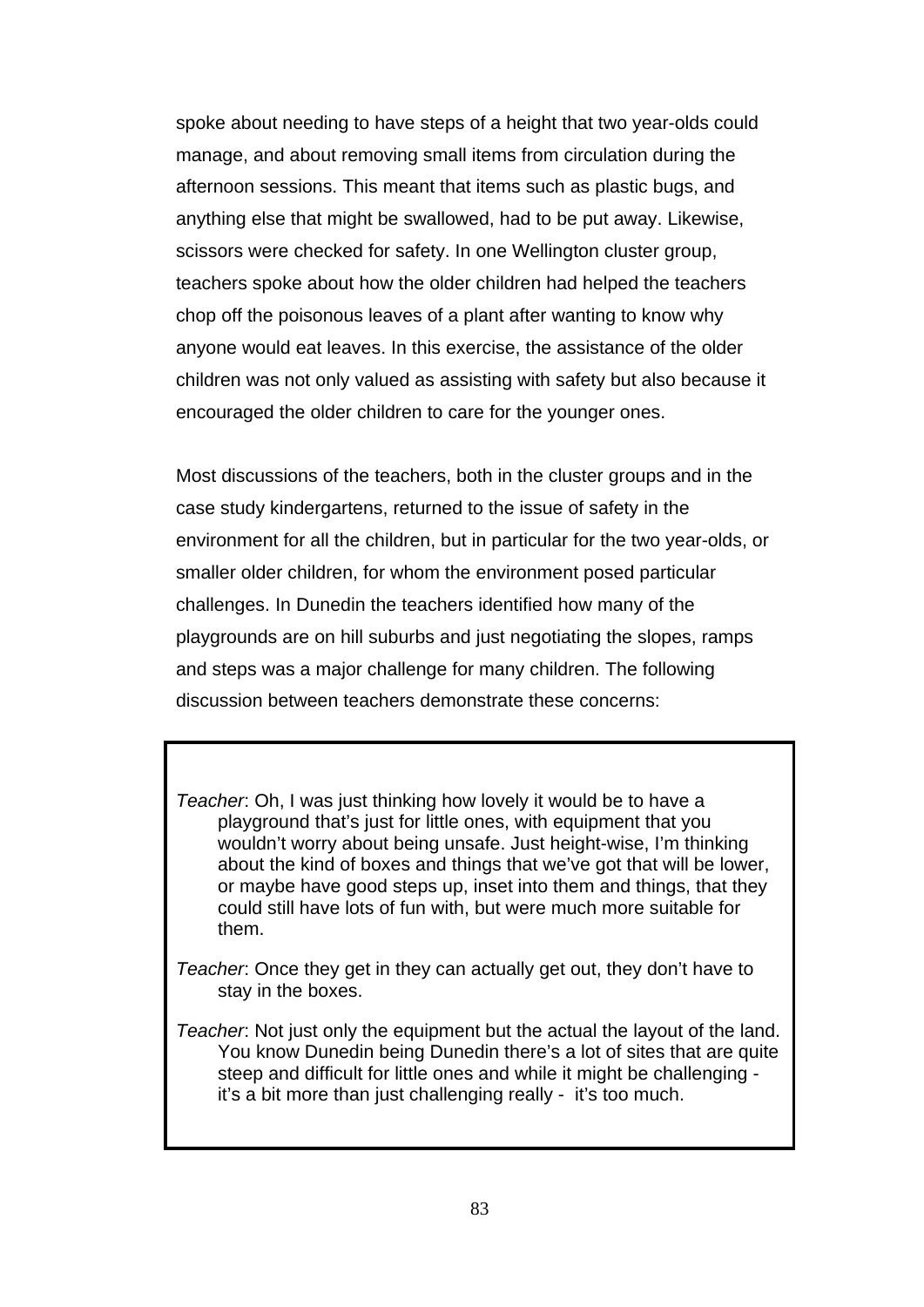In sharing our observations with the teachers, many of the observations had examples of the two year-old struggling with aspects of the equipment and the environment. The teachers' sense of frustration was increased at not having been able to "be there at that moment", "not able to stand there for that length of time to help them across one more time", or "having moved away just before that happened….". Despite the adjustments that most of the teachers had made to their environments for safety, the lack of adults in the environment left the teachers constantly 'on the run' to ensure that the children were safe at all times - particularly in the outdoor environment.

# **Structure of the session**

#### *Mixed age sessions*

While the case study kindergartens in our study still had two sessions for the different age children, they were arguably mixed-age settings, given that the kindergarten had children from two years-old to almost four years-old in the one session. The mixed-age setting was described as one full of tensions. The opportunities for children to engage in watching the 'bigger kids' and learning from observation was seen as an advantage for the two year-olds. Likewise, the teachers had numerous examples of older children supporting the younger children to 'learn' the kindergarten rules and routines. However, the benefits of the mixed-age grouping was also tempered with concerns for the rights of the two year-old in a large group size with other large children. This teacher sums up these concerns:

> I think that in mixed-age centres sometimes with two year-olds they actually find it quite hard sometimes to get the equipment they want. When they want. There might be a big group of boys playing with the trucks and that is something they are desperately wanting to do. But because there is a large group of older children there and they are a lot bigger -where do they get to opportunities to actually involve themselves in things that they want to do? Because they are smaller and less verbal.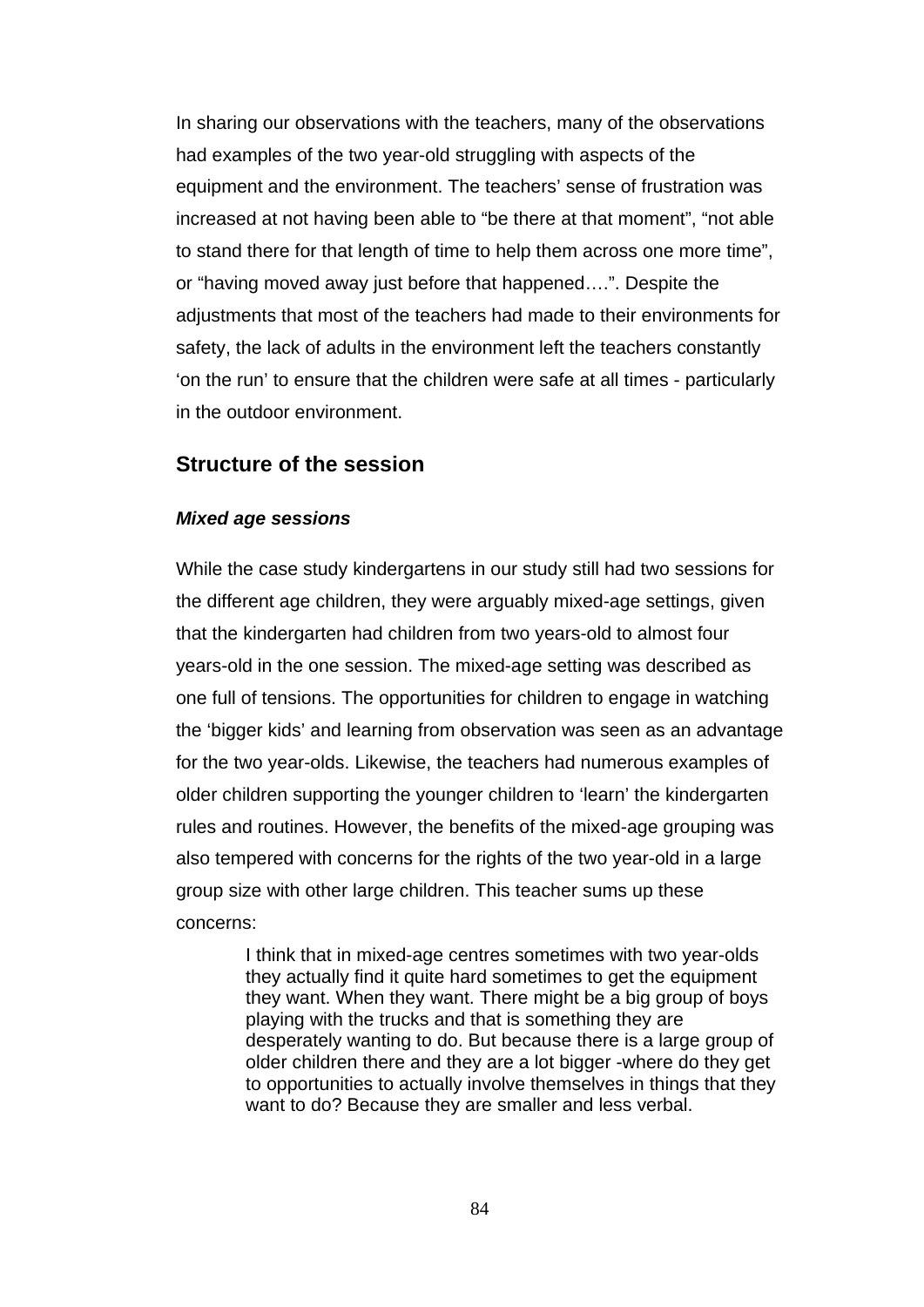The ratio of under-three's to over-three's was a significant factor in how the teachers perceived the experiences of the children. This ratio component went both ways: if the under-two's were larger numbers than the over-two's then the teachers worried about the consequences of the increased attention to the two year-old's interactions, the environment adjustments, and the time taken with increased "care" duties that took them away from the older children. Over the two years of this project the Dunedin teachers became increasingly concerned about the older children in their two year-old afternoon sessions:

> *Teacher*: And often, just as you were saying about your older children in the programme, I was thinking of some of our older children that are almost four and you're still with some that aren't two and half … you know, they're [the four year-old]'s trying to play and they're actually looking for interactions with children … they're looking to talk with these children and play games with them and these little ones aren't at the same – they're not wanting to play with them and they don't talk back to them and they're, yeah, and they're saying: "Oh, they don't talk. And they're looking for those interactions and they're not necessarily getting it.

When the over-two's were a larger group than the under-two's then the teachers were concerned as to the levels of safety and suitability of the environment, the resourcing, and the ability of the younger children to access the programme. In our observations of the case study children, the daily experiences for the case study children were impacted by this factor.

> *Teacher*: [I'm] meaning in the ratio type thing. For a small tiny two year-old in a large group of nearly five year-old boys. They may be quite interested in that equipment but because there is a large group of five year-old boys there they do not have the opportunity to be involved in that.

#### *Staff-child ratios and group sizes*

While the national kindergarten association survey (see Level Four for further discussion) did not identify numbers of two year-olds or group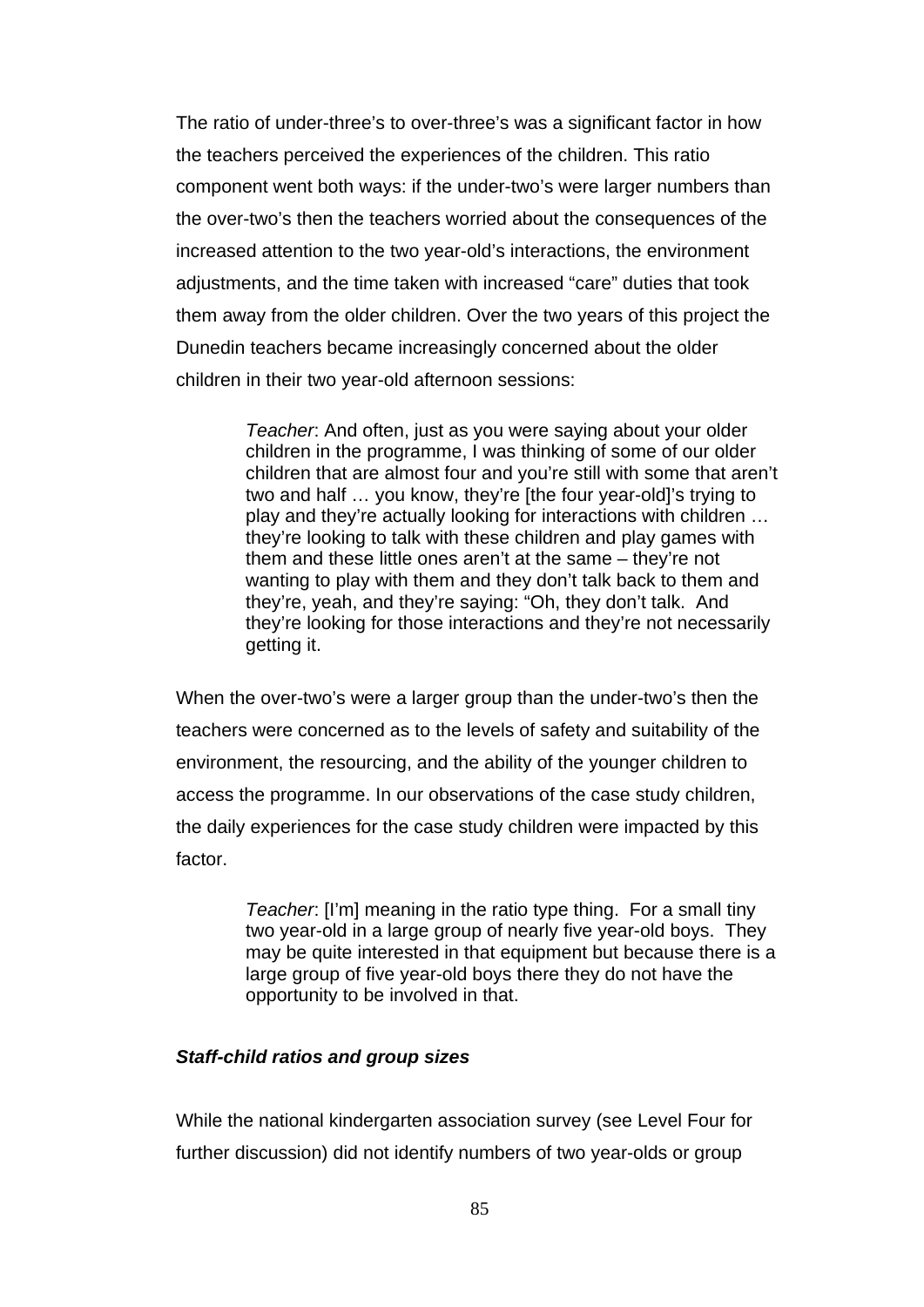sizes as an issue for their kindergartens, these were significant concerns for the case study kindergartens, where the combination of group size, the teacher: child ratios, and the ratios to over-three and under-three made a considerable difference to everyone's experiences of the programme.

All the teachers spoke about the benefits of having more adults in the kindergarten because "under-threes need a lot more support". Teachers from one kindergarten spoke about how much better it was for children when there were fewer of them in the afternoon sessions. For example, one teacher exclaimed: "numbers affect everything. They change the whole dynamic of the group" and another one said: "On Monday there's 40 kids in the morning and you don't feel you are spending quality time with them. But when there's 30 in the afternoon, you feel more settled and you are spending quality time with them". Quality meant having enough adults around to allow a teacher to "be there at the challenge course, holding their hand" and to enable the teacher to get to know the child and thus, for example, be able to "put things out that you know they can achieve. But also putting things out that challenge them, like puzzles".

We observed the difference that smaller group numbers made to the individual case study children's experiences. This was most noticeable in one of the case study kindergartens who repeatedly had under 20 children in most sessions. On the days that this increased to over 20 children, there was a recorded drop in the amount and the length of the interactions between the teachers and the children, and an increase in supervision, routine and management tasks. Interactions were often more focused on instruction, guidance and safety, where previously they had been on mastery, skill acquisition and extending dispositions.

*Teacher*: You're talking about your group size - I think the amount of children that come in like, we had a group last year that we had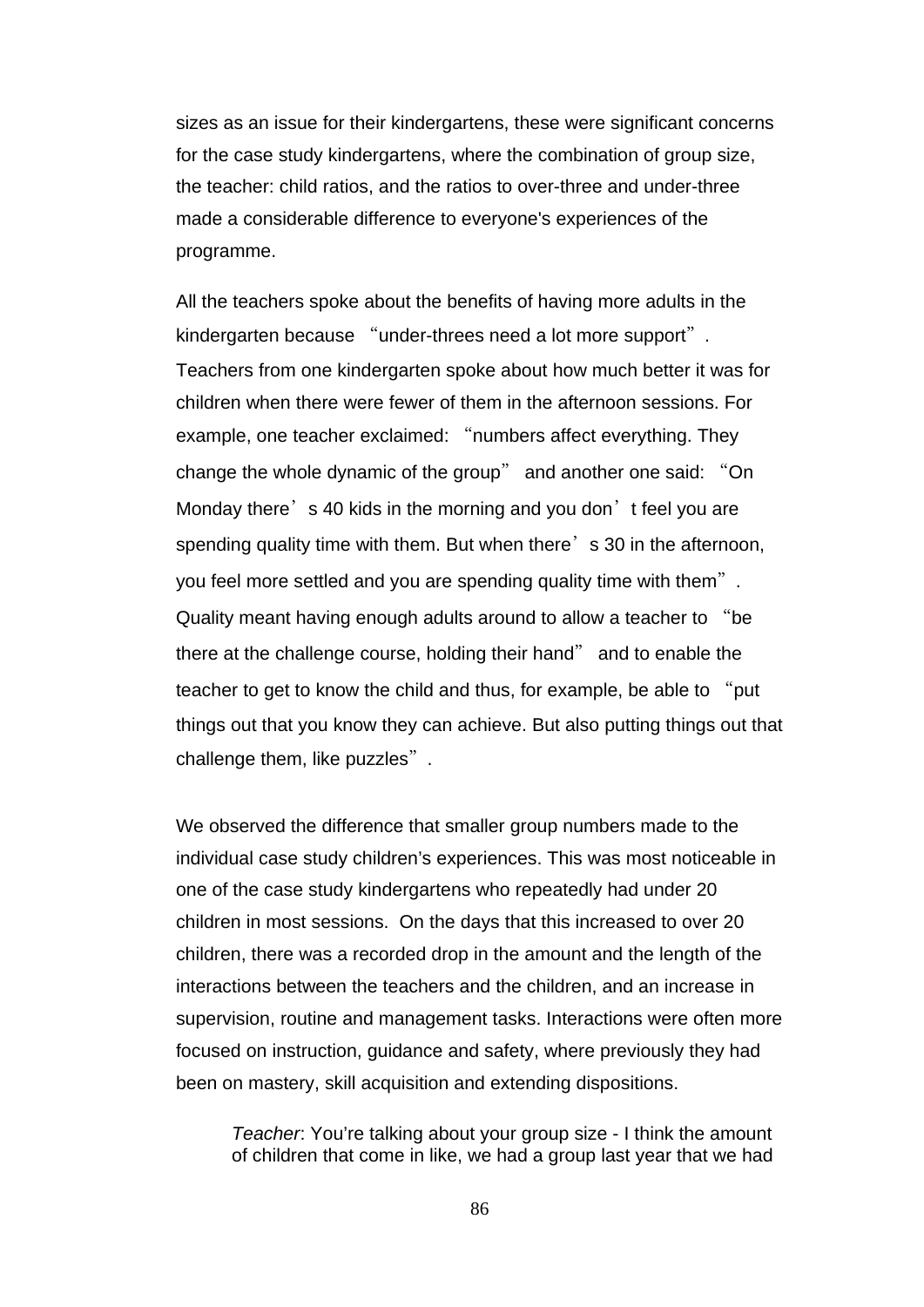about ten or fifteen new two year-olds and it was – that was hard. If you're getting three or four at a time it's a lot easier I think. It definitely depends on how many you get at a time.

*Teacher:* Especially after the Christmas term break. We had 23 under-threes last year and that was quite a different group. It was very busy, everyone seemed to be running from one thing to another.

These factors of group size and ratios, which significantly impacted on children's experiences are discussed in more detail in Level Four of this report.

# **Impact of relationships within the environment**

Good relationships between children and teachers, children with peers, and between parents/whänau/community and the kindergarten, were all seen as essential for positive experiences by children. The importance of the kindergarten responding well to the context of the community was also emphasized.

# *Relationships between children, family/whänau and teachers*

Earlier in this report we noted that teachers were aware that familiarity with the kindergarten setting prior to attending, appeared to assist children to settle down. In the absence of prior familiarity, teachers emphasized the importance of getting to know the child and the family/whänau. Building relationships between children and teachers, with trust and respect, enabled the children to feel more comfortable, and the parent more confident in leaving the child in the teachers' care.

In cluster group discussions as well as in case study interviews, teachers noted that it was often helpful for children to have one adult to settle them in with one teacher commenting that children "tend to respond to the adult who's supporting them initially" and that helped the teachers to get to know the child. The double-sided view of this strategy was articulated by one teacher who said: "some little ones get attached to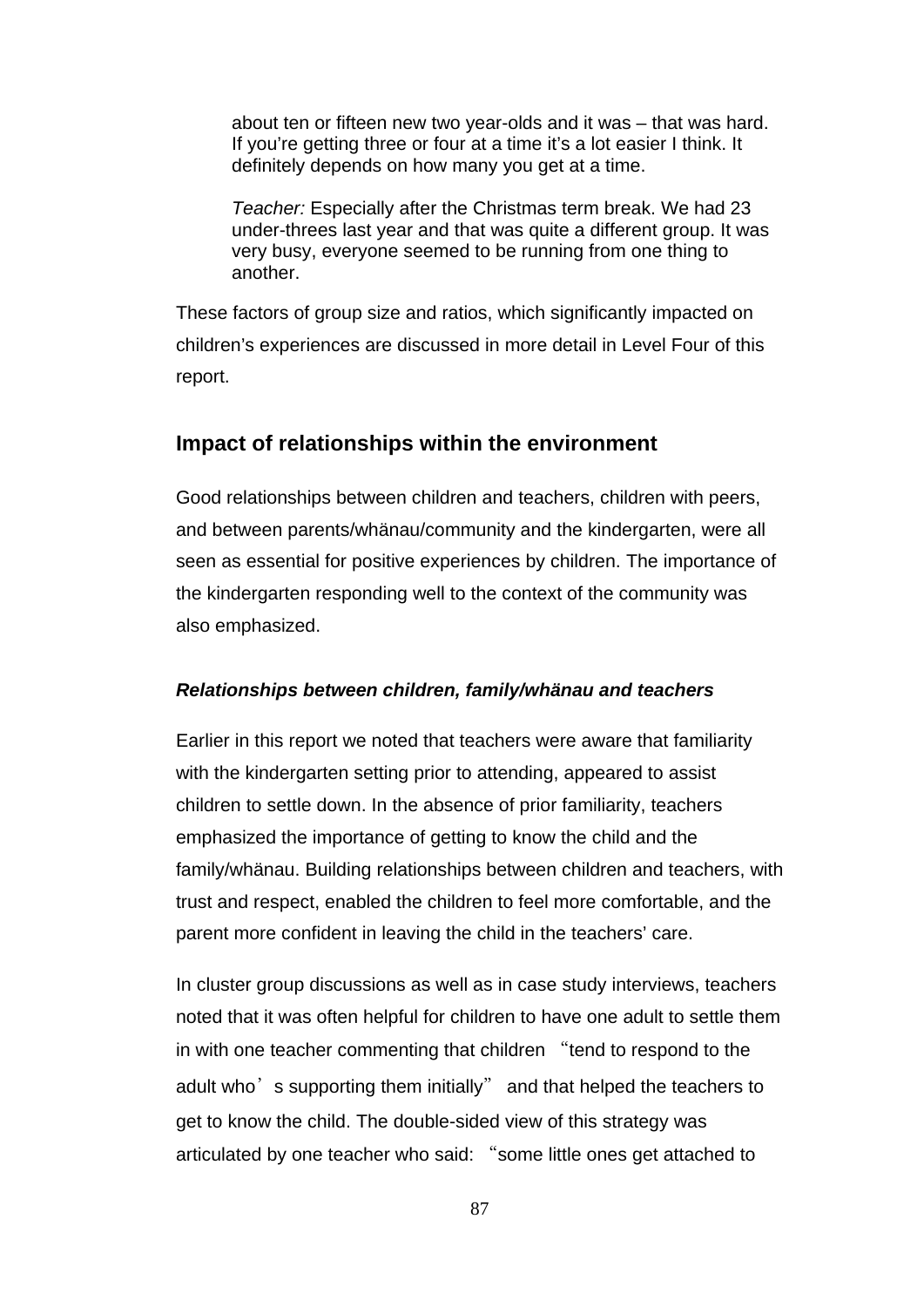you and that can be a problem but it can also be a good thing". From interviews with the parents it was also clear that they too appreciated having one teacher to connect with and some identified that they themselves had one teacher that they felt more comfortable with. For example, this parent described it as:

> I just gel with [Teacher]. I've tried to with [other teacher] but it's [Teacher ] that talks to me and its [Teacher] that says things and tells me what [child] has been up to and what she thinks of it and what she thinks of [child].

The relationships between the teachers and the parents of the children was a central focus for the teachers. Teachers were of the view that parents of two-year olds had "certain expectations" about the relationship that teachers should have with their child and about how teachers would relate to them. One teacher noted the importance of knowing those expectations:

Having close relationships to the parents is important so we know their expectations, we know what the child can do and if the child needs support. We know whether the family member is able to come back during the session if the child is upset. We let the child know. We need to keep in touch with the parents daily, we put their cell phone numbers on the desk. They tell us where they are going, so we can talk to the child and explain how mum's at the supermarket and how we are going to talk to mum but she won't be able to come back straightaway. We are explaining and being quite specific and not just saying 'later'. Verbal communication and negotiation is very important.

The expectations of parents was noted as both to be expected, when the child is so young, but also occasionally unrealistic in the kindergarten context. This was a source of tension for teachers and one they discussed at great length in the cluster groups. For example:

*Teacher*: And then are we able to give them the support and the time that we really need to for those little ones, that's my concern? What are the parents expecting me to do? And how much time are they expecting me? And when they come back [to collect the child] are they expecting me still to be with that new two and ahalf-year-old? Am I supporting? Am I doing the things that they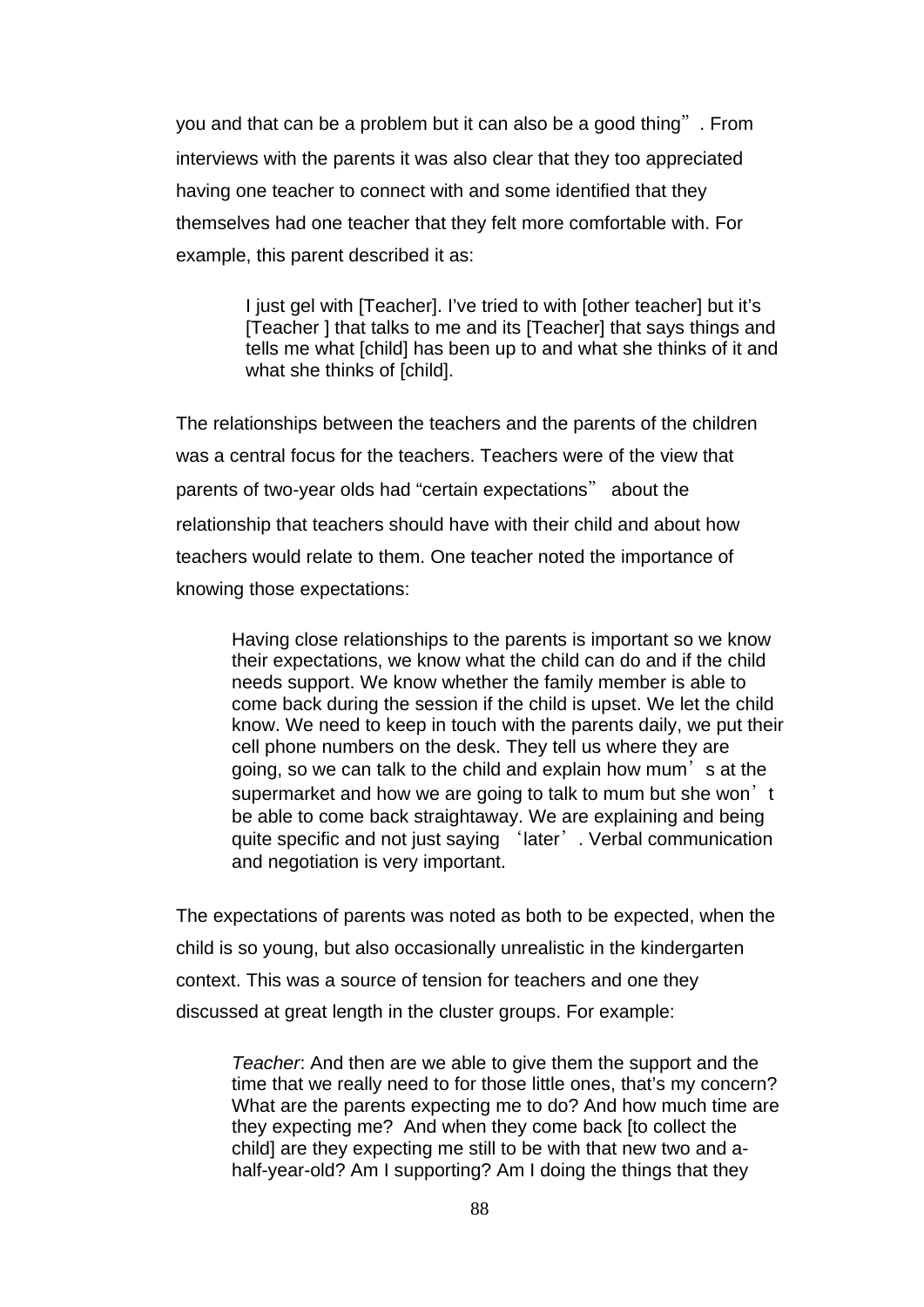expect of us? And the child might be here [position in room] and I might be here [different position in room]. I get the feeling 'are they expecting me still to be there with that child?' Or because I'm here and the child's there does it look as though I've left the child alone?

*Teacher*: And they come in with their list of instructions, you know, my child is this and that and in half hour can you make sure they go to the toilet. Make sure they keep their shoes on…

*Teache*r:…and they don't go outside.

*Teacher*: Don't go near the container of water, they're just getting over a cold.

*Teacher*: Trying to keep all that information about all these individual children in your mind and trying pass it on and then the phone rings.

*Teacher*: And it's going back to parent issues - being with that child.

The teachers in both Dunedin and Wellington identified that their relationship with the parents of two year-olds was different to their relationship with parents of older children. (This included relationships with families of young two year-olds who had already had previous children at the kindergarten). While each family's 'settling in' processes differed, parents of very young two year-olds held some expectations from teachers which parents of older children did not have. One of these expectations was that there would be a teacher available to 'hand over' the child when it was time for the parent to leave:

> *Teacher*: Mum …leaving the two year-old … it's often harder [than leaving a four year-old] and they need an adult, a lot of them, like nine times out of ten our two year-olds will need one of us …. So you have to physically take them.

The parental expectation of a 'hand over' was for it to happen at both ends of the session. At the start of the session, parents often wanted someone to physically be available for their child and at the end also to be available to tell them about how their child's afternoon had gone. Teachers noted that while both of these opportunities for contact with the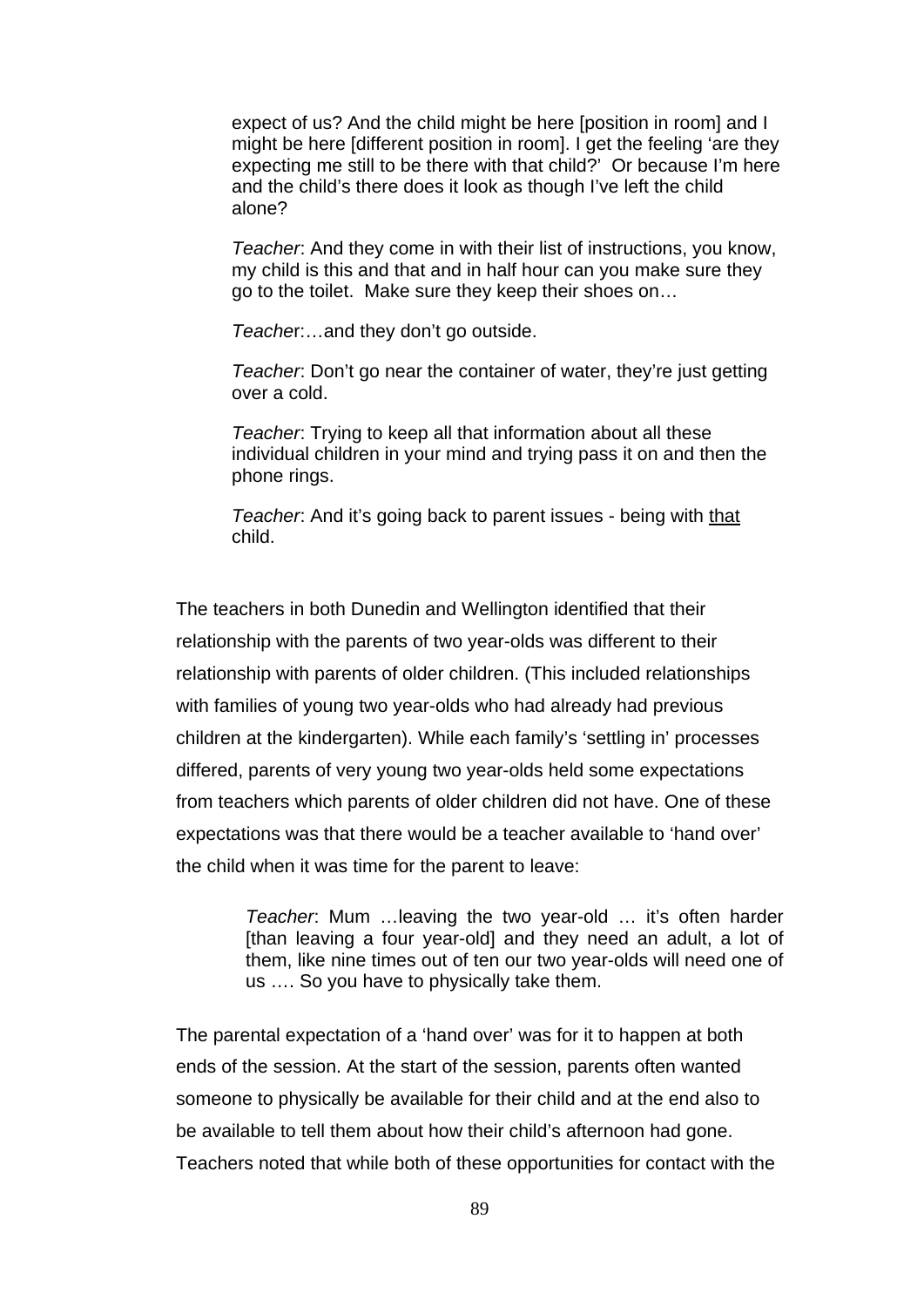child and their parent were desirable, they were increasingly difficult to provide when the numbers of new children starting and/or under-two's were more than a couple of children. The parents also realised this, but it did not stop them 'wishing' it could be possible:

> *Parent*: The first week you'd maybe want a bit more [feedback]….you'd be anxious to know that they were going to be taken into someone's arm if necessary. Comforted. And at the end of the session that they had a good time. You know, I know they're busy but --- I don't even know what activities [child]'s enjoying. I couldn't tell you that. No one's told me what [child] seems to enjoy most doing. Anything like that – but I've got a general vibe that they think [child]'s having a good time. And other mothers have walked out the gate and said: 'oh yeah, [child]'s having a whale of a time' .... And that's always good to know.

When we talked with parents we found that unless they had spent some time during the session with their child, they could not report confidently on their child's experiences during their time there. It was here that the feedback and the conversations with teachers became such an important aspect of their child's experiences for the parents. For the very young two year-old the verbal cues from the children themselves were absent and thus did not provide a context for the parent to be able to engage with the child over the activities and experiences of 'their kindergarten day'. This was particularly pronounced for 'first time kindergarten' parents. For example:

> *Parent*: I ask [child] about kindy but I lack memory cues to elicit responses so I don't get much in the way of feedback.

*Parent*: Well, I don't really know what's happening for [child] during the day really …. We've got a book with [child]'s - what she gets up to, like its only just started, so we've got one piece of information there, which we then bring home and add our bit to it. So in that respect that's what we know what goes on, other than that I don't know, unless I stay.

*Parent*: I think [child] likes the painting. [Child]'s quite an outside sort of kid though …. I haven't had the opportunity to stay a whole session and watch what [child]'s doing because of the other little one, but, I imagine [child] would like being outside the most.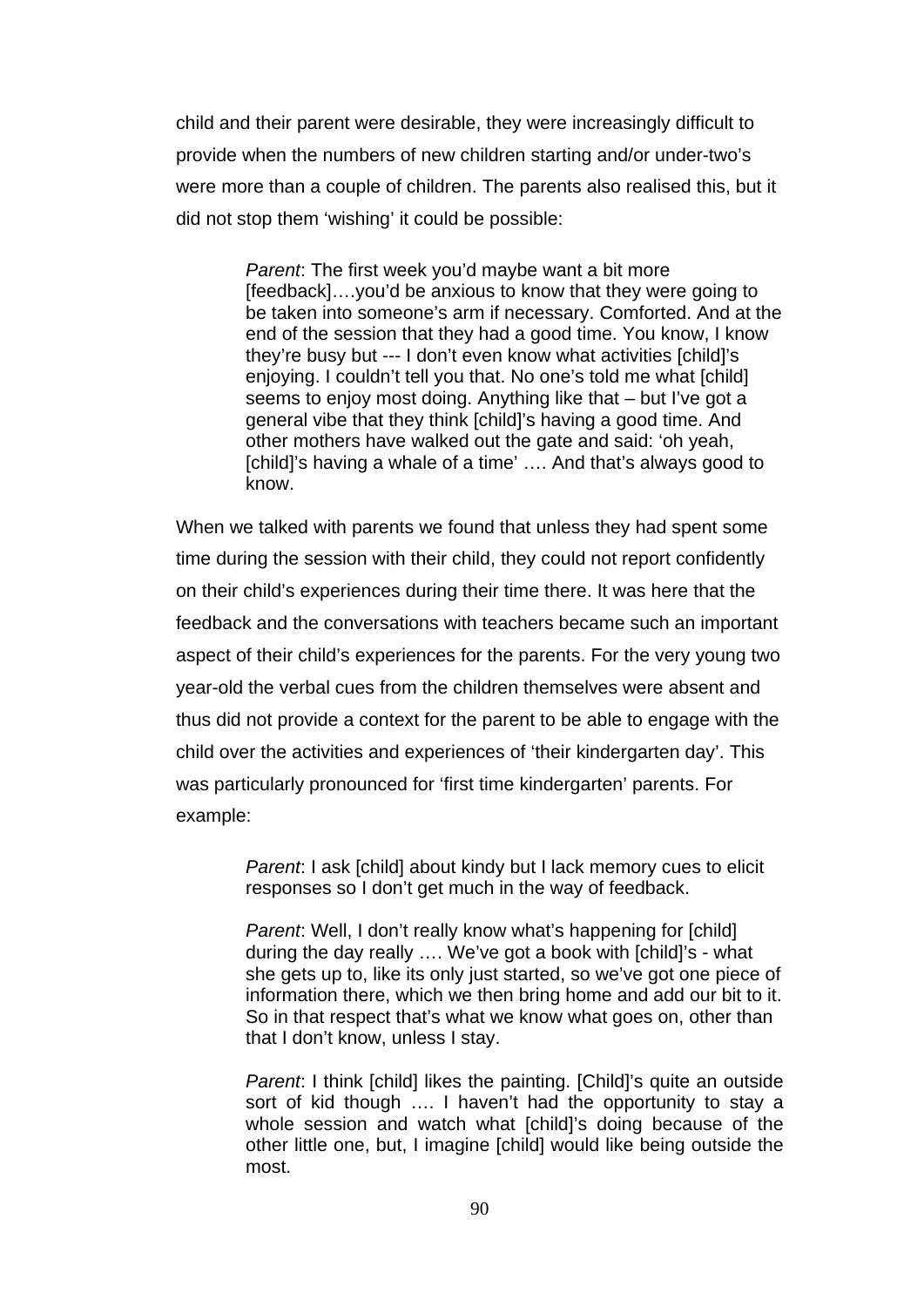Overwhelmingly, the parents told us that they would like more feedback and conversations about their very young two year-old. While the child's profile books were valued, they did not provide enough regular information for the parents:

> *Parent*: We only get feedback if [child] is sick or naughty, apart from the progress book which is excellent.

When giving the parents the photos from our observations, we were interested to see how the parent's understanding of their child's experiences increased immediately. Once they could see the visual depictions of their child involved in activities, it either supported their hunches, for example: "[child] really loves music so I thought [child] would like that", and "we expected to see [child] enjoying that at kindy".

> *Parent*: (looking at a photo): That's good. That's good. Because this photo here where I see [child] sitting at the table is where  $I$ in my head – is what I imagined [child] doing when I'm not at kindy.

Sometimes, the photos introduced them to new perceptions of their child, for example, the following discussion with a parent after looking through the photos:

*Interviewer*: Now the question after flicking through those - Is that what you expected to see? Are there any surprises there?

*Parent*: I'm surprised about [child] in the sandpit. I don't like sandpits. I hate sandpits. Sand gets into places where it shouldn't go ... It's disgusting. It's good for [child] to be there and its actually really nice to see [child] interacting with other kids, well not interacting but in groups with a lot of kids.

*Interviewer:* Yes.

*Parent*: A lot of photos on her own which I expected to be honest …. But to see her like sitting with other children. . . it gives me  $-$  it warms my heart really.

*Interviewer:* And she does talk to the other children too.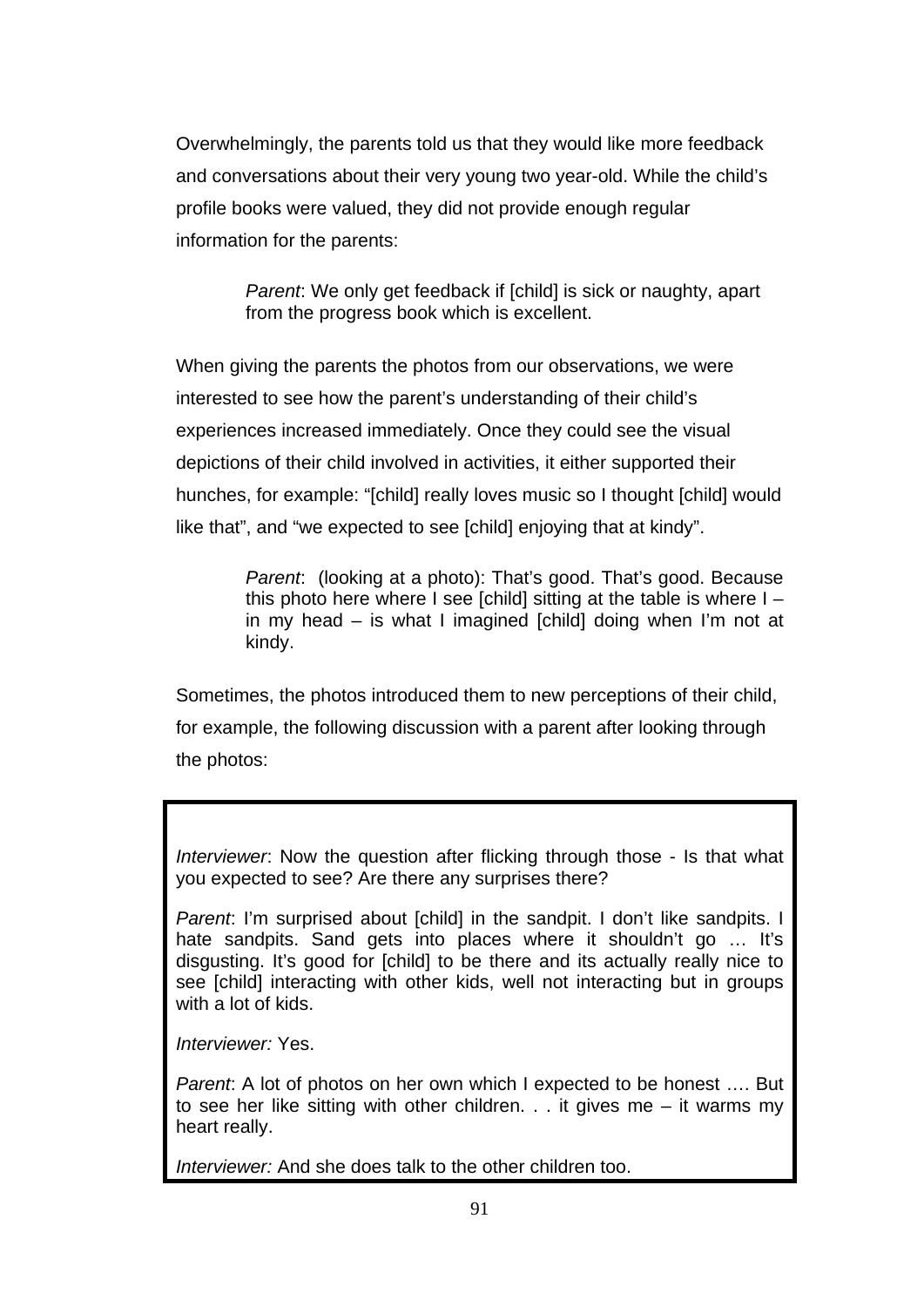*Parent*: She does?

Other teachers noted that many parents were themselves "in a stressed state as they were trying to settle the children in". One teacher suggested that "sometimes the best thing for the child is looking after the mother". Several teachers identified that it was common for parents of the two year-olds to want to stay:

> A lot of our parents stay for a long time with two year-olds. Mainly because they are two. But they just like to stay and they stay for months some of them. Even if it's every day and that's fine but then that's hard, we were just saying, forming that relationship with the child sometimes because the parent is sort of always there and the child if they move away too far then the children sort of runs back to them. So it's more difficult to establish those relationships when the parents are there a long time.

Welcoming family/whänau, encouraging them to stay during the kindergarten session, and including them in the programme, were all seen as supportive of children's learning: "They are part of their child's education. They are welcome and they don't have to leave". Teachers also saw the value for the children of a good parent-teacher relationship as children "watch everything that's going on…it's hard for a child to develop trust in the teacher if they don't see their parents trusting them". A further strategy nominated by teachers as assisting a positive experience for children was to encourage early visits by children who had older siblings; teacher noted that some younger siblings just visited anyway but teachers said that they also made a point of specifically inviting the children and their family/whänau.

Once children were attending on a regular basis, some teachers reported that they sometimes gave children a camera to take photos of their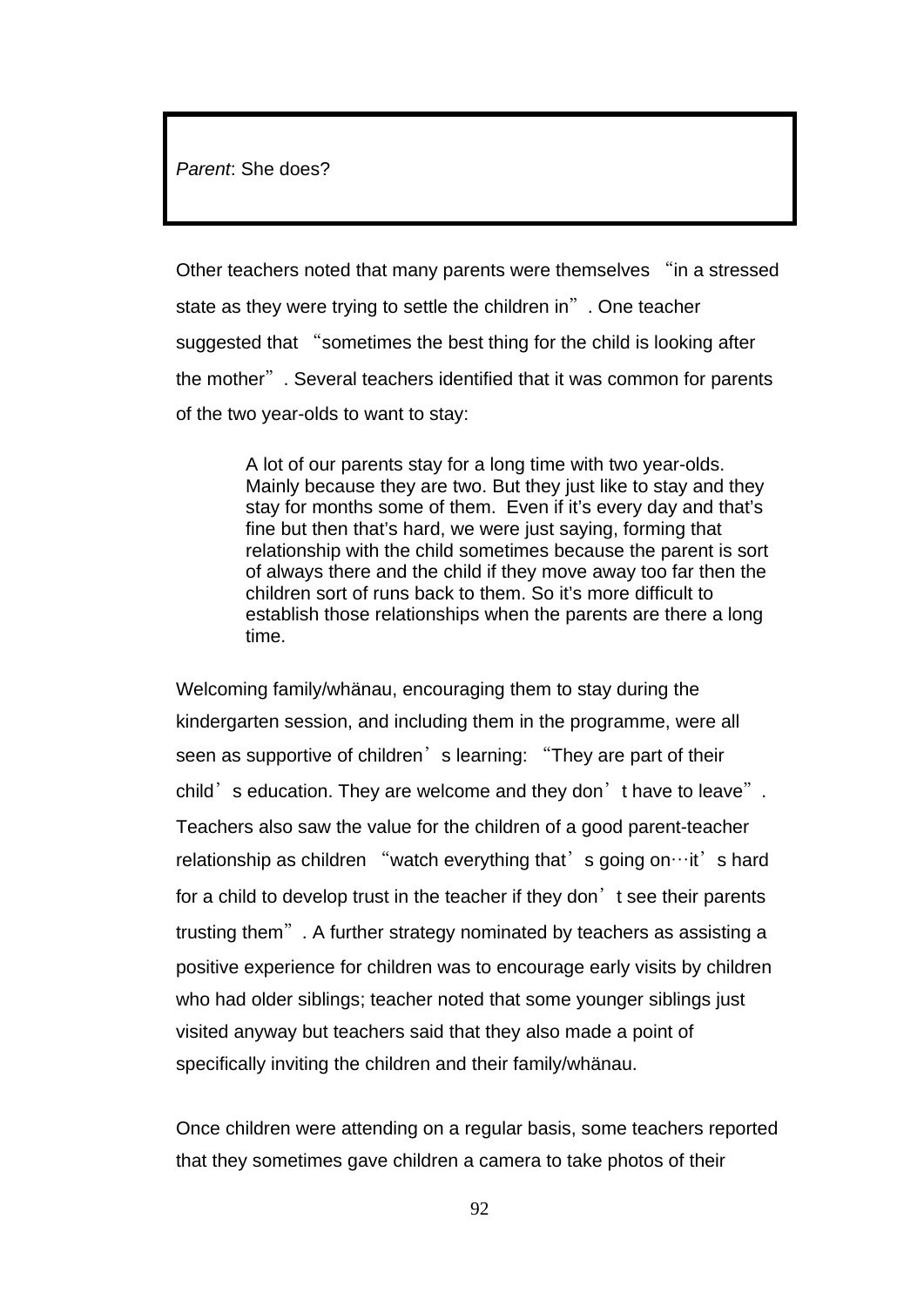extended family members as a way of getting to know the children better and to provide a stronger connection with home. Children often came back to the kindergarten with photos of pets and might even bring the pets to the kindergarten which teachers felt was an indication that children felt this was a place they belonged in. One teacher noted: "sometimes they can't distinguish between parents and animals – they are both a part of their family".

#### *Relationships with the wider community of the kindergarten*

A good relationship with the wider community of the kindergarten was seen by the teachers as important because of the reputation that it built for the kindergarten. When we asked the parents about the reasons that they had chosen the kindergarten for their child, being part of their local community and building up relationships was a key factor in several of the parents' reasons. All the parents discussed that they had chosen the kindergarten for their child for reasons of making social contacts for their children. They also talked in terms of making friends that they would go to school with later on, and how good it was for the children to form relationships outside of the family. For several of the families they had chosen the kindergarten because of existing links with the community, for example, recommended from Church contacts, or from attending a shared playgroup.

Teachers said that most families enrolled their children on the basis of a word-of-mouth recommendation by parents who knew each other in the community. So, it also helped if the teachers were involved in the community and knew families that way. One teacher recounted how a teacher knew a child and the mother from another support group. So the mother and child were really happy and settled when they met the teacher at the kindergarten the child was quite happy being left by the mother with the teacher. The child placed herself at the carpentry table where she could observe all the outside activity and area and made elaborate glue and wood objects. She went inside and did the same thing, positioning herself at a table where she had two lines of sight. On

93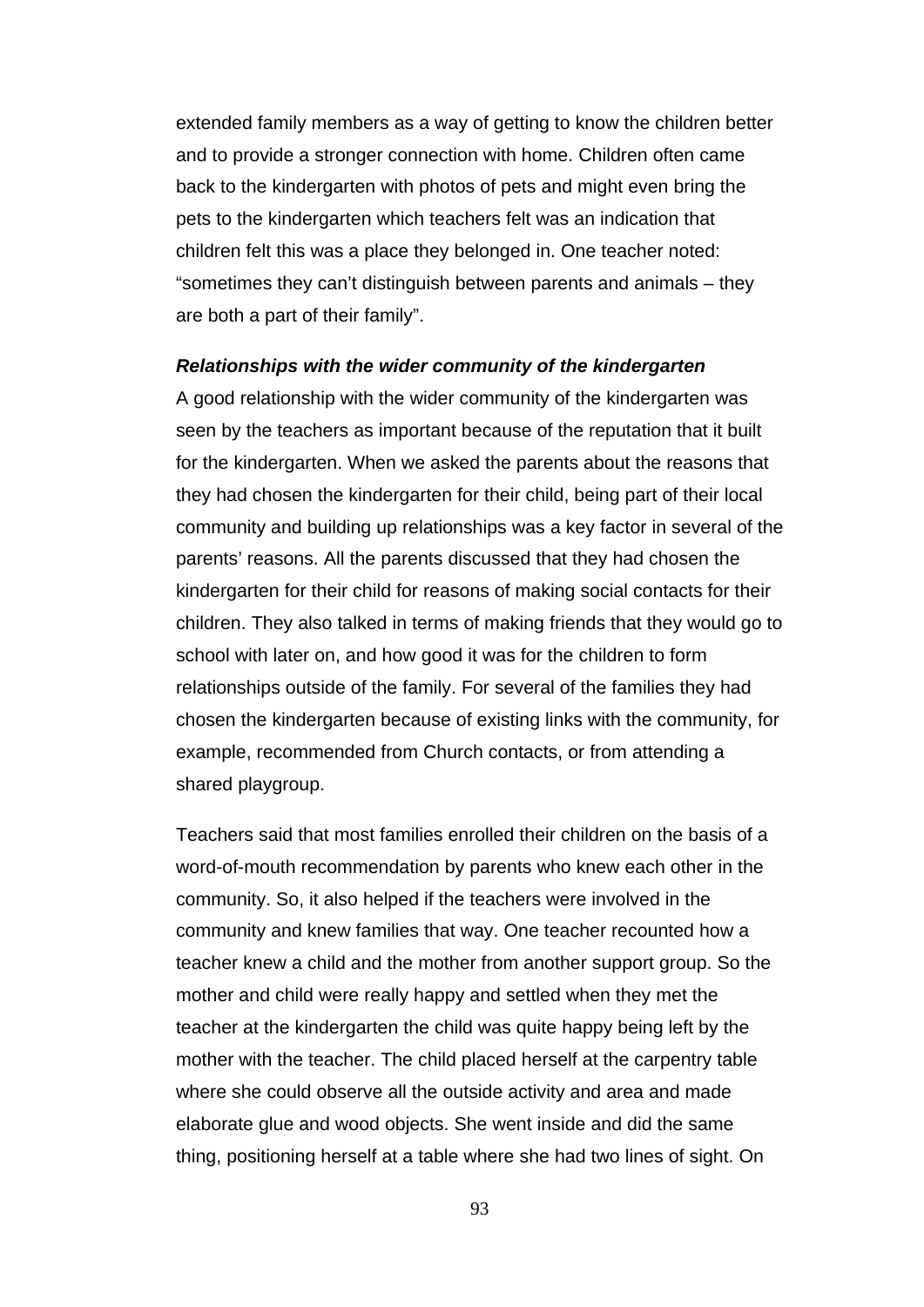the second day, the child "squidged up" to a different teacher and held her hand quite happily.

# **Summary of insights and strategic relevance**

After reflecting on the observations of the children in their kindergarten, the teachers from one of the case study kindergartens summed up the way they perceived the environment that they provided for their two yearolds thus:

The environment that we have provided for the children in one that:

- is nurturing
- the teachers are passionate about children and their learning
- ensures that programme is low key where children are reassured
- respect is shown for children
- there is an expectation that children will do wonderful things
- independence is fostered
- meaningful conversations are developed and children's learning dispositions are extended

This summary illustrates that teachers were clear about what they wanted to provide for children: they wanted positive learning experiences of every kind.

Teachers were aware that positive experiences were impacted by both the physical environment and the environment at the level of interactions.

At the level of the physical environment, teachers were concerned about a number of issues related to size, safety and age-appropriateness of the equipment and there was much discussion at cluster group meetings about these physical aspects. It seemed to us that teachers' reflective discussions during interviews and at cluster meetings were very effective in producing ideas about how these constraints could be removed or diminished. A good illustration of this were the actions in one Dunedin kindergarten that followed upon the reflective interviews with teachers on the case study observations of children. Having observed the children's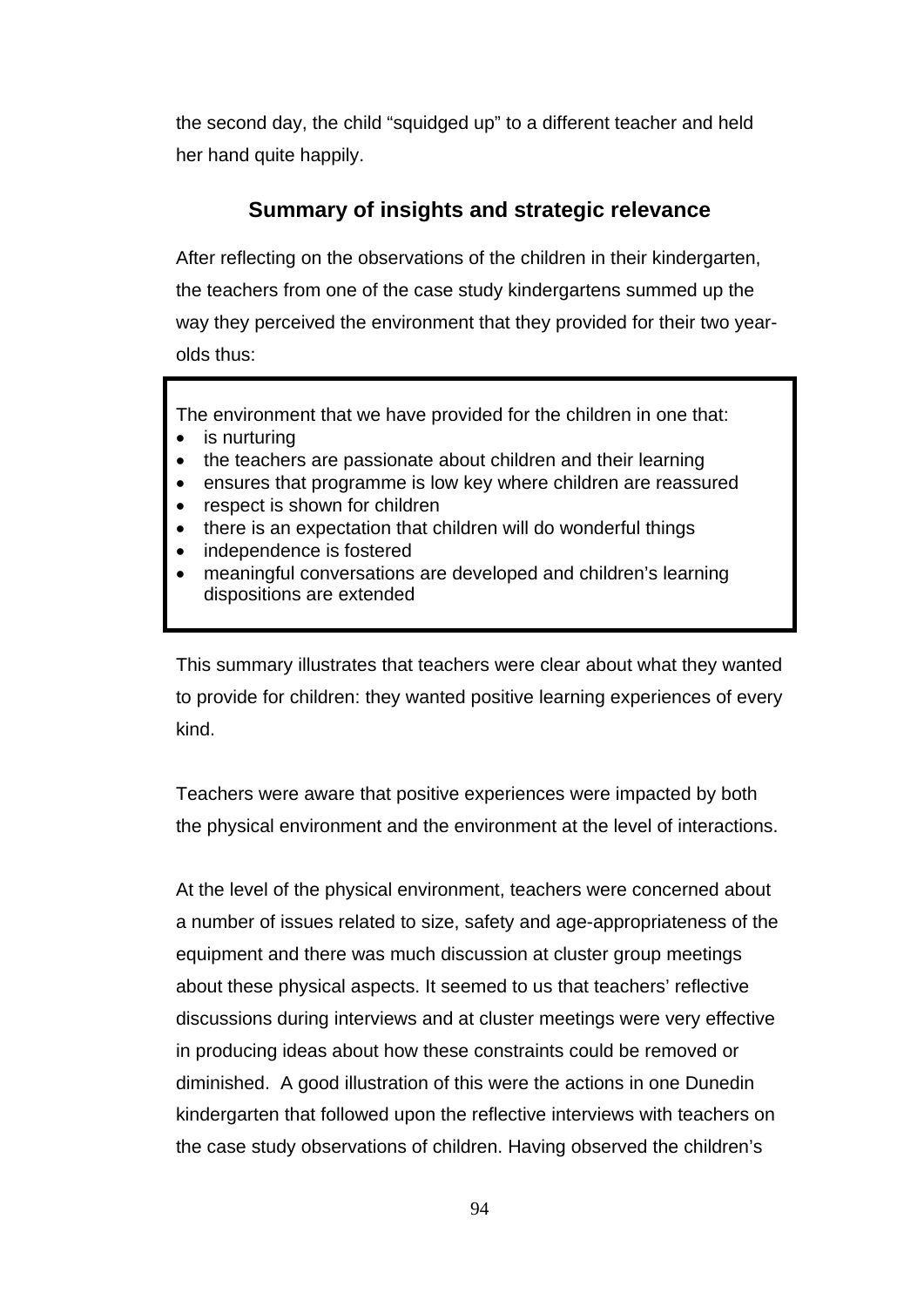response to the physical environment, teachers took photos of the environment from the perspective of young two year-olds; this then led to changes to kindergarten furniture. In this way, we can say that the project methodology was able to facilitate enhanced *understanding of the processes of teaching and learning*.

At the level of interactions, teachers' discussions were more problematic and dominated by their awareness of the importance of one-to-one sustained interaction with children and the competing imperative to manage a programme for more than 20 children with only one or two other teachers working on site. Teachers also felt a tension between what they knew that parents of two-year olds expected for their young children and the very real constraints they worked within which made them unable to fully comply with those expectations. As one teacher said: "it all comes down to numbers!" These issues engaged teachers in keen debates during cluster meetings but, unlike the issues to do with the physical environment, no clear suggestions were forthcoming beyond the clear refrain of "more teachers"!

From the point of view of the parents, it seemed to us that there was a sound appreciation of the important role of the teachers in their child's life. Parents also appreciated the challenges teachers faced in dealing with a group of mixed-aged children under the structural constraints of large group sizes and low numbers of adults. Nonetheless, parents still would have preferred more contact with the teachers and fuller feedback on their child's experience at kindergarten, especially at the time of starting in kindergarten.

The suggestions made by the parents about how more teacher-child and teacher-parent contact might be achieved are similar to those encountered in the "primary caregiver" literature. This literature supports having a key teacher to ease daily transitions (Daniel, 1998; Dalli, 2000, 2001), to develop a trust relationship with the teacher than can later